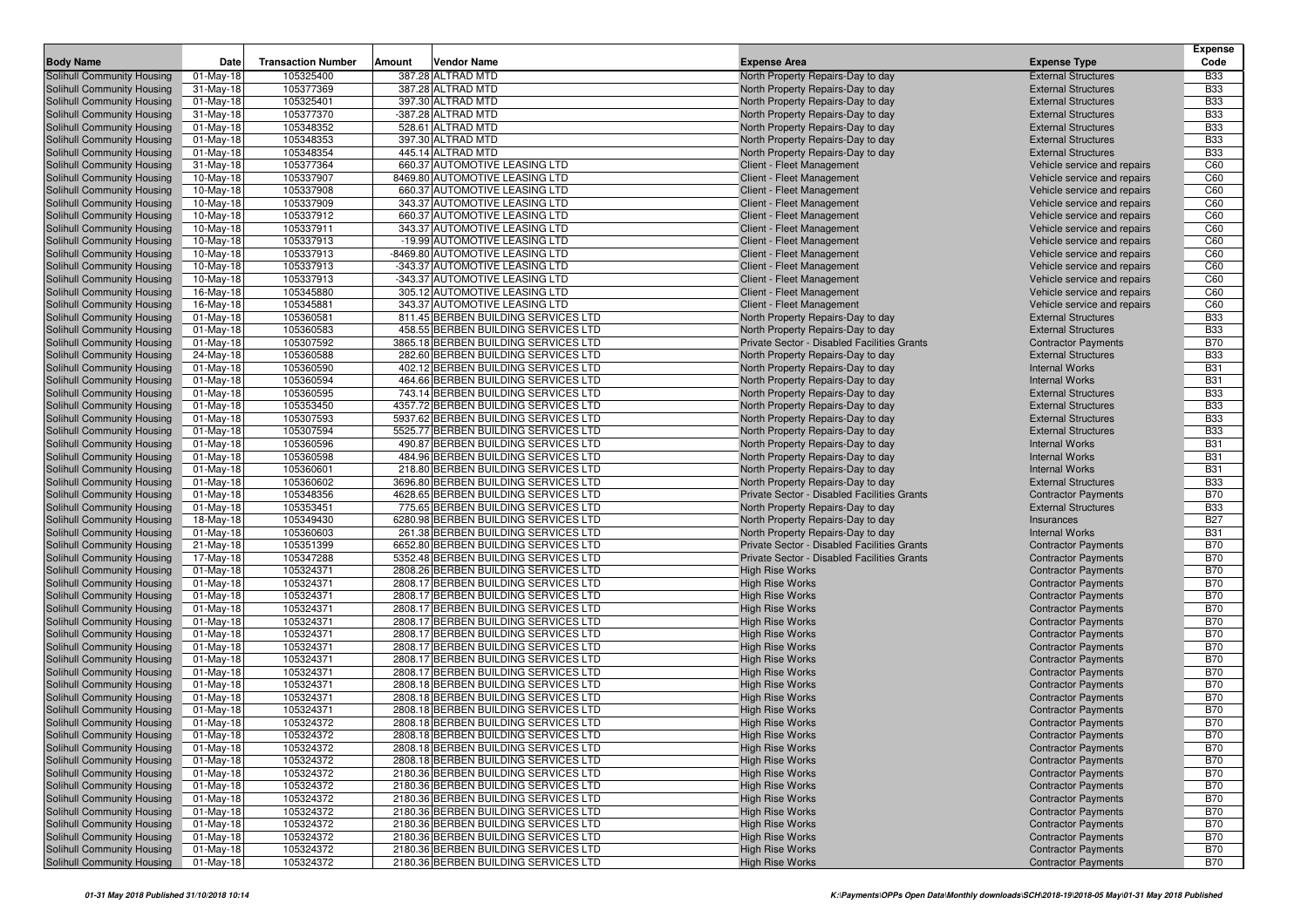|                                   |              |                           |                                                        |                                             |                                           | <b>Expense</b>  |
|-----------------------------------|--------------|---------------------------|--------------------------------------------------------|---------------------------------------------|-------------------------------------------|-----------------|
| <b>Body Name</b>                  | Date         | <b>Transaction Number</b> | Amount<br>Vendor Name                                  | <b>Expense Area</b>                         | <b>Expense Type</b>                       | Code            |
| Solihull Community Housing        | 01-May-18    | 105324372                 | 2180.36 BERBEN BUILDING SERVICES LTD                   | <b>High Rise Works</b>                      | <b>Contractor Payments</b>                | <b>B70</b>      |
| Solihull Community Housing        | 01-May-18    | 105324372                 | 2180.36 BERBEN BUILDING SERVICES LTD                   | <b>High Rise Works</b>                      | <b>Contractor Payments</b>                | <b>B70</b>      |
| Solihull Community Housing        | $01$ -May-18 | 105374364                 | 2808.18 BERBEN BUILDING SERVICES LTD                   | <b>High Rise Works</b>                      | <b>Contractor Payments</b>                | <b>B70</b>      |
| Solihull Community Housing        | $01$ -May-18 | 105374364                 | 2808.18 BERBEN BUILDING SERVICES LTD                   | <b>High Rise Works</b>                      |                                           | <b>B70</b>      |
|                                   | 01-May-18    | 105374364                 |                                                        |                                             | <b>Contractor Payments</b>                | <b>B70</b>      |
| Solihull Community Housing        |              |                           | 2808.18 BERBEN BUILDING SERVICES LTD                   | <b>High Rise Works</b>                      | <b>Contractor Payments</b>                |                 |
| Solihull Community Housing        | 01-May-18    | 105374364                 | 2808.18 BERBEN BUILDING SERVICES LTD                   | <b>High Rise Works</b>                      | <b>Contractor Payments</b>                | <b>B70</b>      |
| Solihull Community Housing        | $01$ -May-18 | 105374364                 | 2808.18 BERBEN BUILDING SERVICES LTD                   | <b>High Rise Works</b>                      | <b>Contractor Payments</b>                | <b>B70</b>      |
| Solihull Community Housing        | 01-May-18    | 105374364                 | 2808.18 BERBEN BUILDING SERVICES LTD                   | <b>High Rise Works</b>                      | <b>Contractor Payments</b>                | <b>B70</b>      |
| Solihull Community Housing        | 01-May-18    | 105374364                 | 2808.18 BERBEN BUILDING SERVICES LTD                   | <b>High Rise Works</b>                      | <b>Contractor Payments</b>                | <b>B70</b>      |
| Solihull Community Housing        | 01-May-18    | 105374364                 | 2180.36 BERBEN BUILDING SERVICES LTD                   | <b>High Rise Works</b>                      | <b>Contractor Payments</b>                | <b>B70</b>      |
| Solihull Community Housing        | $01$ -May-18 | 105374364                 | 2180.36 BERBEN BUILDING SERVICES LTD                   | <b>High Rise Works</b>                      | <b>Contractor Payments</b>                | <b>B70</b>      |
| Solihull Community Housing        | $01$ -May-18 | 105374364                 | 2180.36 BERBEN BUILDING SERVICES LTD                   | <b>High Rise Works</b>                      | <b>Contractor Payments</b>                | <b>B70</b>      |
| Solihull Community Housing        | 01-May-18    | 105374364                 | 2180.36 BERBEN BUILDING SERVICES LTD                   | <b>High Rise Works</b>                      | <b>Contractor Payments</b>                | <b>B70</b>      |
| Solihull Community Housing        | 01-May-18    | 105374364                 | 2180.36 BERBEN BUILDING SERVICES LTD                   | <b>High Rise Works</b>                      | <b>Contractor Payments</b>                | <b>B70</b>      |
| Solihull Community Housing        | 08-May-18    | 105353600                 | 2180.36 BERBEN BUILDING SERVICES LTD                   | <b>High Rise Works</b>                      | <b>Contractor Payments</b>                | <b>B70</b>      |
| Solihull Community Housing        | 08-May-18    | 105353600                 | 2180.36 BERBEN BUILDING SERVICES LTD                   | <b>High Rise Works</b>                      | <b>Contractor Payments</b>                | <b>B70</b>      |
| Solihull Community Housing        | 08-May-18    | 105353600                 | 2808.18 BERBEN BUILDING SERVICES LTD                   | <b>High Rise Works</b>                      | <b>Contractor Payments</b>                | <b>B70</b>      |
| Solihull Community Housing        | 08-May-18    | 105353600                 | 2459.86 BERBEN BUILDING SERVICES LTD                   | <b>High Rise Works</b>                      | <b>Contractor Payments</b>                | <b>B70</b>      |
| Solihull Community Housing        | 08-May-18    | 105353600                 | 2459.86 BERBEN BUILDING SERVICES LTD                   | <b>High Rise Works</b>                      | <b>Contractor Payments</b>                | <b>B70</b>      |
| Solihull Community Housing        | 08-May-18    | 105353600                 | 2808.18 BERBEN BUILDING SERVICES LTD                   | <b>High Rise Works</b>                      | <b>Contractor Payments</b>                | <b>B70</b>      |
| Solihull Community Housing        | 08-May-18    | 105353600                 | 2808.18 BERBEN BUILDING SERVICES LTD                   | <b>High Rise Works</b>                      | <b>Contractor Payments</b>                | <b>B70</b>      |
| Solihull Community Housing        | 08-May-18    | 105353600                 | 2808.18 BERBEN BUILDING SERVICES LTD                   | <b>High Rise Works</b>                      | <b>Contractor Payments</b>                | <b>B70</b>      |
| Solihull Community Housing        | 08-May-18    | 105353600                 | 2808.18 BERBEN BUILDING SERVICES LTD                   | <b>High Rise Works</b>                      | <b>Contractor Payments</b>                | <b>B70</b>      |
| Solihull Community Housing        | 08-May-18    | 105353600                 | 2808.18 BERBEN BUILDING SERVICES LTD                   | <b>High Rise Works</b>                      | <b>Contractor Payments</b>                | <b>B70</b>      |
| Solihull Community Housing        | 08-May-18    | 105353600                 | 2808.18 BERBEN BUILDING SERVICES LTD                   | <b>High Rise Works</b>                      | <b>Contractor Payments</b>                | <b>B70</b>      |
| Solihull Community Housing        | 08-May-18    | 105353600                 | 2808.18 BERBEN BUILDING SERVICES LTD                   | <b>High Rise Works</b>                      | <b>Contractor Payments</b>                | <b>B70</b>      |
| Solihull Community Housing        | 08-May-18    | 105353600                 | 2808.18 BERBEN BUILDING SERVICES LTD                   | <b>High Rise Works</b>                      | <b>Contractor Payments</b>                | <b>B70</b>      |
| Solihull Community Housing        | 15-May-18    | 105353601                 | 2180.36 BERBEN BUILDING SERVICES LTD                   | <b>High Rise Works</b>                      | <b>Contractor Payments</b>                | <b>B70</b>      |
| Solihull Community Housing        | 15-May-18    | 105353601                 | 2808.18 BERBEN BUILDING SERVICES LTD                   | <b>High Rise Works</b>                      | <b>Contractor Payments</b>                | <b>B70</b>      |
| Solihull Community Housing        | 15-May-18    | 105353601                 | 2808.18 BERBEN BUILDING SERVICES LTD                   | <b>High Rise Works</b>                      | <b>Contractor Payments</b>                | <b>B70</b>      |
| Solihull Community Housing        | 15-May-18    | 105353601                 | 2808.18 BERBEN BUILDING SERVICES LTD                   | <b>High Rise Works</b>                      | <b>Contractor Payments</b>                | <b>B70</b>      |
| Solihull Community Housing        | 15-May-18    | 105353601                 | 2808.18 BERBEN BUILDING SERVICES LTD                   | <b>High Rise Works</b>                      | <b>Contractor Payments</b>                | <b>B70</b>      |
| Solihull Community Housing        | 15-May-18    | 105353601                 | 2808.18 BERBEN BUILDING SERVICES LTD                   | <b>High Rise Works</b>                      | <b>Contractor Payments</b>                | <b>B70</b>      |
| Solihull Community Housing        | 15-May-18    | 105353601                 | 3262.70 BERBEN BUILDING SERVICES LTD                   | <b>High Rise Works</b>                      | <b>Contractor Payments</b>                | <b>B70</b>      |
| Solihull Community Housing        | 15-May-18    | 105353601                 | 3262.70 BERBEN BUILDING SERVICES LTD                   | <b>High Rise Works</b>                      | <b>Contractor Payments</b>                | <b>B70</b>      |
| Solihull Community Housing        | 15-May-18    | 105353601                 | 3262.70 BERBEN BUILDING SERVICES LTD                   | <b>High Rise Works</b>                      | <b>Contractor Payments</b>                | <b>B70</b>      |
| Solihull Community Housing        | 15-May-18    | 105353601                 | 3262.70 BERBEN BUILDING SERVICES LTD                   | <b>High Rise Works</b>                      | <b>Contractor Payments</b>                | <b>B70</b>      |
| Solihull Community Housing        | 15-May-18    | 105353601                 | 3262.70 BERBEN BUILDING SERVICES LTD                   | <b>High Rise Works</b>                      | <b>Contractor Payments</b>                | <b>B70</b>      |
| Solihull Community Housing        | 01-May-18    | 105307538                 | 276.02 BLUE ARROW                                      | <b>Endeavour House</b>                      | <b>Agency Staff</b>                       | A60             |
| Solihull Community Housing        | 14-May-18    | 105339488                 | 1291.77 BLUE ARROW                                     | <b>IT Strategy</b>                          | <b>ICT General</b>                        | D30             |
| Solihull Community Housing        |              | 105307535                 | 290.95 BLUE ARROW                                      | <b>Endeavour House</b>                      | <b>Agency Staff</b>                       | A60             |
|                                   | 01-May-18    |                           | 276.10 BLUE ARROW                                      | <b>Endeavour House</b>                      |                                           | A60             |
| Solihull Community Housing        | $01$ -May-18 | 105307537<br>105339490    |                                                        |                                             | <b>Agency Staff</b><br><b>ICT General</b> | D30             |
| Solihull Community Housing        | 14-May-18    |                           | 1333.44 BLUE ARROW                                     | <b>IT Strategy</b>                          | <b>ICT</b> General                        | D30             |
| Solihull Community Housing        | 24-May-18    | 105360508                 | 1562.63 BLUE ARROW                                     | <b>IT Strategy</b>                          |                                           |                 |
| Solihull Community Housing        | 18-May-18    | 105349427                 | 267.85 BLUE ARROW                                      | <b>Endeavour House</b>                      | <b>Agency Staff</b>                       | A60             |
| Solihull Community Housing        | 14-May-18    | 105339501                 | 3975.00 BRITISH GAS                                    | <b>Mechanical &amp; Electrical</b>          | <b>Utility Related Works</b>              | <b>B34</b>      |
| Solihull Community Housing        | 21-May-18    | 105351406                 | 71820.00 BRITISH GAS NEW HEATING                       | <b>Biomass System</b>                       | <b>Professional Fees</b>                  | D <sub>50</sub> |
| Solihull Community Housing        | 21-May-18    | 105351405                 | 63971.10 BRITISH GAS NEW HEATING                       | <b>Biomass System</b>                       | <b>Professional Fees</b>                  | D <sub>50</sub> |
| Solihull Community Housing        | 22-May-18    | 105353597                 | 704.80 BRITISH GAS TRADING LTD                         | Safe and Sound General                      | Gas                                       | <b>B10</b>      |
| Solihull Community Housing        | 11-May-18    | 105338753                 | 425.65 BRITISH GAS TRADING LTD                         | Homelessness                                | Gas                                       | <b>B10</b>      |
| Solihull Community Housing        | 01-May-18    | 105305447                 | 3820.00 BROPHY RIAZ AND PARTNERS CHARTERED ARCHITECTS  | <b>Linacre House Conversion</b>             | <b>Contractor Payments</b>                | <b>B70</b>      |
| Solihull Community Housing        | 01-May-18    | 105305447                 | -1910.00 BROPHY RIAZ AND PARTNERS CHARTERED ARCHITECTS | <b>Linacre House Conversion</b>             | <b>Contractor Payments</b>                | <b>B70</b>      |
| <b>Solihull Community Housing</b> | 29-May-18    | 105366380                 | 1190.64 BROPHY RIAZ AND PARTNERS CHARTERED ARCHITECTS  | <b>Public Sector - Major Adaptations</b>    | <b>Contractor Payments</b>                | <b>B70</b>      |
| <b>Solihull Community Housing</b> | 29-May-18    | 105366379                 | 721.35 BROPHY RIAZ AND PARTNERS CHARTERED ARCHITECTS   | Public Sector - Major Adaptations           | <b>Contractor Payments</b>                | <b>B70</b>      |
| Solihull Community Housing        | 29-May-18    | 105366382                 | 979.01 BROPHY RIAZ AND PARTNERS CHARTERED ARCHITECTS   | Private Sector - Disabled Facilities Grants | <b>Contractor Payments</b>                | <b>B70</b>      |
| Solihull Community Housing        | 29-May-18    | 105366381                 | 721.35 BROPHY RIAZ AND PARTNERS CHARTERED ARCHITECTS   | <b>Public Sector - Major Adaptations</b>    | <b>Contractor Payments</b>                | <b>B70</b>      |
| Solihull Community Housing        | 29-May-18    | 105366374                 | 1035.91 BROPHY RIAZ AND PARTNERS CHARTERED ARCHITECTS  | <b>Public Sector - Major Adaptations</b>    | <b>Contractor Payments</b>                | <b>B70</b>      |
| Solihull Community Housing        | 29-May-18    | 105366373                 | 310.77 BROPHY RIAZ AND PARTNERS CHARTERED ARCHITECTS   | <b>Public Sector - Major Adaptations</b>    | <b>Contractor Payments</b>                | <b>B70</b>      |
| Solihull Community Housing        | 29-May-18    | 105366366                 | 880.52 BROPHY RIAZ AND PARTNERS CHARTERED ARCHITECTS   | <b>Public Sector - Major Adaptations</b>    | <b>Contractor Payments</b>                | <b>B70</b>      |
| Solihull Community Housing        | 29-May-18    | 105366375                 | 310.77 BROPHY RIAZ AND PARTNERS CHARTERED ARCHITECTS   | <b>Public Sector - Major Adaptations</b>    | <b>Contractor Payments</b>                | <b>B70</b>      |
| Solihull Community Housing        | 29-May-18    | 105366377                 | 310.77 BROPHY RIAZ AND PARTNERS CHARTERED ARCHITECTS   | <b>Public Sector - Major Adaptations</b>    | <b>Contractor Payments</b>                | <b>B70</b>      |
| Solihull Community Housing        | 29-May-18    | 105366383                 | 372.92 BROPHY RIAZ AND PARTNERS CHARTERED ARCHITECTS   | Private Sector - Disabled Facilities Grants | <b>Contractor Payments</b>                | <b>B70</b>      |
| Solihull Community Housing        | 29-May-18    | 105366378                 | 310.77 BROPHY RIAZ AND PARTNERS CHARTERED ARCHITECTS   | <b>Public Sector - Major Adaptations</b>    | <b>Contractor Payments</b>                | <b>B70</b>      |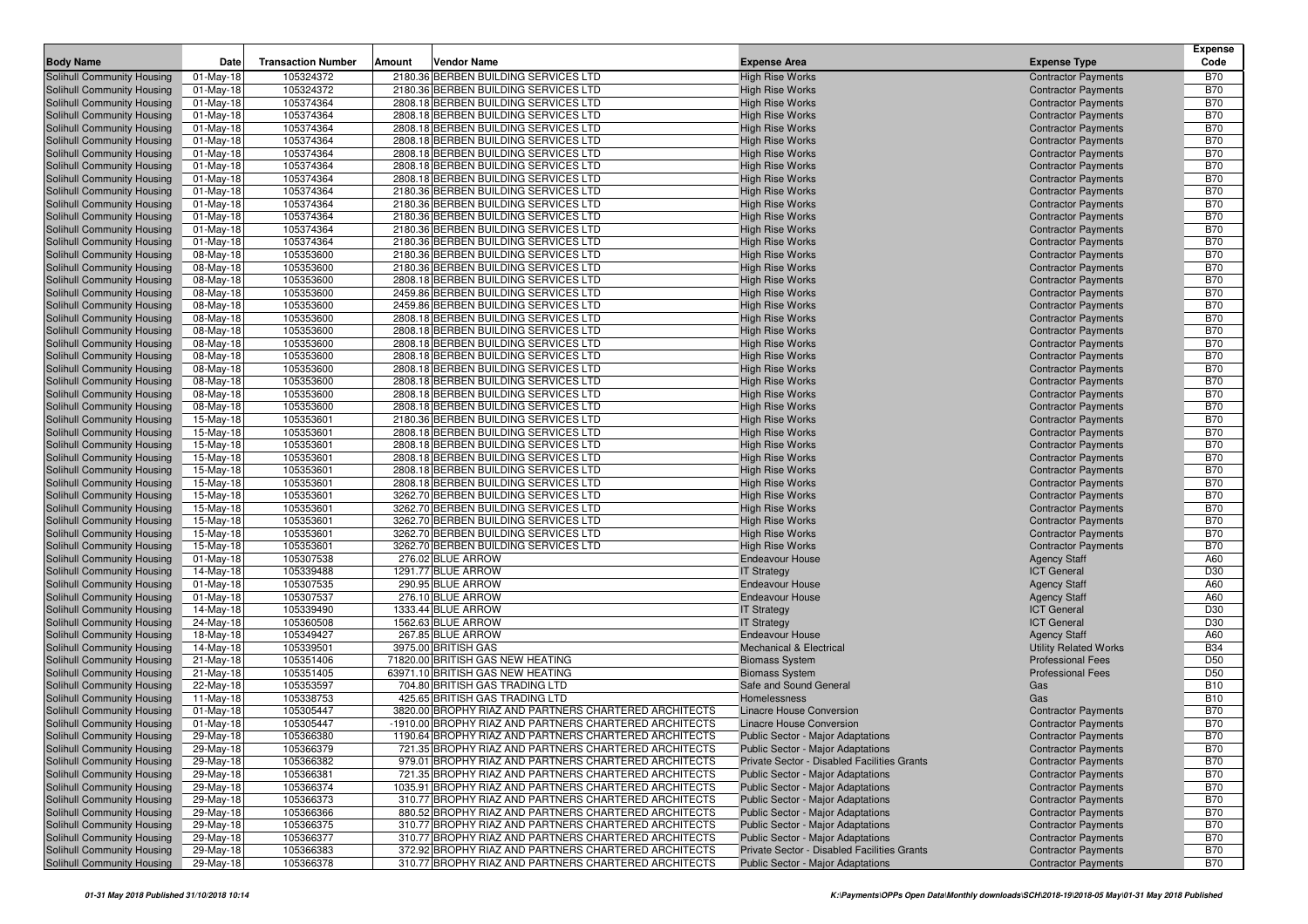| <b>Body Name</b>                                         | Date                         | <b>Transaction Number</b> | Vendor Name<br>Amount                  | <b>Expense Area</b>                            | <b>Expense Type</b>                                        | <b>Expense</b><br>Code   |
|----------------------------------------------------------|------------------------------|---------------------------|----------------------------------------|------------------------------------------------|------------------------------------------------------------|--------------------------|
| Solihull Community Housing                               | 14-May-18                    | 105340366                 | 560.00 CAMERON FORECOURT LTD           | Business Support - MST Back Office Support     | <b>Tools</b>                                               | D <sub>16</sub>          |
| Solihull Community Housing                               | 01-May-18                    | 105306353                 | 2100.00 CDC TECHNICAL SERVICES LTD     | <b>High Rise CCTV</b>                          | <b>Contractor Payments</b>                                 | <b>B70</b>               |
| Solihull Community Housing                               | 17-May-18                    | 105346503                 | 695.12 CHILD MAINTENANCE SERVICE       | <b>Payroll Deductions</b>                      | <b>General Creditors</b>                                   | S01                      |
| Solihull Community Housing                               | $31-May-18$                  | 105374355                 | 775.00 CLEARWATER TECHNOLOGY LTD       | Client ¿ H & S Water Risk                      | <b>Water risks</b>                                         | <b>B13</b>               |
| Solihull Community Housing                               | 31-May-18                    | 105374356                 | 11050.00 CLEARWATER TECHNOLOGY LTD     | Client ¿ H & S Water Risk                      | Water risks                                                | <b>B13</b>               |
| Solihull Community Housing                               | $10$ -May-18                 | 105337828                 | 699.80 CONTOUR SHOWERS LTD             | Stores-Stores and delivery                     | <b>Stocks</b>                                              | R <sub>10</sub>          |
| Solihull Community Housing                               | 18-May-18                    | 105357019                 | 220.00 CONTOUR SHOWERS LTD             | Stores-Stores and delivery                     | <b>Stocks</b>                                              | R <sub>10</sub>          |
| Solihull Community Housing                               | $10$ -May-18                 | 105337829                 | -699.80 CONTOUR SHOWERS LTD            | Stores-Stores and delivery                     | <b>Stocks</b>                                              | R <sub>10</sub>          |
| Solihull Community Housing                               | 31-May-18                    | 105377358                 | 1030.00 CORNERSTONE PROJECTS LTD       | <b>Feasibility Works</b>                       | <b>Contractor Payments</b>                                 | <b>B70</b>               |
| Solihull Community Housing                               | 02-May-18                    | 105312718                 | 1242.83 DANIEL OWEN LTD                | North Property Repairs-Day to day              | <b>Agency Staff</b>                                        | A60                      |
| Solihull Community Housing                               | 09-May-18                    | 105336753                 | 1242.83 DANIEL OWEN LTD                | North Property Repairs-Day to day              | <b>Agency Staff</b>                                        | A60                      |
| Solihull Community Housing                               | 15-May-18                    | 105342426                 | 986.20 DANIEL OWEN LTD                 | North Property Repairs-Day to day              | <b>Agency Staff</b>                                        | A60                      |
| Solihull Community Housing                               | 30-May-18                    | 105372353                 | 1111.65 DANIEL OWEN LTD                | North Property Repairs-Day to day              | <b>Agency Staff</b>                                        | A60                      |
| Solihull Community Housing                               | 30-May-18                    | 105372355                 | 1111.65 DANIEL OWEN LTD                | North Property Repairs-Day to day              | <b>Agency Staff</b>                                        | A60                      |
| Solihull Community Housing                               | $01$ -May-18                 | 105337623                 | 345.62 DODD GROUP                      | <b>Mechanical &amp; Electrical</b>             | <b>Utility Related Works</b>                               | <b>B34</b>               |
| Solihull Community Housing                               | 01-May-18                    | 105326736                 | 691.74 DODD GROUP                      | Kitchens                                       | <b>Contractor Payments</b>                                 | <b>B70</b>               |
| Solihull Community Housing                               | $01$ -May-18                 | 105326737                 | 649.33 DODD GROUP                      | Kitchens                                       | <b>Contractor Payments</b>                                 | <b>B70</b>               |
| Solihull Community Housing                               | $01$ -May-18                 | 105326738                 | 600.87 DODD GROUP                      | Kitchens                                       | <b>Contractor Payments</b>                                 | <b>B70</b>               |
| Solihull Community Housing                               | $01$ -May-18                 | 105326739                 | 641.60 DODD GROUP                      | Kitchens                                       | <b>Contractor Payments</b>                                 | <b>B70</b>               |
| Solihull Community Housing                               | $01$ -May-18                 | 105337625                 | 1141.94 DODD GROUP                     | <b>Mechanical &amp; Electrical</b>             | <b>Utility Related Works</b>                               | <b>B34</b>               |
| Solihull Community Housing                               | $01$ -May-18                 | 105326740                 | 677.09 DODD GROUP                      | Kitchens                                       | <b>Contractor Payments</b>                                 | <b>B70</b>               |
| Solihull Community Housing                               | $01$ -May-18                 | 105328727                 | 3001.62 DODD GROUP                     | <b>MST</b> -Structural Works                   | <b>Contractor Payments</b>                                 | <b>B70</b>               |
| Solihull Community Housing                               | $01-May-18$                  | 105326741                 | 1157.33 DODD GROUP                     | Private Sector - Disabled Facilities Grants    | <b>Contractor Payments</b>                                 | <b>B70</b>               |
| Solihull Community Housing                               | $01$ -May-18                 | 105308292                 | 253.03 DODD GROUP                      | <b>Mechanical &amp; Electrical</b>             | <b>Utility Related Works</b>                               | <b>B34</b>               |
| Solihull Community Housing                               | $01$ -May-18                 | 105308293                 | 895.26 DODD GROUP                      | <b>Mechanical &amp; Electrical</b>             | <b>Utility Related Works</b>                               | <b>B34</b>               |
| Solihull Community Housing                               | $01$ -May-18                 | 105326742                 | 687.69 DODD GROUP                      | North Property Repairs-Voids                   | Voids                                                      | <b>B38</b>               |
| Solihull Community Housing                               | 01-May-18                    | 105326743                 | 472.15 DODD GROUP                      | <b>North Property Repairs-Voids</b>            | Voids                                                      | <b>B38</b>               |
| Solihull Community Housing                               | $01$ -May-18                 | 105326744                 | 2455.95 DODD GROUP                     | North Property Repairs-Voids                   | Voids                                                      | <b>B38</b>               |
| Solihull Community Housing                               | $01$ -May-18                 | 105326745                 | 560.58 DODD GROUP                      | North Property Repairs-Voids                   | Voids                                                      | <b>B38</b>               |
| Solihull Community Housing                               | 01-May-18                    | 105326746                 | 747.01 DODD GROUP                      | <b>MST</b> -Structural Works                   | <b>Contractor Payments</b>                                 | <b>B70</b><br><b>B70</b> |
| Solihull Community Housing<br>Solihull Community Housing | $01$ -May-18                 | 105326747<br>105326749    | 688.58 DODD GROUP<br>434.95 DODD GROUP | Kitchens<br><b>Mechanical &amp; Electrical</b> | <b>Contractor Payments</b><br><b>Utility Related Works</b> | <b>B34</b>               |
| Solihull Community Housing                               | $01$ -May-18<br>$01$ -May-18 | 105326762                 | 233.05 DODD GROUP                      | <b>Mechanical &amp; Electrical</b>             | <b>Utility Related Works</b>                               | <b>B34</b>               |
| Solihull Community Housing                               | 01-May-18                    | 105326769                 | 342.18 DODD GROUP                      | <b>Mechanical &amp; Electrical</b>             | <b>Utility Related Works</b>                               | <b>B34</b>               |
| Solihull Community Housing                               | $01$ -May-18                 | 105326770                 | 354.11 DODD GROUP                      | <b>Mechanical &amp; Electrical</b>             | <b>Utility Related Works</b>                               | <b>B34</b>               |
| Solihull Community Housing                               | $01$ -May-18                 | 105326776                 | 263.44 DODD GROUP                      | <b>Mechanical &amp; Electrical</b>             | <b>Utility Related Works</b>                               | <b>B34</b>               |
| Solihull Community Housing                               | $01$ -May-18                 | 105326779                 | 709.65 DODD GROUP                      | <b>Electrical Improvement Works</b>            | <b>Contractor Payments</b>                                 | <b>B70</b>               |
| Solihull Community Housing                               | $01$ -May-18                 | 105326780                 | 286.24 DODD GROUP                      | <b>Mechanical &amp; Electrical</b>             | <b>Utility Related Works</b>                               | <b>B34</b>               |
| Solihull Community Housing                               | $01$ -May-18                 | 105326781                 | 210.98 DODD GROUP                      | <b>Electrical Improvement Works</b>            | <b>Contractor Payments</b>                                 | <b>B70</b>               |
| Solihull Community Housing                               | $01$ -May-18                 | 105326786                 | 360.84 DODD GROUP                      | <b>Mechanical &amp; Electrical</b>             | <b>Utility Related Works</b>                               | <b>B34</b>               |
| Solihull Community Housing                               | 01-May-18                    | 105327737                 | 279.60 DODD GROUP                      | <b>Mechanical &amp; Electrical</b>             | <b>Utility Related Works</b>                               | <b>B34</b>               |
| Solihull Community Housing                               | $01$ -May-18                 | 105327739                 | 343.06 DODD GROUP                      | <b>Mechanical &amp; Electrical</b>             | <b>Utility Related Works</b>                               | <b>B34</b>               |
| Solihull Community Housing                               | 01-May-18                    | 105327741                 | 317.37 DODD GROUP                      | <b>Mechanical &amp; Electrical</b>             | <b>Utility Related Works</b>                               | <b>B34</b>               |
| Solihull Community Housing                               | $01$ -May-18                 | 105327745                 | 304.09 DODD GROUP                      | <b>Mechanical &amp; Electrical</b>             | <b>Utility Related Works</b>                               | <b>B34</b>               |
| Solihull Community Housing                               | $01$ -May-18                 | 105327746                 | 215.37 DODD GROUP                      | <b>Mechanical &amp; Electrical</b>             | <b>Utility Related Works</b>                               | <b>B34</b>               |
| Solihull Community Housing                               | $01$ -May-18                 | 105327747                 | 304.94 DODD GROUP                      | <b>Mechanical &amp; Electrical</b>             | <b>Utility Related Works</b>                               | <b>B34</b>               |
| Solihull Community Housing                               | $01-May-18$                  | 105327749                 | 240.83 DODD GROUP                      | <b>Mechanical &amp; Electrical</b>             | <b>Utility Related Works</b>                               | <b>B34</b>               |
| <b>Solihull Community Housing</b>                        | $01$ -May-18                 | 105327750                 | 491.03 DODD GROUP                      | <b>Mechanical &amp; Electrical</b>             | <b>Utility Related Works</b>                               | <b>B34</b>               |
| Solihull Community Housing                               | $01$ -May-18                 | 105327752                 | 343.10 DODD GROUP                      | <b>Mechanical &amp; Electrical</b>             | <b>Utility Related Works</b>                               | <b>B34</b>               |
| Solihull Community Housing                               | $01$ -May-18                 | 105326790                 | 328.00 DODD GROUP                      | <b>Electrical Improvement Works</b>            | <b>Contractor Payments</b>                                 | <b>B70</b>               |
| Solihull Community Housing                               | $01$ -May-18                 | 105326792                 | 254.26 DODD GROUP                      | <b>Mechanical &amp; Electrical</b>             | <b>Utility Related Works</b>                               | <b>B34</b>               |
| Solihull Community Housing                               | $01$ -May-18                 | 105326794                 | 312.84 DODD GROUP                      | <b>Electrical Improvement Works</b>            | <b>Contractor Payments</b>                                 | <b>B70</b>               |
| Solihull Community Housing                               | 01-May-18                    | 105326796                 | 341.83 DODD GROUP                      | <b>Mechanical &amp; Electrical</b>             | <b>Utility Related Works</b>                               | <b>B34</b>               |
| Solihull Community Housing                               | 01-May-18                    | 105326798                 | 299.16 DODD GROUP                      | <b>Mechanical &amp; Electrical</b>             | <b>Utility Related Works</b>                               | <b>B34</b>               |
| Solihull Community Housing                               | 01-May-18                    | 105326800                 | 323.85 DODD GROUP                      | <b>Mechanical &amp; Electrical</b>             | <b>Utility Related Works</b>                               | <b>B34</b>               |
| Solihull Community Housing                               | 01-May-18                    | 105326801                 | 2791.56 DODD GROUP                     | <b>Electrical Improvement Works</b>            | <b>Contractor Payments</b>                                 | <b>B70</b>               |
| Solihull Community Housing                               | 01-May-18                    | 105326802                 | 315.51 DODD GROUP                      | <b>Mechanical &amp; Electrical</b>             | <b>Utility Related Works</b>                               | <b>B34</b>               |
| Solihull Community Housing                               | $01$ -May-18                 | 105326803                 | 317.21 DODD GROUP                      | <b>Mechanical &amp; Electrical</b>             | <b>Utility Related Works</b>                               | <b>B34</b>               |
| Solihull Community Housing                               | 01-May-18                    | 105326820                 | 371.93 DODD GROUP                      | <b>Mechanical &amp; Electrical</b>             | <b>Utility Related Works</b>                               | <b>B34</b>               |
| Solihull Community Housing                               | 01-May-18                    | 105326832                 | 276.18 DODD GROUP                      | <b>Mechanical &amp; Electrical</b>             | <b>Utility Related Works</b>                               | <b>B34</b>               |
| Solihull Community Housing                               | 01-May-18                    | 105326835                 | 222.85 DODD GROUP                      | <b>Mechanical &amp; Electrical</b>             | <b>Utility Related Works</b>                               | <b>B34</b>               |
| Solihull Community Housing                               | 01-May-18                    | 105326836                 | 326.76 DODD GROUP                      | <b>Mechanical &amp; Electrical</b>             | <b>Utility Related Works</b>                               | <b>B34</b>               |
| Solihull Community Housing                               | 01-May-18                    | 105326859                 | 218.15 DODD GROUP                      | <b>Mechanical &amp; Electrical</b>             | <b>Utility Related Works</b>                               | <b>B34</b>               |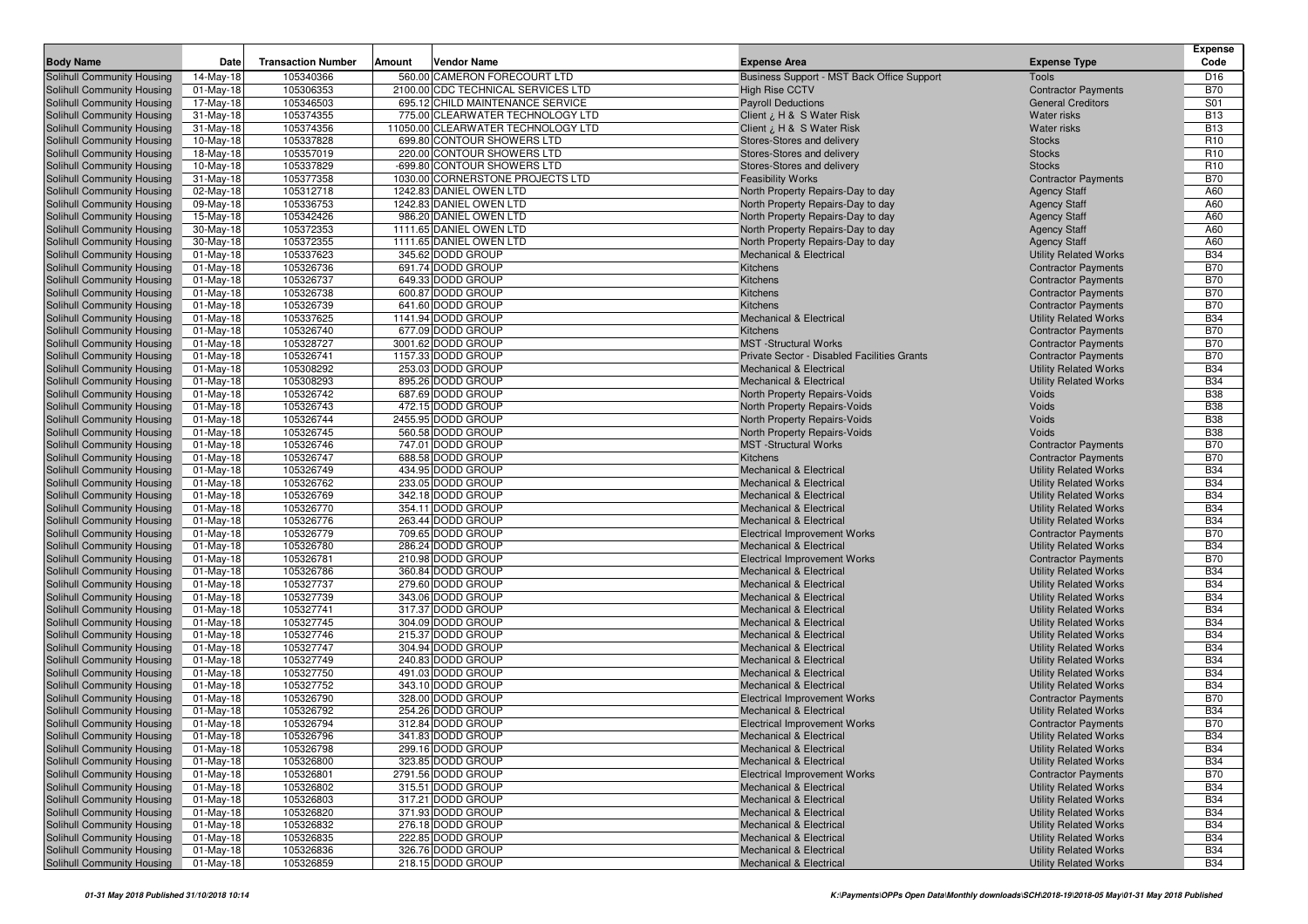|                                                          |                           |                           |        |                                        |                                                                          |                                                              | Expense                  |
|----------------------------------------------------------|---------------------------|---------------------------|--------|----------------------------------------|--------------------------------------------------------------------------|--------------------------------------------------------------|--------------------------|
| <b>Body Name</b>                                         | Date                      | <b>Transaction Number</b> | Amount | <b>Vendor Name</b>                     | <b>Expense Area</b>                                                      | <b>Expense Type</b>                                          | Code                     |
| Solihull Community Housing                               | $01$ -May-18              | 105326872                 |        | 240.83 DODD GROUP                      | <b>Mechanical &amp; Electrical</b>                                       | <b>Utility Related Works</b>                                 | <b>B34</b>               |
| Solihull Community Housing                               | 01-May-18                 | 105326916                 |        | 214.05 DODD GROUP                      | <b>Mechanical &amp; Electrical</b>                                       | <b>Utility Related Works</b>                                 | <b>B34</b>               |
| Solihull Community Housing                               | $01$ -May-18              | 105326924                 |        | 266.73 DODD GROUP                      | <b>Mechanical &amp; Electrical</b>                                       | <b>Utility Related Works</b>                                 | <b>B34</b>               |
| Solihull Community Housing<br>Solihull Community Housing | $01$ -May-18<br>01-May-18 | 105327761<br>105327763    |        | 218.07 DODD GROUP<br>255.91 DODD GROUP | <b>Mechanical &amp; Electrical</b><br>Mechanical & Electrical            | <b>Utility Related Works</b><br><b>Utility Related Works</b> | <b>B34</b><br><b>B34</b> |
| Solihull Community Housing                               | 01-May-18                 | 105327768                 |        | 240.83 DODD GROUP                      | <b>Mechanical &amp; Electrical</b>                                       | <b>Utility Related Works</b>                                 | <b>B34</b>               |
| Solihull Community Housing                               | $01$ -May-18              | 105327770                 |        | 229.65 DODD GROUP                      | <b>Mechanical &amp; Electrical</b>                                       | <b>Utility Related Works</b>                                 | <b>B34</b>               |
| <b>Solihull Community Housing</b>                        | $01$ -May-18              | 105327773                 |        | 235.47 DODD GROUP                      | <b>Mechanical &amp; Electrical</b>                                       | <b>Utility Related Works</b>                                 | <b>B34</b>               |
| Solihull Community Housing                               | 01-May-18                 | 105327776                 |        | 215.37 DODD GROUP                      | <b>Mechanical &amp; Electrical</b>                                       | <b>Utility Related Works</b>                                 | <b>B34</b>               |
| Solihull Community Housing                               | $01$ -May-18              | 105327782                 |        | 240.83 DODD GROUP                      | <b>Mechanical &amp; Electrical</b>                                       | <b>Utility Related Works</b>                                 | <b>B34</b>               |
| Solihull Community Housing                               | 01-May-18                 | 105327788                 |        | 371.40 DODD GROUP                      | <b>Mechanical &amp; Electrical</b>                                       | <b>Utility Related Works</b>                                 | <b>B34</b>               |
| Solihull Community Housing                               | 01-May-18                 | 105327789                 |        | 503.79 DODD GROUP                      | <b>Mechanical &amp; Electrical</b>                                       | <b>Utility Related Works</b>                                 | <b>B34</b>               |
| Solihull Community Housing                               | 01-May-18                 | 105327792                 |        | 295.73 DODD GROUP                      | <b>Mechanical &amp; Electrical</b>                                       | <b>Utility Related Works</b>                                 | <b>B34</b>               |
| Solihull Community Housing                               | 01-May-18                 | 105327810                 |        | 248.22 DODD GROUP                      | <b>Mechanical &amp; Electrical</b>                                       | <b>Utility Related Works</b>                                 | <b>B34</b>               |
| Solihull Community Housing                               | 01-May-18                 | 105327811                 |        | 215.37 DODD GROUP                      | <b>Mechanical &amp; Electrical</b>                                       | <b>Utility Related Works</b>                                 | <b>B34</b>               |
| Solihull Community Housing                               | 01-May-18                 | 105327858                 |        | 240.83 DODD GROUP                      | <b>Mechanical &amp; Electrical</b>                                       | <b>Utility Related Works</b>                                 | <b>B34</b>               |
| Solihull Community Housing                               | $01$ -May-18              | 105327860                 |        | 272.60 DODD GROUP                      | Mechanical & Electrical                                                  | <b>Utility Related Works</b>                                 | <b>B34</b>               |
| Solihull Community Housing                               | 01-May-18                 | 105326949                 |        | 282.45 DODD GROUP                      | <b>Mechanical &amp; Electrical</b>                                       | <b>Utility Related Works</b>                                 | <b>B34</b>               |
| Solihull Community Housing                               | 01-May-18                 | 105326951                 |        | 528.59 DODD GROUP                      | Mechanical & Electrical                                                  | <b>Utility Related Works</b>                                 | <b>B34</b>               |
| Solihull Community Housing                               | 01-May-18                 | 105326961                 |        | 378.86 DODD GROUP                      | <b>Mechanical &amp; Electrical</b>                                       | <b>Utility Related Works</b>                                 | <b>B34</b>               |
| Solihull Community Housing                               | $01$ -May-18              | 105326974                 |        | 211.84 DODD GROUP                      | <b>Mechanical &amp; Electrical</b>                                       | <b>Utility Related Works</b>                                 | <b>B34</b>               |
| Solihull Community Housing                               | 01-May-18                 | 105326990                 |        | 360.68 DODD GROUP                      | <b>Mechanical &amp; Electrical</b>                                       | <b>Utility Related Works</b>                                 | <b>B34</b>               |
| Solihull Community Housing                               | 01-May-18                 | 105326994                 |        | 318.86 DODD GROUP<br>230.07 DODD GROUP | <b>Mechanical &amp; Electrical</b>                                       | <b>Utility Related Works</b>                                 | <b>B34</b><br><b>B34</b> |
| Solihull Community Housing<br>Solihull Community Housing | 01-May-18                 | 105327000<br>105327879    |        | 215.37 DODD GROUP                      | <b>Mechanical &amp; Electrical</b><br><b>Mechanical &amp; Electrical</b> | <b>Utility Related Works</b><br><b>Utility Related Works</b> | <b>B34</b>               |
| Solihull Community Housing                               | 01-May-18<br>$01$ -May-18 | 105327902                 |        | 453.54 DODD GROUP                      | Mechanical & Electrical                                                  | <b>Utility Related Works</b>                                 | <b>B34</b>               |
| Solihull Community Housing                               | 01-May-18                 | 105327909                 |        | 215.37 DODD GROUP                      | <b>Mechanical &amp; Electrical</b>                                       | <b>Utility Related Works</b>                                 | <b>B34</b>               |
| Solihull Community Housing                               | $01$ -May-18              | 105327931                 |        | 433.70 DODD GROUP                      | <b>Mechanical &amp; Electrical</b>                                       | <b>Utility Related Works</b>                                 | <b>B34</b>               |
| Solihull Community Housing                               | 01-May-18                 | 105327933                 |        | 240.83 DODD GROUP                      | <b>Mechanical &amp; Electrical</b>                                       | <b>Utility Related Works</b>                                 | <b>B34</b>               |
| Solihull Community Housing                               | 01-May-18                 | 105327971                 |        | 325.60 DODD GROUP                      | <b>Mechanical &amp; Electrical</b>                                       | <b>Utility Related Works</b>                                 | <b>B34</b>               |
| Solihull Community Housing                               | 01-May-18                 | 105327991                 |        | 242.91 DODD GROUP                      | <b>Mechanical &amp; Electrical</b>                                       | <b>Utility Related Works</b>                                 | <b>B34</b>               |
| Solihull Community Housing                               | $01$ -May-18              | 105327010                 |        | 356.87 DODD GROUP                      | <b>Mechanical &amp; Electrical</b>                                       | <b>Utility Related Works</b>                                 | <b>B34</b>               |
| Solihull Community Housing                               | $01$ -May-18              | 105327035                 |        | 215.85 DODD GROUP                      | <b>Mechanical &amp; Electrical</b>                                       | <b>Utility Related Works</b>                                 | <b>B34</b>               |
| Solihull Community Housing                               | 01-May-18                 | 105327040                 |        | 790.29 DODD GROUP                      | <b>Mechanical &amp; Electrical</b>                                       | <b>Utility Related Works</b>                                 | <b>B34</b>               |
| Solihull Community Housing                               | $01$ -May-18              | 105327051                 |        | 447.83 DODD GROUP                      | <b>Mechanical &amp; Electrical</b>                                       | <b>Utility Related Works</b>                                 | <b>B34</b>               |
| Solihull Community Housing                               | 01-May-18                 | 105327064                 |        | 419.58 DODD GROUP                      | <b>Mechanical &amp; Electrical</b>                                       | <b>Utility Related Works</b>                                 | <b>B34</b>               |
| Solihull Community Housing                               | 01-May-18                 | 105327073                 |        | 215.37 DODD GROUP                      | <b>Mechanical &amp; Electrical</b>                                       | <b>Utility Related Works</b>                                 | <b>B34</b>               |
| Solihull Community Housing                               | 01-May-18                 | 105327076                 |        | 240.83 DODD GROUP                      | <b>Mechanical &amp; Electrical</b>                                       | <b>Utility Related Works</b>                                 | <b>B34</b>               |
| Solihull Community Housing                               | 01-May-18                 | 105327080                 |        | 226.98 DODD GROUP                      | <b>Mechanical &amp; Electrical</b>                                       | <b>Utility Related Works</b>                                 | <b>B34</b>               |
| Solihull Community Housing                               | $01$ -May-18              | 105327081<br>105327083    |        | 357.81 DODD GROUP<br>299.49 DODD GROUP | <b>Mechanical &amp; Electrical</b><br><b>Mechanical &amp; Electrical</b> | <b>Utility Related Works</b>                                 | <b>B34</b><br><b>B34</b> |
| Solihull Community Housing<br>Solihull Community Housing | 01-May-18<br>$01$ -May-18 | 105327087                 |        | 293.13 DODD GROUP                      | <b>Mechanical &amp; Electrical</b>                                       | <b>Utility Related Works</b><br><b>Utility Related Works</b> | <b>B34</b>               |
| Solihull Community Housing                               | 01-May-18                 | 105327092                 |        | 344.15 DODD GROUP                      | <b>Mechanical &amp; Electrical</b>                                       | <b>Utility Related Works</b>                                 | <b>B34</b>               |
| Solihull Community Housing                               | $01$ -May-18              | 105327113                 |        | 216.39 DODD GROUP                      | Mechanical & Electrical                                                  | <b>Utility Related Works</b>                                 | <b>B34</b>               |
| Solihull Community Housing                               | 01-May-18                 | 105328020                 |        | 19498.11 DODD GROUP                    | <b>Endeavour House</b>                                                   | <b>General Building Costs</b>                                | <b>B30</b>               |
| Solihull Community Housing                               | $01$ -May-18              | 105328025                 |        | 245.82 DODD GROUP                      | <b>Mechanical &amp; Electrical</b>                                       | <b>Utility Related Works</b>                                 | <b>B34</b>               |
| Solihull Community Housing                               | 01-May-18                 | 105328042                 |        | 406.13 DODD GROUP                      | <b>Mechanical &amp; Electrical</b>                                       | <b>Utility Related Works</b>                                 | <b>B34</b>               |
| Solihull Community Housing                               | 01-May-18                 | 105328056                 |        | 241.98 DODD GROUP                      | <b>Mechanical &amp; Electrical</b>                                       | <b>Utility Related Works</b>                                 | <b>B34</b>               |
| Solihull Community Housing                               | 01-May-18                 | 105328079                 |        | 234.78 DODD GROUP                      | <b>Mechanical &amp; Electrical</b>                                       | <b>Utility Related Works</b>                                 | <b>B34</b>               |
| Solihull Community Housing                               | 01-May-18                 | 105353389                 |        | 224.79 DODD GROUP                      | <b>Electrical Improvement Works</b>                                      | <b>Contractor Payments</b>                                   | <b>B70</b>               |
| Solihull Community Housing                               | 01-May-18                 | 105328081                 |        | 377.90 DODD GROUP                      | <b>Electrical Improvement Works</b>                                      | <b>Contractor Payments</b>                                   | <b>B70</b>               |
| Solihull Community Housing                               | 01-May-18                 | 105353390                 |        | 237.51 DODD GROUP                      | <b>Mechanical &amp; Electrical</b>                                       | <b>Utility Related Works</b>                                 | <b>B34</b>               |
| Solihull Community Housing                               | $01$ -May-18              | 105353391                 |        | 246.05 DODD GROUP                      | <b>Mechanical &amp; Electrical</b>                                       | <b>Utility Related Works</b>                                 | <b>B34</b>               |
| Solihull Community Housing                               | 01-May-18                 | 105328095                 |        | 244.46 DODD GROUP                      | Mechanical & Electrical                                                  | <b>Utility Related Works</b>                                 | <b>B34</b>               |
| Solihull Community Housing                               | 01-May-18                 | 105328101                 |        | 328.11 DODD GROUP                      | Mechanical & Electrical                                                  | <b>Utility Related Works</b>                                 | <b>B34</b>               |
| Solihull Community Housing                               | 01-May-18                 | 105328102                 |        | 287.35 DODD GROUP                      | <b>Mechanical &amp; Electrical</b>                                       | <b>Utility Related Works</b>                                 | <b>B34</b>               |
| <b>Solihull Community Housing</b>                        | $01$ -May-18              | 105328103                 |        | 260.54 DODD GROUP                      | Mechanical & Electrical                                                  | <b>Utility Related Works</b>                                 | <b>B34</b>               |
| Solihull Community Housing                               | 01-May-18                 | 105328104                 |        | 291.83 DODD GROUP                      | Mechanical & Electrical                                                  | <b>Utility Related Works</b>                                 | <b>B34</b>               |
| Solihull Community Housing                               | 01-May-18                 | 105328106                 |        | 396.09 DODD GROUP                      | Mechanical & Electrical                                                  | <b>Utility Related Works</b>                                 | <b>B34</b>               |
| Solihull Community Housing                               | 01-May-18                 | 105328108                 |        | 242.56 DODD GROUP                      | Mechanical & Electrical                                                  | <b>Utility Related Works</b>                                 | <b>B34</b>               |
| Solihull Community Housing                               | 01-May-18                 | 105328110                 |        | 458.42 DODD GROUP<br>375.42 DODD GROUP | Mechanical & Electrical                                                  | <b>Utility Related Works</b>                                 | <b>B34</b>               |
| Solihull Community Housing                               | 01-May-18                 | 105328114                 |        |                                        | Mechanical & Electrical                                                  | <b>Utility Related Works</b>                                 | <b>B34</b>               |
| Solihull Community Housing                               | 01-May-18                 | 105328117                 |        | 453.65 DODD GROUP                      | <b>Electrical Improvement Works</b>                                      | <b>Contractor Payments</b>                                   | <b>B70</b>               |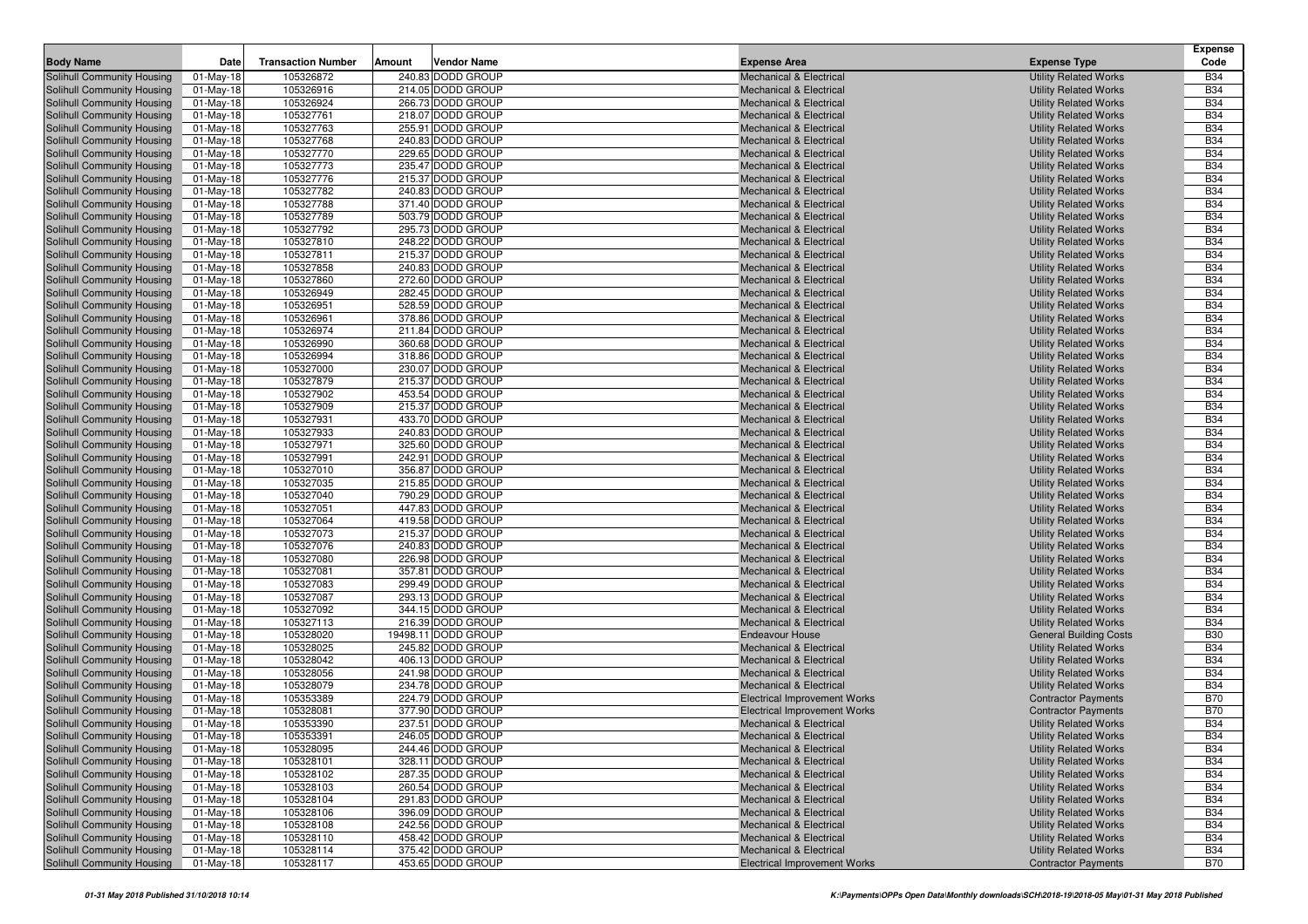|                                                          |                           |                           |        |                                        |                                                                    |                                                              | <b>Expense</b>           |
|----------------------------------------------------------|---------------------------|---------------------------|--------|----------------------------------------|--------------------------------------------------------------------|--------------------------------------------------------------|--------------------------|
| <b>Body Name</b>                                         | Date                      | <b>Transaction Number</b> | Amount | Vendor Name                            | <b>Expense Area</b>                                                | <b>Expense Type</b>                                          | Code                     |
| Solihull Community Housing                               | 01-May-18                 | 105353392                 |        | 785.22 DODD GROUP                      | <b>Mechanical &amp; Electrical</b>                                 | <b>Utility Related Works</b>                                 | <b>B34</b>               |
| Solihull Community Housing                               | $01$ -May-18              | 105328121                 |        | 395.81 DODD GROUP                      | <b>Mechanical &amp; Electrical</b>                                 | <b>Utility Related Works</b>                                 | <b>B34</b>               |
| Solihull Community Housing                               | $01$ -May-18              | 105353393                 |        | 406.84 DODD GROUP                      | <b>Electrical Improvement Works</b>                                | <b>Contractor Payments</b>                                   | <b>B70</b>               |
| Solihull Community Housing                               | $01$ -May-18              | 105328133                 |        | 1136.50 DODD GROUP                     | <b>Mechanical &amp; Electrical</b>                                 | <b>Utility Related Works</b>                                 | <b>B34</b>               |
| Solihull Community Housing                               | $01$ -May-18              | 105328134                 |        | 419.68 DODD GROUP                      | <b>Mechanical &amp; Electrical</b>                                 | <b>Utility Related Works</b>                                 | <b>B34</b>               |
| Solihull Community Housing                               | 01-May-18                 | 105328137                 |        | 302.14 DODD GROUP                      | <b>Electrical Improvement Works</b>                                | <b>Contractor Payments</b>                                   | <b>B70</b>               |
| Solihull Community Housing                               | $01$ -May-18              | 105327152                 |        | 331.62 DODD GROUP                      | <b>Mechanical &amp; Electrical</b>                                 | <b>Utility Related Works</b>                                 | <b>B34</b>               |
| Solihull Community Housing                               | $01$ -May-18              | 105327158                 |        | 349.82 DODD GROUP                      | <b>Mechanical &amp; Electrical</b>                                 | <b>Utility Related Works</b>                                 | <b>B34</b>               |
| Solihull Community Housing                               | $01$ -May-18              | 105327173                 |        | 220.82 DODD GROUP                      | <b>Mechanical &amp; Electrical</b>                                 | <b>Utility Related Works</b>                                 | <b>B34</b>               |
| Solihull Community Housing<br>Solihull Community Housing | 01-May-18                 | 105327177                 |        | 349.08 DODD GROUP                      | <b>Mechanical &amp; Electrical</b>                                 | <b>Utility Related Works</b>                                 | <b>B34</b>               |
| Solihull Community Housing                               | $01$ -May-18              | 105327187                 |        | 724.09 DODD GROUP<br>375.28 DODD GROUP | <b>Mechanical &amp; Electrical</b>                                 | <b>Utility Related Works</b>                                 | <b>B34</b><br><b>B34</b> |
| Solihull Community Housing                               | $01$ -May-18<br>01-May-18 | 105327193<br>105327206    |        | 533.54 DODD GROUP                      | <b>Mechanical &amp; Electrical</b><br>Mechanical & Electrical      | <b>Utility Related Works</b><br><b>Utility Related Works</b> | <b>B34</b>               |
| Solihull Community Housing                               | $01$ -May-18              | 105327209                 |        | 7800.44 DODD GROUP                     | <b>Mechanical &amp; Electrical</b>                                 | <b>Utility Related Works</b>                                 | <b>B34</b>               |
| Solihull Community Housing                               | $01$ -May-18              | 105327225                 |        | 277.39 DODD GROUP                      | <b>Mechanical &amp; Electrical</b>                                 | <b>Utility Related Works</b>                                 | <b>B34</b>               |
| Solihull Community Housing                               | $01$ -May-18              | 105327234                 |        | 271.99 DODD GROUP                      | <b>Mechanical &amp; Electrical</b>                                 | <b>Utility Related Works</b>                                 | <b>B34</b>               |
| Solihull Community Housing                               | 01-May-18                 | 105327236                 |        | 819.39 DODD GROUP                      | <b>Mechanical &amp; Electrical</b>                                 | <b>Utility Related Works</b>                                 | <b>B34</b>               |
| Solihull Community Housing                               | $01$ -May-18              | 105327239                 |        | 277.30 DODD GROUP                      | Mechanical & Electrical                                            | <b>Utility Related Works</b>                                 | <b>B34</b>               |
| Solihull Community Housing                               | 01-May-18                 | 105327245                 |        | 220.01 DODD GROUP                      | <b>Mechanical &amp; Electrical</b>                                 | <b>Utility Related Works</b>                                 | <b>B34</b>               |
| Solihull Community Housing                               | $01$ -May-18              | 105327246                 |        | 758.36 DODD GROUP                      | North Property Repairs-Voids                                       | Voids                                                        | <b>B38</b>               |
| Solihull Community Housing                               | $01$ -May-18              | 105327247                 |        | 395.99 DODD GROUP                      | North Property Repairs-Voids                                       | Voids                                                        | <b>B38</b>               |
| Solihull Community Housing                               | 01-May-18                 | 105327249                 |        | 478.14 DODD GROUP                      | North Property Repairs-Voids                                       | Voids                                                        | <b>B38</b>               |
| Solihull Community Housing                               | $01$ -May-18              | 105328147                 |        | 283.33 DODD GROUP                      | North Property Repairs-Voids                                       | Voids                                                        | <b>B38</b>               |
| Solihull Community Housing                               | 01-May-18                 | 105328148                 |        | 320.72 DODD GROUP                      | North Property Repairs-Voids                                       | Voids                                                        | <b>B38</b>               |
| <b>Solihull Community Housing</b>                        | $01$ -May-18              | 105328149                 |        | 279.45 DODD GROUP                      | <b>Mechanical &amp; Electrical</b>                                 | <b>Utility Related Works</b>                                 | <b>B34</b>               |
| Solihull Community Housing                               | $01$ -May-18              | 105328151                 |        | 263.49 DODD GROUP                      | North Property Repairs-Voids                                       | Voids                                                        | <b>B38</b>               |
| Solihull Community Housing                               | $01$ -May-18              | 105328155                 |        | 292.20 DODD GROUP                      | North Property Repairs-Voids                                       | Voids                                                        | <b>B38</b>               |
| Solihull Community Housing                               | 01-May-18                 | 105328158                 |        | 229.00 DODD GROUP                      | North Property Repairs-Voids                                       | Voids                                                        | <b>B38</b>               |
| Solihull Community Housing                               | $01$ -May-18              | 105328161                 |        | 1929.44 DODD GROUP                     | North Property Repairs-Voids                                       | Voids                                                        | <b>B38</b>               |
| Solihull Community Housing                               | $01$ -May-18              | 105328163                 |        | 269.26 DODD GROUP                      | North Property Repairs-Voids                                       | Voids                                                        | <b>B38</b>               |
| Solihull Community Housing                               | $01-May-18$               | 105328167                 |        | 278.68 DODD GROUP                      | North Property Repairs-Voids                                       | Voids                                                        | <b>B38</b>               |
| Solihull Community Housing                               | 01-May-18                 | 105328169                 |        | 297.76 DODD GROUP                      | North Property Repairs-Voids                                       | Voids                                                        | <b>B38</b>               |
| Solihull Community Housing                               | 01-May-18                 | 105328175                 |        | 699.48 DODD GROUP                      | North Property Repairs-Voids                                       | Voids                                                        | <b>B38</b>               |
| Solihull Community Housing                               | 01-May-18                 | 105328181                 |        | 502.55 DODD GROUP                      | North Property Repairs-Voids                                       | Voids                                                        | <b>B38</b>               |
| Solihull Community Housing<br>Solihull Community Housing | 01-May-18                 | 105328182<br>105328189    |        | 343.01 DODD GROUP<br>305.32 DODD GROUP | <b>Mechanical &amp; Electrical</b>                                 | <b>Utility Related Works</b>                                 | <b>B34</b><br><b>B34</b> |
| Solihull Community Housing                               | $01$ -May-18<br>01-May-18 | 105328209                 |        | 435.39 DODD GROUP                      | <b>Mechanical &amp; Electrical</b><br>North Property Repairs-Voids | <b>Utility Related Works</b><br>Voids                        | <b>B38</b>               |
| Solihull Community Housing                               | $01$ -May-18              | 105328213                 |        | 271.76 DODD GROUP                      | North Property Repairs-Voids                                       | Voids                                                        | <b>B38</b>               |
| Solihull Community Housing                               | 01-May-18                 | 105328216                 |        | 1120.13 DODD GROUP                     | North Property Repairs-Voids                                       | Voids                                                        | <b>B38</b>               |
| Solihull Community Housing                               | $01$ -May-18              | 105328230                 |        | 266.59 DODD GROUP                      | North Property Repairs-Voids                                       | Voids                                                        | <b>B38</b>               |
| Solihull Community Housing                               | $01$ -May-18              | 105328231                 |        | 463.04 DODD GROUP                      | <b>Electrical Improvement Works</b>                                | <b>Contractor Payments</b>                                   | <b>B70</b>               |
| Solihull Community Housing                               | $01$ -May-18              | 105328243                 |        | 268.47 DODD GROUP                      | <b>Mechanical &amp; Electrical</b>                                 | <b>Utility Related Works</b>                                 | <b>B34</b>               |
| Solihull Community Housing                               | $01$ -May-18              | 105328249                 |        | 344.71 DODD GROUP                      | <b>Mechanical &amp; Electrical</b>                                 | <b>Utility Related Works</b>                                 | <b>B34</b>               |
| Solihull Community Housing                               | 01-May-18                 | 105327284                 |        | 382.40 DODD GROUP                      | North Property Repairs-Voids                                       | Voids                                                        | <b>B38</b>               |
| Solihull Community Housing                               | $01$ -May-18              | 105327286                 |        | 799.59 DODD GROUP                      | North Property Repairs-Voids                                       | Voids                                                        | <b>B38</b>               |
| Solihull Community Housing                               | 01-May-18                 | 105353394                 |        | 594.28 DODD GROUP                      | <b>North Property Repairs-Voids</b>                                | Voids                                                        | <b>B38</b>               |
| Solihull Community Housing                               | 01-May-18                 | 105327289                 |        | 374.67 DODD GROUP                      | North Property Repairs-Voids                                       | Voids                                                        | <b>B38</b>               |
| Solihull Community Housing                               | 01-May-18                 | 105327291                 |        | 259.83 DODD GROUP                      | North Property Repairs-Voids                                       | Voids                                                        | <b>B38</b>               |
| Solihull Community Housing                               | 01-May-18                 | 105327292                 |        | 234.07 DODD GROUP                      | <b>MST</b> -Structural Works                                       | <b>Contractor Payments</b>                                   | <b>B70</b>               |
| Solihull Community Housing                               | $01$ -May-18              | 105327294                 |        | 374.71 DODD GROUP                      | North Property Repairs-Voids                                       | Voids                                                        | <b>B38</b>               |
| Solihull Community Housing                               | 01-May-18                 | 105327296                 |        | 387.29 DODD GROUP                      | North Property Repairs-Voids                                       | Voids                                                        | <b>B38</b>               |
| Solihull Community Housing                               | $01$ -May-18              | 105327298                 |        | 438.15 DODD GROUP                      | North Property Repairs-Voids                                       | Voids                                                        | <b>B38</b>               |
| Solihull Community Housing                               | 01-May-18                 | 105327299                 |        | 477.22 DODD GROUP                      | North Property Repairs-Voids                                       | Voids                                                        | <b>B38</b>               |
| Solihull Community Housing                               | $01$ -May-18              | 105327300                 |        | 616.14 DODD GROUP                      | North Property Repairs-Voids                                       | Voids                                                        | <b>B38</b>               |
| Solihull Community Housing                               | 01-May-18                 | 105327301                 |        | 335.12 DODD GROUP                      | North Property Repairs-Voids                                       | Voids                                                        | <b>B38</b>               |
| Solihull Community Housing                               | 01-May-18                 | 105327302                 |        | 564.42 DODD GROUP                      | North Property Repairs-Voids                                       | Voids                                                        | <b>B38</b>               |
| Solihull Community Housing                               | 01-May-18                 | 105327303                 |        | 649.16 DODD GROUP                      | North Property Repairs-Voids                                       | Voids                                                        | <b>B38</b>               |
| Solihull Community Housing                               | 01-May-18                 | 105327304                 |        | 541.11 DODD GROUP                      | North Property Repairs-Voids                                       | Voids                                                        | <b>B38</b>               |
| Solihull Community Housing<br>Solihull Community Housing | 01-May-18                 | 105327333<br>105327344    |        | 333.17 DODD GROUP<br>220.34 DODD GROUP | <b>Mechanical &amp; Electrical</b><br>North Property Repairs-Voids | <b>Utility Related Works</b><br>Voids                        | <b>B34</b><br><b>B38</b> |
| Solihull Community Housing                               | 01-May-18<br>01-May-18    | 105327350                 |        | 397.83 DODD GROUP                      | <b>Mechanical &amp; Electrical</b>                                 | <b>Utility Related Works</b>                                 | <b>B34</b>               |
| Solihull Community Housing                               | 01-May-18                 | 105327354                 |        | 253.62 DODD GROUP                      | <b>Mechanical &amp; Electrical</b>                                 | <b>Utility Related Works</b>                                 | <b>B34</b>               |
| Solihull Community Housing                               | 01-May-18                 | 105327357                 |        | 257.82 DODD GROUP                      | <b>Mechanical &amp; Electrical</b>                                 | <b>Utility Related Works</b>                                 | <b>B34</b>               |
|                                                          |                           |                           |        |                                        |                                                                    |                                                              |                          |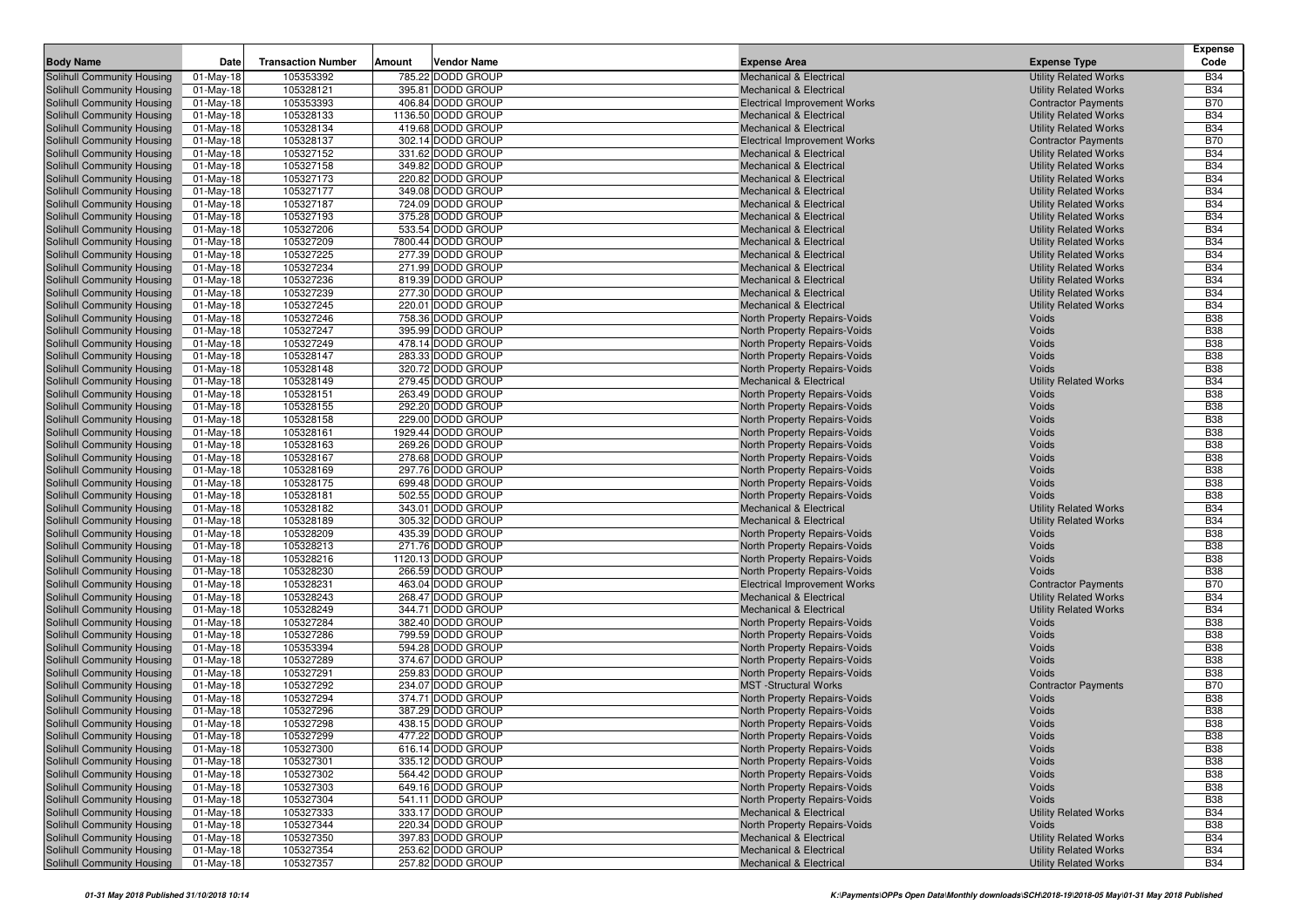| 105327369<br>568.72 DODD GROUP<br><b>Mechanical &amp; Electrical</b><br><b>Utility Related Works</b><br><b>B34</b><br>Solihull Community Housing<br>01-May-18<br>$01$ -May-18<br>105328282<br>400.84 DODD GROUP<br><b>Utility Related Works</b><br><b>B34</b><br>Solihull Community Housing<br><b>Mechanical &amp; Electrical</b><br>105328297<br>350.91 DODD GROUP<br><b>B38</b><br>Solihull Community Housing<br>$01$ -May-18<br>North Property Repairs-Voids<br>Voids<br>105328299<br>215.71 DODD GROUP<br>Voids<br><b>B38</b><br>Solihull Community Housing<br>$01$ -May-18<br>North Property Repairs-Voids<br><b>B38</b><br>105328303<br>231.75 DODD GROUP<br>Solihull Community Housing<br>01-May-18<br>North Property Repairs-Voids<br>Voids<br>105328306<br>465.51 DODD GROUP<br><b>B34</b><br>$01$ -May-18<br>Mechanical & Electrical<br><b>Utility Related Works</b><br>105328308<br><b>B34</b><br>647.59 DODD GROUP<br><b>Utility Related Works</b><br>01-May-18<br><b>Mechanical &amp; Electrical</b><br>105328310<br>214.67 DODD GROUP<br><b>B34</b><br>$01$ -May-18<br><b>Mechanical &amp; Electrical</b><br><b>Utility Related Works</b><br>105328315<br>222.89 DODD GROUP<br><b>B38</b><br>$01$ -May-18<br>North Property Repairs-Voids<br>Voids<br>105328316<br>268.85 DODD GROUP<br>Voids<br><b>B38</b><br>01-May-18<br>North Property Repairs-Voids<br>105328326<br>254.98 DODD GROUP<br>Voids<br><b>B38</b><br>$01$ -May-18<br>North Property Repairs-Voids<br>105328337<br>388.60 DODD GROUP<br>Voids<br><b>B38</b><br>$01$ -May-18<br>North Property Repairs-Voids<br>105327442<br>267.19 DODD GROUP<br><b>B34</b><br>Solihull Community Housing<br>$01$ -May-18<br>Mechanical & Electrical<br><b>Utility Related Works</b><br><b>B34</b><br>105327451<br>240.83 DODD GROUP<br><b>Utility Related Works</b><br>Solihull Community Housing<br>01-May-18<br><b>Mechanical &amp; Electrical</b><br>105327461<br>362.43 DODD GROUP<br><b>B34</b><br>Solihull Community Housing<br>$01$ -May-18<br><b>Mechanical &amp; Electrical</b><br><b>Utility Related Works</b><br>Solihull Community Housing<br>105353395<br>291.29 DODD GROUP<br><b>Utility Related Works</b><br><b>B34</b><br>01-May-18<br><b>Mechanical &amp; Electrical</b><br>105328399<br><b>B34</b><br>Solihull Community Housing<br>01-May-18<br>216.04 DODD GROUP<br><b>Mechanical &amp; Electrical</b><br><b>Utility Related Works</b><br>105328400<br>248.35 DODD GROUP<br><b>B34</b><br>Solihull Community Housing<br>01-May-18<br><b>Mechanical &amp; Electrical</b><br><b>Utility Related Works</b><br>105328401<br>249.65 DODD GROUP<br><b>B34</b><br>Solihull Community Housing<br>01-May-18<br><b>Mechanical &amp; Electrical</b><br><b>Utility Related Works</b><br>01-May-18<br>105328405<br>352.15 DODD GROUP<br><b>Utility Related Works</b><br><b>B34</b><br>Solihull Community Housing<br><b>Mechanical &amp; Electrical</b><br>105328407<br>274.67 DODD GROUP<br><b>Utility Related Works</b><br><b>B34</b><br>Solihull Community Housing<br>01-May-18<br><b>Mechanical &amp; Electrical</b><br>105328410<br>1171.57 DODD GROUP<br><b>B34</b><br>Solihull Community Housing<br>$01$ -May-18<br><b>Mechanical &amp; Electrical</b><br><b>Utility Related Works</b><br>105328458<br><b>B34</b><br>950.00 DODD GROUP<br>Solihull Community Housing<br>$01$ -May-18<br><b>Mechanical &amp; Electrical</b><br><b>Utility Related Works</b><br>Solihull Community Housing<br>105328461<br>215.85 DODD GROUP<br><b>B38</b><br>$01$ -May-18<br>North Property Repairs-Voids<br>Voids<br>105328465<br>235.63 DODD GROUP<br><b>B38</b><br>Solihull Community Housing<br>01-May-18<br>North Property Repairs-Voids<br>Voids<br>105327477<br>5490.34 DODD GROUP<br><b>B39</b><br>Solihull Community Housing<br>01-May-18<br><b>Mechanical &amp; Electrical</b><br><b>Other Building Costs</b><br>01-May-18<br>105327484<br>481.79 DODD GROUP<br><b>Fire Protection Works</b><br><b>Contractor Payments</b><br><b>B70</b><br>Solihull Community Housing<br><b>B70</b><br>105327486<br>481.79 DODD GROUP<br>Solihull Community Housing<br>01-May-18<br><b>Fire Protection Works</b><br><b>Contractor Payments</b><br>105327488<br>750.48 DODD GROUP<br><b>B70</b><br>Solihull Community Housing<br>$01$ -May-18<br>Kitchens<br><b>Contractor Payments</b><br>105327489<br>744.21 DODD GROUP<br><b>B70</b><br>Solihull Community Housing<br>01-May-18<br>Private Sector - Disabled Facilities Grants<br><b>Contractor Payments</b><br>105327490<br>554.90 DODD GROUP<br><b>B70</b><br>Solihull Community Housing<br>$01$ -May-18<br>Kitchens<br><b>Contractor Payments</b><br>105327491<br>465.03 DODD GROUP<br><b>B70</b><br>Solihull Community Housing<br>01-May-18<br>Kitchens<br><b>Contractor Payments</b><br>Solihull Community Housing<br>105327493<br>670.85 DODD GROUP<br><b>B70</b><br>$01$ -May-18<br><b>Public Sector - Major Adaptations</b><br><b>Contractor Payments</b><br>105327498<br>1135.56 DODD GROUP<br><b>B70</b><br>$01$ -May-18<br>Kitchens<br><b>Contractor Payments</b><br><b>B34</b><br>105327499<br>319.83 DODD GROUP<br>01-May-18<br><b>Mechanical &amp; Electrical</b><br><b>Utility Related Works</b><br>105327506<br>430.02 DODD GROUP<br><b>B70</b><br>$01$ -May-18<br><b>Kitchens</b><br><b>Contractor Payments</b><br>105327508<br>729.05 DODD GROUP<br><b>B70</b><br>01-May-18<br>Private Sector - Disabled Facilities Grants<br><b>Contractor Payments</b><br>01-May-18<br>105327509<br>278.31 DODD GROUP<br><b>Mechanical &amp; Electrical</b><br><b>B34</b><br><b>Utility Related Works</b><br>105327510<br>539.39 DODD GROUP<br><b>B70</b><br>01-May-18<br>Private Sector - Disabled Facilities Grants<br><b>Contractor Payments</b><br>105327513<br>302.68 DODD GROUP<br><b>B70</b><br>$01$ -May-18<br>Public Sector - Major Adaptations<br><b>Contractor Payments</b><br>105327517<br>290.53 DODD GROUP<br><b>B70</b><br>Solihull Community Housing<br><b>Contractor Payments</b><br>01-May-18<br>Kitchens<br>105327527<br>582.46 DODD GROUP<br><b>Utility Related Works</b><br><b>B34</b><br>$01$ -May-18<br><b>Mechanical &amp; Electrical</b><br>105327574<br>379.43 DODD GROUP<br><b>Utility Related Works</b><br><b>B34</b><br>Solihull Community Housing<br>01-May-18<br><b>Mechanical &amp; Electrical</b><br>105327588<br>343.01 DODD GROUP<br><b>B34</b><br>Solihull Community Housing<br>01-May-18<br><b>Mechanical &amp; Electrical</b><br><b>Utility Related Works</b><br>$01$ -May-18<br>105327589<br>342.29 DODD GROUP<br><b>Utility Related Works</b><br><b>B34</b><br>Solihull Community Housing<br><b>Mechanical &amp; Electrical</b><br>105328477<br>208.69 DODD GROUP<br><b>B34</b><br>Solihull Community Housing<br>01-May-18<br><b>Mechanical &amp; Electrical</b><br><b>Utility Related Works</b><br>105328492<br>342.18 DODD GROUP<br><b>B34</b><br>Solihull Community Housing<br>01-May-18<br><b>Mechanical &amp; Electrical</b><br><b>Utility Related Works</b><br>105327623<br><b>B34</b><br>706.29 DODD GROUP<br>Solihull Community Housing<br>01-May-18<br><b>Mechanical &amp; Electrical</b><br><b>Utility Related Works</b><br>Solihull Community Housing<br>105347470<br>376.92 DODD GROUP<br><b>B70</b><br>$10-May-18$<br><b>Electrical Improvement Works</b><br><b>Contractor Payments</b><br><b>Solihull Community Housing</b><br>105347471<br>568.60 DODD GROUP<br><b>B70</b><br><b>Electrical Improvement Works</b><br><b>Contractor Payments</b><br>10-May-18<br>105347472<br>2044.56 DODD GROUP<br><b>B70</b><br>Solihull Community Housing<br>10-May-18<br><b>Electrical Improvement Works</b><br><b>Contractor Payments</b><br>Solihull Community Housing<br>10-May-18<br>105347473<br>728.73 DODD GROUP<br><b>B70</b><br><b>Electrical Improvement Works</b><br><b>Contractor Payments</b><br>Solihull Community Housing<br><b>B70</b><br>10-May-18<br>105347475<br>349.82 DODD GROUP<br><b>Electrical Improvement Works</b><br><b>Contractor Payments</b><br>Solihull Community Housing<br>105347476<br>329.93 DODD GROUP<br><b>B70</b><br>10-May-18<br><b>Electrical Improvement Works</b><br><b>Contractor Payments</b><br>428.01 DODD GROUP<br>Solihull Community Housing<br>105347477<br>Mechanical & Electrical<br><b>Utility Related Works</b><br><b>B34</b><br>10-May-18<br>Solihull Community Housing<br>10-May-18<br>105347478<br>364.17 DODD GROUP<br><b>Contractor Payments</b><br><b>B70</b><br><b>Electrical Improvement Works</b><br>Solihull Community Housing<br>10-May-18<br>105347479<br>470.76 DODD GROUP<br><b>Contractor Payments</b><br><b>B70</b><br><b>Electrical Improvement Works</b><br>Solihull Community Housing<br>105347481<br>433.68 DODD GROUP<br><b>Electrical Improvement Works</b><br><b>Contractor Payments</b><br><b>B70</b><br>10-May-18<br>105347482<br>557.97 DODD GROUP<br>Solihull Community Housing<br>10-May-18<br>Mechanical & Electrical<br><b>Utility Related Works</b><br><b>B34</b><br>Solihull Community Housing<br>105347483<br>318.38 DODD GROUP<br><b>Utility Related Works</b><br><b>B34</b><br>10-May-18<br><b>Mechanical &amp; Electrical</b><br>522.78 DODD GROUP<br>Solihull Community Housing<br>105347484<br><b>Contractor Payments</b><br><b>B70</b><br>10-May-18<br><b>Electrical Improvement Works</b><br>269.22 DODD GROUP<br>105347487<br>Mechanical & Electrical<br><b>Utility Related Works</b><br><b>B34</b><br>15-May-18<br>320.30 DODD GROUP<br>15-May-18<br>105347502<br><b>Mechanical &amp; Electrical</b><br><b>Utility Related Works</b><br><b>B34</b> | <b>Body Name</b>           | Date | <b>Transaction Number</b> | Amount | Vendor Name | <b>Expense Area</b> | <b>Expense Type</b> | Expense<br>Code |
|---------------------------------------------------------------------------------------------------------------------------------------------------------------------------------------------------------------------------------------------------------------------------------------------------------------------------------------------------------------------------------------------------------------------------------------------------------------------------------------------------------------------------------------------------------------------------------------------------------------------------------------------------------------------------------------------------------------------------------------------------------------------------------------------------------------------------------------------------------------------------------------------------------------------------------------------------------------------------------------------------------------------------------------------------------------------------------------------------------------------------------------------------------------------------------------------------------------------------------------------------------------------------------------------------------------------------------------------------------------------------------------------------------------------------------------------------------------------------------------------------------------------------------------------------------------------------------------------------------------------------------------------------------------------------------------------------------------------------------------------------------------------------------------------------------------------------------------------------------------------------------------------------------------------------------------------------------------------------------------------------------------------------------------------------------------------------------------------------------------------------------------------------------------------------------------------------------------------------------------------------------------------------------------------------------------------------------------------------------------------------------------------------------------------------------------------------------------------------------------------------------------------------------------------------------------------------------------------------------------------------------------------------------------------------------------------------------------------------------------------------------------------------------------------------------------------------------------------------------------------------------------------------------------------------------------------------------------------------------------------------------------------------------------------------------------------------------------------------------------------------------------------------------------------------------------------------------------------------------------------------------------------------------------------------------------------------------------------------------------------------------------------------------------------------------------------------------------------------------------------------------------------------------------------------------------------------------------------------------------------------------------------------------------------------------------------------------------------------------------------------------------------------------------------------------------------------------------------------------------------------------------------------------------------------------------------------------------------------------------------------------------------------------------------------------------------------------------------------------------------------------------------------------------------------------------------------------------------------------------------------------------------------------------------------------------------------------------------------------------------------------------------------------------------------------------------------------------------------------------------------------------------------------------------------------------------------------------------------------------------------------------------------------------------------------------------------------------------------------------------------------------------------------------------------------------------------------------------------------------------------------------------------------------------------------------------------------------------------------------------------------------------------------------------------------------------------------------------------------------------------------------------------------------------------------------------------------------------------------------------------------------------------------------------------------------------------------------------------------------------------------------------------------------------------------------------------------------------------------------------------------------------------------------------------------------------------------------------------------------------------------------------------------------------------------------------------------------------------------------------------------------------------------------------------------------------------------------------------------------------------------------------------------------------------------------------------------------------------------------------------------------------------------------------------------------------------------------------------------------------------------------------------------------------------------------------------------------------------------------------------------------------------------------------------------------------------------------------------------------------------------------------------------------------------------------------------------------------------------------------------------------------------------------------------------------------------------------------------------------------------------------------------------------------------------------------------------------------------------------------------------------------------------------------------------------------------------------------------------------------------------------------------------------------------------------------------------------------------------------------------------------------------------------------------------------------------------------------------------------------------------------------------------------------------------------------------------------------------------------------------------------------------------------------------------------------------------------------------------------------------------------------------------------------------------------------------------------------------------------------------------------------------------------------------------------------------------------------------------------------------------------------------------------------------------------------------------------------------------------------------------------------------------------------------------------------------------------------------------------------------------------------------------------------------------------------------------------------------------------------------------------------------------------------------------------------------------------------------------------------------------------------------------------------------------------------------------------------------------------------------------------------------------------------------------------------------------------------------------------------------------------------------------------------------------------------------------------------------------------------------------------------------------------------------------------------------------------------------------------------------------------------------------------------------------------------------------------------------------------------------------------------------------------------------------------------------------------------------------------------------------------------------------------------------------------------------------------------------------------------------------------------------------------------------------------------------------------------------------------------------------------------------------------------------------------------------------------------------------------------------------------------------------------------------------------------------------------------------------------------------------------------------------------------------------------------------------------------------------------------------------------------------------------------------------------------------------------------------------|----------------------------|------|---------------------------|--------|-------------|---------------------|---------------------|-----------------|
|                                                                                                                                                                                                                                                                                                                                                                                                                                                                                                                                                                                                                                                                                                                                                                                                                                                                                                                                                                                                                                                                                                                                                                                                                                                                                                                                                                                                                                                                                                                                                                                                                                                                                                                                                                                                                                                                                                                                                                                                                                                                                                                                                                                                                                                                                                                                                                                                                                                                                                                                                                                                                                                                                                                                                                                                                                                                                                                                                                                                                                                                                                                                                                                                                                                                                                                                                                                                                                                                                                                                                                                                                                                                                                                                                                                                                                                                                                                                                                                                                                                                                                                                                                                                                                                                                                                                                                                                                                                                                                                                                                                                                                                                                                                                                                                                                                                                                                                                                                                                                                                                                                                                                                                                                                                                                                                                                                                                                                                                                                                                                                                                                                                                                                                                                                                                                                                                                                                                                                                                                                                                                                                                                                                                                                                                                                                                                                                                                                                                                                                                                                                                                                                                                                                                                                                                                                                                                                                                                                                                                                                                                                                                                                                                                                                                                                                                                                                                                                                                                                                                                                                                                                                                                                                                                                                                                                                                                                                                                                                                                                                                                                                                                                                                                                                                                                                                                                                                                                                                                                                                                                                                                                                                                                                                                                                                                                                                                                                                                                                                                                                                                                                                                                                                                                                                                                                                                                                                                                                                                                                                                                                                         |                            |      |                           |        |             |                     |                     |                 |
|                                                                                                                                                                                                                                                                                                                                                                                                                                                                                                                                                                                                                                                                                                                                                                                                                                                                                                                                                                                                                                                                                                                                                                                                                                                                                                                                                                                                                                                                                                                                                                                                                                                                                                                                                                                                                                                                                                                                                                                                                                                                                                                                                                                                                                                                                                                                                                                                                                                                                                                                                                                                                                                                                                                                                                                                                                                                                                                                                                                                                                                                                                                                                                                                                                                                                                                                                                                                                                                                                                                                                                                                                                                                                                                                                                                                                                                                                                                                                                                                                                                                                                                                                                                                                                                                                                                                                                                                                                                                                                                                                                                                                                                                                                                                                                                                                                                                                                                                                                                                                                                                                                                                                                                                                                                                                                                                                                                                                                                                                                                                                                                                                                                                                                                                                                                                                                                                                                                                                                                                                                                                                                                                                                                                                                                                                                                                                                                                                                                                                                                                                                                                                                                                                                                                                                                                                                                                                                                                                                                                                                                                                                                                                                                                                                                                                                                                                                                                                                                                                                                                                                                                                                                                                                                                                                                                                                                                                                                                                                                                                                                                                                                                                                                                                                                                                                                                                                                                                                                                                                                                                                                                                                                                                                                                                                                                                                                                                                                                                                                                                                                                                                                                                                                                                                                                                                                                                                                                                                                                                                                                                                                                         |                            |      |                           |        |             |                     |                     |                 |
|                                                                                                                                                                                                                                                                                                                                                                                                                                                                                                                                                                                                                                                                                                                                                                                                                                                                                                                                                                                                                                                                                                                                                                                                                                                                                                                                                                                                                                                                                                                                                                                                                                                                                                                                                                                                                                                                                                                                                                                                                                                                                                                                                                                                                                                                                                                                                                                                                                                                                                                                                                                                                                                                                                                                                                                                                                                                                                                                                                                                                                                                                                                                                                                                                                                                                                                                                                                                                                                                                                                                                                                                                                                                                                                                                                                                                                                                                                                                                                                                                                                                                                                                                                                                                                                                                                                                                                                                                                                                                                                                                                                                                                                                                                                                                                                                                                                                                                                                                                                                                                                                                                                                                                                                                                                                                                                                                                                                                                                                                                                                                                                                                                                                                                                                                                                                                                                                                                                                                                                                                                                                                                                                                                                                                                                                                                                                                                                                                                                                                                                                                                                                                                                                                                                                                                                                                                                                                                                                                                                                                                                                                                                                                                                                                                                                                                                                                                                                                                                                                                                                                                                                                                                                                                                                                                                                                                                                                                                                                                                                                                                                                                                                                                                                                                                                                                                                                                                                                                                                                                                                                                                                                                                                                                                                                                                                                                                                                                                                                                                                                                                                                                                                                                                                                                                                                                                                                                                                                                                                                                                                                                                                         |                            |      |                           |        |             |                     |                     |                 |
|                                                                                                                                                                                                                                                                                                                                                                                                                                                                                                                                                                                                                                                                                                                                                                                                                                                                                                                                                                                                                                                                                                                                                                                                                                                                                                                                                                                                                                                                                                                                                                                                                                                                                                                                                                                                                                                                                                                                                                                                                                                                                                                                                                                                                                                                                                                                                                                                                                                                                                                                                                                                                                                                                                                                                                                                                                                                                                                                                                                                                                                                                                                                                                                                                                                                                                                                                                                                                                                                                                                                                                                                                                                                                                                                                                                                                                                                                                                                                                                                                                                                                                                                                                                                                                                                                                                                                                                                                                                                                                                                                                                                                                                                                                                                                                                                                                                                                                                                                                                                                                                                                                                                                                                                                                                                                                                                                                                                                                                                                                                                                                                                                                                                                                                                                                                                                                                                                                                                                                                                                                                                                                                                                                                                                                                                                                                                                                                                                                                                                                                                                                                                                                                                                                                                                                                                                                                                                                                                                                                                                                                                                                                                                                                                                                                                                                                                                                                                                                                                                                                                                                                                                                                                                                                                                                                                                                                                                                                                                                                                                                                                                                                                                                                                                                                                                                                                                                                                                                                                                                                                                                                                                                                                                                                                                                                                                                                                                                                                                                                                                                                                                                                                                                                                                                                                                                                                                                                                                                                                                                                                                                                                         |                            |      |                           |        |             |                     |                     |                 |
|                                                                                                                                                                                                                                                                                                                                                                                                                                                                                                                                                                                                                                                                                                                                                                                                                                                                                                                                                                                                                                                                                                                                                                                                                                                                                                                                                                                                                                                                                                                                                                                                                                                                                                                                                                                                                                                                                                                                                                                                                                                                                                                                                                                                                                                                                                                                                                                                                                                                                                                                                                                                                                                                                                                                                                                                                                                                                                                                                                                                                                                                                                                                                                                                                                                                                                                                                                                                                                                                                                                                                                                                                                                                                                                                                                                                                                                                                                                                                                                                                                                                                                                                                                                                                                                                                                                                                                                                                                                                                                                                                                                                                                                                                                                                                                                                                                                                                                                                                                                                                                                                                                                                                                                                                                                                                                                                                                                                                                                                                                                                                                                                                                                                                                                                                                                                                                                                                                                                                                                                                                                                                                                                                                                                                                                                                                                                                                                                                                                                                                                                                                                                                                                                                                                                                                                                                                                                                                                                                                                                                                                                                                                                                                                                                                                                                                                                                                                                                                                                                                                                                                                                                                                                                                                                                                                                                                                                                                                                                                                                                                                                                                                                                                                                                                                                                                                                                                                                                                                                                                                                                                                                                                                                                                                                                                                                                                                                                                                                                                                                                                                                                                                                                                                                                                                                                                                                                                                                                                                                                                                                                                                                         |                            |      |                           |        |             |                     |                     |                 |
|                                                                                                                                                                                                                                                                                                                                                                                                                                                                                                                                                                                                                                                                                                                                                                                                                                                                                                                                                                                                                                                                                                                                                                                                                                                                                                                                                                                                                                                                                                                                                                                                                                                                                                                                                                                                                                                                                                                                                                                                                                                                                                                                                                                                                                                                                                                                                                                                                                                                                                                                                                                                                                                                                                                                                                                                                                                                                                                                                                                                                                                                                                                                                                                                                                                                                                                                                                                                                                                                                                                                                                                                                                                                                                                                                                                                                                                                                                                                                                                                                                                                                                                                                                                                                                                                                                                                                                                                                                                                                                                                                                                                                                                                                                                                                                                                                                                                                                                                                                                                                                                                                                                                                                                                                                                                                                                                                                                                                                                                                                                                                                                                                                                                                                                                                                                                                                                                                                                                                                                                                                                                                                                                                                                                                                                                                                                                                                                                                                                                                                                                                                                                                                                                                                                                                                                                                                                                                                                                                                                                                                                                                                                                                                                                                                                                                                                                                                                                                                                                                                                                                                                                                                                                                                                                                                                                                                                                                                                                                                                                                                                                                                                                                                                                                                                                                                                                                                                                                                                                                                                                                                                                                                                                                                                                                                                                                                                                                                                                                                                                                                                                                                                                                                                                                                                                                                                                                                                                                                                                                                                                                                                                         | Solihull Community Housing |      |                           |        |             |                     |                     |                 |
|                                                                                                                                                                                                                                                                                                                                                                                                                                                                                                                                                                                                                                                                                                                                                                                                                                                                                                                                                                                                                                                                                                                                                                                                                                                                                                                                                                                                                                                                                                                                                                                                                                                                                                                                                                                                                                                                                                                                                                                                                                                                                                                                                                                                                                                                                                                                                                                                                                                                                                                                                                                                                                                                                                                                                                                                                                                                                                                                                                                                                                                                                                                                                                                                                                                                                                                                                                                                                                                                                                                                                                                                                                                                                                                                                                                                                                                                                                                                                                                                                                                                                                                                                                                                                                                                                                                                                                                                                                                                                                                                                                                                                                                                                                                                                                                                                                                                                                                                                                                                                                                                                                                                                                                                                                                                                                                                                                                                                                                                                                                                                                                                                                                                                                                                                                                                                                                                                                                                                                                                                                                                                                                                                                                                                                                                                                                                                                                                                                                                                                                                                                                                                                                                                                                                                                                                                                                                                                                                                                                                                                                                                                                                                                                                                                                                                                                                                                                                                                                                                                                                                                                                                                                                                                                                                                                                                                                                                                                                                                                                                                                                                                                                                                                                                                                                                                                                                                                                                                                                                                                                                                                                                                                                                                                                                                                                                                                                                                                                                                                                                                                                                                                                                                                                                                                                                                                                                                                                                                                                                                                                                                                                         | Solihull Community Housing |      |                           |        |             |                     |                     |                 |
|                                                                                                                                                                                                                                                                                                                                                                                                                                                                                                                                                                                                                                                                                                                                                                                                                                                                                                                                                                                                                                                                                                                                                                                                                                                                                                                                                                                                                                                                                                                                                                                                                                                                                                                                                                                                                                                                                                                                                                                                                                                                                                                                                                                                                                                                                                                                                                                                                                                                                                                                                                                                                                                                                                                                                                                                                                                                                                                                                                                                                                                                                                                                                                                                                                                                                                                                                                                                                                                                                                                                                                                                                                                                                                                                                                                                                                                                                                                                                                                                                                                                                                                                                                                                                                                                                                                                                                                                                                                                                                                                                                                                                                                                                                                                                                                                                                                                                                                                                                                                                                                                                                                                                                                                                                                                                                                                                                                                                                                                                                                                                                                                                                                                                                                                                                                                                                                                                                                                                                                                                                                                                                                                                                                                                                                                                                                                                                                                                                                                                                                                                                                                                                                                                                                                                                                                                                                                                                                                                                                                                                                                                                                                                                                                                                                                                                                                                                                                                                                                                                                                                                                                                                                                                                                                                                                                                                                                                                                                                                                                                                                                                                                                                                                                                                                                                                                                                                                                                                                                                                                                                                                                                                                                                                                                                                                                                                                                                                                                                                                                                                                                                                                                                                                                                                                                                                                                                                                                                                                                                                                                                                                                         | Solihull Community Housing |      |                           |        |             |                     |                     |                 |
|                                                                                                                                                                                                                                                                                                                                                                                                                                                                                                                                                                                                                                                                                                                                                                                                                                                                                                                                                                                                                                                                                                                                                                                                                                                                                                                                                                                                                                                                                                                                                                                                                                                                                                                                                                                                                                                                                                                                                                                                                                                                                                                                                                                                                                                                                                                                                                                                                                                                                                                                                                                                                                                                                                                                                                                                                                                                                                                                                                                                                                                                                                                                                                                                                                                                                                                                                                                                                                                                                                                                                                                                                                                                                                                                                                                                                                                                                                                                                                                                                                                                                                                                                                                                                                                                                                                                                                                                                                                                                                                                                                                                                                                                                                                                                                                                                                                                                                                                                                                                                                                                                                                                                                                                                                                                                                                                                                                                                                                                                                                                                                                                                                                                                                                                                                                                                                                                                                                                                                                                                                                                                                                                                                                                                                                                                                                                                                                                                                                                                                                                                                                                                                                                                                                                                                                                                                                                                                                                                                                                                                                                                                                                                                                                                                                                                                                                                                                                                                                                                                                                                                                                                                                                                                                                                                                                                                                                                                                                                                                                                                                                                                                                                                                                                                                                                                                                                                                                                                                                                                                                                                                                                                                                                                                                                                                                                                                                                                                                                                                                                                                                                                                                                                                                                                                                                                                                                                                                                                                                                                                                                                                                         | Solihull Community Housing |      |                           |        |             |                     |                     |                 |
|                                                                                                                                                                                                                                                                                                                                                                                                                                                                                                                                                                                                                                                                                                                                                                                                                                                                                                                                                                                                                                                                                                                                                                                                                                                                                                                                                                                                                                                                                                                                                                                                                                                                                                                                                                                                                                                                                                                                                                                                                                                                                                                                                                                                                                                                                                                                                                                                                                                                                                                                                                                                                                                                                                                                                                                                                                                                                                                                                                                                                                                                                                                                                                                                                                                                                                                                                                                                                                                                                                                                                                                                                                                                                                                                                                                                                                                                                                                                                                                                                                                                                                                                                                                                                                                                                                                                                                                                                                                                                                                                                                                                                                                                                                                                                                                                                                                                                                                                                                                                                                                                                                                                                                                                                                                                                                                                                                                                                                                                                                                                                                                                                                                                                                                                                                                                                                                                                                                                                                                                                                                                                                                                                                                                                                                                                                                                                                                                                                                                                                                                                                                                                                                                                                                                                                                                                                                                                                                                                                                                                                                                                                                                                                                                                                                                                                                                                                                                                                                                                                                                                                                                                                                                                                                                                                                                                                                                                                                                                                                                                                                                                                                                                                                                                                                                                                                                                                                                                                                                                                                                                                                                                                                                                                                                                                                                                                                                                                                                                                                                                                                                                                                                                                                                                                                                                                                                                                                                                                                                                                                                                                                                         | Solihull Community Housing |      |                           |        |             |                     |                     |                 |
|                                                                                                                                                                                                                                                                                                                                                                                                                                                                                                                                                                                                                                                                                                                                                                                                                                                                                                                                                                                                                                                                                                                                                                                                                                                                                                                                                                                                                                                                                                                                                                                                                                                                                                                                                                                                                                                                                                                                                                                                                                                                                                                                                                                                                                                                                                                                                                                                                                                                                                                                                                                                                                                                                                                                                                                                                                                                                                                                                                                                                                                                                                                                                                                                                                                                                                                                                                                                                                                                                                                                                                                                                                                                                                                                                                                                                                                                                                                                                                                                                                                                                                                                                                                                                                                                                                                                                                                                                                                                                                                                                                                                                                                                                                                                                                                                                                                                                                                                                                                                                                                                                                                                                                                                                                                                                                                                                                                                                                                                                                                                                                                                                                                                                                                                                                                                                                                                                                                                                                                                                                                                                                                                                                                                                                                                                                                                                                                                                                                                                                                                                                                                                                                                                                                                                                                                                                                                                                                                                                                                                                                                                                                                                                                                                                                                                                                                                                                                                                                                                                                                                                                                                                                                                                                                                                                                                                                                                                                                                                                                                                                                                                                                                                                                                                                                                                                                                                                                                                                                                                                                                                                                                                                                                                                                                                                                                                                                                                                                                                                                                                                                                                                                                                                                                                                                                                                                                                                                                                                                                                                                                                                                         | Solihull Community Housing |      |                           |        |             |                     |                     |                 |
|                                                                                                                                                                                                                                                                                                                                                                                                                                                                                                                                                                                                                                                                                                                                                                                                                                                                                                                                                                                                                                                                                                                                                                                                                                                                                                                                                                                                                                                                                                                                                                                                                                                                                                                                                                                                                                                                                                                                                                                                                                                                                                                                                                                                                                                                                                                                                                                                                                                                                                                                                                                                                                                                                                                                                                                                                                                                                                                                                                                                                                                                                                                                                                                                                                                                                                                                                                                                                                                                                                                                                                                                                                                                                                                                                                                                                                                                                                                                                                                                                                                                                                                                                                                                                                                                                                                                                                                                                                                                                                                                                                                                                                                                                                                                                                                                                                                                                                                                                                                                                                                                                                                                                                                                                                                                                                                                                                                                                                                                                                                                                                                                                                                                                                                                                                                                                                                                                                                                                                                                                                                                                                                                                                                                                                                                                                                                                                                                                                                                                                                                                                                                                                                                                                                                                                                                                                                                                                                                                                                                                                                                                                                                                                                                                                                                                                                                                                                                                                                                                                                                                                                                                                                                                                                                                                                                                                                                                                                                                                                                                                                                                                                                                                                                                                                                                                                                                                                                                                                                                                                                                                                                                                                                                                                                                                                                                                                                                                                                                                                                                                                                                                                                                                                                                                                                                                                                                                                                                                                                                                                                                                                                         | Solihull Community Housing |      |                           |        |             |                     |                     |                 |
|                                                                                                                                                                                                                                                                                                                                                                                                                                                                                                                                                                                                                                                                                                                                                                                                                                                                                                                                                                                                                                                                                                                                                                                                                                                                                                                                                                                                                                                                                                                                                                                                                                                                                                                                                                                                                                                                                                                                                                                                                                                                                                                                                                                                                                                                                                                                                                                                                                                                                                                                                                                                                                                                                                                                                                                                                                                                                                                                                                                                                                                                                                                                                                                                                                                                                                                                                                                                                                                                                                                                                                                                                                                                                                                                                                                                                                                                                                                                                                                                                                                                                                                                                                                                                                                                                                                                                                                                                                                                                                                                                                                                                                                                                                                                                                                                                                                                                                                                                                                                                                                                                                                                                                                                                                                                                                                                                                                                                                                                                                                                                                                                                                                                                                                                                                                                                                                                                                                                                                                                                                                                                                                                                                                                                                                                                                                                                                                                                                                                                                                                                                                                                                                                                                                                                                                                                                                                                                                                                                                                                                                                                                                                                                                                                                                                                                                                                                                                                                                                                                                                                                                                                                                                                                                                                                                                                                                                                                                                                                                                                                                                                                                                                                                                                                                                                                                                                                                                                                                                                                                                                                                                                                                                                                                                                                                                                                                                                                                                                                                                                                                                                                                                                                                                                                                                                                                                                                                                                                                                                                                                                                                                         |                            |      |                           |        |             |                     |                     |                 |
|                                                                                                                                                                                                                                                                                                                                                                                                                                                                                                                                                                                                                                                                                                                                                                                                                                                                                                                                                                                                                                                                                                                                                                                                                                                                                                                                                                                                                                                                                                                                                                                                                                                                                                                                                                                                                                                                                                                                                                                                                                                                                                                                                                                                                                                                                                                                                                                                                                                                                                                                                                                                                                                                                                                                                                                                                                                                                                                                                                                                                                                                                                                                                                                                                                                                                                                                                                                                                                                                                                                                                                                                                                                                                                                                                                                                                                                                                                                                                                                                                                                                                                                                                                                                                                                                                                                                                                                                                                                                                                                                                                                                                                                                                                                                                                                                                                                                                                                                                                                                                                                                                                                                                                                                                                                                                                                                                                                                                                                                                                                                                                                                                                                                                                                                                                                                                                                                                                                                                                                                                                                                                                                                                                                                                                                                                                                                                                                                                                                                                                                                                                                                                                                                                                                                                                                                                                                                                                                                                                                                                                                                                                                                                                                                                                                                                                                                                                                                                                                                                                                                                                                                                                                                                                                                                                                                                                                                                                                                                                                                                                                                                                                                                                                                                                                                                                                                                                                                                                                                                                                                                                                                                                                                                                                                                                                                                                                                                                                                                                                                                                                                                                                                                                                                                                                                                                                                                                                                                                                                                                                                                                                                         |                            |      |                           |        |             |                     |                     |                 |
|                                                                                                                                                                                                                                                                                                                                                                                                                                                                                                                                                                                                                                                                                                                                                                                                                                                                                                                                                                                                                                                                                                                                                                                                                                                                                                                                                                                                                                                                                                                                                                                                                                                                                                                                                                                                                                                                                                                                                                                                                                                                                                                                                                                                                                                                                                                                                                                                                                                                                                                                                                                                                                                                                                                                                                                                                                                                                                                                                                                                                                                                                                                                                                                                                                                                                                                                                                                                                                                                                                                                                                                                                                                                                                                                                                                                                                                                                                                                                                                                                                                                                                                                                                                                                                                                                                                                                                                                                                                                                                                                                                                                                                                                                                                                                                                                                                                                                                                                                                                                                                                                                                                                                                                                                                                                                                                                                                                                                                                                                                                                                                                                                                                                                                                                                                                                                                                                                                                                                                                                                                                                                                                                                                                                                                                                                                                                                                                                                                                                                                                                                                                                                                                                                                                                                                                                                                                                                                                                                                                                                                                                                                                                                                                                                                                                                                                                                                                                                                                                                                                                                                                                                                                                                                                                                                                                                                                                                                                                                                                                                                                                                                                                                                                                                                                                                                                                                                                                                                                                                                                                                                                                                                                                                                                                                                                                                                                                                                                                                                                                                                                                                                                                                                                                                                                                                                                                                                                                                                                                                                                                                                                                         |                            |      |                           |        |             |                     |                     |                 |
|                                                                                                                                                                                                                                                                                                                                                                                                                                                                                                                                                                                                                                                                                                                                                                                                                                                                                                                                                                                                                                                                                                                                                                                                                                                                                                                                                                                                                                                                                                                                                                                                                                                                                                                                                                                                                                                                                                                                                                                                                                                                                                                                                                                                                                                                                                                                                                                                                                                                                                                                                                                                                                                                                                                                                                                                                                                                                                                                                                                                                                                                                                                                                                                                                                                                                                                                                                                                                                                                                                                                                                                                                                                                                                                                                                                                                                                                                                                                                                                                                                                                                                                                                                                                                                                                                                                                                                                                                                                                                                                                                                                                                                                                                                                                                                                                                                                                                                                                                                                                                                                                                                                                                                                                                                                                                                                                                                                                                                                                                                                                                                                                                                                                                                                                                                                                                                                                                                                                                                                                                                                                                                                                                                                                                                                                                                                                                                                                                                                                                                                                                                                                                                                                                                                                                                                                                                                                                                                                                                                                                                                                                                                                                                                                                                                                                                                                                                                                                                                                                                                                                                                                                                                                                                                                                                                                                                                                                                                                                                                                                                                                                                                                                                                                                                                                                                                                                                                                                                                                                                                                                                                                                                                                                                                                                                                                                                                                                                                                                                                                                                                                                                                                                                                                                                                                                                                                                                                                                                                                                                                                                                                                         |                            |      |                           |        |             |                     |                     |                 |
|                                                                                                                                                                                                                                                                                                                                                                                                                                                                                                                                                                                                                                                                                                                                                                                                                                                                                                                                                                                                                                                                                                                                                                                                                                                                                                                                                                                                                                                                                                                                                                                                                                                                                                                                                                                                                                                                                                                                                                                                                                                                                                                                                                                                                                                                                                                                                                                                                                                                                                                                                                                                                                                                                                                                                                                                                                                                                                                                                                                                                                                                                                                                                                                                                                                                                                                                                                                                                                                                                                                                                                                                                                                                                                                                                                                                                                                                                                                                                                                                                                                                                                                                                                                                                                                                                                                                                                                                                                                                                                                                                                                                                                                                                                                                                                                                                                                                                                                                                                                                                                                                                                                                                                                                                                                                                                                                                                                                                                                                                                                                                                                                                                                                                                                                                                                                                                                                                                                                                                                                                                                                                                                                                                                                                                                                                                                                                                                                                                                                                                                                                                                                                                                                                                                                                                                                                                                                                                                                                                                                                                                                                                                                                                                                                                                                                                                                                                                                                                                                                                                                                                                                                                                                                                                                                                                                                                                                                                                                                                                                                                                                                                                                                                                                                                                                                                                                                                                                                                                                                                                                                                                                                                                                                                                                                                                                                                                                                                                                                                                                                                                                                                                                                                                                                                                                                                                                                                                                                                                                                                                                                                                                         |                            |      |                           |        |             |                     |                     |                 |
|                                                                                                                                                                                                                                                                                                                                                                                                                                                                                                                                                                                                                                                                                                                                                                                                                                                                                                                                                                                                                                                                                                                                                                                                                                                                                                                                                                                                                                                                                                                                                                                                                                                                                                                                                                                                                                                                                                                                                                                                                                                                                                                                                                                                                                                                                                                                                                                                                                                                                                                                                                                                                                                                                                                                                                                                                                                                                                                                                                                                                                                                                                                                                                                                                                                                                                                                                                                                                                                                                                                                                                                                                                                                                                                                                                                                                                                                                                                                                                                                                                                                                                                                                                                                                                                                                                                                                                                                                                                                                                                                                                                                                                                                                                                                                                                                                                                                                                                                                                                                                                                                                                                                                                                                                                                                                                                                                                                                                                                                                                                                                                                                                                                                                                                                                                                                                                                                                                                                                                                                                                                                                                                                                                                                                                                                                                                                                                                                                                                                                                                                                                                                                                                                                                                                                                                                                                                                                                                                                                                                                                                                                                                                                                                                                                                                                                                                                                                                                                                                                                                                                                                                                                                                                                                                                                                                                                                                                                                                                                                                                                                                                                                                                                                                                                                                                                                                                                                                                                                                                                                                                                                                                                                                                                                                                                                                                                                                                                                                                                                                                                                                                                                                                                                                                                                                                                                                                                                                                                                                                                                                                                                                         |                            |      |                           |        |             |                     |                     |                 |
|                                                                                                                                                                                                                                                                                                                                                                                                                                                                                                                                                                                                                                                                                                                                                                                                                                                                                                                                                                                                                                                                                                                                                                                                                                                                                                                                                                                                                                                                                                                                                                                                                                                                                                                                                                                                                                                                                                                                                                                                                                                                                                                                                                                                                                                                                                                                                                                                                                                                                                                                                                                                                                                                                                                                                                                                                                                                                                                                                                                                                                                                                                                                                                                                                                                                                                                                                                                                                                                                                                                                                                                                                                                                                                                                                                                                                                                                                                                                                                                                                                                                                                                                                                                                                                                                                                                                                                                                                                                                                                                                                                                                                                                                                                                                                                                                                                                                                                                                                                                                                                                                                                                                                                                                                                                                                                                                                                                                                                                                                                                                                                                                                                                                                                                                                                                                                                                                                                                                                                                                                                                                                                                                                                                                                                                                                                                                                                                                                                                                                                                                                                                                                                                                                                                                                                                                                                                                                                                                                                                                                                                                                                                                                                                                                                                                                                                                                                                                                                                                                                                                                                                                                                                                                                                                                                                                                                                                                                                                                                                                                                                                                                                                                                                                                                                                                                                                                                                                                                                                                                                                                                                                                                                                                                                                                                                                                                                                                                                                                                                                                                                                                                                                                                                                                                                                                                                                                                                                                                                                                                                                                                                                         |                            |      |                           |        |             |                     |                     |                 |
|                                                                                                                                                                                                                                                                                                                                                                                                                                                                                                                                                                                                                                                                                                                                                                                                                                                                                                                                                                                                                                                                                                                                                                                                                                                                                                                                                                                                                                                                                                                                                                                                                                                                                                                                                                                                                                                                                                                                                                                                                                                                                                                                                                                                                                                                                                                                                                                                                                                                                                                                                                                                                                                                                                                                                                                                                                                                                                                                                                                                                                                                                                                                                                                                                                                                                                                                                                                                                                                                                                                                                                                                                                                                                                                                                                                                                                                                                                                                                                                                                                                                                                                                                                                                                                                                                                                                                                                                                                                                                                                                                                                                                                                                                                                                                                                                                                                                                                                                                                                                                                                                                                                                                                                                                                                                                                                                                                                                                                                                                                                                                                                                                                                                                                                                                                                                                                                                                                                                                                                                                                                                                                                                                                                                                                                                                                                                                                                                                                                                                                                                                                                                                                                                                                                                                                                                                                                                                                                                                                                                                                                                                                                                                                                                                                                                                                                                                                                                                                                                                                                                                                                                                                                                                                                                                                                                                                                                                                                                                                                                                                                                                                                                                                                                                                                                                                                                                                                                                                                                                                                                                                                                                                                                                                                                                                                                                                                                                                                                                                                                                                                                                                                                                                                                                                                                                                                                                                                                                                                                                                                                                                                                         |                            |      |                           |        |             |                     |                     |                 |
|                                                                                                                                                                                                                                                                                                                                                                                                                                                                                                                                                                                                                                                                                                                                                                                                                                                                                                                                                                                                                                                                                                                                                                                                                                                                                                                                                                                                                                                                                                                                                                                                                                                                                                                                                                                                                                                                                                                                                                                                                                                                                                                                                                                                                                                                                                                                                                                                                                                                                                                                                                                                                                                                                                                                                                                                                                                                                                                                                                                                                                                                                                                                                                                                                                                                                                                                                                                                                                                                                                                                                                                                                                                                                                                                                                                                                                                                                                                                                                                                                                                                                                                                                                                                                                                                                                                                                                                                                                                                                                                                                                                                                                                                                                                                                                                                                                                                                                                                                                                                                                                                                                                                                                                                                                                                                                                                                                                                                                                                                                                                                                                                                                                                                                                                                                                                                                                                                                                                                                                                                                                                                                                                                                                                                                                                                                                                                                                                                                                                                                                                                                                                                                                                                                                                                                                                                                                                                                                                                                                                                                                                                                                                                                                                                                                                                                                                                                                                                                                                                                                                                                                                                                                                                                                                                                                                                                                                                                                                                                                                                                                                                                                                                                                                                                                                                                                                                                                                                                                                                                                                                                                                                                                                                                                                                                                                                                                                                                                                                                                                                                                                                                                                                                                                                                                                                                                                                                                                                                                                                                                                                                                                         |                            |      |                           |        |             |                     |                     |                 |
|                                                                                                                                                                                                                                                                                                                                                                                                                                                                                                                                                                                                                                                                                                                                                                                                                                                                                                                                                                                                                                                                                                                                                                                                                                                                                                                                                                                                                                                                                                                                                                                                                                                                                                                                                                                                                                                                                                                                                                                                                                                                                                                                                                                                                                                                                                                                                                                                                                                                                                                                                                                                                                                                                                                                                                                                                                                                                                                                                                                                                                                                                                                                                                                                                                                                                                                                                                                                                                                                                                                                                                                                                                                                                                                                                                                                                                                                                                                                                                                                                                                                                                                                                                                                                                                                                                                                                                                                                                                                                                                                                                                                                                                                                                                                                                                                                                                                                                                                                                                                                                                                                                                                                                                                                                                                                                                                                                                                                                                                                                                                                                                                                                                                                                                                                                                                                                                                                                                                                                                                                                                                                                                                                                                                                                                                                                                                                                                                                                                                                                                                                                                                                                                                                                                                                                                                                                                                                                                                                                                                                                                                                                                                                                                                                                                                                                                                                                                                                                                                                                                                                                                                                                                                                                                                                                                                                                                                                                                                                                                                                                                                                                                                                                                                                                                                                                                                                                                                                                                                                                                                                                                                                                                                                                                                                                                                                                                                                                                                                                                                                                                                                                                                                                                                                                                                                                                                                                                                                                                                                                                                                                                                         |                            |      |                           |        |             |                     |                     |                 |
|                                                                                                                                                                                                                                                                                                                                                                                                                                                                                                                                                                                                                                                                                                                                                                                                                                                                                                                                                                                                                                                                                                                                                                                                                                                                                                                                                                                                                                                                                                                                                                                                                                                                                                                                                                                                                                                                                                                                                                                                                                                                                                                                                                                                                                                                                                                                                                                                                                                                                                                                                                                                                                                                                                                                                                                                                                                                                                                                                                                                                                                                                                                                                                                                                                                                                                                                                                                                                                                                                                                                                                                                                                                                                                                                                                                                                                                                                                                                                                                                                                                                                                                                                                                                                                                                                                                                                                                                                                                                                                                                                                                                                                                                                                                                                                                                                                                                                                                                                                                                                                                                                                                                                                                                                                                                                                                                                                                                                                                                                                                                                                                                                                                                                                                                                                                                                                                                                                                                                                                                                                                                                                                                                                                                                                                                                                                                                                                                                                                                                                                                                                                                                                                                                                                                                                                                                                                                                                                                                                                                                                                                                                                                                                                                                                                                                                                                                                                                                                                                                                                                                                                                                                                                                                                                                                                                                                                                                                                                                                                                                                                                                                                                                                                                                                                                                                                                                                                                                                                                                                                                                                                                                                                                                                                                                                                                                                                                                                                                                                                                                                                                                                                                                                                                                                                                                                                                                                                                                                                                                                                                                                                                         |                            |      |                           |        |             |                     |                     |                 |
|                                                                                                                                                                                                                                                                                                                                                                                                                                                                                                                                                                                                                                                                                                                                                                                                                                                                                                                                                                                                                                                                                                                                                                                                                                                                                                                                                                                                                                                                                                                                                                                                                                                                                                                                                                                                                                                                                                                                                                                                                                                                                                                                                                                                                                                                                                                                                                                                                                                                                                                                                                                                                                                                                                                                                                                                                                                                                                                                                                                                                                                                                                                                                                                                                                                                                                                                                                                                                                                                                                                                                                                                                                                                                                                                                                                                                                                                                                                                                                                                                                                                                                                                                                                                                                                                                                                                                                                                                                                                                                                                                                                                                                                                                                                                                                                                                                                                                                                                                                                                                                                                                                                                                                                                                                                                                                                                                                                                                                                                                                                                                                                                                                                                                                                                                                                                                                                                                                                                                                                                                                                                                                                                                                                                                                                                                                                                                                                                                                                                                                                                                                                                                                                                                                                                                                                                                                                                                                                                                                                                                                                                                                                                                                                                                                                                                                                                                                                                                                                                                                                                                                                                                                                                                                                                                                                                                                                                                                                                                                                                                                                                                                                                                                                                                                                                                                                                                                                                                                                                                                                                                                                                                                                                                                                                                                                                                                                                                                                                                                                                                                                                                                                                                                                                                                                                                                                                                                                                                                                                                                                                                                                                         |                            |      |                           |        |             |                     |                     |                 |
|                                                                                                                                                                                                                                                                                                                                                                                                                                                                                                                                                                                                                                                                                                                                                                                                                                                                                                                                                                                                                                                                                                                                                                                                                                                                                                                                                                                                                                                                                                                                                                                                                                                                                                                                                                                                                                                                                                                                                                                                                                                                                                                                                                                                                                                                                                                                                                                                                                                                                                                                                                                                                                                                                                                                                                                                                                                                                                                                                                                                                                                                                                                                                                                                                                                                                                                                                                                                                                                                                                                                                                                                                                                                                                                                                                                                                                                                                                                                                                                                                                                                                                                                                                                                                                                                                                                                                                                                                                                                                                                                                                                                                                                                                                                                                                                                                                                                                                                                                                                                                                                                                                                                                                                                                                                                                                                                                                                                                                                                                                                                                                                                                                                                                                                                                                                                                                                                                                                                                                                                                                                                                                                                                                                                                                                                                                                                                                                                                                                                                                                                                                                                                                                                                                                                                                                                                                                                                                                                                                                                                                                                                                                                                                                                                                                                                                                                                                                                                                                                                                                                                                                                                                                                                                                                                                                                                                                                                                                                                                                                                                                                                                                                                                                                                                                                                                                                                                                                                                                                                                                                                                                                                                                                                                                                                                                                                                                                                                                                                                                                                                                                                                                                                                                                                                                                                                                                                                                                                                                                                                                                                                                                         |                            |      |                           |        |             |                     |                     |                 |
|                                                                                                                                                                                                                                                                                                                                                                                                                                                                                                                                                                                                                                                                                                                                                                                                                                                                                                                                                                                                                                                                                                                                                                                                                                                                                                                                                                                                                                                                                                                                                                                                                                                                                                                                                                                                                                                                                                                                                                                                                                                                                                                                                                                                                                                                                                                                                                                                                                                                                                                                                                                                                                                                                                                                                                                                                                                                                                                                                                                                                                                                                                                                                                                                                                                                                                                                                                                                                                                                                                                                                                                                                                                                                                                                                                                                                                                                                                                                                                                                                                                                                                                                                                                                                                                                                                                                                                                                                                                                                                                                                                                                                                                                                                                                                                                                                                                                                                                                                                                                                                                                                                                                                                                                                                                                                                                                                                                                                                                                                                                                                                                                                                                                                                                                                                                                                                                                                                                                                                                                                                                                                                                                                                                                                                                                                                                                                                                                                                                                                                                                                                                                                                                                                                                                                                                                                                                                                                                                                                                                                                                                                                                                                                                                                                                                                                                                                                                                                                                                                                                                                                                                                                                                                                                                                                                                                                                                                                                                                                                                                                                                                                                                                                                                                                                                                                                                                                                                                                                                                                                                                                                                                                                                                                                                                                                                                                                                                                                                                                                                                                                                                                                                                                                                                                                                                                                                                                                                                                                                                                                                                                                                         |                            |      |                           |        |             |                     |                     |                 |
|                                                                                                                                                                                                                                                                                                                                                                                                                                                                                                                                                                                                                                                                                                                                                                                                                                                                                                                                                                                                                                                                                                                                                                                                                                                                                                                                                                                                                                                                                                                                                                                                                                                                                                                                                                                                                                                                                                                                                                                                                                                                                                                                                                                                                                                                                                                                                                                                                                                                                                                                                                                                                                                                                                                                                                                                                                                                                                                                                                                                                                                                                                                                                                                                                                                                                                                                                                                                                                                                                                                                                                                                                                                                                                                                                                                                                                                                                                                                                                                                                                                                                                                                                                                                                                                                                                                                                                                                                                                                                                                                                                                                                                                                                                                                                                                                                                                                                                                                                                                                                                                                                                                                                                                                                                                                                                                                                                                                                                                                                                                                                                                                                                                                                                                                                                                                                                                                                                                                                                                                                                                                                                                                                                                                                                                                                                                                                                                                                                                                                                                                                                                                                                                                                                                                                                                                                                                                                                                                                                                                                                                                                                                                                                                                                                                                                                                                                                                                                                                                                                                                                                                                                                                                                                                                                                                                                                                                                                                                                                                                                                                                                                                                                                                                                                                                                                                                                                                                                                                                                                                                                                                                                                                                                                                                                                                                                                                                                                                                                                                                                                                                                                                                                                                                                                                                                                                                                                                                                                                                                                                                                                                                         |                            |      |                           |        |             |                     |                     |                 |
|                                                                                                                                                                                                                                                                                                                                                                                                                                                                                                                                                                                                                                                                                                                                                                                                                                                                                                                                                                                                                                                                                                                                                                                                                                                                                                                                                                                                                                                                                                                                                                                                                                                                                                                                                                                                                                                                                                                                                                                                                                                                                                                                                                                                                                                                                                                                                                                                                                                                                                                                                                                                                                                                                                                                                                                                                                                                                                                                                                                                                                                                                                                                                                                                                                                                                                                                                                                                                                                                                                                                                                                                                                                                                                                                                                                                                                                                                                                                                                                                                                                                                                                                                                                                                                                                                                                                                                                                                                                                                                                                                                                                                                                                                                                                                                                                                                                                                                                                                                                                                                                                                                                                                                                                                                                                                                                                                                                                                                                                                                                                                                                                                                                                                                                                                                                                                                                                                                                                                                                                                                                                                                                                                                                                                                                                                                                                                                                                                                                                                                                                                                                                                                                                                                                                                                                                                                                                                                                                                                                                                                                                                                                                                                                                                                                                                                                                                                                                                                                                                                                                                                                                                                                                                                                                                                                                                                                                                                                                                                                                                                                                                                                                                                                                                                                                                                                                                                                                                                                                                                                                                                                                                                                                                                                                                                                                                                                                                                                                                                                                                                                                                                                                                                                                                                                                                                                                                                                                                                                                                                                                                                                                         |                            |      |                           |        |             |                     |                     |                 |
|                                                                                                                                                                                                                                                                                                                                                                                                                                                                                                                                                                                                                                                                                                                                                                                                                                                                                                                                                                                                                                                                                                                                                                                                                                                                                                                                                                                                                                                                                                                                                                                                                                                                                                                                                                                                                                                                                                                                                                                                                                                                                                                                                                                                                                                                                                                                                                                                                                                                                                                                                                                                                                                                                                                                                                                                                                                                                                                                                                                                                                                                                                                                                                                                                                                                                                                                                                                                                                                                                                                                                                                                                                                                                                                                                                                                                                                                                                                                                                                                                                                                                                                                                                                                                                                                                                                                                                                                                                                                                                                                                                                                                                                                                                                                                                                                                                                                                                                                                                                                                                                                                                                                                                                                                                                                                                                                                                                                                                                                                                                                                                                                                                                                                                                                                                                                                                                                                                                                                                                                                                                                                                                                                                                                                                                                                                                                                                                                                                                                                                                                                                                                                                                                                                                                                                                                                                                                                                                                                                                                                                                                                                                                                                                                                                                                                                                                                                                                                                                                                                                                                                                                                                                                                                                                                                                                                                                                                                                                                                                                                                                                                                                                                                                                                                                                                                                                                                                                                                                                                                                                                                                                                                                                                                                                                                                                                                                                                                                                                                                                                                                                                                                                                                                                                                                                                                                                                                                                                                                                                                                                                                                                         |                            |      |                           |        |             |                     |                     |                 |
|                                                                                                                                                                                                                                                                                                                                                                                                                                                                                                                                                                                                                                                                                                                                                                                                                                                                                                                                                                                                                                                                                                                                                                                                                                                                                                                                                                                                                                                                                                                                                                                                                                                                                                                                                                                                                                                                                                                                                                                                                                                                                                                                                                                                                                                                                                                                                                                                                                                                                                                                                                                                                                                                                                                                                                                                                                                                                                                                                                                                                                                                                                                                                                                                                                                                                                                                                                                                                                                                                                                                                                                                                                                                                                                                                                                                                                                                                                                                                                                                                                                                                                                                                                                                                                                                                                                                                                                                                                                                                                                                                                                                                                                                                                                                                                                                                                                                                                                                                                                                                                                                                                                                                                                                                                                                                                                                                                                                                                                                                                                                                                                                                                                                                                                                                                                                                                                                                                                                                                                                                                                                                                                                                                                                                                                                                                                                                                                                                                                                                                                                                                                                                                                                                                                                                                                                                                                                                                                                                                                                                                                                                                                                                                                                                                                                                                                                                                                                                                                                                                                                                                                                                                                                                                                                                                                                                                                                                                                                                                                                                                                                                                                                                                                                                                                                                                                                                                                                                                                                                                                                                                                                                                                                                                                                                                                                                                                                                                                                                                                                                                                                                                                                                                                                                                                                                                                                                                                                                                                                                                                                                                                                         |                            |      |                           |        |             |                     |                     |                 |
|                                                                                                                                                                                                                                                                                                                                                                                                                                                                                                                                                                                                                                                                                                                                                                                                                                                                                                                                                                                                                                                                                                                                                                                                                                                                                                                                                                                                                                                                                                                                                                                                                                                                                                                                                                                                                                                                                                                                                                                                                                                                                                                                                                                                                                                                                                                                                                                                                                                                                                                                                                                                                                                                                                                                                                                                                                                                                                                                                                                                                                                                                                                                                                                                                                                                                                                                                                                                                                                                                                                                                                                                                                                                                                                                                                                                                                                                                                                                                                                                                                                                                                                                                                                                                                                                                                                                                                                                                                                                                                                                                                                                                                                                                                                                                                                                                                                                                                                                                                                                                                                                                                                                                                                                                                                                                                                                                                                                                                                                                                                                                                                                                                                                                                                                                                                                                                                                                                                                                                                                                                                                                                                                                                                                                                                                                                                                                                                                                                                                                                                                                                                                                                                                                                                                                                                                                                                                                                                                                                                                                                                                                                                                                                                                                                                                                                                                                                                                                                                                                                                                                                                                                                                                                                                                                                                                                                                                                                                                                                                                                                                                                                                                                                                                                                                                                                                                                                                                                                                                                                                                                                                                                                                                                                                                                                                                                                                                                                                                                                                                                                                                                                                                                                                                                                                                                                                                                                                                                                                                                                                                                                                                         |                            |      |                           |        |             |                     |                     |                 |
|                                                                                                                                                                                                                                                                                                                                                                                                                                                                                                                                                                                                                                                                                                                                                                                                                                                                                                                                                                                                                                                                                                                                                                                                                                                                                                                                                                                                                                                                                                                                                                                                                                                                                                                                                                                                                                                                                                                                                                                                                                                                                                                                                                                                                                                                                                                                                                                                                                                                                                                                                                                                                                                                                                                                                                                                                                                                                                                                                                                                                                                                                                                                                                                                                                                                                                                                                                                                                                                                                                                                                                                                                                                                                                                                                                                                                                                                                                                                                                                                                                                                                                                                                                                                                                                                                                                                                                                                                                                                                                                                                                                                                                                                                                                                                                                                                                                                                                                                                                                                                                                                                                                                                                                                                                                                                                                                                                                                                                                                                                                                                                                                                                                                                                                                                                                                                                                                                                                                                                                                                                                                                                                                                                                                                                                                                                                                                                                                                                                                                                                                                                                                                                                                                                                                                                                                                                                                                                                                                                                                                                                                                                                                                                                                                                                                                                                                                                                                                                                                                                                                                                                                                                                                                                                                                                                                                                                                                                                                                                                                                                                                                                                                                                                                                                                                                                                                                                                                                                                                                                                                                                                                                                                                                                                                                                                                                                                                                                                                                                                                                                                                                                                                                                                                                                                                                                                                                                                                                                                                                                                                                                                                         |                            |      |                           |        |             |                     |                     |                 |
|                                                                                                                                                                                                                                                                                                                                                                                                                                                                                                                                                                                                                                                                                                                                                                                                                                                                                                                                                                                                                                                                                                                                                                                                                                                                                                                                                                                                                                                                                                                                                                                                                                                                                                                                                                                                                                                                                                                                                                                                                                                                                                                                                                                                                                                                                                                                                                                                                                                                                                                                                                                                                                                                                                                                                                                                                                                                                                                                                                                                                                                                                                                                                                                                                                                                                                                                                                                                                                                                                                                                                                                                                                                                                                                                                                                                                                                                                                                                                                                                                                                                                                                                                                                                                                                                                                                                                                                                                                                                                                                                                                                                                                                                                                                                                                                                                                                                                                                                                                                                                                                                                                                                                                                                                                                                                                                                                                                                                                                                                                                                                                                                                                                                                                                                                                                                                                                                                                                                                                                                                                                                                                                                                                                                                                                                                                                                                                                                                                                                                                                                                                                                                                                                                                                                                                                                                                                                                                                                                                                                                                                                                                                                                                                                                                                                                                                                                                                                                                                                                                                                                                                                                                                                                                                                                                                                                                                                                                                                                                                                                                                                                                                                                                                                                                                                                                                                                                                                                                                                                                                                                                                                                                                                                                                                                                                                                                                                                                                                                                                                                                                                                                                                                                                                                                                                                                                                                                                                                                                                                                                                                                                                         | Solihull Community Housing |      |                           |        |             |                     |                     |                 |
|                                                                                                                                                                                                                                                                                                                                                                                                                                                                                                                                                                                                                                                                                                                                                                                                                                                                                                                                                                                                                                                                                                                                                                                                                                                                                                                                                                                                                                                                                                                                                                                                                                                                                                                                                                                                                                                                                                                                                                                                                                                                                                                                                                                                                                                                                                                                                                                                                                                                                                                                                                                                                                                                                                                                                                                                                                                                                                                                                                                                                                                                                                                                                                                                                                                                                                                                                                                                                                                                                                                                                                                                                                                                                                                                                                                                                                                                                                                                                                                                                                                                                                                                                                                                                                                                                                                                                                                                                                                                                                                                                                                                                                                                                                                                                                                                                                                                                                                                                                                                                                                                                                                                                                                                                                                                                                                                                                                                                                                                                                                                                                                                                                                                                                                                                                                                                                                                                                                                                                                                                                                                                                                                                                                                                                                                                                                                                                                                                                                                                                                                                                                                                                                                                                                                                                                                                                                                                                                                                                                                                                                                                                                                                                                                                                                                                                                                                                                                                                                                                                                                                                                                                                                                                                                                                                                                                                                                                                                                                                                                                                                                                                                                                                                                                                                                                                                                                                                                                                                                                                                                                                                                                                                                                                                                                                                                                                                                                                                                                                                                                                                                                                                                                                                                                                                                                                                                                                                                                                                                                                                                                                                                         | Solihull Community Housing |      |                           |        |             |                     |                     |                 |
|                                                                                                                                                                                                                                                                                                                                                                                                                                                                                                                                                                                                                                                                                                                                                                                                                                                                                                                                                                                                                                                                                                                                                                                                                                                                                                                                                                                                                                                                                                                                                                                                                                                                                                                                                                                                                                                                                                                                                                                                                                                                                                                                                                                                                                                                                                                                                                                                                                                                                                                                                                                                                                                                                                                                                                                                                                                                                                                                                                                                                                                                                                                                                                                                                                                                                                                                                                                                                                                                                                                                                                                                                                                                                                                                                                                                                                                                                                                                                                                                                                                                                                                                                                                                                                                                                                                                                                                                                                                                                                                                                                                                                                                                                                                                                                                                                                                                                                                                                                                                                                                                                                                                                                                                                                                                                                                                                                                                                                                                                                                                                                                                                                                                                                                                                                                                                                                                                                                                                                                                                                                                                                                                                                                                                                                                                                                                                                                                                                                                                                                                                                                                                                                                                                                                                                                                                                                                                                                                                                                                                                                                                                                                                                                                                                                                                                                                                                                                                                                                                                                                                                                                                                                                                                                                                                                                                                                                                                                                                                                                                                                                                                                                                                                                                                                                                                                                                                                                                                                                                                                                                                                                                                                                                                                                                                                                                                                                                                                                                                                                                                                                                                                                                                                                                                                                                                                                                                                                                                                                                                                                                                                                         | Solihull Community Housing |      |                           |        |             |                     |                     |                 |
|                                                                                                                                                                                                                                                                                                                                                                                                                                                                                                                                                                                                                                                                                                                                                                                                                                                                                                                                                                                                                                                                                                                                                                                                                                                                                                                                                                                                                                                                                                                                                                                                                                                                                                                                                                                                                                                                                                                                                                                                                                                                                                                                                                                                                                                                                                                                                                                                                                                                                                                                                                                                                                                                                                                                                                                                                                                                                                                                                                                                                                                                                                                                                                                                                                                                                                                                                                                                                                                                                                                                                                                                                                                                                                                                                                                                                                                                                                                                                                                                                                                                                                                                                                                                                                                                                                                                                                                                                                                                                                                                                                                                                                                                                                                                                                                                                                                                                                                                                                                                                                                                                                                                                                                                                                                                                                                                                                                                                                                                                                                                                                                                                                                                                                                                                                                                                                                                                                                                                                                                                                                                                                                                                                                                                                                                                                                                                                                                                                                                                                                                                                                                                                                                                                                                                                                                                                                                                                                                                                                                                                                                                                                                                                                                                                                                                                                                                                                                                                                                                                                                                                                                                                                                                                                                                                                                                                                                                                                                                                                                                                                                                                                                                                                                                                                                                                                                                                                                                                                                                                                                                                                                                                                                                                                                                                                                                                                                                                                                                                                                                                                                                                                                                                                                                                                                                                                                                                                                                                                                                                                                                                                                         | Solihull Community Housing |      |                           |        |             |                     |                     |                 |
|                                                                                                                                                                                                                                                                                                                                                                                                                                                                                                                                                                                                                                                                                                                                                                                                                                                                                                                                                                                                                                                                                                                                                                                                                                                                                                                                                                                                                                                                                                                                                                                                                                                                                                                                                                                                                                                                                                                                                                                                                                                                                                                                                                                                                                                                                                                                                                                                                                                                                                                                                                                                                                                                                                                                                                                                                                                                                                                                                                                                                                                                                                                                                                                                                                                                                                                                                                                                                                                                                                                                                                                                                                                                                                                                                                                                                                                                                                                                                                                                                                                                                                                                                                                                                                                                                                                                                                                                                                                                                                                                                                                                                                                                                                                                                                                                                                                                                                                                                                                                                                                                                                                                                                                                                                                                                                                                                                                                                                                                                                                                                                                                                                                                                                                                                                                                                                                                                                                                                                                                                                                                                                                                                                                                                                                                                                                                                                                                                                                                                                                                                                                                                                                                                                                                                                                                                                                                                                                                                                                                                                                                                                                                                                                                                                                                                                                                                                                                                                                                                                                                                                                                                                                                                                                                                                                                                                                                                                                                                                                                                                                                                                                                                                                                                                                                                                                                                                                                                                                                                                                                                                                                                                                                                                                                                                                                                                                                                                                                                                                                                                                                                                                                                                                                                                                                                                                                                                                                                                                                                                                                                                                                         | Solihull Community Housing |      |                           |        |             |                     |                     |                 |
|                                                                                                                                                                                                                                                                                                                                                                                                                                                                                                                                                                                                                                                                                                                                                                                                                                                                                                                                                                                                                                                                                                                                                                                                                                                                                                                                                                                                                                                                                                                                                                                                                                                                                                                                                                                                                                                                                                                                                                                                                                                                                                                                                                                                                                                                                                                                                                                                                                                                                                                                                                                                                                                                                                                                                                                                                                                                                                                                                                                                                                                                                                                                                                                                                                                                                                                                                                                                                                                                                                                                                                                                                                                                                                                                                                                                                                                                                                                                                                                                                                                                                                                                                                                                                                                                                                                                                                                                                                                                                                                                                                                                                                                                                                                                                                                                                                                                                                                                                                                                                                                                                                                                                                                                                                                                                                                                                                                                                                                                                                                                                                                                                                                                                                                                                                                                                                                                                                                                                                                                                                                                                                                                                                                                                                                                                                                                                                                                                                                                                                                                                                                                                                                                                                                                                                                                                                                                                                                                                                                                                                                                                                                                                                                                                                                                                                                                                                                                                                                                                                                                                                                                                                                                                                                                                                                                                                                                                                                                                                                                                                                                                                                                                                                                                                                                                                                                                                                                                                                                                                                                                                                                                                                                                                                                                                                                                                                                                                                                                                                                                                                                                                                                                                                                                                                                                                                                                                                                                                                                                                                                                                                                         | Solihull Community Housing |      |                           |        |             |                     |                     |                 |
|                                                                                                                                                                                                                                                                                                                                                                                                                                                                                                                                                                                                                                                                                                                                                                                                                                                                                                                                                                                                                                                                                                                                                                                                                                                                                                                                                                                                                                                                                                                                                                                                                                                                                                                                                                                                                                                                                                                                                                                                                                                                                                                                                                                                                                                                                                                                                                                                                                                                                                                                                                                                                                                                                                                                                                                                                                                                                                                                                                                                                                                                                                                                                                                                                                                                                                                                                                                                                                                                                                                                                                                                                                                                                                                                                                                                                                                                                                                                                                                                                                                                                                                                                                                                                                                                                                                                                                                                                                                                                                                                                                                                                                                                                                                                                                                                                                                                                                                                                                                                                                                                                                                                                                                                                                                                                                                                                                                                                                                                                                                                                                                                                                                                                                                                                                                                                                                                                                                                                                                                                                                                                                                                                                                                                                                                                                                                                                                                                                                                                                                                                                                                                                                                                                                                                                                                                                                                                                                                                                                                                                                                                                                                                                                                                                                                                                                                                                                                                                                                                                                                                                                                                                                                                                                                                                                                                                                                                                                                                                                                                                                                                                                                                                                                                                                                                                                                                                                                                                                                                                                                                                                                                                                                                                                                                                                                                                                                                                                                                                                                                                                                                                                                                                                                                                                                                                                                                                                                                                                                                                                                                                                                         | Solihull Community Housing |      |                           |        |             |                     |                     |                 |
|                                                                                                                                                                                                                                                                                                                                                                                                                                                                                                                                                                                                                                                                                                                                                                                                                                                                                                                                                                                                                                                                                                                                                                                                                                                                                                                                                                                                                                                                                                                                                                                                                                                                                                                                                                                                                                                                                                                                                                                                                                                                                                                                                                                                                                                                                                                                                                                                                                                                                                                                                                                                                                                                                                                                                                                                                                                                                                                                                                                                                                                                                                                                                                                                                                                                                                                                                                                                                                                                                                                                                                                                                                                                                                                                                                                                                                                                                                                                                                                                                                                                                                                                                                                                                                                                                                                                                                                                                                                                                                                                                                                                                                                                                                                                                                                                                                                                                                                                                                                                                                                                                                                                                                                                                                                                                                                                                                                                                                                                                                                                                                                                                                                                                                                                                                                                                                                                                                                                                                                                                                                                                                                                                                                                                                                                                                                                                                                                                                                                                                                                                                                                                                                                                                                                                                                                                                                                                                                                                                                                                                                                                                                                                                                                                                                                                                                                                                                                                                                                                                                                                                                                                                                                                                                                                                                                                                                                                                                                                                                                                                                                                                                                                                                                                                                                                                                                                                                                                                                                                                                                                                                                                                                                                                                                                                                                                                                                                                                                                                                                                                                                                                                                                                                                                                                                                                                                                                                                                                                                                                                                                                                                         |                            |      |                           |        |             |                     |                     |                 |
|                                                                                                                                                                                                                                                                                                                                                                                                                                                                                                                                                                                                                                                                                                                                                                                                                                                                                                                                                                                                                                                                                                                                                                                                                                                                                                                                                                                                                                                                                                                                                                                                                                                                                                                                                                                                                                                                                                                                                                                                                                                                                                                                                                                                                                                                                                                                                                                                                                                                                                                                                                                                                                                                                                                                                                                                                                                                                                                                                                                                                                                                                                                                                                                                                                                                                                                                                                                                                                                                                                                                                                                                                                                                                                                                                                                                                                                                                                                                                                                                                                                                                                                                                                                                                                                                                                                                                                                                                                                                                                                                                                                                                                                                                                                                                                                                                                                                                                                                                                                                                                                                                                                                                                                                                                                                                                                                                                                                                                                                                                                                                                                                                                                                                                                                                                                                                                                                                                                                                                                                                                                                                                                                                                                                                                                                                                                                                                                                                                                                                                                                                                                                                                                                                                                                                                                                                                                                                                                                                                                                                                                                                                                                                                                                                                                                                                                                                                                                                                                                                                                                                                                                                                                                                                                                                                                                                                                                                                                                                                                                                                                                                                                                                                                                                                                                                                                                                                                                                                                                                                                                                                                                                                                                                                                                                                                                                                                                                                                                                                                                                                                                                                                                                                                                                                                                                                                                                                                                                                                                                                                                                                                                         | Solihull Community Housing |      |                           |        |             |                     |                     |                 |
|                                                                                                                                                                                                                                                                                                                                                                                                                                                                                                                                                                                                                                                                                                                                                                                                                                                                                                                                                                                                                                                                                                                                                                                                                                                                                                                                                                                                                                                                                                                                                                                                                                                                                                                                                                                                                                                                                                                                                                                                                                                                                                                                                                                                                                                                                                                                                                                                                                                                                                                                                                                                                                                                                                                                                                                                                                                                                                                                                                                                                                                                                                                                                                                                                                                                                                                                                                                                                                                                                                                                                                                                                                                                                                                                                                                                                                                                                                                                                                                                                                                                                                                                                                                                                                                                                                                                                                                                                                                                                                                                                                                                                                                                                                                                                                                                                                                                                                                                                                                                                                                                                                                                                                                                                                                                                                                                                                                                                                                                                                                                                                                                                                                                                                                                                                                                                                                                                                                                                                                                                                                                                                                                                                                                                                                                                                                                                                                                                                                                                                                                                                                                                                                                                                                                                                                                                                                                                                                                                                                                                                                                                                                                                                                                                                                                                                                                                                                                                                                                                                                                                                                                                                                                                                                                                                                                                                                                                                                                                                                                                                                                                                                                                                                                                                                                                                                                                                                                                                                                                                                                                                                                                                                                                                                                                                                                                                                                                                                                                                                                                                                                                                                                                                                                                                                                                                                                                                                                                                                                                                                                                                                                         |                            |      |                           |        |             |                     |                     |                 |
|                                                                                                                                                                                                                                                                                                                                                                                                                                                                                                                                                                                                                                                                                                                                                                                                                                                                                                                                                                                                                                                                                                                                                                                                                                                                                                                                                                                                                                                                                                                                                                                                                                                                                                                                                                                                                                                                                                                                                                                                                                                                                                                                                                                                                                                                                                                                                                                                                                                                                                                                                                                                                                                                                                                                                                                                                                                                                                                                                                                                                                                                                                                                                                                                                                                                                                                                                                                                                                                                                                                                                                                                                                                                                                                                                                                                                                                                                                                                                                                                                                                                                                                                                                                                                                                                                                                                                                                                                                                                                                                                                                                                                                                                                                                                                                                                                                                                                                                                                                                                                                                                                                                                                                                                                                                                                                                                                                                                                                                                                                                                                                                                                                                                                                                                                                                                                                                                                                                                                                                                                                                                                                                                                                                                                                                                                                                                                                                                                                                                                                                                                                                                                                                                                                                                                                                                                                                                                                                                                                                                                                                                                                                                                                                                                                                                                                                                                                                                                                                                                                                                                                                                                                                                                                                                                                                                                                                                                                                                                                                                                                                                                                                                                                                                                                                                                                                                                                                                                                                                                                                                                                                                                                                                                                                                                                                                                                                                                                                                                                                                                                                                                                                                                                                                                                                                                                                                                                                                                                                                                                                                                                                                         |                            |      |                           |        |             |                     |                     |                 |
|                                                                                                                                                                                                                                                                                                                                                                                                                                                                                                                                                                                                                                                                                                                                                                                                                                                                                                                                                                                                                                                                                                                                                                                                                                                                                                                                                                                                                                                                                                                                                                                                                                                                                                                                                                                                                                                                                                                                                                                                                                                                                                                                                                                                                                                                                                                                                                                                                                                                                                                                                                                                                                                                                                                                                                                                                                                                                                                                                                                                                                                                                                                                                                                                                                                                                                                                                                                                                                                                                                                                                                                                                                                                                                                                                                                                                                                                                                                                                                                                                                                                                                                                                                                                                                                                                                                                                                                                                                                                                                                                                                                                                                                                                                                                                                                                                                                                                                                                                                                                                                                                                                                                                                                                                                                                                                                                                                                                                                                                                                                                                                                                                                                                                                                                                                                                                                                                                                                                                                                                                                                                                                                                                                                                                                                                                                                                                                                                                                                                                                                                                                                                                                                                                                                                                                                                                                                                                                                                                                                                                                                                                                                                                                                                                                                                                                                                                                                                                                                                                                                                                                                                                                                                                                                                                                                                                                                                                                                                                                                                                                                                                                                                                                                                                                                                                                                                                                                                                                                                                                                                                                                                                                                                                                                                                                                                                                                                                                                                                                                                                                                                                                                                                                                                                                                                                                                                                                                                                                                                                                                                                                                                         |                            |      |                           |        |             |                     |                     |                 |
|                                                                                                                                                                                                                                                                                                                                                                                                                                                                                                                                                                                                                                                                                                                                                                                                                                                                                                                                                                                                                                                                                                                                                                                                                                                                                                                                                                                                                                                                                                                                                                                                                                                                                                                                                                                                                                                                                                                                                                                                                                                                                                                                                                                                                                                                                                                                                                                                                                                                                                                                                                                                                                                                                                                                                                                                                                                                                                                                                                                                                                                                                                                                                                                                                                                                                                                                                                                                                                                                                                                                                                                                                                                                                                                                                                                                                                                                                                                                                                                                                                                                                                                                                                                                                                                                                                                                                                                                                                                                                                                                                                                                                                                                                                                                                                                                                                                                                                                                                                                                                                                                                                                                                                                                                                                                                                                                                                                                                                                                                                                                                                                                                                                                                                                                                                                                                                                                                                                                                                                                                                                                                                                                                                                                                                                                                                                                                                                                                                                                                                                                                                                                                                                                                                                                                                                                                                                                                                                                                                                                                                                                                                                                                                                                                                                                                                                                                                                                                                                                                                                                                                                                                                                                                                                                                                                                                                                                                                                                                                                                                                                                                                                                                                                                                                                                                                                                                                                                                                                                                                                                                                                                                                                                                                                                                                                                                                                                                                                                                                                                                                                                                                                                                                                                                                                                                                                                                                                                                                                                                                                                                                                                         |                            |      |                           |        |             |                     |                     |                 |
|                                                                                                                                                                                                                                                                                                                                                                                                                                                                                                                                                                                                                                                                                                                                                                                                                                                                                                                                                                                                                                                                                                                                                                                                                                                                                                                                                                                                                                                                                                                                                                                                                                                                                                                                                                                                                                                                                                                                                                                                                                                                                                                                                                                                                                                                                                                                                                                                                                                                                                                                                                                                                                                                                                                                                                                                                                                                                                                                                                                                                                                                                                                                                                                                                                                                                                                                                                                                                                                                                                                                                                                                                                                                                                                                                                                                                                                                                                                                                                                                                                                                                                                                                                                                                                                                                                                                                                                                                                                                                                                                                                                                                                                                                                                                                                                                                                                                                                                                                                                                                                                                                                                                                                                                                                                                                                                                                                                                                                                                                                                                                                                                                                                                                                                                                                                                                                                                                                                                                                                                                                                                                                                                                                                                                                                                                                                                                                                                                                                                                                                                                                                                                                                                                                                                                                                                                                                                                                                                                                                                                                                                                                                                                                                                                                                                                                                                                                                                                                                                                                                                                                                                                                                                                                                                                                                                                                                                                                                                                                                                                                                                                                                                                                                                                                                                                                                                                                                                                                                                                                                                                                                                                                                                                                                                                                                                                                                                                                                                                                                                                                                                                                                                                                                                                                                                                                                                                                                                                                                                                                                                                                                                         |                            |      |                           |        |             |                     |                     |                 |
|                                                                                                                                                                                                                                                                                                                                                                                                                                                                                                                                                                                                                                                                                                                                                                                                                                                                                                                                                                                                                                                                                                                                                                                                                                                                                                                                                                                                                                                                                                                                                                                                                                                                                                                                                                                                                                                                                                                                                                                                                                                                                                                                                                                                                                                                                                                                                                                                                                                                                                                                                                                                                                                                                                                                                                                                                                                                                                                                                                                                                                                                                                                                                                                                                                                                                                                                                                                                                                                                                                                                                                                                                                                                                                                                                                                                                                                                                                                                                                                                                                                                                                                                                                                                                                                                                                                                                                                                                                                                                                                                                                                                                                                                                                                                                                                                                                                                                                                                                                                                                                                                                                                                                                                                                                                                                                                                                                                                                                                                                                                                                                                                                                                                                                                                                                                                                                                                                                                                                                                                                                                                                                                                                                                                                                                                                                                                                                                                                                                                                                                                                                                                                                                                                                                                                                                                                                                                                                                                                                                                                                                                                                                                                                                                                                                                                                                                                                                                                                                                                                                                                                                                                                                                                                                                                                                                                                                                                                                                                                                                                                                                                                                                                                                                                                                                                                                                                                                                                                                                                                                                                                                                                                                                                                                                                                                                                                                                                                                                                                                                                                                                                                                                                                                                                                                                                                                                                                                                                                                                                                                                                                                                         |                            |      |                           |        |             |                     |                     |                 |
|                                                                                                                                                                                                                                                                                                                                                                                                                                                                                                                                                                                                                                                                                                                                                                                                                                                                                                                                                                                                                                                                                                                                                                                                                                                                                                                                                                                                                                                                                                                                                                                                                                                                                                                                                                                                                                                                                                                                                                                                                                                                                                                                                                                                                                                                                                                                                                                                                                                                                                                                                                                                                                                                                                                                                                                                                                                                                                                                                                                                                                                                                                                                                                                                                                                                                                                                                                                                                                                                                                                                                                                                                                                                                                                                                                                                                                                                                                                                                                                                                                                                                                                                                                                                                                                                                                                                                                                                                                                                                                                                                                                                                                                                                                                                                                                                                                                                                                                                                                                                                                                                                                                                                                                                                                                                                                                                                                                                                                                                                                                                                                                                                                                                                                                                                                                                                                                                                                                                                                                                                                                                                                                                                                                                                                                                                                                                                                                                                                                                                                                                                                                                                                                                                                                                                                                                                                                                                                                                                                                                                                                                                                                                                                                                                                                                                                                                                                                                                                                                                                                                                                                                                                                                                                                                                                                                                                                                                                                                                                                                                                                                                                                                                                                                                                                                                                                                                                                                                                                                                                                                                                                                                                                                                                                                                                                                                                                                                                                                                                                                                                                                                                                                                                                                                                                                                                                                                                                                                                                                                                                                                                                                         |                            |      |                           |        |             |                     |                     |                 |
|                                                                                                                                                                                                                                                                                                                                                                                                                                                                                                                                                                                                                                                                                                                                                                                                                                                                                                                                                                                                                                                                                                                                                                                                                                                                                                                                                                                                                                                                                                                                                                                                                                                                                                                                                                                                                                                                                                                                                                                                                                                                                                                                                                                                                                                                                                                                                                                                                                                                                                                                                                                                                                                                                                                                                                                                                                                                                                                                                                                                                                                                                                                                                                                                                                                                                                                                                                                                                                                                                                                                                                                                                                                                                                                                                                                                                                                                                                                                                                                                                                                                                                                                                                                                                                                                                                                                                                                                                                                                                                                                                                                                                                                                                                                                                                                                                                                                                                                                                                                                                                                                                                                                                                                                                                                                                                                                                                                                                                                                                                                                                                                                                                                                                                                                                                                                                                                                                                                                                                                                                                                                                                                                                                                                                                                                                                                                                                                                                                                                                                                                                                                                                                                                                                                                                                                                                                                                                                                                                                                                                                                                                                                                                                                                                                                                                                                                                                                                                                                                                                                                                                                                                                                                                                                                                                                                                                                                                                                                                                                                                                                                                                                                                                                                                                                                                                                                                                                                                                                                                                                                                                                                                                                                                                                                                                                                                                                                                                                                                                                                                                                                                                                                                                                                                                                                                                                                                                                                                                                                                                                                                                                                         |                            |      |                           |        |             |                     |                     |                 |
|                                                                                                                                                                                                                                                                                                                                                                                                                                                                                                                                                                                                                                                                                                                                                                                                                                                                                                                                                                                                                                                                                                                                                                                                                                                                                                                                                                                                                                                                                                                                                                                                                                                                                                                                                                                                                                                                                                                                                                                                                                                                                                                                                                                                                                                                                                                                                                                                                                                                                                                                                                                                                                                                                                                                                                                                                                                                                                                                                                                                                                                                                                                                                                                                                                                                                                                                                                                                                                                                                                                                                                                                                                                                                                                                                                                                                                                                                                                                                                                                                                                                                                                                                                                                                                                                                                                                                                                                                                                                                                                                                                                                                                                                                                                                                                                                                                                                                                                                                                                                                                                                                                                                                                                                                                                                                                                                                                                                                                                                                                                                                                                                                                                                                                                                                                                                                                                                                                                                                                                                                                                                                                                                                                                                                                                                                                                                                                                                                                                                                                                                                                                                                                                                                                                                                                                                                                                                                                                                                                                                                                                                                                                                                                                                                                                                                                                                                                                                                                                                                                                                                                                                                                                                                                                                                                                                                                                                                                                                                                                                                                                                                                                                                                                                                                                                                                                                                                                                                                                                                                                                                                                                                                                                                                                                                                                                                                                                                                                                                                                                                                                                                                                                                                                                                                                                                                                                                                                                                                                                                                                                                                                                         |                            |      |                           |        |             |                     |                     |                 |
|                                                                                                                                                                                                                                                                                                                                                                                                                                                                                                                                                                                                                                                                                                                                                                                                                                                                                                                                                                                                                                                                                                                                                                                                                                                                                                                                                                                                                                                                                                                                                                                                                                                                                                                                                                                                                                                                                                                                                                                                                                                                                                                                                                                                                                                                                                                                                                                                                                                                                                                                                                                                                                                                                                                                                                                                                                                                                                                                                                                                                                                                                                                                                                                                                                                                                                                                                                                                                                                                                                                                                                                                                                                                                                                                                                                                                                                                                                                                                                                                                                                                                                                                                                                                                                                                                                                                                                                                                                                                                                                                                                                                                                                                                                                                                                                                                                                                                                                                                                                                                                                                                                                                                                                                                                                                                                                                                                                                                                                                                                                                                                                                                                                                                                                                                                                                                                                                                                                                                                                                                                                                                                                                                                                                                                                                                                                                                                                                                                                                                                                                                                                                                                                                                                                                                                                                                                                                                                                                                                                                                                                                                                                                                                                                                                                                                                                                                                                                                                                                                                                                                                                                                                                                                                                                                                                                                                                                                                                                                                                                                                                                                                                                                                                                                                                                                                                                                                                                                                                                                                                                                                                                                                                                                                                                                                                                                                                                                                                                                                                                                                                                                                                                                                                                                                                                                                                                                                                                                                                                                                                                                                                                         |                            |      |                           |        |             |                     |                     |                 |
|                                                                                                                                                                                                                                                                                                                                                                                                                                                                                                                                                                                                                                                                                                                                                                                                                                                                                                                                                                                                                                                                                                                                                                                                                                                                                                                                                                                                                                                                                                                                                                                                                                                                                                                                                                                                                                                                                                                                                                                                                                                                                                                                                                                                                                                                                                                                                                                                                                                                                                                                                                                                                                                                                                                                                                                                                                                                                                                                                                                                                                                                                                                                                                                                                                                                                                                                                                                                                                                                                                                                                                                                                                                                                                                                                                                                                                                                                                                                                                                                                                                                                                                                                                                                                                                                                                                                                                                                                                                                                                                                                                                                                                                                                                                                                                                                                                                                                                                                                                                                                                                                                                                                                                                                                                                                                                                                                                                                                                                                                                                                                                                                                                                                                                                                                                                                                                                                                                                                                                                                                                                                                                                                                                                                                                                                                                                                                                                                                                                                                                                                                                                                                                                                                                                                                                                                                                                                                                                                                                                                                                                                                                                                                                                                                                                                                                                                                                                                                                                                                                                                                                                                                                                                                                                                                                                                                                                                                                                                                                                                                                                                                                                                                                                                                                                                                                                                                                                                                                                                                                                                                                                                                                                                                                                                                                                                                                                                                                                                                                                                                                                                                                                                                                                                                                                                                                                                                                                                                                                                                                                                                                                                         |                            |      |                           |        |             |                     |                     |                 |
|                                                                                                                                                                                                                                                                                                                                                                                                                                                                                                                                                                                                                                                                                                                                                                                                                                                                                                                                                                                                                                                                                                                                                                                                                                                                                                                                                                                                                                                                                                                                                                                                                                                                                                                                                                                                                                                                                                                                                                                                                                                                                                                                                                                                                                                                                                                                                                                                                                                                                                                                                                                                                                                                                                                                                                                                                                                                                                                                                                                                                                                                                                                                                                                                                                                                                                                                                                                                                                                                                                                                                                                                                                                                                                                                                                                                                                                                                                                                                                                                                                                                                                                                                                                                                                                                                                                                                                                                                                                                                                                                                                                                                                                                                                                                                                                                                                                                                                                                                                                                                                                                                                                                                                                                                                                                                                                                                                                                                                                                                                                                                                                                                                                                                                                                                                                                                                                                                                                                                                                                                                                                                                                                                                                                                                                                                                                                                                                                                                                                                                                                                                                                                                                                                                                                                                                                                                                                                                                                                                                                                                                                                                                                                                                                                                                                                                                                                                                                                                                                                                                                                                                                                                                                                                                                                                                                                                                                                                                                                                                                                                                                                                                                                                                                                                                                                                                                                                                                                                                                                                                                                                                                                                                                                                                                                                                                                                                                                                                                                                                                                                                                                                                                                                                                                                                                                                                                                                                                                                                                                                                                                                                                         |                            |      |                           |        |             |                     |                     |                 |
|                                                                                                                                                                                                                                                                                                                                                                                                                                                                                                                                                                                                                                                                                                                                                                                                                                                                                                                                                                                                                                                                                                                                                                                                                                                                                                                                                                                                                                                                                                                                                                                                                                                                                                                                                                                                                                                                                                                                                                                                                                                                                                                                                                                                                                                                                                                                                                                                                                                                                                                                                                                                                                                                                                                                                                                                                                                                                                                                                                                                                                                                                                                                                                                                                                                                                                                                                                                                                                                                                                                                                                                                                                                                                                                                                                                                                                                                                                                                                                                                                                                                                                                                                                                                                                                                                                                                                                                                                                                                                                                                                                                                                                                                                                                                                                                                                                                                                                                                                                                                                                                                                                                                                                                                                                                                                                                                                                                                                                                                                                                                                                                                                                                                                                                                                                                                                                                                                                                                                                                                                                                                                                                                                                                                                                                                                                                                                                                                                                                                                                                                                                                                                                                                                                                                                                                                                                                                                                                                                                                                                                                                                                                                                                                                                                                                                                                                                                                                                                                                                                                                                                                                                                                                                                                                                                                                                                                                                                                                                                                                                                                                                                                                                                                                                                                                                                                                                                                                                                                                                                                                                                                                                                                                                                                                                                                                                                                                                                                                                                                                                                                                                                                                                                                                                                                                                                                                                                                                                                                                                                                                                                                                         |                            |      |                           |        |             |                     |                     |                 |
|                                                                                                                                                                                                                                                                                                                                                                                                                                                                                                                                                                                                                                                                                                                                                                                                                                                                                                                                                                                                                                                                                                                                                                                                                                                                                                                                                                                                                                                                                                                                                                                                                                                                                                                                                                                                                                                                                                                                                                                                                                                                                                                                                                                                                                                                                                                                                                                                                                                                                                                                                                                                                                                                                                                                                                                                                                                                                                                                                                                                                                                                                                                                                                                                                                                                                                                                                                                                                                                                                                                                                                                                                                                                                                                                                                                                                                                                                                                                                                                                                                                                                                                                                                                                                                                                                                                                                                                                                                                                                                                                                                                                                                                                                                                                                                                                                                                                                                                                                                                                                                                                                                                                                                                                                                                                                                                                                                                                                                                                                                                                                                                                                                                                                                                                                                                                                                                                                                                                                                                                                                                                                                                                                                                                                                                                                                                                                                                                                                                                                                                                                                                                                                                                                                                                                                                                                                                                                                                                                                                                                                                                                                                                                                                                                                                                                                                                                                                                                                                                                                                                                                                                                                                                                                                                                                                                                                                                                                                                                                                                                                                                                                                                                                                                                                                                                                                                                                                                                                                                                                                                                                                                                                                                                                                                                                                                                                                                                                                                                                                                                                                                                                                                                                                                                                                                                                                                                                                                                                                                                                                                                                                                         |                            |      |                           |        |             |                     |                     |                 |
|                                                                                                                                                                                                                                                                                                                                                                                                                                                                                                                                                                                                                                                                                                                                                                                                                                                                                                                                                                                                                                                                                                                                                                                                                                                                                                                                                                                                                                                                                                                                                                                                                                                                                                                                                                                                                                                                                                                                                                                                                                                                                                                                                                                                                                                                                                                                                                                                                                                                                                                                                                                                                                                                                                                                                                                                                                                                                                                                                                                                                                                                                                                                                                                                                                                                                                                                                                                                                                                                                                                                                                                                                                                                                                                                                                                                                                                                                                                                                                                                                                                                                                                                                                                                                                                                                                                                                                                                                                                                                                                                                                                                                                                                                                                                                                                                                                                                                                                                                                                                                                                                                                                                                                                                                                                                                                                                                                                                                                                                                                                                                                                                                                                                                                                                                                                                                                                                                                                                                                                                                                                                                                                                                                                                                                                                                                                                                                                                                                                                                                                                                                                                                                                                                                                                                                                                                                                                                                                                                                                                                                                                                                                                                                                                                                                                                                                                                                                                                                                                                                                                                                                                                                                                                                                                                                                                                                                                                                                                                                                                                                                                                                                                                                                                                                                                                                                                                                                                                                                                                                                                                                                                                                                                                                                                                                                                                                                                                                                                                                                                                                                                                                                                                                                                                                                                                                                                                                                                                                                                                                                                                                                                         |                            |      |                           |        |             |                     |                     |                 |
|                                                                                                                                                                                                                                                                                                                                                                                                                                                                                                                                                                                                                                                                                                                                                                                                                                                                                                                                                                                                                                                                                                                                                                                                                                                                                                                                                                                                                                                                                                                                                                                                                                                                                                                                                                                                                                                                                                                                                                                                                                                                                                                                                                                                                                                                                                                                                                                                                                                                                                                                                                                                                                                                                                                                                                                                                                                                                                                                                                                                                                                                                                                                                                                                                                                                                                                                                                                                                                                                                                                                                                                                                                                                                                                                                                                                                                                                                                                                                                                                                                                                                                                                                                                                                                                                                                                                                                                                                                                                                                                                                                                                                                                                                                                                                                                                                                                                                                                                                                                                                                                                                                                                                                                                                                                                                                                                                                                                                                                                                                                                                                                                                                                                                                                                                                                                                                                                                                                                                                                                                                                                                                                                                                                                                                                                                                                                                                                                                                                                                                                                                                                                                                                                                                                                                                                                                                                                                                                                                                                                                                                                                                                                                                                                                                                                                                                                                                                                                                                                                                                                                                                                                                                                                                                                                                                                                                                                                                                                                                                                                                                                                                                                                                                                                                                                                                                                                                                                                                                                                                                                                                                                                                                                                                                                                                                                                                                                                                                                                                                                                                                                                                                                                                                                                                                                                                                                                                                                                                                                                                                                                                                                         |                            |      |                           |        |             |                     |                     |                 |
|                                                                                                                                                                                                                                                                                                                                                                                                                                                                                                                                                                                                                                                                                                                                                                                                                                                                                                                                                                                                                                                                                                                                                                                                                                                                                                                                                                                                                                                                                                                                                                                                                                                                                                                                                                                                                                                                                                                                                                                                                                                                                                                                                                                                                                                                                                                                                                                                                                                                                                                                                                                                                                                                                                                                                                                                                                                                                                                                                                                                                                                                                                                                                                                                                                                                                                                                                                                                                                                                                                                                                                                                                                                                                                                                                                                                                                                                                                                                                                                                                                                                                                                                                                                                                                                                                                                                                                                                                                                                                                                                                                                                                                                                                                                                                                                                                                                                                                                                                                                                                                                                                                                                                                                                                                                                                                                                                                                                                                                                                                                                                                                                                                                                                                                                                                                                                                                                                                                                                                                                                                                                                                                                                                                                                                                                                                                                                                                                                                                                                                                                                                                                                                                                                                                                                                                                                                                                                                                                                                                                                                                                                                                                                                                                                                                                                                                                                                                                                                                                                                                                                                                                                                                                                                                                                                                                                                                                                                                                                                                                                                                                                                                                                                                                                                                                                                                                                                                                                                                                                                                                                                                                                                                                                                                                                                                                                                                                                                                                                                                                                                                                                                                                                                                                                                                                                                                                                                                                                                                                                                                                                                                                         |                            |      |                           |        |             |                     |                     |                 |
|                                                                                                                                                                                                                                                                                                                                                                                                                                                                                                                                                                                                                                                                                                                                                                                                                                                                                                                                                                                                                                                                                                                                                                                                                                                                                                                                                                                                                                                                                                                                                                                                                                                                                                                                                                                                                                                                                                                                                                                                                                                                                                                                                                                                                                                                                                                                                                                                                                                                                                                                                                                                                                                                                                                                                                                                                                                                                                                                                                                                                                                                                                                                                                                                                                                                                                                                                                                                                                                                                                                                                                                                                                                                                                                                                                                                                                                                                                                                                                                                                                                                                                                                                                                                                                                                                                                                                                                                                                                                                                                                                                                                                                                                                                                                                                                                                                                                                                                                                                                                                                                                                                                                                                                                                                                                                                                                                                                                                                                                                                                                                                                                                                                                                                                                                                                                                                                                                                                                                                                                                                                                                                                                                                                                                                                                                                                                                                                                                                                                                                                                                                                                                                                                                                                                                                                                                                                                                                                                                                                                                                                                                                                                                                                                                                                                                                                                                                                                                                                                                                                                                                                                                                                                                                                                                                                                                                                                                                                                                                                                                                                                                                                                                                                                                                                                                                                                                                                                                                                                                                                                                                                                                                                                                                                                                                                                                                                                                                                                                                                                                                                                                                                                                                                                                                                                                                                                                                                                                                                                                                                                                                                                         |                            |      |                           |        |             |                     |                     |                 |
|                                                                                                                                                                                                                                                                                                                                                                                                                                                                                                                                                                                                                                                                                                                                                                                                                                                                                                                                                                                                                                                                                                                                                                                                                                                                                                                                                                                                                                                                                                                                                                                                                                                                                                                                                                                                                                                                                                                                                                                                                                                                                                                                                                                                                                                                                                                                                                                                                                                                                                                                                                                                                                                                                                                                                                                                                                                                                                                                                                                                                                                                                                                                                                                                                                                                                                                                                                                                                                                                                                                                                                                                                                                                                                                                                                                                                                                                                                                                                                                                                                                                                                                                                                                                                                                                                                                                                                                                                                                                                                                                                                                                                                                                                                                                                                                                                                                                                                                                                                                                                                                                                                                                                                                                                                                                                                                                                                                                                                                                                                                                                                                                                                                                                                                                                                                                                                                                                                                                                                                                                                                                                                                                                                                                                                                                                                                                                                                                                                                                                                                                                                                                                                                                                                                                                                                                                                                                                                                                                                                                                                                                                                                                                                                                                                                                                                                                                                                                                                                                                                                                                                                                                                                                                                                                                                                                                                                                                                                                                                                                                                                                                                                                                                                                                                                                                                                                                                                                                                                                                                                                                                                                                                                                                                                                                                                                                                                                                                                                                                                                                                                                                                                                                                                                                                                                                                                                                                                                                                                                                                                                                                                                         | Solihull Community Housing |      |                           |        |             |                     |                     |                 |
|                                                                                                                                                                                                                                                                                                                                                                                                                                                                                                                                                                                                                                                                                                                                                                                                                                                                                                                                                                                                                                                                                                                                                                                                                                                                                                                                                                                                                                                                                                                                                                                                                                                                                                                                                                                                                                                                                                                                                                                                                                                                                                                                                                                                                                                                                                                                                                                                                                                                                                                                                                                                                                                                                                                                                                                                                                                                                                                                                                                                                                                                                                                                                                                                                                                                                                                                                                                                                                                                                                                                                                                                                                                                                                                                                                                                                                                                                                                                                                                                                                                                                                                                                                                                                                                                                                                                                                                                                                                                                                                                                                                                                                                                                                                                                                                                                                                                                                                                                                                                                                                                                                                                                                                                                                                                                                                                                                                                                                                                                                                                                                                                                                                                                                                                                                                                                                                                                                                                                                                                                                                                                                                                                                                                                                                                                                                                                                                                                                                                                                                                                                                                                                                                                                                                                                                                                                                                                                                                                                                                                                                                                                                                                                                                                                                                                                                                                                                                                                                                                                                                                                                                                                                                                                                                                                                                                                                                                                                                                                                                                                                                                                                                                                                                                                                                                                                                                                                                                                                                                                                                                                                                                                                                                                                                                                                                                                                                                                                                                                                                                                                                                                                                                                                                                                                                                                                                                                                                                                                                                                                                                                                                         | Solihull Community Housing |      |                           |        |             |                     |                     |                 |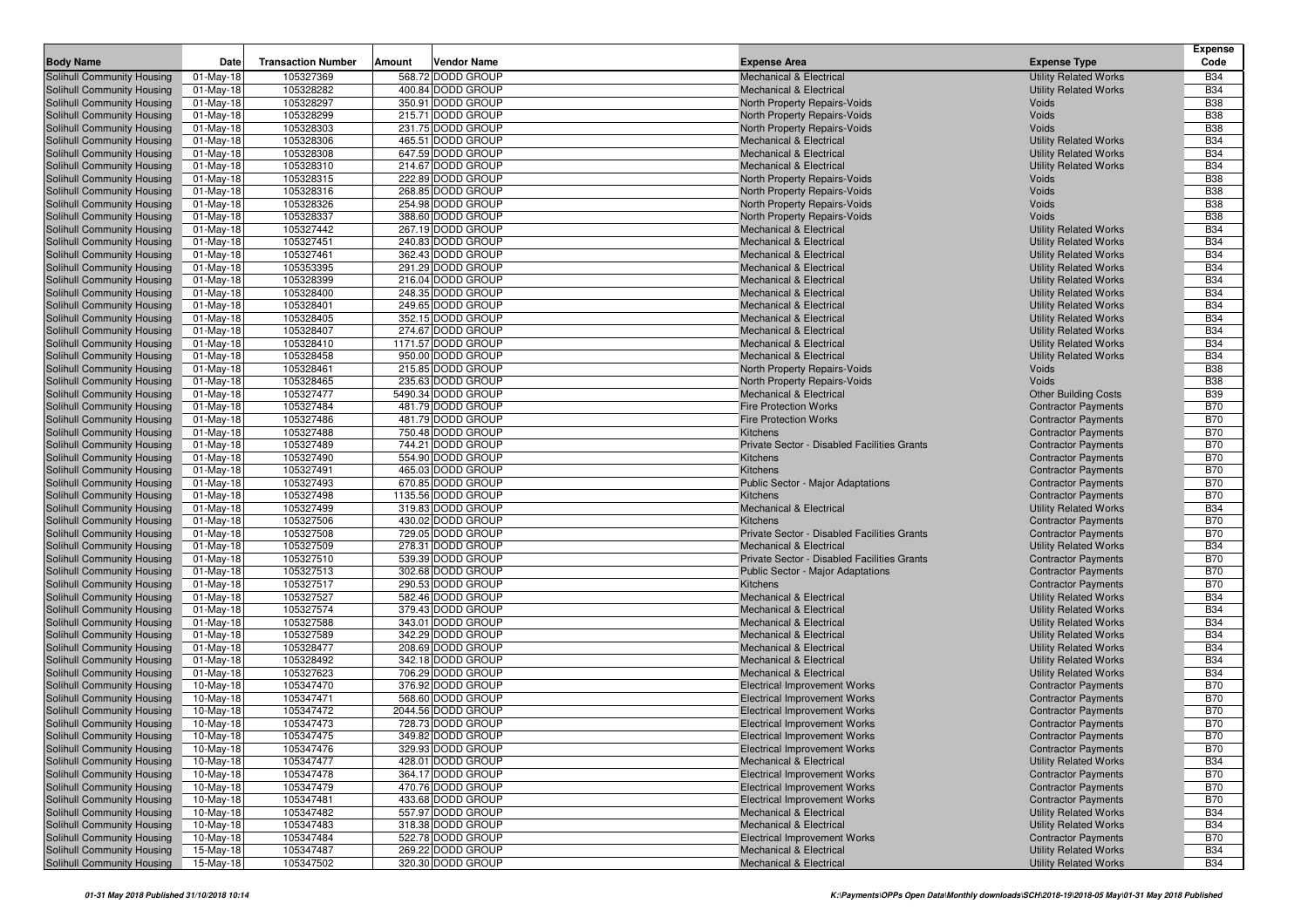|                                                          |                        |                           |        |                                        |                                                                          |                                                              | <b>Expense</b>           |
|----------------------------------------------------------|------------------------|---------------------------|--------|----------------------------------------|--------------------------------------------------------------------------|--------------------------------------------------------------|--------------------------|
| <b>Body Name</b>                                         | Date                   | <b>Transaction Number</b> | Amount | <b>Vendor Name</b>                     | <b>Expense Area</b>                                                      | <b>Expense Type</b>                                          | Code                     |
| Solihull Community Housing                               | 15-May-18              | 105347506                 |        | 240.83 DODD GROUP                      | <b>Mechanical &amp; Electrical</b>                                       | <b>Utility Related Works</b>                                 | <b>B34</b>               |
| Solihull Community Housing                               | 15-May-18              | 105347520                 |        | 279.60 DODD GROUP                      | <b>Mechanical &amp; Electrical</b>                                       | <b>Utility Related Works</b>                                 | <b>B34</b>               |
| Solihull Community Housing                               | 15-May-18              | 105347537                 |        | 302.28 DODD GROUP                      | <b>Mechanical &amp; Electrical</b>                                       | <b>Utility Related Works</b>                                 | <b>B34</b>               |
| Solihull Community Housing                               | 15-May-18              | 105347546                 |        | 312.45 DODD GROUP                      | <b>Mechanical &amp; Electrical</b>                                       | <b>Utility Related Works</b>                                 | <b>B34</b>               |
| Solihull Community Housing                               | 15-May-18              | 105347558                 |        | 335.13 DODD GROUP                      | <b>Mechanical &amp; Electrical</b>                                       | <b>Utility Related Works</b>                                 | <b>B34</b>               |
| Solihull Community Housing                               | 15-May-18              | 105347567                 |        | 240.83 DODD GROUP                      | <b>Mechanical &amp; Electrical</b>                                       | <b>Utility Related Works</b>                                 | <b>B34</b>               |
| Solihull Community Housing                               | 15-May-18              | 105347572                 |        | 242.79 DODD GROUP                      | <b>Mechanical &amp; Electrical</b>                                       | <b>Utility Related Works</b>                                 | <b>B34</b>               |
| Solihull Community Housing                               | 15-May-18              | 105347581                 |        | 264.59 DODD GROUP                      | <b>Mechanical &amp; Electrical</b>                                       | <b>Utility Related Works</b>                                 | <b>B34</b>               |
| Solihull Community Housing                               | 15-May-18              | 105347584                 |        | 367.53 DODD GROUP                      | <b>Mechanical &amp; Electrical</b>                                       | <b>Utility Related Works</b>                                 | <b>B34</b>               |
| Solihull Community Housing                               | 15-May-18              | 105347590                 |        | 219.38 DODD GROUP                      | <b>Mechanical &amp; Electrical</b>                                       | <b>Utility Related Works</b>                                 | <b>B34</b>               |
| Solihull Community Housing                               | 15-May-18              | 105347592                 |        | 563.12 DODD GROUP                      | <b>Mechanical &amp; Electrical</b>                                       | <b>Utility Related Works</b>                                 | <b>B34</b>               |
| Solihull Community Housing                               | 15-May-18              | 105347598                 |        | 209.73 DODD GROUP                      | <b>Mechanical &amp; Electrical</b>                                       | <b>Utility Related Works</b>                                 | <b>B34</b>               |
| Solihull Community Housing                               | 15-May-18              | 105347620                 |        | 340.81 DODD GROUP                      | <b>Mechanical &amp; Electrical</b>                                       | <b>Utility Related Works</b>                                 | <b>B34</b>               |
| Solihull Community Housing                               | 15-May-18              | 105347623                 |        | 259.92 DODD GROUP                      | <b>Mechanical &amp; Electrical</b>                                       | <b>Utility Related Works</b>                                 | <b>B34</b>               |
| Solihull Community Housing                               | 15-May-18              | 105347634                 |        | 217.99 DODD GROUP                      | <b>Mechanical &amp; Electrical</b>                                       | <b>Utility Related Works</b>                                 | <b>B34</b>               |
| Solihull Community Housing                               | 15-May-18              | 105347642                 |        | 553.12 DODD GROUP                      | <b>Mechanical &amp; Electrical</b>                                       | <b>Utility Related Works</b>                                 | <b>B34</b>               |
| Solihull Community Housing                               | 15-May-18              | 105347644                 |        | 220.87 DODD GROUP                      | <b>Mechanical &amp; Electrical</b>                                       | <b>Utility Related Works</b>                                 | <b>B34</b>               |
| Solihull Community Housing                               | 15-May-18              | 105347645                 |        | 299.49 DODD GROUP                      | <b>Mechanical &amp; Electrical</b>                                       | <b>Utility Related Works</b>                                 | <b>B34</b>               |
| Solihull Community Housing                               | 15-May-18              | 105347647                 |        | 219.38 DODD GROUP                      | <b>Mechanical &amp; Electrical</b>                                       | <b>Utility Related Works</b>                                 | <b>B34</b>               |
| Solihull Community Housing                               | 15-May-18              | 105347648                 |        | 222.76 DODD GROUP                      | <b>Mechanical &amp; Electrical</b>                                       | <b>Utility Related Works</b>                                 | <b>B34</b>               |
| Solihull Community Housing                               | 15-May-18              | 105347649                 |        | 303.28 DODD GROUP                      | <b>Mechanical &amp; Electrical</b>                                       | <b>Utility Related Works</b>                                 | <b>B34</b>               |
| Solihull Community Housing                               | 15-May-18              | 105347650                 |        | 315.05 DODD GROUP                      | <b>Mechanical &amp; Electrical</b>                                       | <b>Utility Related Works</b>                                 | <b>B34</b>               |
| Solihull Community Housing                               | 15-May-18              | 105347651                 |        | 279.60 DODD GROUP                      | <b>Mechanical &amp; Electrical</b>                                       | <b>Utility Related Works</b>                                 | <b>B34</b>               |
| Solihull Community Housing                               | 15-May-18              | 105347655                 |        | 407.93 DODD GROUP                      | <b>Mechanical &amp; Electrical</b>                                       | <b>Utility Related Works</b>                                 | <b>B34</b>               |
| Solihull Community Housing                               | 15-May-18              | 105347669                 |        | 240.83 DODD GROUP                      | <b>Mechanical &amp; Electrical</b>                                       | <b>Utility Related Works</b>                                 | <b>B34</b><br><b>B34</b> |
| Solihull Community Housing                               | 15-May-18<br>15-May-18 | 105347675<br>105347689    |        | 410.84 DODD GROUP<br>215.37 DODD GROUP | <b>Mechanical &amp; Electrical</b><br><b>Mechanical &amp; Electrical</b> | <b>Utility Related Works</b><br><b>Utility Related Works</b> | <b>B34</b>               |
| Solihull Community Housing<br>Solihull Community Housing | 15-May-18              | 105347691                 |        | 240.83 DODD GROUP                      | <b>Mechanical &amp; Electrical</b>                                       | <b>Utility Related Works</b>                                 | <b>B34</b>               |
| Solihull Community Housing                               | 15-May-18              | 105347702                 |        | 366.46 DODD GROUP                      | <b>Mechanical &amp; Electrical</b>                                       | <b>Utility Related Works</b>                                 | <b>B34</b>               |
| Solihull Community Housing                               | 15-May-18              | 105347707                 |        | 290.71 DODD GROUP                      | <b>Mechanical &amp; Electrical</b>                                       | <b>Utility Related Works</b>                                 | <b>B34</b>               |
| Solihull Community Housing                               | 15-May-18              | 105347724                 |        | 234.99 DODD GROUP                      | <b>Mechanical &amp; Electrical</b>                                       | <b>Utility Related Works</b>                                 | <b>B34</b>               |
| Solihull Community Housing                               | 15-May-18              | 105347734                 |        | 222.60 DODD GROUP                      | <b>Mechanical &amp; Electrical</b>                                       | <b>Utility Related Works</b>                                 | <b>B34</b>               |
| Solihull Community Housing                               | 15-May-18              | 105347736                 |        | 531.18 DODD GROUP                      | <b>Mechanical &amp; Electrical</b>                                       | <b>Utility Related Works</b>                                 | <b>B34</b>               |
| Solihull Community Housing                               | 15-May-18              | 105347737                 |        | 305.68 DODD GROUP                      | <b>Mechanical &amp; Electrical</b>                                       | <b>Utility Related Works</b>                                 | <b>B34</b>               |
| Solihull Community Housing                               | 15-May-18              | 105347738                 |        | 312.99 DODD GROUP                      | <b>Mechanical &amp; Electrical</b>                                       | <b>Utility Related Works</b>                                 | <b>B34</b>               |
| Solihull Community Housing                               | 15-May-18              | 105347741                 |        | 415.80 DODD GROUP                      | <b>Mechanical &amp; Electrical</b>                                       | <b>Utility Related Works</b>                                 | <b>B34</b>               |
| Solihull Community Housing                               | 15-May-18              | 105347764                 |        | 342.40 DODD GROUP                      | <b>Mechanical &amp; Electrical</b>                                       | <b>Utility Related Works</b>                                 | <b>B34</b>               |
| Solihull Community Housing                               | 15-May-18              | 105347785                 |        | 271.25 DODD GROUP                      | <b>Mechanical &amp; Electrical</b>                                       | <b>Utility Related Works</b>                                 | <b>B34</b>               |
| Solihull Community Housing                               | 15-May-18              | 105347820                 |        | 388.59 DODD GROUP                      | <b>Mechanical &amp; Electrical</b>                                       | <b>Utility Related Works</b>                                 | <b>B34</b>               |
| Solihull Community Housing                               | 15-May-18              | 105347822                 |        | 225.34 DODD GROUP                      | <b>Mechanical &amp; Electrical</b>                                       | <b>Utility Related Works</b>                                 | <b>B34</b>               |
| Solihull Community Housing                               | 15-May-18              | 105347824                 |        | 215.02 DODD GROUP                      | <b>Mechanical &amp; Electrical</b>                                       | <b>Utility Related Works</b>                                 | <b>B34</b>               |
| Solihull Community Housing                               | 16-May-18              | 105350356                 |        | 317.85 DODD GROUP                      | North Property Repairs-Voids                                             | Voids                                                        | <b>B38</b>               |
| Solihull Community Housing                               | 16-May-18              | 105347893                 |        | 340.91 DODD GROUP                      | Mechanical & Electrical                                                  | <b>Utility Related Works</b>                                 | <b>B34</b>               |
| Solihull Community Housing                               | 16-May-18              | 105347899                 |        | 472.23 DODD GROUP                      | <b>Mechanical &amp; Electrical</b>                                       | <b>Utility Related Works</b>                                 | <b>B34</b>               |
| Solihull Community Housing                               | 16-May-18              | 105347908                 |        | 444.31 DODD GROUP                      | <b>Mechanical &amp; Electrical</b>                                       | <b>Utility Related Works</b>                                 | <b>B34</b>               |
| Solihull Community Housing                               | 16-May-18              | 105347909                 |        | 244.83 DODD GROUP                      | <b>Mechanical &amp; Electrical</b>                                       | <b>Utility Related Works</b>                                 | <b>B34</b>               |
| Solihull Community Housing                               | 16-May-18              | 105347910                 |        | 412.73 DODD GROUP                      | <b>Mechanical &amp; Electrical</b>                                       | <b>Utility Related Works</b>                                 | <b>B34</b><br><b>B70</b> |
| Solihull Community Housing                               | 16-May-18              | 105347911                 |        | 237.00 DODD GROUP                      | Low Rise - Envelope Programme                                            | <b>Contractor Payments</b>                                   |                          |
| Solihull Community Housing<br>Solihull Community Housing | 16-May-18              | 105347913                 |        | 243.17 DODD GROUP<br>351.61 DODD GROUP | <b>Mechanical &amp; Electrical</b><br><b>Mechanical &amp; Electrical</b> | <b>Utility Related Works</b>                                 | <b>B34</b><br><b>B34</b> |
| Solihull Community Housing                               | 16-May-18<br>16-May-18 | 105347915<br>105350357    |        | 446.05 DODD GROUP                      | <b>Public Sector - Minor Works</b>                                       | <b>Utility Related Works</b><br><b>Contractor Payments</b>   | <b>B70</b>               |
| Solihull Community Housing                               | 16-May-18              | 105347917                 |        | 424.86 DODD GROUP                      | <b>Mechanical &amp; Electrical</b>                                       | <b>Utility Related Works</b>                                 | <b>B34</b>               |
| Solihull Community Housing                               | 16-May-18              | 105347918                 |        | 274.89 DODD GROUP                      | <b>Mechanical &amp; Electrical</b>                                       | <b>Utility Related Works</b>                                 | <b>B34</b>               |
| Solihull Community Housing                               | 16-May-18              | 105350358                 |        | 269.79 DODD GROUP                      | North Property Repairs-Voids                                             | Voids                                                        | <b>B38</b>               |
| Solihull Community Housing                               | 16-May-18              | 105350359                 |        | 554.19 DODD GROUP                      | North Property Repairs-Voids                                             | Voids                                                        | <b>B38</b>               |
| Solihull Community Housing                               | 16-May-18              | 105350360                 |        | 428.50 DODD GROUP                      | North Property Repairs-Voids                                             | Voids                                                        | <b>B38</b>               |
| Solihull Community Housing                               | 16-May-18              | 105350361                 |        | 538.23 DODD GROUP                      | North Property Repairs-Voids                                             | Voids                                                        | <b>B38</b>               |
| Solihull Community Housing                               | 16-May-18              | 105350362                 |        | 519.79 DODD GROUP                      | North Property Repairs-Voids                                             | Voids                                                        | <b>B38</b>               |
| Solihull Community Housing                               | 16-May-18              | 105350363                 |        | 1026.88 DODD GROUP                     | North Property Repairs-Voids                                             | Voids                                                        | <b>B38</b>               |
| Solihull Community Housing                               | 16-May-18              | 105350364                 |        | 1059.26 DODD GROUP                     | North Property Repairs-Voids                                             | Voids                                                        | <b>B38</b>               |
| Solihull Community Housing                               | 16-May-18              | 105350365                 |        | 1001.54 DODD GROUP                     | North Property Repairs-Voids                                             | Voids                                                        | <b>B38</b>               |
| Solihull Community Housing                               | 16-May-18              | 105350366                 |        | 698.08 DODD GROUP                      | North Property Repairs-Voids                                             | Voids                                                        | <b>B38</b>               |
| Solihull Community Housing                               | 16-May-18              | 105350367                 |        | 782.88 DODD GROUP                      | North Property Repairs-Voids                                             | Voids                                                        | <b>B38</b>               |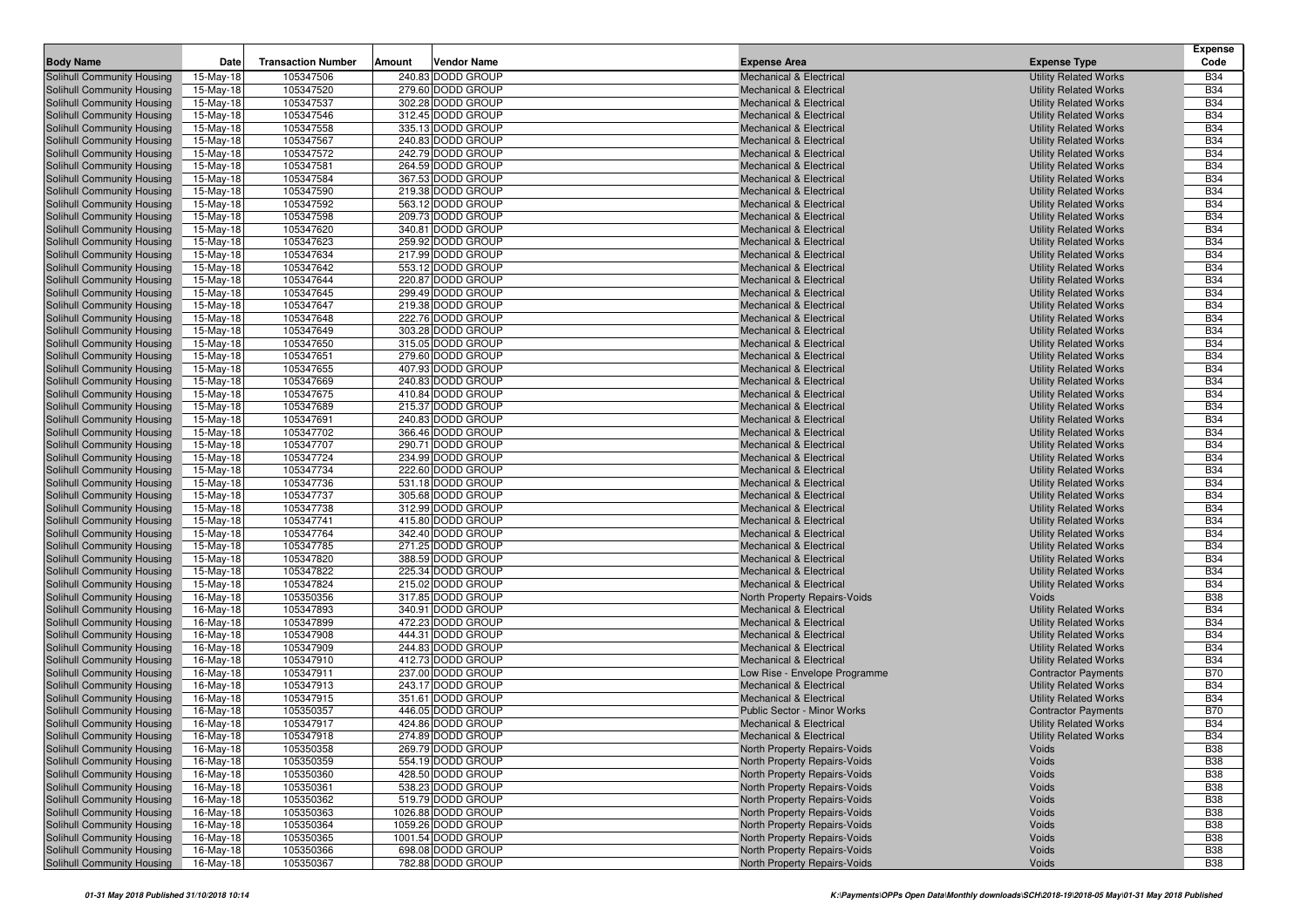| <b>Body Name</b>                                         | Date                   | <b>Transaction Number</b> | Amount | <b>Vendor Name</b>                                         | <b>Expense Area</b>                                                      | <b>Expense Type</b>                                          | <b>Expense</b><br>Code             |
|----------------------------------------------------------|------------------------|---------------------------|--------|------------------------------------------------------------|--------------------------------------------------------------------------|--------------------------------------------------------------|------------------------------------|
| Solihull Community Housing                               | 16-May-18              | 105350368                 |        | 580.03 DODD GROUP                                          | North Property Repairs-Voids                                             | Voids                                                        | <b>B38</b>                         |
| Solihull Community Housing                               | 16-May-18              | 105347998                 |        | 662.50 DODD GROUP                                          | North Property Repairs-Voids                                             | Voids                                                        | <b>B38</b>                         |
| Solihull Community Housing                               | 16-May-18              | 105350369                 |        | 1181.44 DODD GROUP                                         | North Property Repairs-Voids                                             | Voids                                                        | <b>B38</b>                         |
| Solihull Community Housing                               | 16-May-18              | 105348000                 |        | 386.82 DODD GROUP                                          | North Property Repairs-Voids                                             | Voids                                                        | <b>B38</b>                         |
| Solihull Community Housing                               | 16-May-18              | 105348001                 |        | 361.14 DODD GROUP                                          | North Property Repairs-Voids                                             | Voids                                                        | <b>B38</b>                         |
| Solihull Community Housing                               | 16-May-18              | 105350370                 |        | 517.79 DODD GROUP                                          | North Property Repairs-Voids                                             | Voids                                                        | <b>B38</b>                         |
| Solihull Community Housing                               | 16-May-18              | 105350371                 |        | 411.31 DODD GROUP                                          | North Property Repairs-Voids                                             | Voids                                                        | <b>B38</b>                         |
| Solihull Community Housing                               | 16-May-18              | 105350372                 |        | 876.64 DODD GROUP                                          | North Property Repairs-Voids                                             | Voids                                                        | <b>B38</b>                         |
| Solihull Community Housing                               | 16-May-18              | 105350373                 |        | 246.21 DODD GROUP                                          | Direct-Standby                                                           | <b>Other Building Costs</b>                                  | <b>B39</b>                         |
| Solihull Community Housing                               | 16-May-18              | 105350374                 |        | 213.21 DODD GROUP                                          | Direct-Standby                                                           | <b>Other Building Costs</b>                                  | <b>B39</b>                         |
| Solihull Community Housing                               | 22-May-18              | 105358566                 |        | 357.47 DODD GROUP                                          | <b>Mechanical &amp; Electrical</b>                                       | <b>Utility Related Works</b>                                 | <b>B34</b>                         |
| Solihull Community Housing                               | 22-May-18              | 105358582                 |        | 263.78 DODD GROUP                                          | <b>Mechanical &amp; Electrical</b>                                       | <b>Utility Related Works</b>                                 | <b>B34</b>                         |
| Solihull Community Housing                               | 22-May-18              | 105358587                 |        | 300.89 DODD GROUP                                          | <b>Mechanical &amp; Electrical</b>                                       | <b>Utility Related Works</b>                                 | <b>B34</b>                         |
| Solihull Community Housing                               | 22-May-18              | 105358598                 |        | 228.29 DODD GROUP                                          | <b>Mechanical &amp; Electrical</b>                                       | <b>Utility Related Works</b>                                 | <b>B34</b>                         |
| Solihull Community Housing                               | 22-May-18              | 105358662                 |        | 308.45 DODD GROUP                                          | <b>Mechanical &amp; Electrical</b>                                       | <b>Utility Related Works</b>                                 | <b>B34</b>                         |
| Solihull Community Housing                               | 22-May-18              | 105358672<br>105358698    |        | 257.34 DODD GROUP<br>221.66 DODD GROUP                     | <b>Mechanical &amp; Electrical</b>                                       | <b>Utility Related Works</b>                                 | <b>B34</b><br><b>B34</b>           |
| Solihull Community Housing<br>Solihull Community Housing | 22-May-18              | 105358726                 |        | 4918.07 DODD GROUP                                         | <b>Mechanical &amp; Electrical</b><br><b>Mechanical &amp; Electrical</b> | <b>Utility Related Works</b><br><b>Utility Related Works</b> | <b>B34</b>                         |
| Solihull Community Housing                               | 22-May-18<br>22-May-18 | 105358727                 |        | 259.96 DODD GROUP                                          | <b>Mechanical &amp; Electrical</b>                                       | <b>Utility Related Works</b>                                 | <b>B34</b>                         |
| Solihull Community Housing                               | 22-May-18              | 105358732                 |        | 840.08 DODD GROUP                                          | North Property Repairs-Voids                                             | Voids                                                        | <b>B38</b>                         |
| Solihull Community Housing                               | 22-May-18              | 105358733                 |        | 716.17 DODD GROUP                                          | North Property Repairs-Voids                                             | Voids                                                        | <b>B38</b>                         |
| Solihull Community Housing                               | 22-May-18              | 105358743                 |        | 583.83 DODD GROUP                                          | North Property Repairs-Voids                                             | Voids                                                        | <b>B38</b>                         |
| Solihull Community Housing                               | 22-May-18              | 105358764                 |        | 648.56 DODD GROUP                                          | <b>Mechanical &amp; Electrical</b>                                       | <b>Utility Related Works</b>                                 | <b>B34</b>                         |
| Solihull Community Housing                               | 30-May-18              | 105376413                 |        | 369.85 DODD GROUP                                          | <b>Mechanical &amp; Electrical</b>                                       | <b>Utility Related Works</b>                                 | <b>B34</b>                         |
| Solihull Community Housing                               | 30-May-18              | 105376453                 |        | 366.33 DODD GROUP                                          | <b>Mechanical &amp; Electrical</b>                                       | <b>Utility Related Works</b>                                 | <b>B34</b>                         |
| Solihull Community Housing                               | 30-May-18              | 105376461                 |        | 335.00 DODD GROUP                                          | North Property Repairs-Voids                                             | Voids                                                        | <b>B38</b>                         |
| Solihull Community Housing                               | 30-May-18              | 105376462                 |        | 271.88 DODD GROUP                                          | North Property Repairs-Voids                                             | Voids                                                        | <b>B38</b>                         |
| Solihull Community Housing                               | 30-May-18              | 105376463                 |        | 334.22 DODD GROUP                                          | North Property Repairs-Voids                                             | Voids                                                        | <b>B38</b>                         |
| Solihull Community Housing                               | 30-May-18              | 105376464                 |        | 308.74 DODD GROUP                                          | North Property Repairs-Voids                                             | Voids                                                        | <b>B38</b>                         |
| Solihull Community Housing                               | 30-May-18              | 105376508                 |        | 439.35 DODD GROUP                                          | <b>Electrical Improvement Works</b>                                      | <b>Contractor Payments</b>                                   | <b>B70</b>                         |
| Solihull Community Housing                               | 30-May-18              | 105376511                 |        | 342.60 DODD GROUP                                          | <b>Mechanical &amp; Electrical</b>                                       | <b>Utility Related Works</b>                                 | <b>B34</b>                         |
| Solihull Community Housing                               | 30-May-18              | 105376587                 |        | 323.92 DODD GROUP                                          | <b>Mechanical &amp; Electrical</b>                                       | <b>Utility Related Works</b>                                 | <b>B34</b>                         |
| Solihull Community Housing                               | 30-May-18              | 105376588                 |        | 402.57 DODD GROUP                                          | <b>Mechanical &amp; Electrical</b>                                       | <b>Utility Related Works</b>                                 | <b>B34</b>                         |
| Solihull Community Housing                               | 30-May-18              | 105376589                 |        | 339.47 DODD GROUP                                          | <b>Mechanical &amp; Electrical</b>                                       | <b>Utility Related Works</b>                                 | <b>B34</b>                         |
| Solihull Community Housing                               | 30-May-18              | 105376664                 |        | 377.80 DODD GROUP<br>383.44 DODD GROUP                     | <b>Mechanical &amp; Electrical</b>                                       | <b>Utility Related Works</b>                                 | <b>B34</b><br><b>B38</b>           |
| Solihull Community Housing<br>Solihull Community Housing | 30-May-18<br>30-May-18 | 105376778<br>105376780    |        | 311.08 DODD GROUP                                          | North Property Repairs-Voids<br>North Property Repairs-Voids             | Voids<br>Voids                                               | <b>B38</b>                         |
| Solihull Community Housing                               | 10-May-18              | 105337756                 |        | 233.67 DODD GROUP                                          | <b>Mechanical &amp; Electrical</b>                                       | <b>Utility Related Works</b>                                 | <b>B34</b>                         |
| Solihull Community Housing                               | 01-May-18              | 105312669                 |        | 9.00 DOORFIT PRODUCTS LTD                                  | Stores-Stores and delivery                                               | <b>Stocks</b>                                                | R <sub>10</sub>                    |
| Solihull Community Housing                               | 01-May-18              | 105312669                 |        | 13.00 DOORFIT PRODUCTS LTD                                 | Stores-Stores and delivery                                               | <b>Stocks</b>                                                | R <sub>10</sub>                    |
| Solihull Community Housing                               | 01-May-18              | 105312669                 |        | 42.70 DOORFIT PRODUCTS LTD                                 | Stores-Stores and delivery                                               | <b>Stocks</b>                                                | R <sub>10</sub>                    |
| Solihull Community Housing                               | $01$ -May-18           | 105312669                 |        | 8.10 DOORFIT PRODUCTS LTD                                  | Stores-Stores and delivery                                               | <b>Stocks</b>                                                | R <sub>10</sub>                    |
| Solihull Community Housing                               | 01-May-18              | 105312669                 |        | 108.69 DOORFIT PRODUCTS LTD                                | Stores-Stores and delivery                                               | <b>Stocks</b>                                                | R <sub>10</sub>                    |
| Solihull Community Housing                               | $01$ -May-18           | 105312669                 |        | 16.75 DOORFIT PRODUCTS LTD                                 | Stores-Stores and delivery                                               | <b>Stocks</b>                                                | R <sub>10</sub>                    |
| Solihull Community Housing                               | 01-May-18              | 105312669                 |        | 25.00 DOORFIT PRODUCTS LTD                                 | Stores-Stores and delivery                                               | <b>Stocks</b>                                                | R <sub>10</sub>                    |
| Solihull Community Housing                               | $01$ -May-18           | 105337983                 |        | 308.00 DOORFIT PRODUCTS LTD                                | Stores-Stores and delivery                                               | <b>Stocks</b>                                                | R <sub>10</sub>                    |
| Solihull Community Housing                               | 01-May-18              | 105337984                 |        | 22.50 DOORFIT PRODUCTS LTD                                 | Stores-Stores and delivery                                               | <b>Stocks</b>                                                | R <sub>10</sub>                    |
| Solihull Community Housing                               | 01-May-18              | 105337984                 |        | 40.40 DOORFIT PRODUCTS LTD                                 | Stores-Stores and delivery                                               | <b>Stocks</b>                                                | R <sub>10</sub>                    |
| Solihull Community Housing                               | $01$ -May-18           | 105337984                 |        | 47.40 DOORFIT PRODUCTS LTD                                 | Stores-Stores and delivery                                               | <b>Stocks</b>                                                | R <sub>10</sub>                    |
| Solihull Community Housing                               | $01$ -May-18           | 105337984                 |        | 162.75 DOORFIT PRODUCTS LTD                                | Stores-Stores and delivery                                               | <b>Stocks</b>                                                | R <sub>10</sub>                    |
| Solihull Community Housing                               | 01-May-18              | 105337984                 |        | 58.68 DOORFIT PRODUCTS LTD                                 | Stores-Stores and delivery                                               | <b>Stocks</b>                                                | R <sub>10</sub>                    |
| Solihull Community Housing                               | 01-May-18              | 105337984                 |        | 8.50 DOORFIT PRODUCTS LTD                                  | Stores-Stores and delivery                                               | <b>Stocks</b>                                                | R <sub>10</sub>                    |
| Solihull Community Housing<br>Solihull Community Housing | 01-May-18              | 105337984                 |        | 239.90 DOORFIT PRODUCTS LTD                                | Stores-Stores and delivery<br>Stores-Stores and delivery                 | <b>Stocks</b>                                                | R <sub>10</sub>                    |
| Solihull Community Housing                               | 03-May-18              | 105337990                 |        | 308.00 DOORFIT PRODUCTS LTD<br>120.00 DOORFIT PRODUCTS LTD | Stores-Stores and delivery                                               | <b>Stocks</b>                                                | R <sub>10</sub><br>R <sub>10</sub> |
| Solihull Community Housing                               | 03-May-18<br>03-May-18 | 105337990<br>105337990    |        | 27.50 DOORFIT PRODUCTS LTD                                 | Stores-Stores and delivery                                               | <b>Stocks</b><br><b>Stocks</b>                               | R <sub>10</sub>                    |
| Solihull Community Housing                               | 04-May-18              | 105356957                 |        | 44.34 DOORFIT PRODUCTS LTD                                 | Stores-Stores and delivery                                               | <b>Stocks</b>                                                | R <sub>10</sub>                    |
| Solihull Community Housing                               | 04-May-18              | 105356957                 |        | 108.69 DOORFIT PRODUCTS LTD                                | Stores-Stores and delivery                                               | <b>Stocks</b>                                                | R <sub>10</sub>                    |
| Solihull Community Housing                               | 04-May-18              | 105356957                 |        | 239.90 DOORFIT PRODUCTS LTD                                | Stores-Stores and delivery                                               | <b>Stocks</b>                                                | R <sub>10</sub>                    |
| Solihull Community Housing                               | $11-May-18$            | 105356959                 |        | 363.00 DOORFIT PRODUCTS LTD                                | Stores-Stores and delivery                                               | <b>Stocks</b>                                                | R <sub>10</sub>                    |
| Solihull Community Housing                               | 11-May-18              | 105356959                 |        | 24.00 DOORFIT PRODUCTS LTD                                 | Stores-Stores and delivery                                               | <b>Stocks</b>                                                | R <sub>10</sub>                    |
| Solihull Community Housing                               | 11-May-18              | 105356959                 |        | 24.00 DOORFIT PRODUCTS LTD                                 | Stores-Stores and delivery                                               | <b>Stocks</b>                                                | R <sub>10</sub>                    |
| Solihull Community Housing                               | 11-May-18              | 105356961                 |        | 319.00 DOORFIT PRODUCTS LTD                                | Stores-Stores and delivery                                               | <b>Stocks</b>                                                | R <sub>10</sub>                    |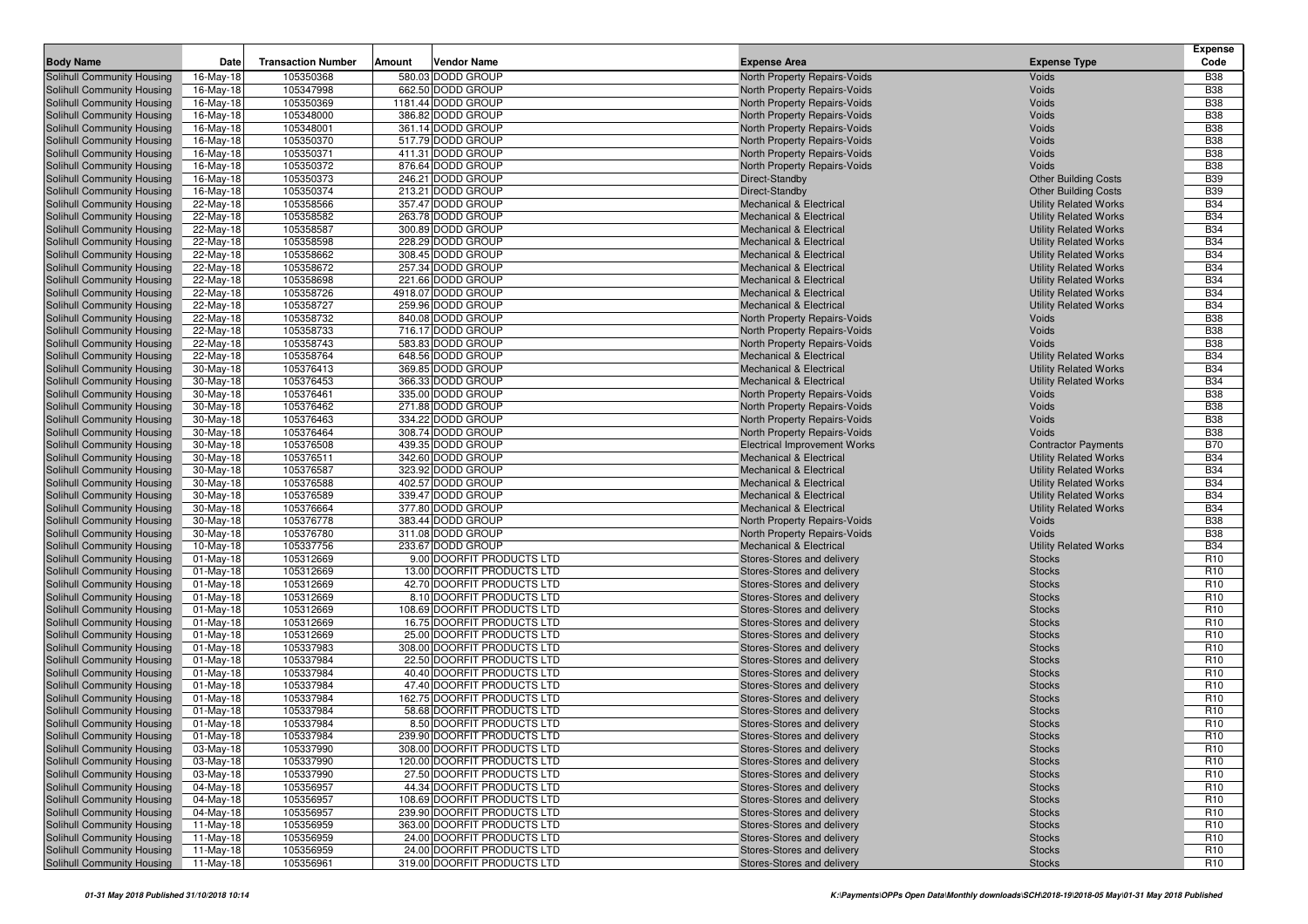| <b>Body Name</b>                                         | Date                   | <b>Transaction Number</b> | Amount | Vendor Name                                                            | <b>Expense Area</b>                                         | <b>Expense Type</b>                                                | <b>Expense</b><br>Code |
|----------------------------------------------------------|------------------------|---------------------------|--------|------------------------------------------------------------------------|-------------------------------------------------------------|--------------------------------------------------------------------|------------------------|
| Solihull Community Housing                               | 11-May-18              | 105356961                 |        | 30.00 DOORFIT PRODUCTS LTD                                             | Stores-Stores and delivery                                  | <b>Stocks</b>                                                      | R <sub>10</sub>        |
| Solihull Community Housing                               | 11-May-18              | 105356961                 |        | 35.00 DOORFIT PRODUCTS LTD                                             | Stores-Stores and delivery                                  | <b>Stocks</b>                                                      | R <sub>10</sub>        |
| Solihull Community Housing                               | 11-May-18              | 105356961                 |        | 110.00 DOORFIT PRODUCTS LTD                                            | Stores-Stores and delivery                                  | <b>Stocks</b>                                                      | R <sub>10</sub>        |
| Solihull Community Housing                               | 14-May-18              | 105356971                 |        | 48.90 DOORFIT PRODUCTS LTD                                             | Stores-Stores and delivery                                  | <b>Stocks</b>                                                      | R <sub>10</sub>        |
| Solihull Community Housing                               | 14-May-18              | 105356971                 |        | 19.75 DOORFIT PRODUCTS LTD                                             | Stores-Stores and delivery                                  | <b>Stocks</b>                                                      | R <sub>10</sub>        |
| Solihull Community Housing                               | 14-May-18              | 105356971                 |        | 42.70 DOORFIT PRODUCTS LTD                                             | Stores-Stores and delivery                                  | <b>Stocks</b>                                                      | R <sub>10</sub>        |
| Solihull Community Housing                               | 14-May-18              | 105356971                 |        | 239.90 DOORFIT PRODUCTS LTD                                            | Stores-Stores and delivery                                  | <b>Stocks</b>                                                      | R <sub>10</sub>        |
| Solihull Community Housing                               | 17-May-18              | 105356972                 |        | 363.00 DOORFIT PRODUCTS LTD                                            | Stores-Stores and delivery                                  | <b>Stocks</b>                                                      | R <sub>10</sub>        |
| Solihull Community Housing                               | 17-May-18              | 105356972                 |        | 58.00 DOORFIT PRODUCTS LTD                                             | Stores-Stores and delivery                                  | <b>Stocks</b>                                                      | R <sub>10</sub>        |
| Solihull Community Housing                               | $01$ -May-18           | 105307453                 |        | 741.30 DR GAIL YOUNG                                                   | Housing Aid & Homelessness                                  | <b>Tenant Medicals</b>                                             | D63                    |
| Solihull Community Housing                               | 21-May-18              | 105351403                 |        | 635.40 DR GAIL YOUNG                                                   | Housing Aid & Homelessness                                  | <b>Tenant Medicals</b>                                             | D63                    |
| Solihull Community Housing                               | $01$ -May-18           | 105348345                 |        | 1198.24 DRAINTECH SERVICES (MIDLANDS) LTD                              | North Property Repairs-Day to day                           | <b>Other Works</b>                                                 | <b>B32</b>             |
| Solihull Community Housing                               | 09-May-18              | 105344357                 |        | 34347.01 DSR DEMOLITION LTD                                            | Garage Strategy Implementation                              | <b>Contractor Payments</b>                                         | <b>B70</b>             |
| Solihull Community Housing                               | 09-May-18              | 105344358                 |        | 23322.43 DSR DEMOLITION LTD                                            | Garage Strategy Implementation                              | <b>Contractor Payments</b>                                         | <b>B70</b>             |
| Solihull Community Housing                               | 09-May-18              | 105344359                 |        | 34711.28 DSR DEMOLITION LTD                                            | Garage Strategy Implementation                              | <b>Contractor Payments</b>                                         | <b>B70</b>             |
| Solihull Community Housing                               | 11-May-18              | 105338354                 |        | 436.12 DULUX DECORATOR CENTRES                                         | North Property Repairs-Voids                                | <b>Internal Works</b>                                              | <b>B31</b>             |
| Solihull Community Housing                               | 11-May-18              | 105338354                 |        | 522.10 DULUX DECORATOR CENTRES                                         | Gas Warm Air/B'boiler/Storage Heater                        | <b>Contractor Payments</b>                                         | <b>B70</b>             |
| Solihull Community Housing                               | 30-May-18              | 105367522                 |        | 289.22 E.ON ENERGY                                                     | Private Sector Leasing - 87 Warwick Rd                      | Gas                                                                | <b>B10</b>             |
| Solihull Community Housing                               | 17-May-18              | 105346481                 |        | 13306.00 EDEN ADAPTIONS LTD                                            | Public Sector - Major Adaptations                           | <b>Contractor Payments</b>                                         | <b>B70</b>             |
| Solihull Community Housing                               | 17-May-18              | 105346481                 |        | -2661.20 EDEN ADAPTIONS LTD                                            | <b>Sub Contractors Tax</b>                                  | <b>Creditor: Inland Revenue</b>                                    | S <sub>02</sub>        |
| Solihull Community Housing                               | $01$ -May-18           | 105306355                 |        | 893.55 EDEN BROWN RECRUITMENT LTD                                      | Housing Aid & Homelessness                                  | <b>Agency Staff</b>                                                | A60                    |
| Solihull Community Housing                               | 30-May-18              | 105367523                 |        | 893.55 EDEN BROWN RECRUITMENT LTD<br>742.61 EDEN BROWN RECRUITMENT LTD | <b>Housing Aid &amp; Homelessness</b>                       | <b>Agency Staff</b>                                                | A60                    |
| Solihull Community Housing                               | 30-May-18              | 105367524                 |        |                                                                        | Housing Aid & Homelessness                                  | <b>Agency Staff</b>                                                | A60                    |
| Solihull Community Housing                               | 09-May-18              | 105336745                 |        | 412.00 EDEN BUILD LTD BUILDING CONTRACTORS                             | <b>Sub Contractors Tax</b><br><b>Central Administration</b> | <b>Creditor: Inland Revenue</b>                                    | S <sub>02</sub>        |
| Solihull Community Housing                               | 03-May-18<br>21-May-18 | 105326669<br>105351401    |        | 625.49 EDENRED<br>30000.00 EDGEBOURN BUILDING CONTRACTS LTD            | Private Sector - Disabled Facilities Grants                 | Other Fees & Charges                                               | D59<br><b>B70</b>      |
| Solihull Community Housing<br>Solihull Community Housing | 11-May-18              | 105338755                 |        | 1013.04 ELDERCARE                                                      | Safe and Sound Operational                                  | <b>Contractor Payments</b><br><b>Other Supplier/Services Costs</b> | D90                    |
| Solihull Community Housing                               | $11-May-18$            | 105338756                 |        | 294.01 ELDERCARE                                                       | Safe and Sound Operational                                  | <b>Equipment Rental/Lease</b>                                      | D <sub>18</sub>        |
| Solihull Community Housing                               | 11-May-18              | 105338759                 |        | 4946.31 ELDERCARE                                                      | Safe and Sound Operational                                  | <b>Other Supplier/Services Costs</b>                               | D90                    |
| Solihull Community Housing                               | 01-May-18              | 105307561                 |        | 1436.00 ENVIROCALL LTD                                                 | Direct - Asbestos                                           | <b>Internal Works</b>                                              | <b>B31</b>             |
| Solihull Community Housing                               | $01$ -May-18           | 105307560                 |        | 1436.00 ENVIROCALL LTD                                                 | Direct - Asbestos                                           | <b>Internal Works</b>                                              | <b>B31</b>             |
| Solihull Community Housing                               | 01-May-18              | 105307579                 |        | 1436.00 ENVIROCALL LTD                                                 | Direct - Asbestos                                           | <b>Internal Works</b>                                              | <b>B31</b>             |
| Solihull Community Housing                               | 09-May-18              | 105336773                 |        | 1436.00 ENVIROCALL LTD                                                 | <b>Direct - Asbestos</b>                                    | <b>Internal Works</b>                                              | <b>B31</b>             |
| Solihull Community Housing                               | 29-May-18              | 105366385                 |        | 1112.00 ENVIROCALL LTD                                                 | <b>Direct - Asbestos</b>                                    | <b>Internal Works</b>                                              | <b>B31</b>             |
| Solihull Community Housing                               | 29-May-18              | 105366386                 |        | 1390.00 ENVIROCALL LTD                                                 | <b>Direct - Asbestos</b>                                    | <b>Internal Works</b>                                              | <b>B31</b>             |
| Solihull Community Housing                               | 29-May-18              | 105366384                 |        | 1390.00 ENVIROCALL LTD                                                 | <b>Direct - Asbestos</b>                                    | <b>Internal Works</b>                                              | <b>B31</b>             |
| Solihull Community Housing                               | 10-May-18              | 105338038                 |        | 12342.84 ENVIRONMENTAL CONTRACTS LTD                                   | Stores-Stores and delivery                                  | <b>Waste Disposal</b>                                              | E20                    |
| Solihull Community Housing                               | 10-May-18              | 105336901                 |        | 20.00 FAMILY CARE TRUST (SOLIHULL)                                     | <b>Private Sector Leasing</b>                               | <b>Other Works</b>                                                 | <b>B32</b>             |
| Solihull Community Housing                               | 10-May-18              | 105336901                 |        | 10.00 FAMILY CARE TRUST (SOLIHULL)                                     | <b>Private Sector Leasing</b>                               | <b>Other Works</b>                                                 | <b>B32</b>             |
| Solihull Community Housing                               | 10-May-18              | 105336901                 |        | 15.00 FAMILY CARE TRUST (SOLIHULL)                                     | <b>Private Sector Leasing</b>                               | <b>Other Works</b>                                                 | <b>B32</b>             |
| Solihull Community Housing                               | 10-May-18              | 105336901                 |        | 25.00 FAMILY CARE TRUST (SOLIHULL)                                     | <b>Private Sector Leasing</b>                               | <b>Other Works</b>                                                 | <b>B32</b>             |
| Solihull Community Housing                               | $10$ -May-18           | 105336901                 |        | 20.00 FAMILY CARE TRUST (SOLIHULL)                                     | <b>Private Sector Leasing</b>                               | <b>Other Works</b>                                                 | <b>B32</b>             |
| Solihull Community Housing                               | 10-May-18              | 105336901                 |        | 20.00 FAMILY CARE TRUST (SOLIHULL)                                     | <b>Private Sector Leasing</b>                               | <b>Other Works</b>                                                 | <b>B32</b>             |
| Solihull Community Housing                               | 10-May-18              | 105336901                 |        | 25.00 FAMILY CARE TRUST (SOLIHULL)                                     | <b>Private Sector Leasing</b>                               | <b>Other Works</b>                                                 | <b>B32</b>             |
| Solihull Community Housing                               | 10-May-18              | 105336901                 |        | 25.00 FAMILY CARE TRUST (SOLIHULL)                                     | <b>Private Sector Leasing</b>                               | <b>Other Works</b>                                                 | <b>B32</b>             |
| Solihull Community Housing                               | 10-May-18              | 105336901                 |        | 20.00 FAMILY CARE TRUST (SOLIHULL)                                     | <b>Private Sector Leasing</b>                               | <b>Other Works</b>                                                 | <b>B32</b>             |
| Solihull Community Housing                               | 10-May-18              | 105336901                 |        | 35.00 FAMILY CARE TRUST (SOLIHULL)                                     | <b>Private Sector Leasing</b>                               | <b>Other Works</b>                                                 | <b>B32</b>             |
| Solihull Community Housing                               | 10-May-18              | 105336901                 |        | 25.00 FAMILY CARE TRUST (SOLIHULL)                                     | <b>Private Sector Leasing</b>                               | <b>Other Works</b>                                                 | <b>B32</b>             |
| Solihull Community Housing                               | $10$ -May-18           | 105336901                 |        | 25.00 FAMILY CARE TRUST (SOLIHULL)                                     | <b>Private Sector Leasing</b>                               | <b>Other Works</b>                                                 | <b>B32</b>             |
| Solihull Community Housing                               | $10$ -May-18           | 105336901                 |        | 15.00 FAMILY CARE TRUST (SOLIHULL)                                     | <b>Private Sector Leasing</b>                               | <b>Other Works</b>                                                 | <b>B32</b>             |
| Solihull Community Housing                               | 02-May-18              | 105315360                 |        | 627.15 FAST TRACK MANAGEMENT SERVICES LTD                              | North Property Repairs-Day to day                           | <b>Agency Staff</b>                                                | A60                    |
| Solihull Community Housing                               | 02-May-18              | 105315361                 |        | 629.00 FAST TRACK MANAGEMENT SERVICES LTD                              | North Property Repairs-Day to day                           | <b>Agency Staff</b>                                                | A60                    |
| Solihull Community Housing                               | 02-May-18              | 105315362                 |        | 629.00 FAST TRACK MANAGEMENT SERVICES LTD                              | North Property Repairs-Day to day                           | <b>Agency Staff</b>                                                | A60                    |
| Solihull Community Housing                               | 09-May-18              | 105336807                 |        | 627.15 FAST TRACK MANAGEMENT SERVICES LTD                              | North Property Repairs-Day to day                           | <b>Agency Staff</b>                                                | A60                    |
| Solihull Community Housing                               | 09-May-18              | 105336805                 |        | 629.00 FAST TRACK MANAGEMENT SERVICES LTD                              | North Property Repairs-Day to day                           | <b>Agency Staff</b>                                                | A60                    |
| Solihull Community Housing                               | 09-May-18              | 105336806                 |        | 629.00 FAST TRACK MANAGEMENT SERVICES LTD                              | North Property Repairs-Day to day                           | <b>Agency Staff</b>                                                | A60                    |
| Solihull Community Housing                               | 16-May-18              | 105345876                 |        | 497.65 FAST TRACK MANAGEMENT SERVICES LTD                              | North Property Repairs-Day to day                           | <b>Agency Staff</b>                                                | A60                    |
| Solihull Community Housing                               | 16-May-18              | 105345878                 |        | 499.12 FAST TRACK MANAGEMENT SERVICES LTD                              | North Property Repairs-Day to day                           | <b>Agency Staff</b>                                                | A60                    |
| Solihull Community Housing                               | 16-May-18              | 105345873                 |        | 499.12 FAST TRACK MANAGEMENT SERVICES LTD                              | North Property Repairs-Day to day                           | <b>Agency Staff</b>                                                | A60                    |
| Solihull Community Housing                               | 23-May-18              | 105358515                 |        | 629.00 FAST TRACK MANAGEMENT SERVICES LTD                              | North Property Repairs-Day to day                           | <b>Agency Staff</b>                                                | A60                    |
| Solihull Community Housing                               | 23-May-18              | 105358509                 |        | 406.10 FAST TRACK MANAGEMENT SERVICES LTD                              | North Property Repairs-Day to day                           | <b>Agency Staff</b>                                                | A60                    |
| Solihull Community Housing                               | 23-May-18              | 105358509                 |        | 851.95 FAST TRACK MANAGEMENT SERVICES LTD                              | North Property Repairs-Day to day                           | <b>Agency Staff</b>                                                | A60                    |
| <b>Solihull Community Housing</b>                        | 23-May-18              | 105358509                 |        | -203.05 FAST TRACK MANAGEMENT SERVICES LTD                             | North Property Repairs-Day to day                           | <b>Agency Staff</b>                                                | A60                    |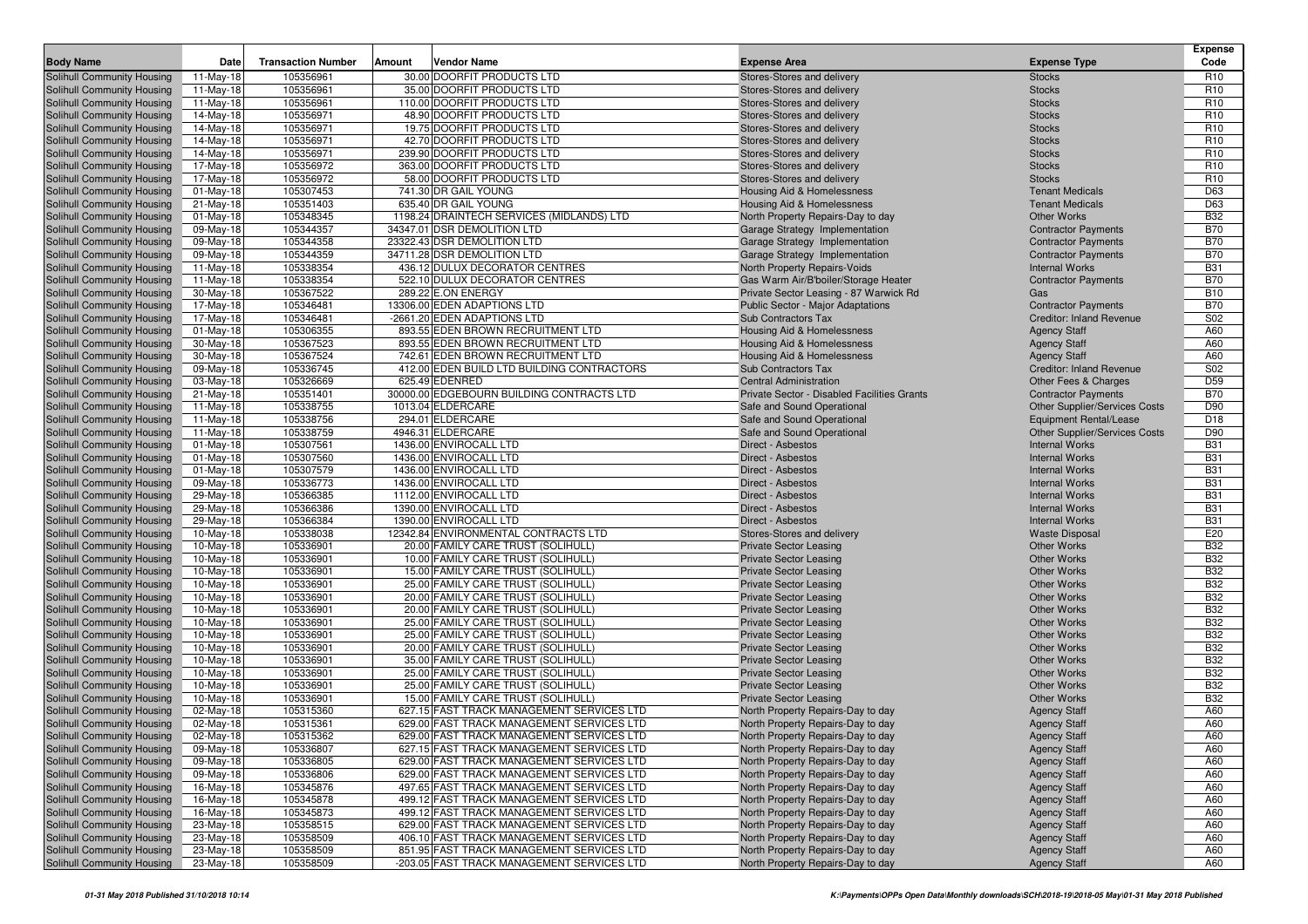| <b>Body Name</b>                                         | Date         | <b>Transaction Number</b> | Vendor Name<br>Amount                          | <b>Expense Area</b>                           | <b>Expense Type</b>                  | <b>Expense</b><br>Code |
|----------------------------------------------------------|--------------|---------------------------|------------------------------------------------|-----------------------------------------------|--------------------------------------|------------------------|
| Solihull Community Housing                               | 23-May-18    | 105358509                 | -426.00 FAST TRACK MANAGEMENT SERVICES LTD     | North Property Repairs-Day to day             | <b>Agency Staff</b>                  | A60                    |
| Solihull Community Housing                               | $01-May-18$  | 105306354                 | 350.00 GARDINER CONSTRUCTION SERVICES          | Garage Strategy Implementation                | <b>Contractor Payments</b>           | <b>B70</b>             |
| Solihull Community Housing                               | 01-May-18    | 105312704                 | 1919.00 GENESIS DISPLAY LTD                    | Stores-Stores and delivery                    | <b>Stocks</b>                        | R <sub>10</sub>        |
| Solihull Community Housing                               | 21-May-18    | 105352508                 | 230.00 GRANGE REMOVAL CO LTD                   | Housing Aid & Homelessness                    | <b>Other Supplier/Services Costs</b> | D90                    |
| Solihull Community Housing                               | 01-May-18    | 105336586                 | 3797.00 HANDICARE ACCESSIBILITY LTD            | Private Sector - Disabled Facilities Grants   | <b>Contractor Payments</b>           | <b>B70</b>             |
| Solihull Community Housing                               | 03-May-18    | 105326380                 | 612.57 HANDICARE ACCESSIBILITY LTD             | Home Improvement Agency                       | Adaptations                          | <b>B83</b>             |
| Solihull Community Housing                               | 03-May-18    | 105326381                 | 962.50 HANDICARE ACCESSIBILITY LTD             | Home Improvement Agency                       | Adaptations                          | <b>B83</b>             |
| Solihull Community Housing                               | 16-May-18    | 105344497                 | 612.57 HANDICARE ACCESSIBILITY LTD             | Home Improvement Agency                       | Adaptations                          | <b>B83</b>             |
| Solihull Community Housing                               | 16-May-18    | 105344500                 | 1140.00 HANDICARE ACCESSIBILITY LTD            | Home Improvement Agency                       | Adaptations                          | <b>B83</b>             |
| Solihull Community Housing                               | 03-May-18    | 105353419                 | 4123.00 HANDICARE ACCESSIBILITY LTD            | Private Sector - Disabled Facilities Grants   | <b>Contractor Payments</b>           | <b>B70</b>             |
| Solihull Community Housing                               | 08-May-18    | 105353420                 | 4363.00 HANDICARE ACCESSIBILITY LTD            | <b>Public Sector - Major Adaptations</b>      | <b>Contractor Payments</b>           | <b>B70</b>             |
| Solihull Community Housing                               | 02-May-18    | 105310354                 | 192990.00 HM REVENUE & CUSTOMS                 | <b>VAT</b>                                    | <b>Creditor: Government</b>          | S04                    |
| Solihull Community Housing                               | $01$ -May-18 | 105306357                 | 265.00 HOUSEMARK LTD                           | Central Administration                        | Training                             | A80                    |
| Solihull Community Housing                               | 22-May-18    | 105353586                 | 418.00 HQN LTD                                 | <b>Central Administration</b>                 | Training                             | A80                    |
| Solihull Community Housing                               | 25-May-18    | 105361449                 | 48586.12 J HARPER & SONS (LEOMINSTER) LTD      | New Build - Green Hill Way                    | <b>Contractor Payments</b>           | <b>B70</b>             |
| Solihull Community Housing                               | 09-May-18    | 105336768                 | 24735.58 J HARPER & SONS (LEOMINSTER) LTD      | New Build - Cambridge Drive                   | <b>Contractor Payments</b>           | <b>B70</b>             |
| Solihull Community Housing                               | 22-May-18    | 105353584                 | 611.00 JAMES ANDREWS RECRUITMENT SOLUTIONS LTD | Housing Aid & Homelessness                    | <b>Agency Staff</b>                  | A60                    |
| Solihull Community Housing                               | 09-May-18    | 105336802                 | 367.50 JAMES ANDREWS RECRUITMENT SOLUTIONS LTD | <b>Estate Mgmt Team</b>                       | <b>Agency Staff</b>                  | A60                    |
| Solihull Community Housing                               | 10-May-18    | 105336902                 | 470.00 JAMES ANDREWS RECRUITMENT SOLUTIONS LTD | <b>Estate Mgmt Team</b>                       | <b>Agency Staff</b>                  | A60                    |
| Solihull Community Housing                               | 10-May-18    | 105336903                 | 551.25 JAMES ANDREWS RECRUITMENT SOLUTIONS LTD | <b>Estate Mgmt Team</b>                       | <b>Agency Staff</b>                  | A60                    |
| Solihull Community Housing                               | 16-May-18    | 105344507                 | 735.00 JAMES ANDREWS RECRUITMENT SOLUTIONS LTD | <b>Estate Mgmt Team</b>                       | <b>Agency Staff</b>                  | A60                    |
| Solihull Community Housing                               | 16-May-18    | 105344505                 | 458.25 JAMES ANDREWS RECRUITMENT SOLUTIONS LTD | <b>Estate Mgmt Team</b>                       | <b>Agency Staff</b>                  | A60                    |
| Solihull Community Housing                               | 23-May-18    | 105354399                 | 906.50 JAMES ANDREWS RECRUITMENT SOLUTIONS LTD | <b>Estate Mgmt Team</b>                       | <b>Agency Staff</b>                  | A60                    |
| Solihull Community Housing                               | 23-May-18    | 105354400                 | 658.00 JAMES ANDREWS RECRUITMENT SOLUTIONS LTD | <b>Estate Mgmt Team</b>                       | <b>Agency Staff</b>                  | A60                    |
| Solihull Community Housing                               | $31-May-18$  | 105377354                 | 906.50 JAMES ANDREWS RECRUITMENT SOLUTIONS LTD | <b>Estate Mgmt Team</b>                       | <b>Agency Staff</b>                  | A60                    |
| Solihull Community Housing                               | 31-May-18    | 105377353                 | 534.63 JAMES ANDREWS RECRUITMENT SOLUTIONS LTD | <b>Estate Mgmt Team</b>                       | <b>Agency Staff</b>                  | A60                    |
| Solihull Community Housing                               | 10-May-18    | 105338037                 | 417120.39 JESSUP BROTHERS LTD                  | New Build - Coleshill Heath School Extra Care | <b>Contractor Payments</b>           | <b>B70</b>             |
| Solihull Community Housing                               | 01-May-18    | 105312672                 | 13.86 JEWSON LTD                               | Stores-Stores and delivery                    | <b>Stocks</b>                        | R <sub>10</sub>        |
| Solihull Community Housing                               | $01$ -May-18 | 105312672                 | 3.60 JEWSON LTD                                | Stores-Stores and delivery                    | <b>Stocks</b>                        | R <sub>10</sub>        |
| Solihull Community Housing                               | 01-May-18    | 105312672                 | 7.70 JEWSON LTD                                | Stores-Stores and delivery                    | <b>Stocks</b>                        | R <sub>10</sub>        |
| Solihull Community Housing                               | $01-May-18$  | 105312672                 | 30.24 JEWSON LTD                               | Stores-Stores and delivery                    | <b>Stocks</b>                        | R <sub>10</sub>        |
| Solihull Community Housing                               | 01-May-18    | 105312672                 | 16.30 JEWSON LTD                               | Stores-Stores and delivery                    | <b>Stocks</b>                        | R <sub>10</sub>        |
| Solihull Community Housing                               | $01$ -May-18 | 105312672                 | 28.80 JEWSON LTD                               | Stores-Stores and delivery                    | <b>Stocks</b>                        | R <sub>10</sub>        |
| Solihull Community Housing                               | $01$ -May-18 | 105312672                 | 90.00 JEWSON LTD                               | Stores-Stores and delivery                    | <b>Stocks</b>                        | R <sub>10</sub>        |
| Solihull Community Housing                               | 01-May-18    | 105312672                 | 94.80 JEWSON LTD                               | Stores-Stores and delivery                    | <b>Stocks</b>                        | R <sub>10</sub>        |
| Solihull Community Housing                               | $01$ -May-18 | 105312672                 | 10.00 JEWSON LTD                               | Stores-Stores and delivery                    | <b>Stocks</b>                        | R <sub>10</sub>        |
| Solihull Community Housing                               | $01$ -May-18 | 105312672                 | 9.90 JEWSON LTD                                | Stores-Stores and delivery                    | <b>Stocks</b>                        | R <sub>10</sub>        |
| Solihull Community Housing                               | 01-May-18    | 105312672                 | 6.00 JEWSON LTD                                | Stores-Stores and delivery                    | <b>Stocks</b>                        | R <sub>10</sub>        |
| Solihull Community Housing                               | 01-May-18    | 105312672                 | 163.60 JEWSON LTD                              | Stores-Stores and delivery                    | <b>Stocks</b>                        | R <sub>10</sub>        |
| Solihull Community Housing                               | $01$ -May-18 | 105312672                 | 61.72 JEWSON LTD                               | Stores-Stores and delivery                    | <b>Stocks</b>                        | R <sub>10</sub>        |
| Solihull Community Housing                               | $01$ -May-18 | 105312672                 | 13.00 JEWSON LTD                               | Stores-Stores and delivery                    | <b>Stocks</b>                        | R <sub>10</sub>        |
| Solihull Community Housing                               | 01-May-18    | 105312672                 | 186.20 JEWSON LTD                              | Stores-Stores and delivery                    | <b>Stocks</b>                        | R <sub>10</sub>        |
| Solihull Community Housing                               | 01-May-18    | 105312672                 | 147.78 JEWSON LTD                              | Stores-Stores and delivery                    | <b>Stocks</b>                        | R <sub>10</sub>        |
| Solihull Community Housing                               | 01-May-18    | 105312673                 | 407.84 JEWSON LTD                              | Stores-Stores and delivery                    | <b>Stocks</b>                        | R <sub>10</sub>        |
| Solihull Community Housing                               | 01-May-18    | 105312674                 | 32.00 JEWSON LTD                               | Stores-Stores and delivery                    | <b>Stocks</b>                        | R <sub>10</sub>        |
| Solihull Community Housing                               | $01-May-18$  | 105312674                 | 20.08 JEWSON LTD                               | Stores-Stores and delivery                    | <b>Stocks</b>                        | R <sub>10</sub>        |
| Solihull Community Housing                               | $01-May-18$  | 105312674                 | 7.40 JEWSON LTD                                | Stores-Stores and delivery                    | <b>Stocks</b>                        | R <sub>10</sub>        |
| Solihull Community Housing                               | 01-May-18    | 105312674                 | 5.79 JEWSON LTD                                | Stores-Stores and delivery                    | <b>Stocks</b>                        | R <sub>10</sub>        |
| Solihull Community Housing                               | $01$ -May-18 | 105312674                 | 27.80 JEWSON LTD                               | Stores-Stores and delivery                    | <b>Stocks</b>                        | R <sub>10</sub>        |
| Solihull Community Housing                               | $01-May-18$  | 105312674                 | 126.00 JEWSON LTD                              | Stores-Stores and delivery                    | <b>Stocks</b>                        | R <sub>10</sub>        |
| Solihull Community Housing                               | 01-May-18    | 105312674                 | 422.70 JEWSON LTD                              | Stores-Stores and delivery                    | <b>Stocks</b>                        | R <sub>10</sub>        |
| Solihull Community Housing                               | 01-May-18    | 105312674                 | 56.84 JEWSON LTD                               | Stores-Stores and delivery                    | <b>Stocks</b>                        | R <sub>10</sub>        |
| Solihull Community Housing                               | 01-May-18    | 105312674                 | 56.84 JEWSON LTD                               | Stores-Stores and delivery                    | <b>Stocks</b>                        | R <sub>10</sub>        |
| Solihull Community Housing                               | $01$ -May-18 | 105312674                 | 19.83 JEWSON LTD                               | Stores-Stores and delivery                    | <b>Stocks</b>                        | R <sub>10</sub>        |
| Solihull Community Housing                               | 01-May-18    | 105312674                 | 88.10 JEWSON LTD                               | Stores-Stores and delivery                    | <b>Stocks</b>                        | R <sub>10</sub>        |
| Solihull Community Housing                               | 01-May-18    | 105312674                 | 20.90 JEWSON LTD                               | Stores-Stores and delivery                    | <b>Stocks</b>                        | R <sub>10</sub>        |
| Solihull Community Housing                               | 01-May-18    | 105312674                 | 5.80 JEWSON LTD                                | Stores-Stores and delivery                    | <b>Stocks</b>                        | R <sub>10</sub>        |
| Solihull Community Housing                               | $01-May-18$  | 105312674                 | 97.00 JEWSON LTD                               | Stores-Stores and delivery                    | <b>Stocks</b>                        | R <sub>10</sub>        |
| Solihull Community Housing<br>Solihull Community Housing | 01-May-18    | 105312674                 | 1166.00 JEWSON LTD                             | Stores-Stores and delivery                    | <b>Stocks</b>                        | R <sub>10</sub>        |
|                                                          | 01-May-18    | 105312674                 | 6.95 JEWSON LTD<br>106.80 JEWSON LTD           | Stores-Stores and delivery                    | <b>Stocks</b>                        | R <sub>10</sub>        |
| Solihull Community Housing<br>Solihull Community Housing | $01$ -May-18 | 105312674                 | 390.00 JEWSON LTD                              | Stores-Stores and delivery                    | <b>Stocks</b>                        | R <sub>10</sub>        |
|                                                          | 01-May-18    | 105312674                 | 103.60 JEWSON LTD                              | Stores-Stores and delivery                    | <b>Stocks</b>                        | R <sub>10</sub>        |
| Solihull Community Housing                               | 01-May-18    | 105312674                 |                                                | Stores-Stores and delivery                    | <b>Stocks</b>                        | R <sub>10</sub>        |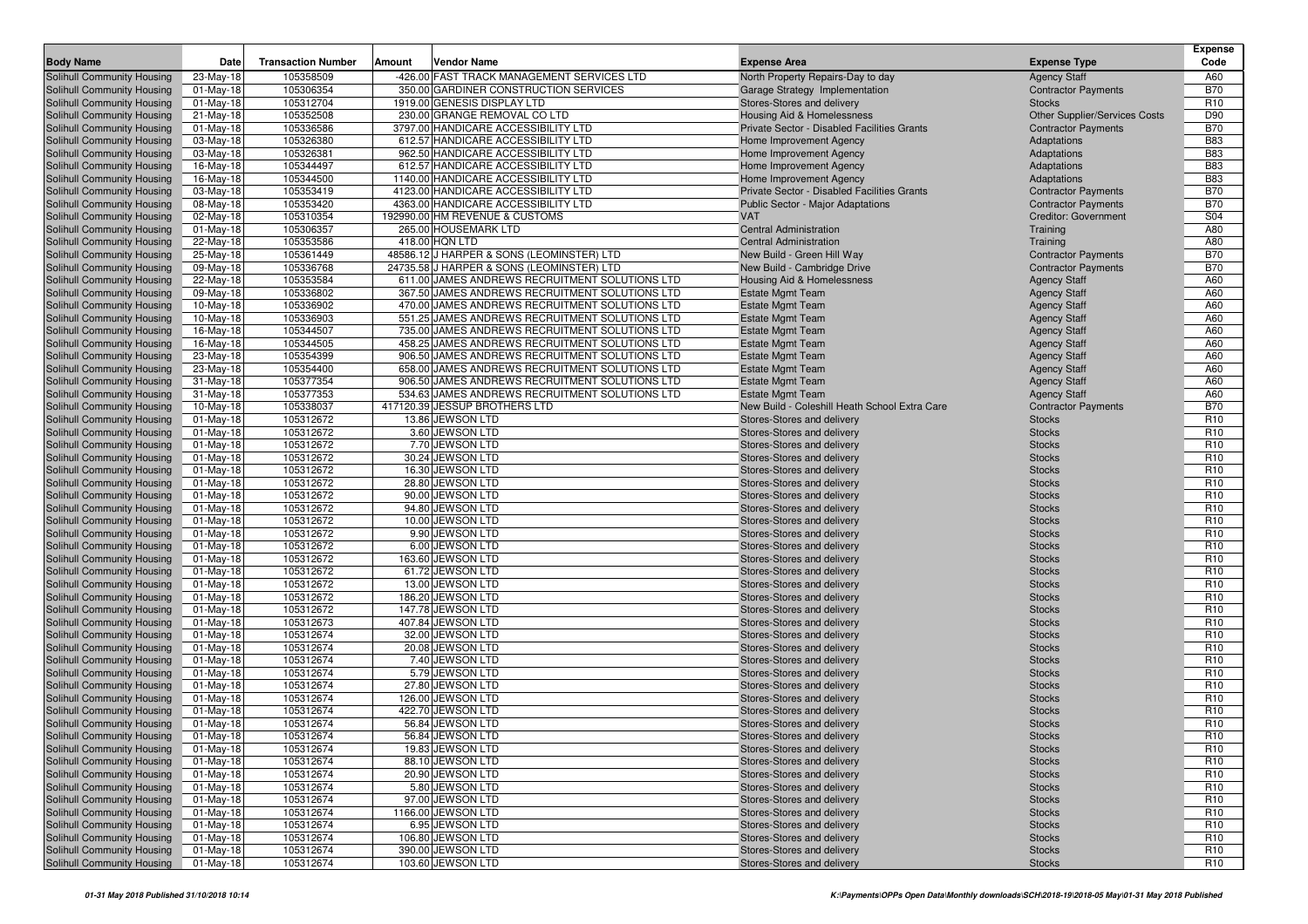| <b>Body Name</b>                                         | Date                         | <b>Transaction Number</b> | Amount | <b>Vendor Name</b>                   | <b>Expense Area</b>                                      | <b>Expense Type</b>            | <b>Expense</b><br>Code             |
|----------------------------------------------------------|------------------------------|---------------------------|--------|--------------------------------------|----------------------------------------------------------|--------------------------------|------------------------------------|
| Solihull Community Housing                               | 01-May-18                    | 105312674                 |        | 41.73 JEWSON LTD                     | Stores-Stores and delivery                               | <b>Stocks</b>                  | R <sub>10</sub>                    |
| Solihull Community Housing                               | $01$ -May-18                 | 105312674                 |        | 8.00 JEWSON LTD                      | Stores-Stores and delivery                               | <b>Stocks</b>                  | R <sub>10</sub>                    |
| Solihull Community Housing                               | $01$ -May-18                 | 105312674                 |        | 15.30 JEWSON LTD                     | Stores-Stores and delivery                               | <b>Stocks</b>                  | R <sub>10</sub>                    |
| Solihull Community Housing                               | $01$ -May-18                 | 105312674                 |        | 129.35 JEWSON LTD                    | Stores-Stores and delivery                               | <b>Stocks</b>                  | R <sub>10</sub>                    |
| Solihull Community Housing                               | 01-May-18                    | 105312674                 |        | 18.60 JEWSON LTD                     | Stores-Stores and delivery                               | <b>Stocks</b>                  | R <sub>10</sub>                    |
| Solihull Community Housing                               | $01-May-18$                  | 105312674                 |        | 26.95 JEWSON LTD                     | Stores-Stores and delivery                               | <b>Stocks</b>                  | R <sub>10</sub>                    |
| Solihull Community Housing                               | 01-May-18                    | 105312674                 |        | 69.00 JEWSON LTD                     | Stores-Stores and delivery                               | <b>Stocks</b>                  | R <sub>10</sub>                    |
| Solihull Community Housing                               | 01-May-18                    | 105312679                 |        | 437.75 JEWSON LTD                    | Stores-Stores and delivery                               | <b>Stocks</b>                  | R <sub>10</sub>                    |
| Solihull Community Housing                               | 01-May-18                    | 105312679                 |        | 69.78 JEWSON LTD                     | Stores-Stores and delivery                               | <b>Stocks</b>                  | R <sub>10</sub>                    |
| Solihull Community Housing                               | 01-May-18                    | 105312680                 |        | 34.86 JEWSON LTD                     | Stores-Stores and delivery                               | <b>Stocks</b>                  | R <sub>10</sub>                    |
| Solihull Community Housing                               | 01-May-18                    | 105312680                 |        | 202.50 JEWSON LTD                    | Stores-Stores and delivery                               | <b>Stocks</b>                  | R <sub>10</sub>                    |
| Solihull Community Housing                               | 01-May-18                    | 105312680                 |        | 195.00 JEWSON LTD                    | Stores-Stores and delivery                               | <b>Stocks</b>                  | R <sub>10</sub>                    |
| Solihull Community Housing                               | $01$ -May-18                 | 105312680                 |        | 200.00 JEWSON LTD                    | Stores-Stores and delivery                               | <b>Stocks</b>                  | R <sub>10</sub>                    |
| Solihull Community Housing                               | 01-May-18                    | 105312681                 |        | 28.80 JEWSON LTD                     | Stores-Stores and delivery                               | <b>Stocks</b>                  | R <sub>10</sub>                    |
| Solihull Community Housing                               | $01$ -May-18                 | 105312681                 |        | 2.10 JEWSON LTD                      | Stores-Stores and delivery                               | <b>Stocks</b>                  | R <sub>10</sub>                    |
| Solihull Community Housing<br>Solihull Community Housing | 01-May-18<br>01-May-18       | 105312681<br>105312681    |        | 225.30 JEWSON LTD<br>5.40 JEWSON LTD | Stores-Stores and delivery<br>Stores-Stores and delivery | <b>Stocks</b><br><b>Stocks</b> | R <sub>10</sub><br>R <sub>10</sub> |
| Solihull Community Housing                               | 01-May-18                    | 105312681                 |        | 8.60 JEWSON LTD                      | Stores-Stores and delivery                               | <b>Stocks</b>                  | R <sub>10</sub>                    |
| Solihull Community Housing                               | 01-May-18                    | 105312681                 |        | 60.90 JEWSON LTD                     | Stores-Stores and delivery                               | <b>Stocks</b>                  | R <sub>10</sub>                    |
| Solihull Community Housing                               | $01$ -May-18                 | 105312681                 |        | 13.60 JEWSON LTD                     | Stores-Stores and delivery                               | <b>Stocks</b>                  | R <sub>10</sub>                    |
| Solihull Community Housing                               | 01-May-18                    | 105312681                 |        | 360.80 JEWSON LTD                    | Stores-Stores and delivery                               | <b>Stocks</b>                  | R <sub>10</sub>                    |
| Solihull Community Housing                               | 01-May-18                    | 105312681                 |        | 167.20 JEWSON LTD                    | Stores-Stores and delivery                               | <b>Stocks</b>                  | R <sub>10</sub>                    |
| Solihull Community Housing                               | 01-May-18                    | 105312681                 |        | 50.00 JEWSON LTD                     | Stores-Stores and delivery                               | <b>Stocks</b>                  | R <sub>10</sub>                    |
| Solihull Community Housing                               | $01$ -May-18                 | 105312681                 |        | 62.40 JEWSON LTD                     | Stores-Stores and delivery                               | <b>Stocks</b>                  | R <sub>10</sub>                    |
| Solihull Community Housing                               | 01-May-18                    | 105312681                 |        | 98.00 JEWSON LTD                     | Stores-Stores and delivery                               | <b>Stocks</b>                  | R <sub>10</sub>                    |
| Solihull Community Housing                               | 01-May-18                    | 105312681                 |        | 187.40 JEWSON LTD                    | Stores-Stores and delivery                               | <b>Stocks</b>                  | R <sub>10</sub>                    |
| Solihull Community Housing                               | 01-May-18                    | 105312681                 |        | 198.20 JEWSON LTD                    | Stores-Stores and delivery                               | <b>Stocks</b>                  | R <sub>10</sub>                    |
| Solihull Community Housing                               | 01-May-18                    | 105312681                 |        | 172.85 JEWSON LTD                    | Stores-Stores and delivery                               | <b>Stocks</b>                  | R <sub>10</sub>                    |
| Solihull Community Housing                               | 01-May-18                    | 105312681                 |        | 38.67 JEWSON LTD                     | Stores-Stores and delivery                               | <b>Stocks</b>                  | R <sub>10</sub>                    |
| Solihull Community Housing                               | 01-May-18                    | 105312681                 |        | 22.40 JEWSON LTD                     | Stores-Stores and delivery                               | <b>Stocks</b>                  | R <sub>10</sub>                    |
| Solihull Community Housing                               | $01$ -May-18                 | 105312681                 |        | 141.25 JEWSON LTD                    | Stores-Stores and delivery                               | <b>Stocks</b>                  | R <sub>10</sub>                    |
| Solihull Community Housing                               | 01-May-18                    | 105312681                 |        | 62.60 JEWSON LTD                     | Stores-Stores and delivery                               | <b>Stocks</b>                  | R <sub>10</sub>                    |
| Solihull Community Housing                               | 01-May-18                    | 105312681                 |        | 62.90 JEWSON LTD                     | Stores-Stores and delivery                               | <b>Stocks</b>                  | R <sub>10</sub>                    |
| Solihull Community Housing                               | 01-May-18                    | 105312681                 |        | 64.40 JEWSON LTD                     | Stores-Stores and delivery                               | <b>Stocks</b>                  | R <sub>10</sub>                    |
| Solihull Community Housing                               | 01-May-18                    | 105312683                 |        | 329.50 JEWSON LTD                    | Stores-Stores and delivery                               | <b>Stocks</b>                  | R <sub>10</sub>                    |
| Solihull Community Housing                               | 01-May-18                    | 105312683                 |        | 75.00 JEWSON LTD                     | Stores-Stores and delivery                               | <b>Stocks</b>                  | R <sub>10</sub>                    |
| Solihull Community Housing                               | $01$ -May-18<br>$01$ -May-18 | 105312683<br>105312683    |        | 66.50 JEWSON LTD<br>71.50 JEWSON LTD | Stores-Stores and delivery                               | <b>Stocks</b>                  | R <sub>10</sub><br>R <sub>10</sub> |
| Solihull Community Housing<br>Solihull Community Housing | 01-May-18                    | 105312684                 |        | 38.10 JEWSON LTD                     | Stores-Stores and delivery<br>Stores-Stores and delivery | <b>Stocks</b><br><b>Stocks</b> | R <sub>10</sub>                    |
| Solihull Community Housing                               | $01$ -May-18                 | 105312684                 |        | 35.88 JEWSON LTD                     | Stores-Stores and delivery                               | <b>Stocks</b>                  | R <sub>10</sub>                    |
| Solihull Community Housing                               | 01-May-18                    | 105312684                 |        | 3.60 JEWSON LTD                      | Stores-Stores and delivery                               | <b>Stocks</b>                  | R <sub>10</sub>                    |
| Solihull Community Housing                               | $01$ -May-18                 | 105312684                 |        | 50.55 JEWSON LTD                     | Stores-Stores and delivery                               | <b>Stocks</b>                  | R <sub>10</sub>                    |
| Solihull Community Housing                               | 01-May-18                    | 105312684                 |        | 111.20 JEWSON LTD                    | Stores-Stores and delivery                               | <b>Stocks</b>                  | R <sub>10</sub>                    |
| Solihull Community Housing                               | 01-May-18                    | 105312684                 |        | 44.60 JEWSON LTD                     | Stores-Stores and delivery                               | <b>Stocks</b>                  | R <sub>10</sub>                    |
| Solihull Community Housing                               | $01$ -May-18                 | 105312684                 |        | 38.67 JEWSON LTD                     | Stores-Stores and delivery                               | <b>Stocks</b>                  | R <sub>10</sub>                    |
| Solihull Community Housing                               | 01-May-18                    | 105312684                 |        | 13.00 JEWSON LTD                     | Stores-Stores and delivery                               | <b>Stocks</b>                  | R <sub>10</sub>                    |
| Solihull Community Housing                               | 01-May-18                    | 105312684                 |        | 48.00 JEWSON LTD                     | Stores-Stores and delivery                               | <b>Stocks</b>                  | R <sub>10</sub>                    |
| Solihull Community Housing                               | 01-May-18                    | 105312684                 |        | 76.80 JEWSON LTD                     | Stores-Stores and delivery                               | <b>Stocks</b>                  | R <sub>10</sub>                    |
| Solihull Community Housing                               | $01$ -May-18                 | 105312685                 |        | 58.40 JEWSON LTD                     | Stores-Stores and delivery                               | <b>Stocks</b>                  | R <sub>10</sub>                    |
| Solihull Community Housing                               | 01-May-18                    | 105312685                 |        | 29.20 JEWSON LTD                     | Stores-Stores and delivery                               | <b>Stocks</b>                  | R <sub>10</sub>                    |
| Solihull Community Housing                               | 01-May-18                    | 105312685                 |        | 19.83 JEWSON LTD                     | Stores-Stores and delivery                               | <b>Stocks</b>                  | R <sub>10</sub>                    |
| <b>Solihull Community Housing</b>                        | $01$ -May-18                 | 105312685                 |        | 11.10 JEWSON LTD                     | Stores-Stores and delivery                               | <b>Stocks</b>                  | R <sub>10</sub>                    |
| Solihull Community Housing                               | $01-May-18$                  | 105312685                 |        | 43.49 JEWSON LTD                     | Stores-Stores and delivery                               | <b>Stocks</b>                  | R <sub>10</sub>                    |
| Solihull Community Housing                               | 01-May-18                    | 105312685                 |        | 24.60 JEWSON LTD                     | Stores-Stores and delivery                               | <b>Stocks</b>                  | R <sub>10</sub>                    |
| Solihull Community Housing                               | 01-May-18                    | 105312685                 |        | 192.24 JEWSON LTD                    | Stores-Stores and delivery                               | <b>Stocks</b>                  | R <sub>10</sub>                    |
| Solihull Community Housing                               | 01-May-18                    | 105312685                 |        | 28.26 JEWSON LTD                     | Stores-Stores and delivery                               | <b>Stocks</b>                  | R <sub>10</sub>                    |
| Solihull Community Housing                               | 01-May-18                    | 105312685                 |        | 31.04 JEWSON LTD                     | Stores-Stores and delivery                               | <b>Stocks</b>                  | R <sub>10</sub>                    |
| Solihull Community Housing                               | $01$ -May-18                 | 105312685                 |        | 46.20 JEWSON LTD<br>28.20 JEWSON LTD | Stores-Stores and delivery<br>Stores-Stores and delivery | <b>Stocks</b>                  | R <sub>10</sub>                    |
| Solihull Community Housing<br>Solihull Community Housing | 01-May-18                    | 105312685                 |        | 49.32 JEWSON LTD                     | Stores-Stores and delivery                               | <b>Stocks</b><br><b>Stocks</b> | R <sub>10</sub><br>R <sub>10</sub> |
| Solihull Community Housing                               | 01-May-18<br>01-May-18       | 105312685<br>105312685    |        | 8.14 JEWSON LTD                      | Stores-Stores and delivery                               | <b>Stocks</b>                  | R <sub>10</sub>                    |
| Solihull Community Housing                               | 01-May-18                    | 105312685                 |        | 95.20 JEWSON LTD                     | Stores-Stores and delivery                               | <b>Stocks</b>                  | R <sub>10</sub>                    |
| Solihull Community Housing                               | 01-May-18                    | 105337992                 |        | 231.30 JEWSON LTD                    | Stores-Stores and delivery                               | <b>Stocks</b>                  | R <sub>10</sub>                    |
|                                                          |                              |                           |        |                                      |                                                          |                                |                                    |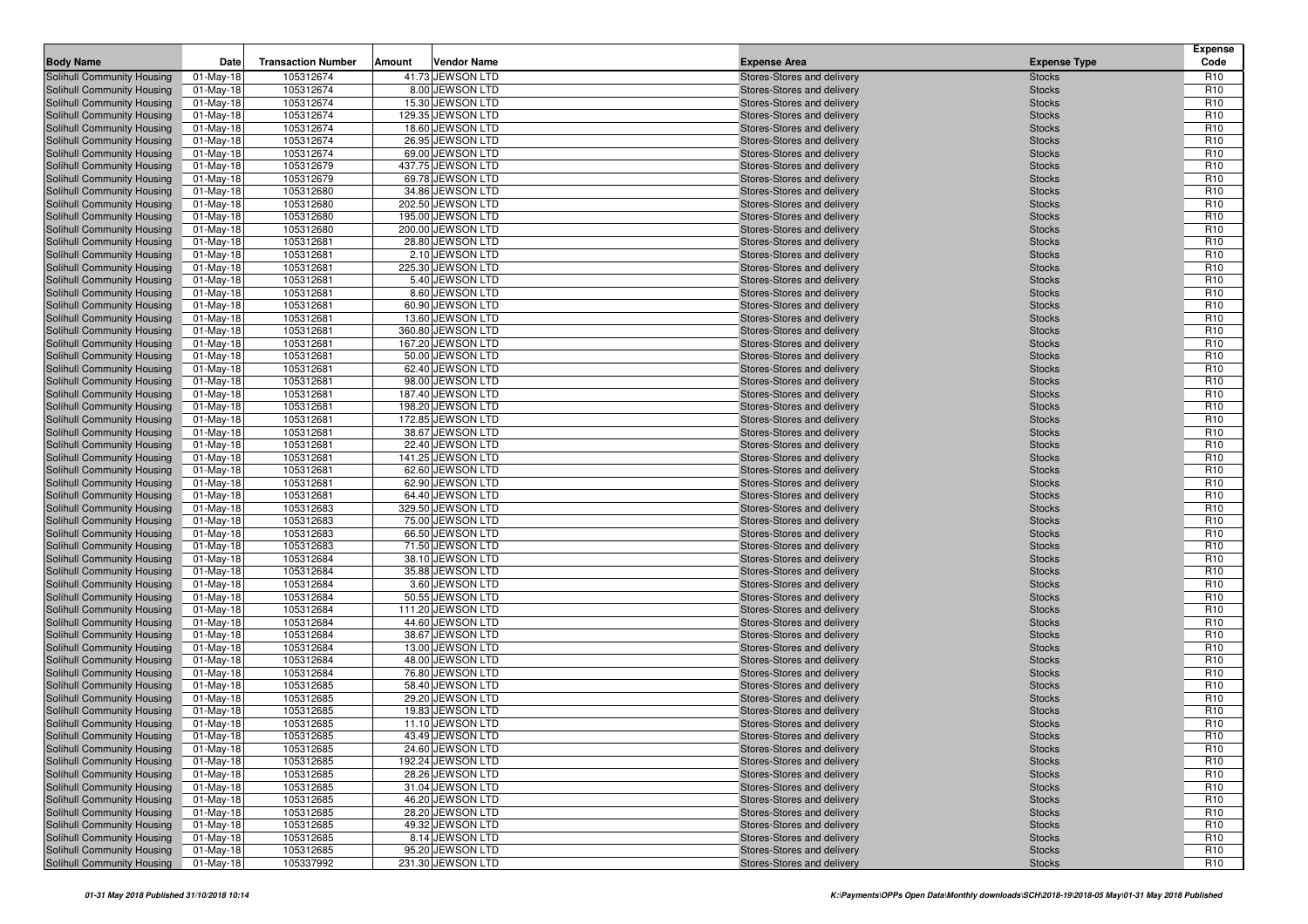| <b>Body Name</b>                                         | Date                      | <b>Transaction Number</b> | Amount | <b>Vendor Name</b>                     | <b>Expense Area</b>                                      | <b>Expense Type</b>            | <b>Expense</b><br>Code             |
|----------------------------------------------------------|---------------------------|---------------------------|--------|----------------------------------------|----------------------------------------------------------|--------------------------------|------------------------------------|
| Solihull Community Housing                               | 01-May-18                 | 105312689                 |        | 163.00 JEWSON LTD                      | Stores-Stores and delivery                               | <b>Stocks</b>                  | R <sub>10</sub>                    |
| Solihull Community Housing                               | $01$ -May-18              | 105312689                 |        | 97.00 JEWSON LTD                       | Stores-Stores and delivery                               | <b>Stocks</b>                  | R <sub>10</sub>                    |
| Solihull Community Housing                               | $01$ -May-18              | 105312690                 |        | 529.75 JEWSON LTD                      | Stores-Stores and delivery                               | <b>Stocks</b>                  | R <sub>10</sub>                    |
| Solihull Community Housing                               | $01$ -May-18              | 105312693                 |        | 8.20 JEWSON LTD                        | Stores-Stores and delivery                               | <b>Stocks</b>                  | R <sub>10</sub>                    |
| Solihull Community Housing                               | 01-May-18                 | 105312693                 |        | 3.40 JEWSON LTD                        | Stores-Stores and delivery                               | <b>Stocks</b>                  | R <sub>10</sub>                    |
| Solihull Community Housing                               | $01-May-18$               | 105312693                 |        | 39.30 JEWSON LTD                       | Stores-Stores and delivery                               | <b>Stocks</b>                  | R <sub>10</sub>                    |
| Solihull Community Housing                               | 01-May-18                 | 105312693                 |        | 30.60 JEWSON LTD                       | Stores-Stores and delivery                               | <b>Stocks</b>                  | R <sub>10</sub>                    |
| Solihull Community Housing                               | 01-May-18                 | 105312693                 |        | 8.25 JEWSON LTD                        | Stores-Stores and delivery                               | <b>Stocks</b>                  | R <sub>10</sub>                    |
| Solihull Community Housing                               | 01-May-18                 | 105312693                 |        | 38.04 JEWSON LTD                       | Stores-Stores and delivery                               | <b>Stocks</b>                  | R <sub>10</sub>                    |
| Solihull Community Housing                               | 01-May-18                 | 105312693                 |        | 178.60 JEWSON LTD                      | Stores-Stores and delivery                               | <b>Stocks</b>                  | R <sub>10</sub>                    |
| Solihull Community Housing                               | 01-May-18                 | 105312693                 |        | 27.40 JEWSON LTD                       | Stores-Stores and delivery                               | <b>Stocks</b>                  | R <sub>10</sub>                    |
| Solihull Community Housing<br>Solihull Community Housing | 01-May-18<br>$01$ -May-18 | 105312693<br>105312693    |        | 84.36 JEWSON LTD<br>27.24 JEWSON LTD   | Stores-Stores and delivery<br>Stores-Stores and delivery | <b>Stocks</b><br><b>Stocks</b> | R <sub>10</sub><br>R <sub>10</sub> |
| Solihull Community Housing                               | 01-May-18                 | 105312693                 |        | 71.85 JEWSON LTD                       | Stores-Stores and delivery                               | <b>Stocks</b>                  | R <sub>10</sub>                    |
| Solihull Community Housing                               | $01$ -May-18              | 105312693                 |        | 3.80 JEWSON LTD                        | Stores-Stores and delivery                               | <b>Stocks</b>                  | R <sub>10</sub>                    |
| Solihull Community Housing                               | 01-May-18                 | 105312693                 |        | 16.85 JEWSON LTD                       | Stores-Stores and delivery                               | <b>Stocks</b>                  | R <sub>10</sub>                    |
| Solihull Community Housing                               | 01-May-18                 | 105312693                 |        | 6.50 JEWSON LTD                        | Stores-Stores and delivery                               | <b>Stocks</b>                  | R <sub>10</sub>                    |
| Solihull Community Housing                               | 01-May-18                 | 105312693                 |        | 88.60 JEWSON LTD                       | Stores-Stores and delivery                               | <b>Stocks</b>                  | R <sub>10</sub>                    |
| Solihull Community Housing                               | 01-May-18                 | 105312693                 |        | 187.40 JEWSON LTD                      | Stores-Stores and delivery                               | <b>Stocks</b>                  | R <sub>10</sub>                    |
| Solihull Community Housing                               | $01$ -May-18              | 105312693                 |        | 38.20 JEWSON LTD                       | Stores-Stores and delivery                               | <b>Stocks</b>                  | R <sub>10</sub>                    |
| Solihull Community Housing                               | 01-May-18                 | 105337999                 |        | 9.50 JEWSON LTD                        | Stores-Stores and delivery                               | <b>Stocks</b>                  | R <sub>10</sub>                    |
| Solihull Community Housing                               | 01-May-18                 | 105337999                 |        | 34.90 JEWSON LTD                       | Stores-Stores and delivery                               | <b>Stocks</b>                  | R <sub>10</sub>                    |
| Solihull Community Housing                               | 01-May-18                 | 105337999                 |        | 21.30 JEWSON LTD                       | Stores-Stores and delivery                               | <b>Stocks</b>                  | R <sub>10</sub>                    |
| Solihull Community Housing                               | $01$ -May-18              | 105337999                 |        | 2.61 JEWSON LTD                        | Stores-Stores and delivery                               | <b>Stocks</b>                  | R <sub>10</sub>                    |
| Solihull Community Housing                               | 01-May-18                 | 105337999                 |        | 48.80 JEWSON LTD                       | Stores-Stores and delivery                               | <b>Stocks</b>                  | R <sub>10</sub>                    |
| Solihull Community Housing                               | 01-May-18                 | 105337999                 |        | 36.10 JEWSON LTD                       | Stores-Stores and delivery                               | <b>Stocks</b>                  | R <sub>10</sub>                    |
| Solihull Community Housing                               | 01-May-18                 | 105337999                 |        | 37.71 JEWSON LTD                       | Stores-Stores and delivery                               | <b>Stocks</b>                  | R <sub>10</sub>                    |
| Solihull Community Housing                               | 01-May-18                 | 105337999                 |        | 56.00 JEWSON LTD                       | Stores-Stores and delivery                               | <b>Stocks</b>                  | R <sub>10</sub>                    |
| Solihull Community Housing                               | 01-May-18                 | 105337999                 |        | 144.45 JEWSON LTD                      | Stores-Stores and delivery                               | <b>Stocks</b>                  | R <sub>10</sub><br>R <sub>10</sub> |
| Solihull Community Housing<br>Solihull Community Housing | 01-May-18<br>$01$ -May-18 | 105337999<br>105337999    |        | 6.00 JEWSON LTD<br>8.40 JEWSON LTD     | Stores-Stores and delivery<br>Stores-Stores and delivery | <b>Stocks</b><br><b>Stocks</b> | R <sub>10</sub>                    |
| Solihull Community Housing                               | 01-May-18                 | 105337999                 |        | 106.50 JEWSON LTD                      | Stores-Stores and delivery                               | <b>Stocks</b>                  | R <sub>10</sub>                    |
| Solihull Community Housing                               | 01-May-18                 | 105337999                 |        | 24.00 JEWSON LTD                       | Stores-Stores and delivery                               | <b>Stocks</b>                  | R <sub>10</sub>                    |
| Solihull Community Housing                               | 01-May-18                 | 105337999                 |        | 21.55 JEWSON LTD                       | Stores-Stores and delivery                               | <b>Stocks</b>                  | R <sub>10</sub>                    |
| Solihull Community Housing                               | 02-May-18                 | 105338000                 |        | 534.26 JEWSON LTD                      | Stores-Stores and delivery                               | <b>Stocks</b>                  | R <sub>10</sub>                    |
| Solihull Community Housing                               | 02-May-18                 | 105356977                 |        | 8.00 JEWSON LTD                        | Stores-Stores and delivery                               | <b>Stocks</b>                  | R <sub>10</sub>                    |
| Solihull Community Housing                               | 02-May-18                 | 105356977                 |        | 69.70 JEWSON LTD                       | Stores-Stores and delivery                               | <b>Stocks</b>                  | R <sub>10</sub>                    |
| Solihull Community Housing                               | 02-May-18                 | 105356977                 |        | 53.76 JEWSON LTD                       | Stores-Stores and delivery                               | <b>Stocks</b>                  | R <sub>10</sub>                    |
| Solihull Community Housing                               | 02-May-18                 | 105356977                 |        | 15.00 JEWSON LTD                       | Stores-Stores and delivery                               | <b>Stocks</b>                  | R <sub>10</sub>                    |
| Solihull Community Housing                               | 02-May-18                 | 105356977                 |        | 198.40 JEWSON LTD                      | Stores-Stores and delivery                               | <b>Stocks</b>                  | R <sub>10</sub>                    |
| Solihull Community Housing                               | 02-May-18                 | 105356977                 |        | 123.00 JEWSON LTD                      | Stores-Stores and delivery                               | <b>Stocks</b>                  | R <sub>10</sub>                    |
| Solihull Community Housing                               | 02-May-18                 | 105356977                 |        | 111.20 JEWSON LTD                      | Stores-Stores and delivery                               | <b>Stocks</b>                  | R <sub>10</sub>                    |
| Solihull Community Housing                               | 02-May-18                 | 105356977                 |        | 1224.40 JEWSON LTD                     | Stores-Stores and delivery                               | <b>Stocks</b>                  | R <sub>10</sub>                    |
| Solihull Community Housing                               | 02-May-18                 | 105356977                 |        | 126.00 JEWSON LTD                      | Stores-Stores and delivery                               | <b>Stocks</b>                  | R <sub>10</sub>                    |
| Solihull Community Housing<br>Solihull Community Housing | 02-May-18                 | 105356977<br>105356977    |        | 133.08 JEWSON LTD<br>733.20 JEWSON LTD | Stores-Stores and delivery<br>Stores-Stores and delivery | <b>Stocks</b><br><b>Stocks</b> | R <sub>10</sub><br>R <sub>10</sub> |
| Solihull Community Housing                               | 02-May-18<br>02-May-18    | 105356977                 |        | 4.80 JEWSON LTD                        | Stores-Stores and delivery                               | <b>Stocks</b>                  | R <sub>10</sub>                    |
| Solihull Community Housing                               | 02-May-18                 | 105356977                 |        | 246.50 JEWSON LTD                      | Stores-Stores and delivery                               | <b>Stocks</b>                  | R <sub>10</sub>                    |
| Solihull Community Housing                               | 02-May-18                 | 105356977                 |        | 205.20 JEWSON LTD                      | Stores-Stores and delivery                               | <b>Stocks</b>                  | R <sub>10</sub>                    |
| Solihull Community Housing                               | 02-May-18                 | 105356977                 |        | 92.00 JEWSON LTD                       | Stores-Stores and delivery                               | <b>Stocks</b>                  | R <sub>10</sub>                    |
| Solihull Community Housing                               | 02-May-18                 | 105356977                 |        | 72.60 JEWSON LTD                       | Stores-Stores and delivery                               | <b>Stocks</b>                  | R <sub>10</sub>                    |
| <b>Solihull Community Housing</b>                        | 02-May-18                 | 105356977                 |        | 25.34 JEWSON LTD                       | Stores-Stores and delivery                               | <b>Stocks</b>                  | R <sub>10</sub>                    |
| Solihull Community Housing                               | 02-May-18                 | 105356977                 |        | 46.95 JEWSON LTD                       | Stores-Stores and delivery                               | <b>Stocks</b>                  | R <sub>10</sub>                    |
| Solihull Community Housing                               | 02-May-18                 | 105356977                 |        | 45.60 JEWSON LTD                       | Stores-Stores and delivery                               | <b>Stocks</b>                  | R <sub>10</sub>                    |
| Solihull Community Housing                               | 02-May-18                 | 105356977                 |        | 84.30 JEWSON LTD                       | Stores-Stores and delivery                               | <b>Stocks</b>                  | R <sub>10</sub>                    |
| Solihull Community Housing                               | 02-May-18                 | 105356977                 |        | 26.95 JEWSON LTD                       | Stores-Stores and delivery                               | <b>Stocks</b>                  | R <sub>10</sub>                    |
| Solihull Community Housing                               | 02-May-18                 | 105356977                 |        | 255.00 JEWSON LTD                      | Stores-Stores and delivery                               | <b>Stocks</b>                  | R <sub>10</sub>                    |
| Solihull Community Housing                               | 02-May-18                 | 105356977                 |        | 11.50 JEWSON LTD                       | Stores-Stores and delivery                               | <b>Stocks</b>                  | R <sub>10</sub>                    |
| Solihull Community Housing                               | 03-May-18                 | 105338008                 |        | 122.20 JEWSON LTD                      | Stores-Stores and delivery                               | <b>Stocks</b>                  | R <sub>10</sub>                    |
| Solihull Community Housing                               | 03-May-18                 | 105338008                 |        | 155.90 JEWSON LTD                      | Stores-Stores and delivery                               | <b>Stocks</b>                  | R <sub>10</sub>                    |
| Solihull Community Housing                               | 03-May-18                 | 105338008                 |        | 155.80 JEWSON LTD                      | Stores-Stores and delivery                               | <b>Stocks</b>                  | R <sub>10</sub>                    |
| Solihull Community Housing                               | 03-May-18                 | 105338010                 |        | 268.95 JEWSON LTD                      | Stores-Stores and delivery                               | <b>Stocks</b>                  | R <sub>10</sub>                    |
| Solihull Community Housing                               | 04-May-18                 | 105338011                 |        | 65.00 JEWSON LTD                       | Stores-Stores and delivery                               | <b>Stocks</b>                  | R <sub>10</sub>                    |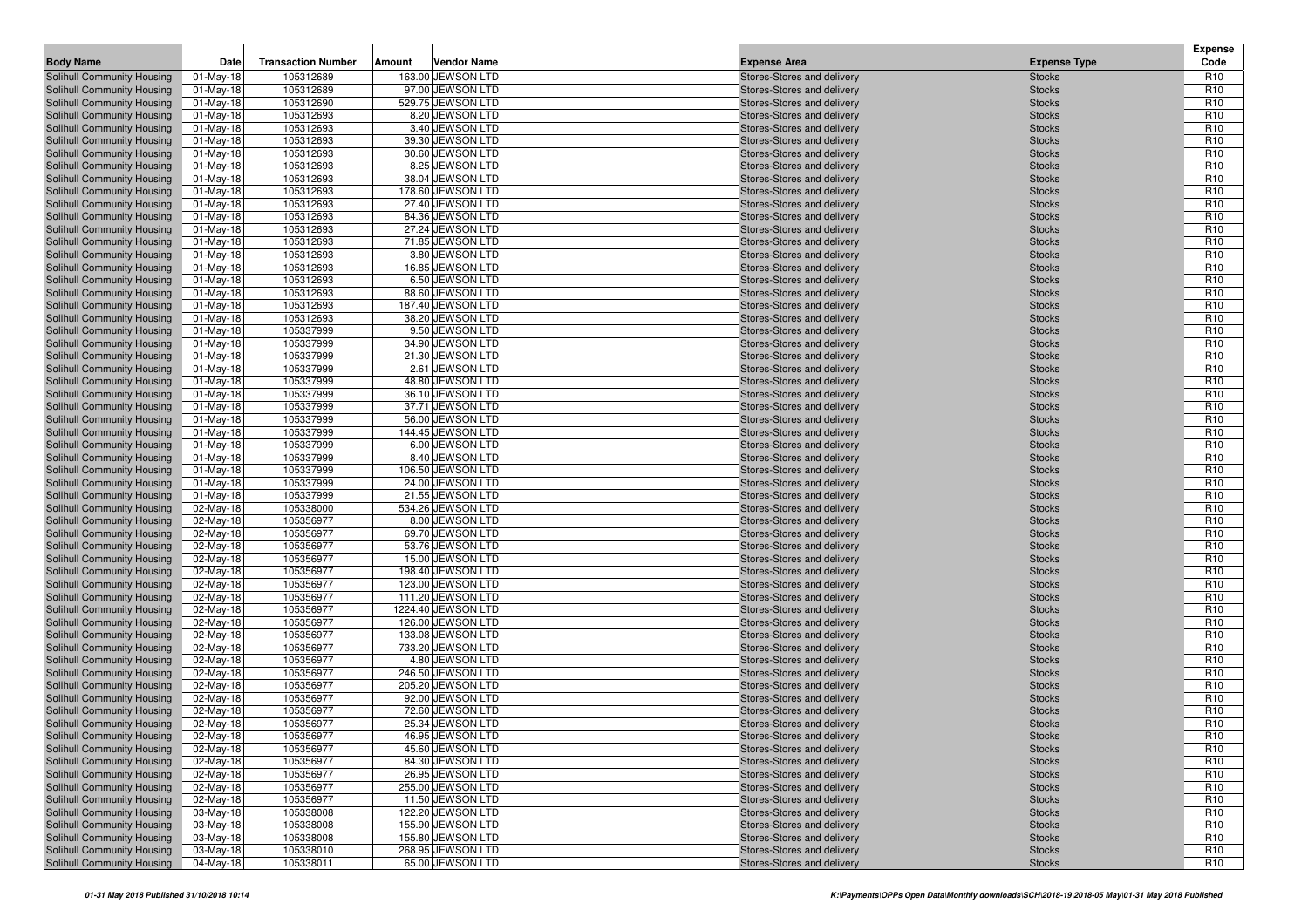| <b>Body Name</b>                                         | Date                   | <b>Transaction Number</b> | Amount | <b>Vendor Name</b>                   | <b>Expense Area</b>                                      | <b>Expense Type</b>            | <b>Expense</b><br>Code             |
|----------------------------------------------------------|------------------------|---------------------------|--------|--------------------------------------|----------------------------------------------------------|--------------------------------|------------------------------------|
| Solihull Community Housing                               | 04-May-18              | 105338011                 |        | 260.36 JEWSON LTD                    | Stores-Stores and delivery                               | <b>Stocks</b>                  | R <sub>10</sub>                    |
| Solihull Community Housing                               | 04-May-18              | 105338011                 |        | 126.00 JEWSON LTD                    | Stores-Stores and delivery                               | <b>Stocks</b>                  | R <sub>10</sub>                    |
| Solihull Community Housing                               | 04-May-18              | 105338011                 |        | 76.85 JEWSON LTD                     | Stores-Stores and delivery                               | <b>Stocks</b>                  | R <sub>10</sub>                    |
| Solihull Community Housing                               | 04-May-18              | 105338011                 |        | 192.60 JEWSON LTD                    | Stores-Stores and delivery                               | <b>Stocks</b>                  | R <sub>10</sub>                    |
| Solihull Community Housing                               | 04-May-18              | 105338011                 |        | 220.50 JEWSON LTD                    | Stores-Stores and delivery                               | <b>Stocks</b>                  | R <sub>10</sub>                    |
| Solihull Community Housing                               | 04-May-18              | 105338011                 |        | 25.80 JEWSON LTD                     | Stores-Stores and delivery                               | <b>Stocks</b>                  | R <sub>10</sub>                    |
| Solihull Community Housing                               | 04-May-18              | 105338011                 |        | 27.95 JEWSON LTD                     | Stores-Stores and delivery                               | <b>Stocks</b>                  | R <sub>10</sub>                    |
| Solihull Community Housing                               | 08-May-18              | 105356978                 |        | 19.30 JEWSON LTD                     | Stores-Stores and delivery                               | <b>Stocks</b>                  | R <sub>10</sub>                    |
| Solihull Community Housing                               | 08-May-18              | 105356978                 |        | 16.10 JEWSON LTD                     | Stores-Stores and delivery                               | <b>Stocks</b>                  | R <sub>10</sub>                    |
| Solihull Community Housing                               | 08-May-18              | 105356978                 |        | 5.80 JEWSON LTD                      | Stores-Stores and delivery                               | <b>Stocks</b>                  | R <sub>10</sub>                    |
| Solihull Community Housing                               | 08-May-18              | 105356978                 |        | 62.16 JEWSON LTD                     | Stores-Stores and delivery                               | <b>Stocks</b>                  | R <sub>10</sub>                    |
| Solihull Community Housing                               | 08-May-18              | 105356978                 |        | 45.60 JEWSON LTD                     | Stores-Stores and delivery                               | <b>Stocks</b>                  | R <sub>10</sub>                    |
| Solihull Community Housing                               | 08-May-18              | 105356978                 |        | 135.70 JEWSON LTD                    | Stores-Stores and delivery                               | <b>Stocks</b>                  | R <sub>10</sub>                    |
| Solihull Community Housing                               | 08-May-18              | 105356978                 |        | 437.70 JEWSON LTD                    | Stores-Stores and delivery                               | <b>Stocks</b>                  | R <sub>10</sub>                    |
| Solihull Community Housing                               | 08-May-18              | 105356978                 |        | 28.50 JEWSON LTD                     | Stores-Stores and delivery                               | <b>Stocks</b>                  | R <sub>10</sub>                    |
| Solihull Community Housing                               | 08-May-18              | 105356978                 |        | 7.20 JEWSON LTD                      | Stores-Stores and delivery                               | <b>Stocks</b>                  | R <sub>10</sub>                    |
| Solihull Community Housing                               | 08-May-18              | 105356978                 |        | 133.08 JEWSON LTD                    | Stores-Stores and delivery                               | <b>Stocks</b>                  | R <sub>10</sub><br>R <sub>10</sub> |
| Solihull Community Housing<br>Solihull Community Housing | 08-May-18              | 105356978<br>105356978    |        | 53.00 JEWSON LTD<br>45.00 JEWSON LTD | Stores-Stores and delivery<br>Stores-Stores and delivery | <b>Stocks</b><br><b>Stocks</b> | R <sub>10</sub>                    |
| Solihull Community Housing                               | 08-May-18<br>08-May-18 | 105356978                 |        | 60.00 JEWSON LTD                     | Stores-Stores and delivery                               | <b>Stocks</b>                  | R <sub>10</sub>                    |
| Solihull Community Housing                               | 08-May-18              | 105356978                 |        | 222.80 JEWSON LTD                    | Stores-Stores and delivery                               | <b>Stocks</b>                  | R <sub>10</sub>                    |
| Solihull Community Housing                               | 08-May-18              | 105356978                 |        | 179.75 JEWSON LTD                    | Stores-Stores and delivery                               | <b>Stocks</b>                  | R <sub>10</sub>                    |
| Solihull Community Housing                               | 08-May-18              | 105356978                 |        | 66.16 JEWSON LTD                     | Stores-Stores and delivery                               | <b>Stocks</b>                  | R <sub>10</sub>                    |
| Solihull Community Housing                               | 08-May-18              | 105356978                 |        | 146.85 JEWSON LTD                    | Stores-Stores and delivery                               | <b>Stocks</b>                  | R <sub>10</sub>                    |
| Solihull Community Housing                               | 08-May-18              | 105356978                 |        | 54.00 JEWSON LTD                     | Stores-Stores and delivery                               | <b>Stocks</b>                  | R <sub>10</sub>                    |
| Solihull Community Housing                               | 08-May-18              | 105356978                 |        | 95.52 JEWSON LTD                     | Stores-Stores and delivery                               | <b>Stocks</b>                  | R <sub>10</sub>                    |
| Solihull Community Housing                               | 08-May-18              | 105356978                 |        | 332.60 JEWSON LTD                    | Stores-Stores and delivery                               | <b>Stocks</b>                  | R <sub>10</sub>                    |
| Solihull Community Housing                               | 08-May-18              | 105356978                 |        | 131.24 JEWSON LTD                    | Stores-Stores and delivery                               | <b>Stocks</b>                  | R <sub>10</sub>                    |
| Solihull Community Housing                               | 08-May-18              | 105356978                 |        | 8.00 JEWSON LTD                      | Stores-Stores and delivery                               | <b>Stocks</b>                  | R <sub>10</sub>                    |
| Solihull Community Housing                               | 08-May-18              | 105356978                 |        | 12.60 JEWSON LTD                     | Stores-Stores and delivery                               | <b>Stocks</b>                  | R <sub>10</sub>                    |
| Solihull Community Housing                               | 08-May-18              | 105356978                 |        | 115.78 JEWSON LTD                    | Stores-Stores and delivery                               | <b>Stocks</b>                  | R <sub>10</sub>                    |
| Solihull Community Housing                               | 08-May-18              | 105338014                 |        | 471.97 JEWSON LTD                    | Stores-Stores and delivery                               | <b>Stocks</b>                  | R <sub>10</sub>                    |
| Solihull Community Housing                               | 09-May-18              | 105356980                 |        | 89.65 JEWSON LTD                     | Stores-Stores and delivery                               | <b>Stocks</b>                  | R <sub>10</sub>                    |
| Solihull Community Housing                               | 09-May-18              | 105356980                 |        | 189.90 JEWSON LTD                    | Stores-Stores and delivery                               | <b>Stocks</b>                  | R <sub>10</sub>                    |
| Solihull Community Housing                               | 09-May-18              | 105356980                 |        | 78.00 JEWSON LTD                     | Stores-Stores and delivery                               | <b>Stocks</b>                  | R <sub>10</sub>                    |
| Solihull Community Housing                               | 09-May-18              | 105356980                 |        | 12.30 JEWSON LTD                     | Stores-Stores and delivery                               | <b>Stocks</b>                  | R <sub>10</sub>                    |
| Solihull Community Housing                               | 09-May-18              | 105356980                 |        | 32.50 JEWSON LTD                     | Stores-Stores and delivery                               | <b>Stocks</b>                  | R <sub>10</sub>                    |
| Solihull Community Housing                               | 09-May-18              | 105356980                 |        | 470.40 JEWSON LTD                    | Stores-Stores and delivery                               | <b>Stocks</b>                  | R <sub>10</sub>                    |
| Solihull Community Housing                               | 09-May-18              | 105356980                 |        | 17.00 JEWSON LTD                     | Stores-Stores and delivery                               | <b>Stocks</b>                  | R <sub>10</sub>                    |
| Solihull Community Housing                               | 09-May-18              | 105356980                 |        | 35.00 JEWSON LTD                     | Stores-Stores and delivery                               | <b>Stocks</b>                  | R <sub>10</sub>                    |
| Solihull Community Housing                               | 09-May-18              | 105356980                 |        | 311.40 JEWSON LTD                    | Stores-Stores and delivery                               | <b>Stocks</b>                  | R <sub>10</sub>                    |
| Solihull Community Housing                               | 09-May-18              | 105356980                 |        | 193.90 JEWSON LTD                    | Stores-Stores and delivery                               | <b>Stocks</b>                  | R <sub>10</sub>                    |
| Solihull Community Housing                               | 09-May-18              | 105356980                 |        | 53.13 JEWSON LTD                     | Stores-Stores and delivery                               | <b>Stocks</b>                  | R <sub>10</sub>                    |
| Solihull Community Housing                               | 09-May-18              | 105356980<br>105356980    |        | 18.30 JEWSON LTD<br>64.75 JEWSON LTD | Stores-Stores and delivery                               | <b>Stocks</b>                  | R <sub>10</sub><br>R <sub>10</sub> |
| Solihull Community Housing<br>Solihull Community Housing | 09-May-18<br>09-May-18 | 105356981                 |        | 279.00 JEWSON LTD                    | Stores-Stores and delivery<br>Stores-Stores and delivery | <b>Stocks</b><br><b>Stocks</b> | R <sub>10</sub>                    |
| Solihull Community Housing                               | 10-May-18              | 105356985                 |        | 33.70 JEWSON LTD                     | Stores-Stores and delivery                               | <b>Stocks</b>                  | R <sub>10</sub>                    |
| Solihull Community Housing                               | 10-May-18              | 105356985                 |        | 3.60 JEWSON LTD                      | Stores-Stores and delivery                               | <b>Stocks</b>                  | R <sub>10</sub>                    |
| Solihull Community Housing                               | 10-May-18              | 105356985                 |        | 5.90 JEWSON LTD                      | Stores-Stores and delivery                               | <b>Stocks</b>                  | R <sub>10</sub>                    |
| Solihull Community Housing                               | 10-May-18              | 105356985                 |        | 32.40 JEWSON LTD                     | Stores-Stores and delivery                               | <b>Stocks</b>                  | R <sub>10</sub>                    |
| Solihull Community Housing                               | 10-May-18              | 105356985                 |        | 136.41 JEWSON LTD                    | Stores-Stores and delivery                               | <b>Stocks</b>                  | R <sub>10</sub>                    |
| <b>Solihull Community Housing</b>                        | 10-May-18              | 105356985                 |        | 65.07 JEWSON LTD                     | Stores-Stores and delivery                               | <b>Stocks</b>                  | R <sub>10</sub>                    |
| Solihull Community Housing                               | $10-May-18$            | 105356985                 |        | 88.10 JEWSON LTD                     | Stores-Stores and delivery                               | <b>Stocks</b>                  | R <sub>10</sub>                    |
| Solihull Community Housing                               | 10-May-18              | 105356985                 |        | 244.28 JEWSON LTD                    | Stores-Stores and delivery                               | <b>Stocks</b>                  | R <sub>10</sub>                    |
| Solihull Community Housing                               | 10-May-18              | 105356985                 |        | 3.80 JEWSON LTD                      | Stores-Stores and delivery                               | <b>Stocks</b>                  | R <sub>10</sub>                    |
| Solihull Community Housing                               | 10-May-18              | 105356985                 |        | 30.35 JEWSON LTD                     | Stores-Stores and delivery                               | <b>Stocks</b>                  | R <sub>10</sub>                    |
| Solihull Community Housing                               | 10-May-18              | 105356985                 |        | 5.34 JEWSON LTD                      | Stores-Stores and delivery                               | <b>Stocks</b>                  | R <sub>10</sub>                    |
| Solihull Community Housing                               | 10-May-18              | 105356985                 |        | 64.20 JEWSON LTD                     | Stores-Stores and delivery                               | <b>Stocks</b>                  | R <sub>10</sub>                    |
| Solihull Community Housing                               | 10-May-18              | 105356985                 |        | 103.60 JEWSON LTD                    | Stores-Stores and delivery                               | <b>Stocks</b>                  | R <sub>10</sub>                    |
| Solihull Community Housing                               | 10-May-18              | 105356985                 |        | 13.80 JEWSON LTD                     | Stores-Stores and delivery                               | <b>Stocks</b>                  | R <sub>10</sub>                    |
| Solihull Community Housing                               | 10-May-18              | 105356985                 |        | 168.60 JEWSON LTD                    | Stores-Stores and delivery                               | <b>Stocks</b>                  | R <sub>10</sub>                    |
| Solihull Community Housing                               | 10-May-18              | 105356985                 |        | 150.50 JEWSON LTD                    | Stores-Stores and delivery                               | <b>Stocks</b>                  | R <sub>10</sub>                    |
| Solihull Community Housing                               | 10-May-18              | 105356987                 |        | 400.00 JEWSON LTD                    | Stores-Stores and delivery                               | <b>Stocks</b>                  | R <sub>10</sub>                    |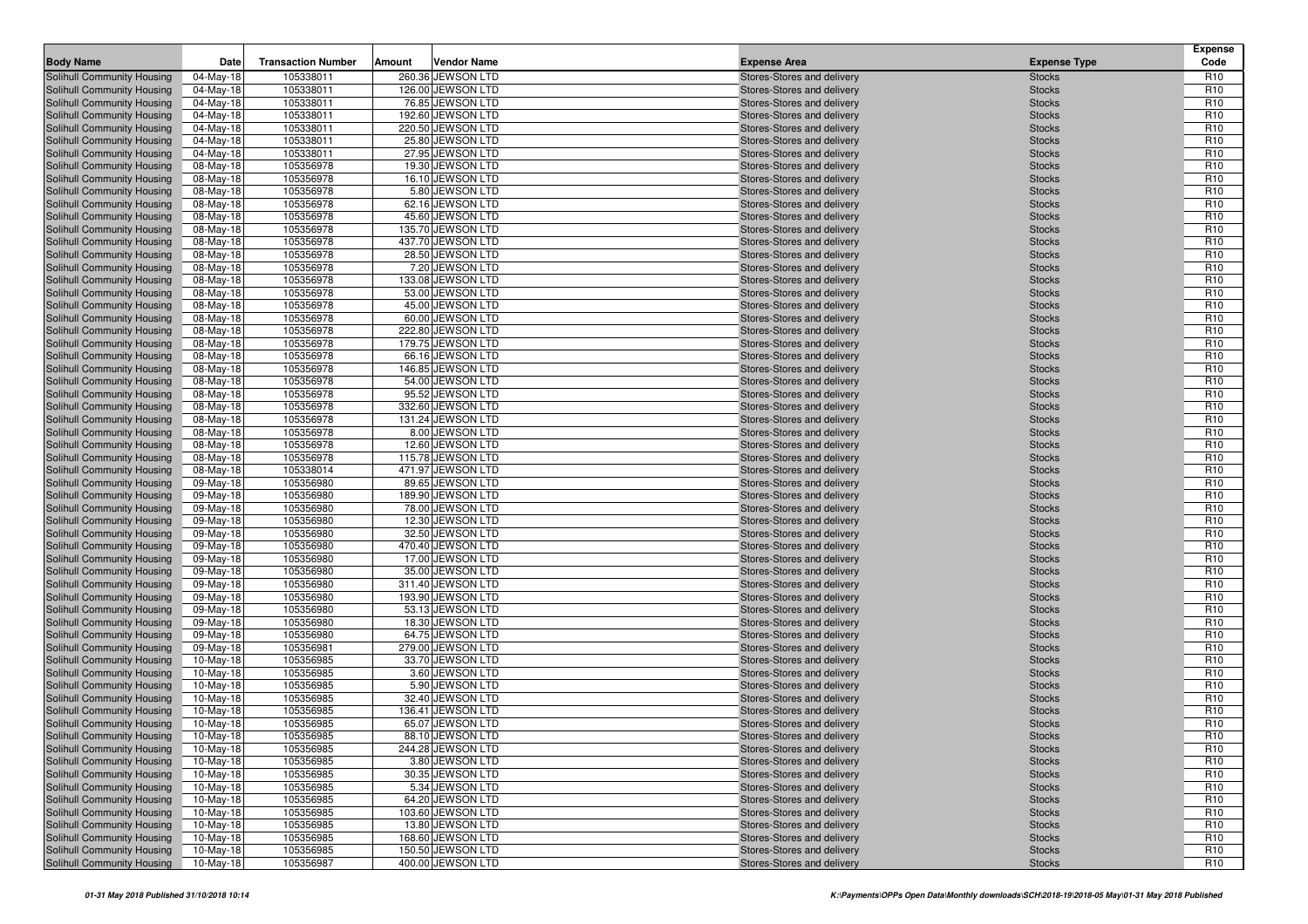| <b>Body Name</b>                                                | Date                     | <b>Transaction Number</b> | Amount | <b>Vendor Name</b>                    | <b>Expense Area</b>                                      | <b>Expense Type</b>            | <b>Expense</b><br>Code             |
|-----------------------------------------------------------------|--------------------------|---------------------------|--------|---------------------------------------|----------------------------------------------------------|--------------------------------|------------------------------------|
| Solihull Community Housing                                      | 11-May-18                | 105356992                 |        | 23.50 JEWSON LTD                      | Stores-Stores and delivery                               | <b>Stocks</b>                  | R <sub>10</sub>                    |
| Solihull Community Housing                                      | $11-May-18$              | 105356992                 |        | 76.56 JEWSON LTD                      | Stores-Stores and delivery                               | <b>Stocks</b>                  | R <sub>10</sub>                    |
| Solihull Community Housing                                      | 11-May-18                | 105356992                 |        | 163.89 JEWSON LTD                     | Stores-Stores and delivery                               | <b>Stocks</b>                  | R <sub>10</sub>                    |
| Solihull Community Housing                                      | $11-May-18$              | 105356992                 |        | 26.20 JEWSON LTD                      | Stores-Stores and delivery                               | <b>Stocks</b>                  | R <sub>10</sub>                    |
| Solihull Community Housing                                      | 11-May-18                | 105356992                 |        | 14.74 JEWSON LTD                      | Stores-Stores and delivery                               | <b>Stocks</b>                  | R <sub>10</sub>                    |
| Solihull Community Housing                                      | $11-May-18$              | 105356992                 |        | 201.50 JEWSON LTD                     | Stores-Stores and delivery                               | <b>Stocks</b>                  | R <sub>10</sub>                    |
| Solihull Community Housing                                      | 11-May-18                | 105356992                 |        | 40.00 JEWSON LTD                      | Stores-Stores and delivery                               | <b>Stocks</b>                  | R <sub>10</sub>                    |
| Solihull Community Housing                                      | 11-May-18                | 105356992                 |        | 9.88 JEWSON LTD                       | Stores-Stores and delivery                               | <b>Stocks</b>                  | R <sub>10</sub>                    |
| Solihull Community Housing                                      | 11-May-18                | 105356992                 |        | 6.95 JEWSON LTD                       | Stores-Stores and delivery                               | <b>Stocks</b>                  | R <sub>10</sub>                    |
| Solihull Community Housing                                      | 11-May-18                | 105356992                 |        | 20.70 JEWSON LTD                      | Stores-Stores and delivery                               | <b>Stocks</b>                  | R <sub>10</sub>                    |
| Solihull Community Housing                                      | 11-May-18                | 105356992                 |        | 113.80 JEWSON LTD                     | Stores-Stores and delivery                               | <b>Stocks</b>                  | R <sub>10</sub>                    |
| Solihull Community Housing                                      | 11-May-18                | 105356992                 |        | 53.00 JEWSON LTD                      | Stores-Stores and delivery                               | <b>Stocks</b>                  | R <sub>10</sub>                    |
| Solihull Community Housing                                      | $11-May-18$              | 105356992                 |        | 32.28 JEWSON LTD                      | Stores-Stores and delivery                               | <b>Stocks</b>                  | R <sub>10</sub>                    |
| Solihull Community Housing                                      | 11-May-18                | 105356992                 |        | 51.12 JEWSON LTD                      | Stores-Stores and delivery                               | <b>Stocks</b>                  | R <sub>10</sub>                    |
| Solihull Community Housing<br>Solihull Community Housing        | $11-May-18$<br>11-May-18 | 105356992<br>105356992    |        | 25.00 JEWSON LTD<br>193.90 JEWSON LTD | Stores-Stores and delivery<br>Stores-Stores and delivery | <b>Stocks</b><br><b>Stocks</b> | R <sub>10</sub><br>R <sub>10</sub> |
| Solihull Community Housing                                      | 11-May-18                | 105356992                 |        | 146.85 JEWSON LTD                     | Stores-Stores and delivery                               | <b>Stocks</b>                  | R <sub>10</sub>                    |
| Solihull Community Housing                                      | 11-May-18                | 105356992                 |        | 128.50 JEWSON LTD                     | Stores-Stores and delivery                               | <b>Stocks</b>                  | R <sub>10</sub>                    |
| Solihull Community Housing                                      | 11-May-18                | 105356992                 |        | 104.60 JEWSON LTD                     | Stores-Stores and delivery                               | <b>Stocks</b>                  | R <sub>10</sub>                    |
| Solihull Community Housing                                      | $11-May-18$              | 105356998                 |        | 55.77 JEWSON LTD                      | Stores-Stores and delivery                               | <b>Stocks</b>                  | R <sub>10</sub>                    |
| Solihull Community Housing                                      | 11-May-18                | 105356998                 |        | 492.76 JEWSON LTD                     | Stores-Stores and delivery                               | <b>Stocks</b>                  | R <sub>10</sub>                    |
| Solihull Community Housing                                      | 11-May-18                | 105356998                 |        | 246.38 JEWSON LTD                     | Stores-Stores and delivery                               | <b>Stocks</b>                  | R <sub>10</sub>                    |
| Solihull Community Housing                                      | 11-May-18                | 105356998                 |        | 292.08 JEWSON LTD                     | Stores-Stores and delivery                               | <b>Stocks</b>                  | R <sub>10</sub>                    |
| Solihull Community Housing                                      | $11-May-18$              | 105356998                 |        | 127.78 JEWSON LTD                     | Stores-Stores and delivery                               | <b>Stocks</b>                  | R <sub>10</sub>                    |
| Solihull Community Housing                                      | 11-May-18                | 105356998                 |        | 391.42 JEWSON LTD                     | Stores-Stores and delivery                               | <b>Stocks</b>                  | R <sub>10</sub>                    |
| Solihull Community Housing                                      | 11-May-18                | 105356998                 |        | 1328.50 JEWSON LTD                    | Stores-Stores and delivery                               | <b>Stocks</b>                  | R <sub>10</sub>                    |
| Solihull Community Housing                                      | 14-May-18                | 105357003                 |        | 8.20 JEWSON LTD                       | Stores-Stores and delivery                               | <b>Stocks</b>                  | R <sub>10</sub>                    |
| Solihull Community Housing                                      | 14-May-18                | 105357003                 |        | 58.40 JEWSON LTD                      | Stores-Stores and delivery                               | <b>Stocks</b>                  | R <sub>10</sub>                    |
| Solihull Community Housing                                      | 14-May-18                | 105357003                 |        | 82.80 JEWSON LTD                      | Stores-Stores and delivery                               | <b>Stocks</b>                  | R <sub>10</sub>                    |
| Solihull Community Housing                                      | 14-May-18                | 105357003                 |        | 16.40 JEWSON LTD                      | Stores-Stores and delivery                               | <b>Stocks</b>                  | R <sub>10</sub>                    |
| Solihull Community Housing                                      | 14-May-18                | 105357003                 |        | 140.48 JEWSON LTD                     | Stores-Stores and delivery                               | <b>Stocks</b>                  | R <sub>10</sub>                    |
| Solihull Community Housing                                      | 14-May-18                | 105357003                 |        | 198.40 JEWSON LTD                     | Stores-Stores and delivery                               | <b>Stocks</b>                  | R <sub>10</sub>                    |
| Solihull Community Housing                                      | 14-May-18                | 105357003<br>105357003    |        | 93.90 JEWSON LTD<br>192.00 JEWSON LTD | Stores-Stores and delivery                               | <b>Stocks</b>                  | R <sub>10</sub><br>R <sub>10</sub> |
| Solihull Community Housing<br>Solihull Community Housing        | 14-May-18<br>14-May-18   | 105357003                 |        | 11.80 JEWSON LTD                      | Stores-Stores and delivery<br>Stores-Stores and delivery | <b>Stocks</b><br><b>Stocks</b> | R <sub>10</sub>                    |
| Solihull Community Housing                                      | 14-May-18                | 105357003                 |        | 97.40 JEWSON LTD                      | Stores-Stores and delivery                               | <b>Stocks</b>                  | R <sub>10</sub>                    |
| Solihull Community Housing                                      | 14-May-18                | 105357003                 |        | 9.81 JEWSON LTD                       | Stores-Stores and delivery                               | <b>Stocks</b>                  | R <sub>10</sub>                    |
| Solihull Community Housing                                      | 14-May-18                | 105357003                 |        | 204.60 JEWSON LTD                     | Stores-Stores and delivery                               | <b>Stocks</b>                  | R <sub>10</sub>                    |
| Solihull Community Housing                                      | 14-May-18                | 105357003                 |        | 88.45 JEWSON LTD                      | Stores-Stores and delivery                               | <b>Stocks</b>                  | R <sub>10</sub>                    |
| Solihull Community Housing                                      | 14-May-18                | 105357003                 |        | 30.00 JEWSON LTD                      | Stores-Stores and delivery                               | <b>Stocks</b>                  | R <sub>10</sub>                    |
| Solihull Community Housing                                      | 14-May-18                | 105357003                 |        | 501.00 JEWSON LTD                     | Stores-Stores and delivery                               | <b>Stocks</b>                  | R <sub>10</sub>                    |
| Solihull Community Housing                                      | 14-May-18                | 105357003                 |        | 28.29 JEWSON LTD                      | Stores-Stores and delivery                               | <b>Stocks</b>                  | R <sub>10</sub>                    |
| Solihull Community Housing                                      | 14-May-18                | 105357003                 |        | 78.75 JEWSON LTD                      | Stores-Stores and delivery                               | <b>Stocks</b>                  | R <sub>10</sub>                    |
| Solihull Community Housing                                      | 14-May-18                | 105357003                 |        | 975.00 JEWSON LTD                     | Stores-Stores and delivery                               | <b>Stocks</b>                  | R <sub>10</sub>                    |
| Solihull Community Housing                                      | 14-May-18                | 105357003                 |        | 13.34 JEWSON LTD                      | Stores-Stores and delivery                               | <b>Stocks</b>                  | R <sub>10</sub>                    |
| Solihull Community Housing                                      | 14-May-18                | 105357003                 |        | 1.60 JEWSON LTD                       | Stores-Stores and delivery                               | <b>Stocks</b>                  | R <sub>10</sub>                    |
| Solihull Community Housing                                      | 14-May-18                | 105357003                 |        | 31.20 JEWSON LTD                      | Stores-Stores and delivery                               | <b>Stocks</b>                  | R <sub>10</sub>                    |
| Solihull Community Housing                                      | 14-May-18                | 105357003                 |        | 46.95 JEWSON LTD                      | Stores-Stores and delivery                               | <b>Stocks</b>                  | R <sub>10</sub>                    |
| Solihull Community Housing                                      | 14-May-18                | 105357003                 |        | 72.50 JEWSON LTD                      | Stores-Stores and delivery                               | <b>Stocks</b>                  | R <sub>10</sub>                    |
| Solihull Community Housing                                      | 14-May-18                | 105357003                 |        | 199.20 JEWSON LTD                     | Stores-Stores and delivery                               | <b>Stocks</b>                  | R <sub>10</sub>                    |
| Solihull Community Housing                                      | 15-May-18                | 105357008                 |        | 4.80 JEWSON LTD                       | Stores-Stores and delivery                               | <b>Stocks</b>                  | R <sub>10</sub>                    |
| <b>Solihull Community Housing</b><br>Solihull Community Housing | 15-May-18<br>$15-May-18$ | 105357008                 |        | 79.26 JEWSON LTD                      | Stores-Stores and delivery                               | <b>Stocks</b>                  | R <sub>10</sub><br>R <sub>10</sub> |
| Solihull Community Housing                                      |                          | 105357008<br>105357008    |        | 49.50 JEWSON LTD<br>66.90 JEWSON LTD  | Stores-Stores and delivery                               | <b>Stocks</b>                  | R <sub>10</sub>                    |
| Solihull Community Housing                                      | 15-May-18<br>15-May-18   | 105357008                 |        | 19.60 JEWSON LTD                      | Stores-Stores and delivery<br>Stores-Stores and delivery | <b>Stocks</b><br><b>Stocks</b> | R <sub>10</sub>                    |
| Solihull Community Housing                                      | 15-May-18                | 105357008                 |        | 55.60 JEWSON LTD                      | Stores-Stores and delivery                               | <b>Stocks</b>                  | R <sub>10</sub>                    |
| Solihull Community Housing                                      | 15-May-18                | 105357008                 |        | 43.00 JEWSON LTD                      | Stores-Stores and delivery                               | <b>Stocks</b>                  | R <sub>10</sub>                    |
| Solihull Community Housing                                      | 15-May-18                | 105357008                 |        | 16.90 JEWSON LTD                      | Stores-Stores and delivery                               | <b>Stocks</b>                  | R <sub>10</sub>                    |
| Solihull Community Housing                                      | 15-May-18                | 105357008                 |        | 216.00 JEWSON LTD                     | Stores-Stores and delivery                               | <b>Stocks</b>                  | R <sub>10</sub>                    |
| Solihull Community Housing                                      | 15-May-18                | 105357008                 |        | 612.20 JEWSON LTD                     | Stores-Stores and delivery                               | <b>Stocks</b>                  | R <sub>10</sub>                    |
| Solihull Community Housing                                      | 15-May-18                | 105357008                 |        | 26.20 JEWSON LTD                      | Stores-Stores and delivery                               | <b>Stocks</b>                  | R <sub>10</sub>                    |
| Solihull Community Housing                                      | 15-May-18                | 105357008                 |        | 3.80 JEWSON LTD                       | Stores-Stores and delivery                               | <b>Stocks</b>                  | R <sub>10</sub>                    |
| Solihull Community Housing                                      | 15-May-18                | 105357008                 |        | 55.80 JEWSON LTD                      | Stores-Stores and delivery                               | <b>Stocks</b>                  | R <sub>10</sub>                    |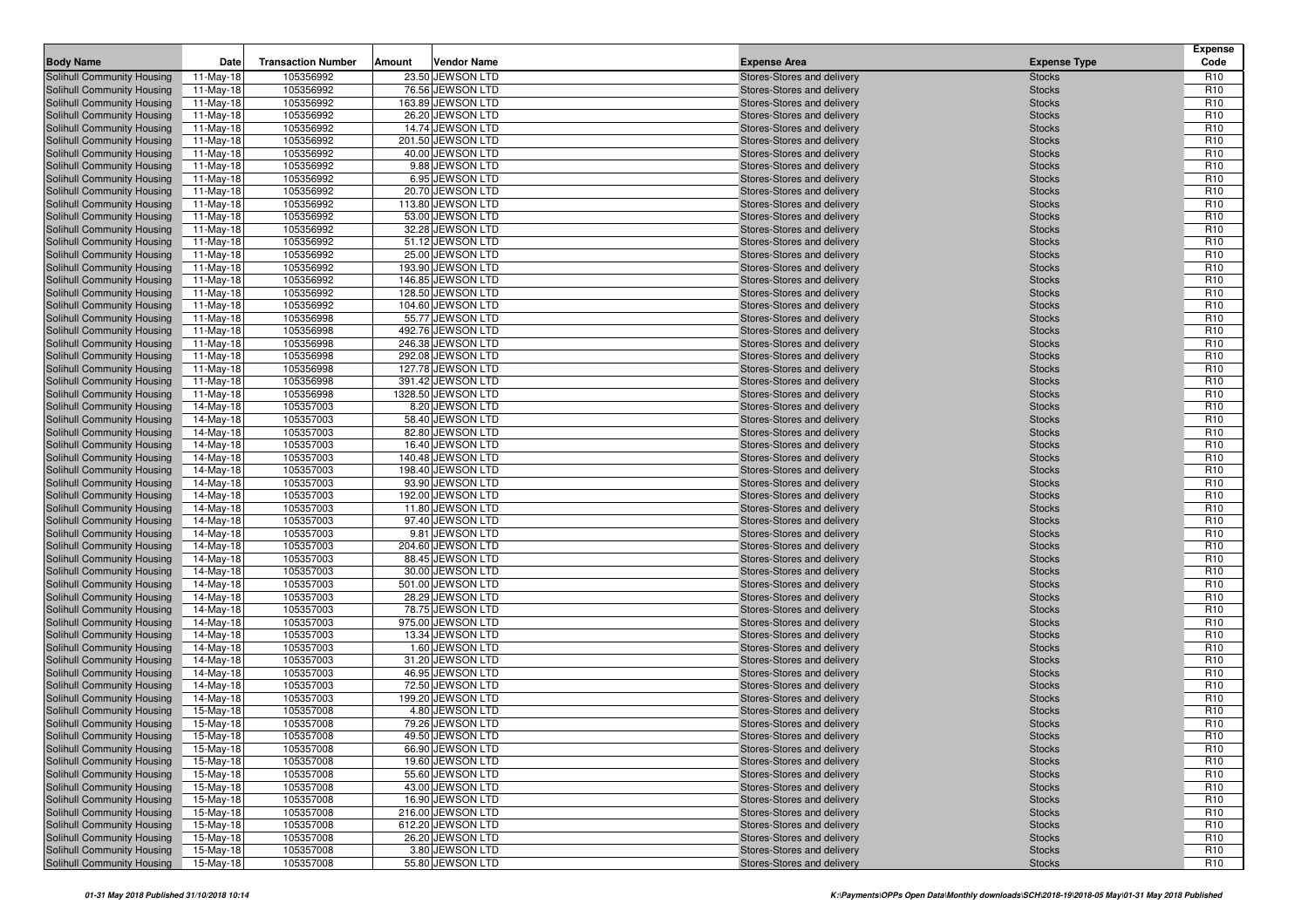| <b>Body Name</b>                                         | Date                   | <b>Transaction Number</b> | Vendor Name<br>Amount                                  | <b>Expense Area</b>                      | <b>Expense Type</b>                        | <b>Expense</b><br>Code |
|----------------------------------------------------------|------------------------|---------------------------|--------------------------------------------------------|------------------------------------------|--------------------------------------------|------------------------|
| Solihull Community Housing                               | 15-May-18              | 105357008                 | 33.00 JEWSON LTD                                       | Stores-Stores and delivery               | <b>Stocks</b>                              | R <sub>10</sub>        |
| Solihull Community Housing                               | 15-May-18              | 105357008                 | 64.75 JEWSON LTD                                       | Stores-Stores and delivery               | <b>Stocks</b>                              | R <sub>10</sub>        |
| Solihull Community Housing                               | 15-May-18              | 105357008                 | 26.95 JEWSON LTD                                       | Stores-Stores and delivery               | <b>Stocks</b>                              | R <sub>10</sub>        |
| Solihull Community Housing                               | $11-May-18$            | 105357011                 | 83.16 JEWSON LTD                                       | Stores-Stores and delivery               | <b>Stocks</b>                              | R <sub>10</sub>        |
| Solihull Community Housing                               | 11-May-18              | 105357011                 | 267.30 JEWSON LTD                                      | Stores-Stores and delivery               | <b>Stocks</b>                              | R <sub>10</sub>        |
| Solihull Community Housing                               | $11-May-18$            | 105357011                 | 107.80 JEWSON LTD                                      | Stores-Stores and delivery               | <b>Stocks</b>                              | R <sub>10</sub>        |
| Solihull Community Housing                               | 11-May-18              | 105357011                 | 133.65 JEWSON LTD                                      | Stores-Stores and delivery               | <b>Stocks</b>                              | R <sub>10</sub>        |
| Solihull Community Housing                               | 15-May-18              | 105342418                 | 2790.00 JLA TOTAL CARE LTD                             | <b>Laundry Service</b>                   | <b>Equipment Rental/Lease</b>              | D <sub>18</sub>        |
| Solihull Community Housing                               | 16-May-18              | 105345882                 | 227.46 KILLGERM CHEMICALS LTD                          | <b>Pest Control</b>                      | <b>Materials</b>                           | D <sub>13</sub>        |
| Solihull Community Housing                               | 24-May-18              | 105360470                 | 217.46 KILLGERM CHEMICALS LTD                          | <b>Pest Control</b>                      | <b>Materials</b>                           | D <sub>13</sub>        |
| Solihull Community Housing                               | 23-May-18              | 105354396                 | 447.45 LEGRAND                                         | Safe and Sound Operational               | <b>Equipment Rental/Lease</b>              | D <sub>18</sub>        |
| Solihull Community Housing                               | 23-May-18              | 105354397                 | 2359.63 LEGRAND                                        | Safe and Sound Operational               | <b>Equipment Rental/Lease</b>              | D <sub>18</sub>        |
| Solihull Community Housing                               | 23-May-18              | 105358506                 | 2745.00 LEGRAND                                        | Safe and Sound Operational               | <b>Equipment Rental/Lease</b>              | D <sub>18</sub>        |
| Solihull Community Housing                               | $01$ -May-18           | 105307448                 | 24917.45 LEX AUTOLEASE LIMITED                         | Client - Fleet Management                | <b>Vehicle Hire</b>                        | C30                    |
| Solihull Community Housing                               | $31-May-18$            | 105377362                 | 24917.45 LEX AUTOLEASE LIMITED                         | Client - Fleet Management                | <b>Vehicle Hire</b>                        | C30                    |
| Solihull Community Housing                               | 23-May-18              | 105358861                 | 14134.00 LIBERATA UK LIMITED                           | Income Collection Team                   | <b>Court Fees</b>                          | D <sub>54</sub>        |
| Solihull Community Housing                               | $01$ -May-18           | 105350376                 | 1206.22 LIFT & ENGINEERING SERVICES                    | <b>Mechanical &amp; Electrical</b>       | <b>Utility Related Works</b>               | <b>B34</b>             |
| Solihull Community Housing                               | 14-May-18              | 105357012                 | 504.80 LORIENT POLYPRODUCTS LTD                        | Stores-Stores and delivery               | <b>Stocks</b>                              | R <sub>10</sub>        |
| Solihull Community Housing                               | $01$ -May-18           | 105307557                 | 341.36 LYRECO UK LTD                                   | <b>Endeavour House</b>                   | Stationery                                 | D <sub>25</sub>        |
| Solihull Community Housing                               | $01$ -May-18           | 105307558                 | 678.72 LYRECO UK LTD                                   | <b>Endeavour House</b>                   | Stationery                                 | D <sub>25</sub>        |
| Solihull Community Housing                               | $01$ -May-18           | 105338713                 | 1874.02 MITIE PROPERTY SERVICES MIDS LTD               | High Rise - Communal Decorating          | <b>Contractor Payments</b>                 | <b>B70</b>             |
| Solihull Community Housing                               | $01$ -May-18           | 105338714                 | 1874.02 MITIE PROPERTY SERVICES MIDS LTD               | High Rise - Communal Decorating          | <b>Contractor Payments</b>                 | <b>B70</b>             |
| Solihull Community Housing                               | 01-May-18              | 105338715                 | 1874.02 MITIE PROPERTY SERVICES MIDS LTD               | High Rise - Communal Decorating          | <b>Contractor Payments</b>                 | <b>B70</b>             |
| Solihull Community Housing                               | $01$ -May-18           | 105338716                 | 1874.02 MITIE PROPERTY SERVICES MIDS LTD               | High Rise - Communal Decorating          | <b>Contractor Payments</b>                 | <b>B70</b>             |
| Solihull Community Housing                               | $01$ -May-18           | 105307472                 | 494.34 MORGAN HUNT UK LTD                              | <b>Estate Mgmt Team</b>                  | <b>Agency Staff</b>                        | A60                    |
| Solihull Community Housing                               | 14-May-18              | 105340353                 | 241.60 MORGAN HUNT UK LTD                              | <b>Call Centre</b>                       | <b>Agency Staff</b>                        | A60                    |
| Solihull Community Housing                               | 14-May-18              | 105340355                 | 302.00 MORGAN HUNT UK LTD                              | <b>Call Centre</b>                       | <b>Agency Staff</b>                        | A60                    |
| Solihull Community Housing                               | 14-May-18              | 105340350                 | 241.60 MORGAN HUNT UK LTD                              | <b>Call Centre</b>                       | <b>Agency Staff</b>                        | A60                    |
| Solihull Community Housing                               | 14-May-18              | 105340352                 | 302.00 MORGAN HUNT UK LTD                              | <b>Call Centre</b>                       | <b>Agency Staff</b>                        | A60                    |
| Solihull Community Housing                               | 14-May-18              | 105340347                 | 241.60 MORGAN HUNT UK LTD                              | <b>Call Centre</b>                       | <b>Agency Staff</b>                        | A60                    |
| Solihull Community Housing                               | $11-May-18$            | 105338784                 | 509.08 MORGAN HUNT UK LTD<br>302.00 MORGAN HUNT UK LTD | <b>Saxon Court</b>                       | <b>Agency Staff</b>                        | A60                    |
| Solihull Community Housing                               | 14-May-18<br>30-May-18 | 105340348                 |                                                        | <b>Call Centre</b>                       | <b>Agency Staff</b>                        | A60<br>A60             |
| Solihull Community Housing<br>Solihull Community Housing | 30-May-18              | 105371654<br>105371657    | 211.40 MORGAN HUNT UK LTD<br>241.60 MORGAN HUNT UK LTD | <b>Call Centre</b><br><b>Call Centre</b> | <b>Agency Staff</b><br><b>Agency Staff</b> | A60                    |
| Solihull Community Housing                               | 30-May-18              | 105371668                 | 241.60 MORGAN HUNT UK LTD                              | <b>Call Centre</b>                       | <b>Agency Staff</b>                        | A60                    |
| Solihull Community Housing                               | 30-May-18              | 105371671                 | 241.60 MORGAN HUNT UK LTD                              | <b>Call Centre</b>                       | <b>Agency Staff</b>                        | A60                    |
| Solihull Community Housing                               | 24-May-18              | 105360929                 | 487.29 MORGAN HUNT UK LTD                              | Safe and Sound Operational               | Pay: Care Officers                         | A12                    |
| Solihull Community Housing                               | 31-May-18              | 105377356                 | 296.33 MORGAN HUNT UK LTD                              | Safe and Sound Operational               | Pay: Care Officers                         | A12                    |
| Solihull Community Housing                               | 03-May-18              | 105337991                 | 231.00 NATIONAL PLASTICS                               | Stores-Stores and delivery               | <b>Stocks</b>                              | R <sub>10</sub>        |
| Solihull Community Housing                               | 03-May-18              | 105337991                 | 19.00 NATIONAL PLASTICS                                | Stores-Stores and delivery               | <b>Stocks</b>                              | R <sub>10</sub>        |
| Solihull Community Housing                               | 01-May-18              | 105312696                 | 42.80 NATIONAL SAFETY SUPPLIES                         | Stores-Stores and delivery               | <b>Stocks</b>                              | R <sub>10</sub>        |
| Solihull Community Housing                               | $01$ -May-18           | 105312696                 | 3.45 NATIONAL SAFETY SUPPLIES                          | Stores-Stores and delivery               | <b>Stocks</b>                              | R <sub>10</sub>        |
| Solihull Community Housing                               | 01-May-18              | 105312696                 | 50.00 NATIONAL SAFETY SUPPLIES                         | Stores-Stores and delivery               | <b>Stocks</b>                              | R <sub>10</sub>        |
| Solihull Community Housing                               | 01-May-18              | 105312696                 | 6.10 NATIONAL SAFETY SUPPLIES                          | Stores-Stores and delivery               | <b>Stocks</b>                              | R <sub>10</sub>        |
| Solihull Community Housing                               | $01$ -May-18           | 105312696                 | 4.59 NATIONAL SAFETY SUPPLIES                          | Stores-Stores and delivery               | <b>Stocks</b>                              | R <sub>10</sub>        |
| Solihull Community Housing                               | $01$ -May-18           | 105312696                 | 20.00 NATIONAL SAFETY SUPPLIES                         | Stores-Stores and delivery               | <b>Stocks</b>                              | R <sub>10</sub>        |
| Solihull Community Housing                               | $01$ -May-18           | 105312696                 | 144.12 NATIONAL SAFETY SUPPLIES                        | Stores-Stores and delivery               | <b>Stocks</b>                              | R <sub>10</sub>        |
| Solihull Community Housing                               | 01-May-18              | 105312696                 | 6.40 NATIONAL SAFETY SUPPLIES                          | Stores-Stores and delivery               | <b>Stocks</b>                              | R <sub>10</sub>        |
| Solihull Community Housing                               | $01$ -May-18           | 105312696                 | 5.30 NATIONAL SAFETY SUPPLIES                          | Stores-Stores and delivery               | <b>Stocks</b>                              | R <sub>10</sub>        |
| Solihull Community Housing                               | 15-May-18              | 105357017                 | 42.80 NATIONAL SAFETY SUPPLIES                         | Stores-Stores and delivery               | <b>Stocks</b>                              | R <sub>10</sub>        |
| Solihull Community Housing                               | 15-May-18              | 105357017                 | 7.80 NATIONAL SAFETY SUPPLIES                          | Stores-Stores and delivery               | <b>Stocks</b>                              | R <sub>10</sub>        |
| <b>Solihull Community Housing</b>                        | $15$ -May-18           | 105357017                 | 14.76 NATIONAL SAFETY SUPPLIES                         | Stores-Stores and delivery               | <b>Stocks</b>                              | R <sub>10</sub>        |
| Solihull Community Housing                               | 15-May-18              | 105357017                 | 31.80 NATIONAL SAFETY SUPPLIES                         | Stores-Stores and delivery               | <b>Stocks</b>                              | R <sub>10</sub>        |
| Solihull Community Housing                               | 15-May-18              | 105357017                 | 78.75 NATIONAL SAFETY SUPPLIES                         | Stores-Stores and delivery               | <b>Stocks</b>                              | R <sub>10</sub>        |
| Solihull Community Housing                               | 15-May-18              | 105357017                 | 89.90 NATIONAL SAFETY SUPPLIES                         | Stores-Stores and delivery               | <b>Stocks</b>                              | R <sub>10</sub>        |
| Solihull Community Housing                               | 15-May-18              | 105357017                 | 4.14 NATIONAL SAFETY SUPPLIES                          | Stores-Stores and delivery               | <b>Stocks</b>                              | R <sub>10</sub>        |
| Solihull Community Housing                               | 15-May-18              | 105357017                 | 74.50 NATIONAL SAFETY SUPPLIES                         | Stores-Stores and delivery               | <b>Stocks</b>                              | R <sub>10</sub>        |
| Solihull Community Housing                               | 15-May-18              | 105357017                 | 29.50 NATIONAL SAFETY SUPPLIES                         | Stores-Stores and delivery               | <b>Stocks</b>                              | R <sub>10</sub>        |
| Solihull Community Housing                               | 15-May-18              | 105357017                 | 20.00 NATIONAL SAFETY SUPPLIES                         | Stores-Stores and delivery               | <b>Stocks</b>                              | R <sub>10</sub>        |
| Solihull Community Housing                               | 15-May-18              | 105357017                 | 52.80 NATIONAL SAFETY SUPPLIES                         | Stores-Stores and delivery               | <b>Stocks</b>                              | R <sub>10</sub>        |
| Solihull Community Housing                               | 15-May-18              | 105357017                 | 6.40 NATIONAL SAFETY SUPPLIES                          | Stores-Stores and delivery               | <b>Stocks</b>                              | R <sub>10</sub>        |
| Solihull Community Housing                               | 01-May-18              | 105307587                 | 855.53 NEOPOST FINANCE LTD                             | <b>Endeavour House</b>                   | Postages                                   | D <sub>21</sub>        |
| Solihull Community Housing                               | 09-May-18              | 105336794                 | 463.22 NEOPOST FINANCE LTD                             | <b>Endeavour House</b>                   | Postages                                   | D <sub>21</sub>        |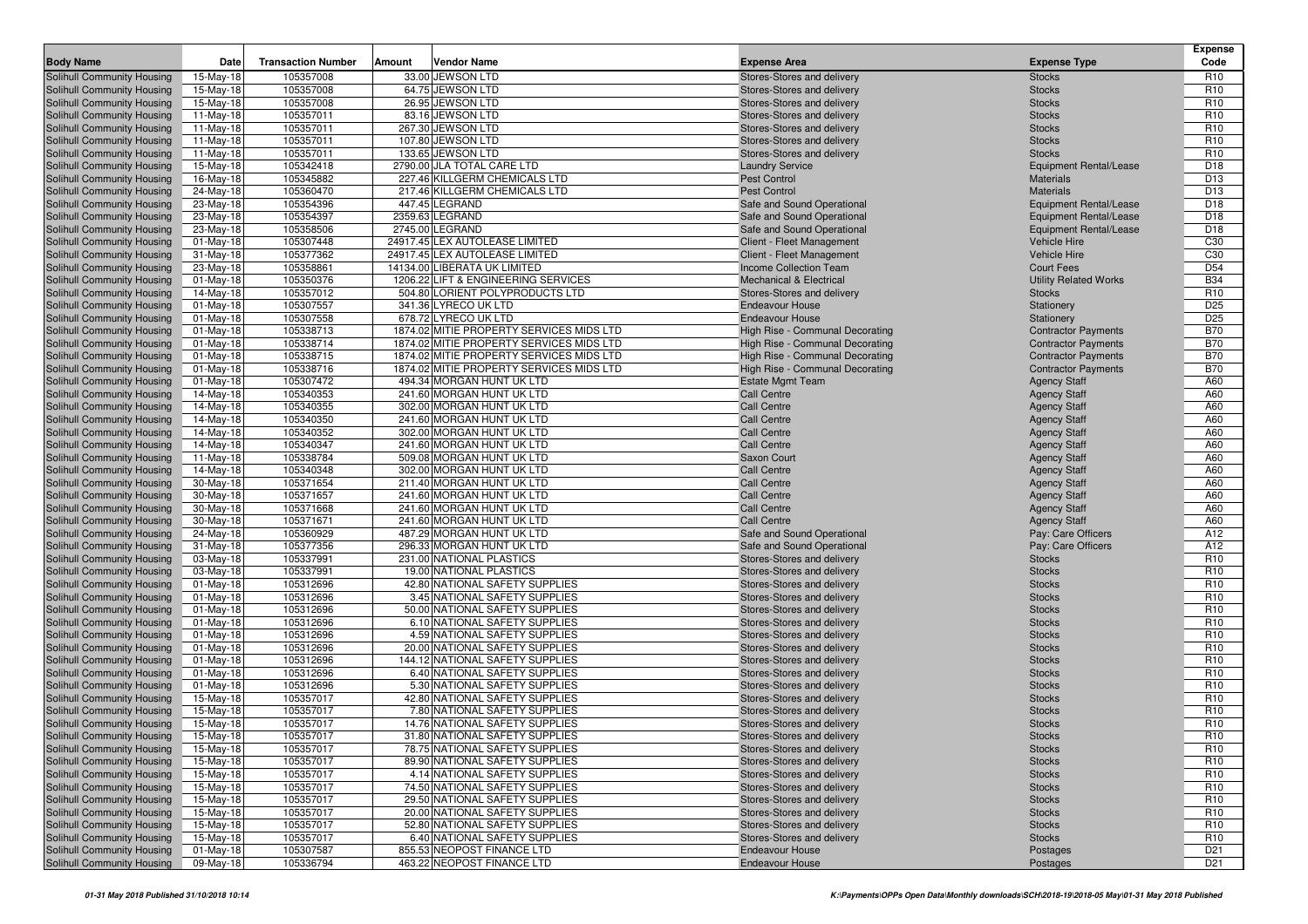|                                                          |                         |                           |        |                                                |                                                                        |                                            | <b>Expense</b>  |
|----------------------------------------------------------|-------------------------|---------------------------|--------|------------------------------------------------|------------------------------------------------------------------------|--------------------------------------------|-----------------|
| <b>Body Name</b>                                         | Date                    | <b>Transaction Number</b> | Amount | <b>Vendor Name</b>                             | <b>Expense Area</b>                                                    | <b>Expense Type</b>                        | Code            |
| Solihull Community Housing                               | $\overline{10}$ -May-18 | 105356951                 |        | 349.40 NICHOLLS & CLARKE BUILDING PRODUCTS LTD | Stores-Stores and delivery                                             | <b>Stocks</b>                              | R <sub>10</sub> |
| Solihull Community Housing                               | 02-May-18               | 105317358                 |        | 390.00 NIYAA PEOPLE                            | Pest Control                                                           | <b>Agency Staff</b>                        | A60             |
| Solihull Community Housing                               | $01$ -May-18            | 105307464                 |        | 777.00 NIYAA PEOPLE                            | <b>Housing Management Admin</b>                                        | <b>Agency Staff</b>                        | A60             |
| Solihull Community Housing                               | 01-May-18               | 105307562                 |        | 481.00 NIYAA PEOPLE                            | Pest Control                                                           | <b>Agency Staff</b>                        | A60             |
| Solihull Community Housing                               | $01$ -May-18            | 105307462                 |        | 1147.50 NIYAA PEOPLE                           | <b>Capital Salaries</b>                                                | <b>Agency Staff</b>                        | A60             |
| Solihull Community Housing                               | 02-May-18               | 105315358                 |        | 629.00 NIYAA PEOPLE                            | North Property Repairs-Day to day                                      | <b>Agency Staff</b>                        | A60             |
| Solihull Community Housing                               | 02-May-18               | 105315359                 |        | 476.00 NIYAA PEOPLE                            | North Property Repairs-Day to day                                      | <b>Agency Staff</b>                        | A60             |
| Solihull Community Housing                               | 02-May-18               | 105315357                 |        | 592.00 NIYAA PEOPLE                            | North Property Repairs-Day to day                                      | <b>Agency Staff</b>                        | A60             |
| Solihull Community Housing                               | 02-May-18               | 105312387                 |        | 481.00 NIYAA PEOPLE                            | Damp Removal & Painting                                                | <b>Agency Staff</b>                        | A60             |
| Solihull Community Housing                               | 02-May-18               | 105315356                 |        | 213.25 NIYAA PEOPLE                            | North Property Repairs-Day to day                                      | <b>Agency Staff</b>                        | A60             |
| Solihull Community Housing                               | 02-May-18               | 105315356                 |        | 415.75 NIYAA PEOPLE                            | North Property Repairs-Day to day                                      | <b>Agency Staff</b>                        | A60             |
| Solihull Community Housing                               | 04-May-18               | 105328830                 |        | 777.00 NIYAA PEOPLE<br>330.00 NIYAA PEOPLE     | <b>Housing Management Admin</b>                                        | <b>Agency Staff</b>                        | A60             |
| Solihull Community Housing<br>Solihull Community Housing | 02-May-18               | 105310353<br>105336754    |        | 629.00 NIYAA PEOPLE                            | North Property Repairs-Day to day<br>North Property Repairs-Day to day | <b>Agency Staff</b><br><b>Agency Staff</b> | A60<br>A60      |
| Solihull Community Housing                               | 09-May-18<br>09-May-18  | 105336756                 |        | 483.00 NIYAA PEOPLE                            | North Property Repairs-Day to day                                      | <b>Agency Staff</b>                        | A60             |
| Solihull Community Housing                               | 09-May-18               | 105336764                 |        | 592.00 NIYAA PEOPLE                            | North Property Repairs-Day to day                                      | <b>Agency Staff</b>                        | A60             |
| Solihull Community Housing                               | 09-May-18               | 105336762                 |        | 481.00 NIYAA PEOPLE                            | Damp Removal & Painting                                                | <b>Agency Staff</b>                        | A60             |
| Solihull Community Housing                               | 09-May-18               | 105336761                 |        | 629.00 NIYAA PEOPLE                            | North Property Repairs-Day to day                                      | <b>Agency Staff</b>                        | A60             |
| Solihull Community Housing                               | 09-May-18               | 105336760                 |        | 481.00 NIYAA PEOPLE                            | <b>Pest Control</b>                                                    | <b>Agency Staff</b>                        | A60             |
| Solihull Community Housing                               | $11-May-18$             | 105338494                 |        | 777.00 NIYAA PEOPLE                            | <b>Housing Management Admin</b>                                        | <b>Agency Staff</b>                        | A60             |
| Solihull Community Housing                               | 09-May-18               | 105336752                 |        | 1215.00 NIYAA PEOPLE                           | <b>Capital Salaries</b>                                                | <b>Agency Staff</b>                        | A60             |
| Solihull Community Housing                               | 15-May-18               | 105342437                 |        | 501.50 NIYAA PEOPLE                            | North Property Repairs-Day to day                                      | <b>Agency Staff</b>                        | A60             |
| Solihull Community Housing                               | 15-May-18               | 105342435                 |        | 413.00 NIYAA PEOPLE                            | North Property Repairs-Day to day                                      | <b>Agency Staff</b>                        | A60             |
| Solihull Community Housing                               | 15-May-18               | 105342439                 |        | 352.00 NIYAA PEOPLE                            | North Property Repairs-Day to day                                      | <b>Agency Staff</b>                        | A60             |
| Solihull Community Housing                               | 15-May-18               | 105342433                 |        | 390.00 NIYAA PEOPLE                            | Damp Removal & Painting                                                | <b>Agency Staff</b>                        | A60             |
| Solihull Community Housing                               | 15-May-18               | 105342431                 |        | 501.50 NIYAA PEOPLE                            | North Property Repairs-Day to day                                      | <b>Agency Staff</b>                        | A60             |
| Solihull Community Housing                               | 15-May-18               | 105342429                 |        | 390.00 NIYAA PEOPLE                            | <b>Pest Control</b>                                                    | <b>Agency Staff</b>                        | A60             |
| Solihull Community Housing                               | 15-May-18               | 105342427                 |        | 450.00 NIYAA PEOPLE                            | North Property Repairs-Day to day                                      | <b>Agency Staff</b>                        | A60             |
| Solihull Community Housing                               | 18-May-18               | 105349429                 |        | 640.50 NIYAA PEOPLE                            | <b>Housing Management Admin</b>                                        | <b>Agency Staff</b>                        | A60             |
| Solihull Community Housing                               | 15-May-18               | 105342440                 |        | 975.00 NIYAA PEOPLE                            | <b>Capital Salaries</b>                                                | <b>Agency Staff</b>                        | A60             |
| Solihull Community Housing                               | 22-May-18               | 105353366                 |        | 629.00 NIYAA PEOPLE                            | North Property Repairs-Day to day                                      | <b>Agency Staff</b>                        | A60             |
| Solihull Community Housing                               | 22-May-18               | 105353365                 |        | 518.00 NIYAA PEOPLE                            | North Property Repairs-Day to day                                      | <b>Agency Staff</b>                        | A60             |
| Solihull Community Housing                               | 22-May-18               | 105353372                 |        | 592.00 NIYAA PEOPLE                            | North Property Repairs-Day to day                                      | <b>Agency Staff</b>                        | A60             |
| Solihull Community Housing                               | 22-May-18               | 105353364                 |        | 481.00 NIYAA PEOPLE                            | Damp Removal & Painting                                                | <b>Agency Staff</b>                        | A60             |
| Solihull Community Housing                               | 22-May-18               | 105353363                 |        | 629.00 NIYAA PEOPLE                            | North Property Repairs-Day to day                                      | <b>Agency Staff</b>                        | A60             |
| Solihull Community Housing                               | 22-May-18               | 105353371                 |        | 481.00 NIYAA PEOPLE                            | Pest Control                                                           | <b>Agency Staff</b>                        | A60             |
| Solihull Community Housing                               | 22-May-18               | 105353367                 |        | 1215.00 NIYAA PEOPLE                           | <b>Capital Salaries</b>                                                | <b>Agency Staff</b>                        | A60             |
| Solihull Community Housing                               | 22-May-18               | 105353368                 |        | 562.50 NIYAA PEOPLE                            | North Property Repairs-Day to day                                      | <b>Agency Staff</b>                        | A60             |
| Solihull Community Housing                               | 31-May-18               | 105377351                 |        | 777.00 NIYAA PEOPLE                            | <b>Housing Management Admin</b>                                        | <b>Agency Staff</b>                        | A60             |
| Solihull Community Housing                               | 30-May-18               | 105367526                 |        | 629.00 NIYAA PEOPLE                            | North Property Repairs-Day to day                                      | <b>Agency Staff</b>                        | A60             |
| Solihull Community Housing                               | 30-May-18               | 105367527                 |        | 518.00 NIYAA PEOPLE<br>1125.00 NIYAA PEOPLE    | North Property Repairs-Day to day                                      | <b>Agency Staff</b>                        | A60             |
| Solihull Community Housing<br>Solihull Community Housing | 30-May-18<br>30-May-18  | 105370355<br>105370353    |        | 562.50 NIYAA PEOPLE                            | <b>Capital Salaries</b><br>North Property Repairs-Day to day           | <b>Agency Staff</b><br><b>Agency Staff</b> | A60<br>A60      |
| Solihull Community Housing                               | 30-May-18               | 105367525                 |        | 481.00 NIYAA PEOPLE                            | Damp Removal & Painting                                                | <b>Agency Staff</b>                        | A60             |
| Solihull Community Housing                               | $01$ -May-18            | 105346389                 |        | 5770.48 NOVUS PROPERTY SOLUTIONS               | <b>Cyclical Maintenance</b>                                            | <b>Contractor Payments</b>                 | <b>B70</b>      |
| Solihull Community Housing                               | 01-May-18               | 105346389                 |        | 8475.86 NOVUS PROPERTY SOLUTIONS               | <b>Cyclical Maintenance</b>                                            | <b>Contractor Payments</b>                 | <b>B70</b>      |
| Solihull Community Housing                               | 01-May-18               | 105346389                 |        | 2103.45 NOVUS PROPERTY SOLUTIONS               | <b>Cyclical Maintenance</b>                                            | <b>Contractor Payments</b>                 | <b>B70</b>      |
| Solihull Community Housing                               | $01$ -May-18            | 105346389                 |        | 4025.91 NOVUS PROPERTY SOLUTIONS               | <b>Cyclical Maintenance</b>                                            | <b>Contractor Payments</b>                 | <b>B70</b>      |
| Solihull Community Housing                               | 01-May-18               | 105346389                 |        | 5821.40 NOVUS PROPERTY SOLUTIONS               | <b>Cyclical Maintenance</b>                                            | <b>Contractor Payments</b>                 | <b>B70</b>      |
| <b>Solihull Community Housing</b>                        | $01$ -May-18            | 105346389                 |        | 1636.47 NOVUS PROPERTY SOLUTIONS               | <b>Cyclical Maintenance</b>                                            | <b>Contractor Payments</b>                 | <b>B70</b>      |
| Solihull Community Housing                               | 01-May-18               | 105346389                 |        | 4231.50 NOVUS PROPERTY SOLUTIONS               | <b>Cyclical Maintenance</b>                                            | <b>Contractor Payments</b>                 | <b>B70</b>      |
| Solihull Community Housing                               | $01$ -May-18            | 105346389                 |        | 787.25 NOVUS PROPERTY SOLUTIONS                | <b>Cyclical Maintenance</b>                                            | <b>Contractor Payments</b>                 | <b>B70</b>      |
| Solihull Community Housing                               | 01-May-18               | 105346389                 |        | 781.39 NOVUS PROPERTY SOLUTIONS                | <b>Cyclical Maintenance</b>                                            | <b>Contractor Payments</b>                 | <b>B70</b>      |
| Solihull Community Housing                               | $01$ -May-18            | 105346389                 |        | 1095.28 NOVUS PROPERTY SOLUTIONS               | <b>Cyclical Maintenance</b>                                            | <b>Contractor Payments</b>                 | <b>B70</b>      |
| Solihull Community Housing                               | 01-May-18               | 105346389                 |        | 721.56 NOVUS PROPERTY SOLUTIONS                | <b>Cyclical Maintenance</b>                                            | <b>Contractor Payments</b>                 | <b>B70</b>      |
| Solihull Community Housing                               | 01-May-18               | 105346389                 |        | 483.03 NOVUS PROPERTY SOLUTIONS                | <b>Cyclical Maintenance</b>                                            | <b>Contractor Payments</b>                 | <b>B70</b>      |
| Solihull Community Housing                               | $01$ -May-18            | 105346389                 |        | 4796.83 NOVUS PROPERTY SOLUTIONS               | <b>Cyclical Maintenance</b>                                            | <b>Contractor Payments</b>                 | <b>B70</b>      |
| Solihull Community Housing                               | $01$ -May-18            | 105367374                 |        | 2665.25 OAKLEAF COMMERCIAL SERVICES LTD        | Low Rise window Replacement                                            | <b>Contractor Payments</b>                 | <b>B70</b>      |
| Solihull Community Housing                               | 01-May-18               | 105367374                 |        | 2655.51 OAKLEAF COMMERCIAL SERVICES LTD        | Low Rise window Replacement                                            | <b>Contractor Payments</b>                 | <b>B70</b>      |
| Solihull Community Housing                               | 01-May-18               | 105367374                 |        | 2277.40 OAKLEAF COMMERCIAL SERVICES LTD        | Low Rise window Replacement                                            | <b>Contractor Payments</b>                 | <b>B70</b>      |
| Solihull Community Housing                               | 01-May-18               | 105367374                 |        | 2277.38 OAKLEAF COMMERCIAL SERVICES LTD        | Low Rise window Replacement                                            | <b>Contractor Payments</b>                 | <b>B70</b>      |
| Solihull Community Housing                               | 01-May-18               | 105367374                 |        | 2277.40 OAKLEAF COMMERCIAL SERVICES LTD        | Low Rise window Replacement                                            | <b>Contractor Payments</b>                 | <b>B70</b>      |
| <b>Solihull Community Housing</b>                        | 01-May-18               | 105367374                 |        | 2277.44 OAKLEAF COMMERCIAL SERVICES LTD        | Low Rise window Replacement                                            | <b>Contractor Payments</b>                 | <b>B70</b>      |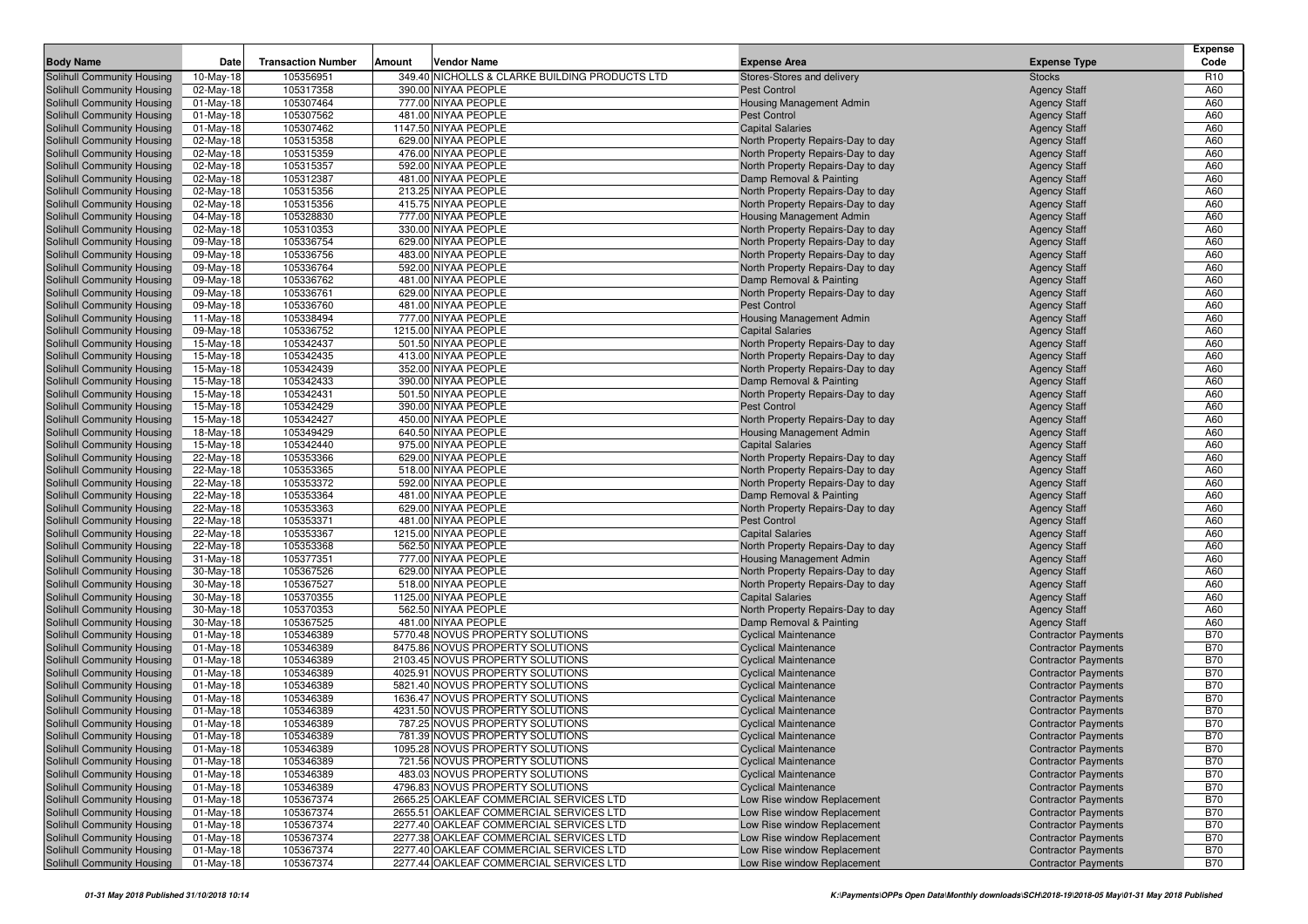| <b>Body Name</b><br><b>Transaction Number</b><br>Amount<br>Vendor Name<br><b>Expense Type</b><br>Date<br><b>Expense Area</b><br>105367374<br>2163.87 OAKLEAF COMMERCIAL SERVICES LTD<br>Solihull Community Housing<br>Low Rise window Replacement<br>$01$ -May-18<br><b>Contractor Payments</b><br>01-May-18<br>105367374<br>1443.13 OAKLEAF COMMERCIAL SERVICES LTD<br>Solihull Community Housing<br>Low Rise window Replacement<br><b>Contractor Payments</b><br>105367374<br>1442.59 OAKLEAF COMMERCIAL SERVICES LTD<br>Solihull Community Housing<br>$01$ -May-18<br>Low Rise window Replacement<br><b>Contractor Payments</b><br>105367374<br>1264.74 OAKLEAF COMMERCIAL SERVICES LTD<br>Solihull Community Housing<br>$01$ -May-18<br>Low Rise window Replacement<br><b>Contractor Payments</b><br>105367374<br>1264.75 OAKLEAF COMMERCIAL SERVICES LTD<br>Solihull Community Housing<br>$01$ -May-18<br>Low Rise window Replacement<br><b>Contractor Payments</b><br>105367374<br>Solihull Community Housing<br>$01$ -May-18<br>482.03 OAKLEAF COMMERCIAL SERVICES LTD<br>Low Rise window Replacement<br><b>Contractor Payments</b><br>105367374<br>1442.94 OAKLEAF COMMERCIAL SERVICES LTD<br>Low Rise window Replacement<br>Solihull Community Housing<br>$01$ -May-18<br><b>Contractor Payments</b><br>105367374<br>1442.69 OAKLEAF COMMERCIAL SERVICES LTD<br>Solihull Community Housing<br>$01$ -May-18<br>Low Rise window Replacement<br><b>Contractor Payments</b><br>105367374<br>Solihull Community Housing<br>$01$ -May-18<br>1264.75 OAKLEAF COMMERCIAL SERVICES LTD<br>Low Rise window Replacement<br><b>Contractor Payments</b><br>105367374<br>482.03 OAKLEAF COMMERCIAL SERVICES LTD<br>Solihull Community Housing<br>$01$ -May-18<br>Low Rise window Replacement<br><b>Contractor Payments</b><br>105367374<br>1443.20 OAKLEAF COMMERCIAL SERVICES LTD<br>Solihull Community Housing<br>$01$ -May-18<br>Low Rise window Replacement<br><b>Contractor Payments</b><br>105367374<br>1264.74 OAKLEAF COMMERCIAL SERVICES LTD<br>Solihull Community Housing<br>$01$ -May-18<br>Low Rise window Replacement<br><b>Contractor Payments</b><br>105367374<br>Solihull Community Housing<br>$01$ -May-18<br>482.03 OAKLEAF COMMERCIAL SERVICES LTD<br>Low Rise window Replacement<br><b>Contractor Payments</b><br>105367374<br>1443.02 OAKLEAF COMMERCIAL SERVICES LTD<br>Solihull Community Housing<br>$01-May-18$<br>Low Rise window Replacement<br><b>Contractor Payments</b> | Code<br><b>B70</b><br><b>B70</b><br><b>B70</b><br><b>B70</b><br><b>B70</b><br><b>B70</b> |
|-------------------------------------------------------------------------------------------------------------------------------------------------------------------------------------------------------------------------------------------------------------------------------------------------------------------------------------------------------------------------------------------------------------------------------------------------------------------------------------------------------------------------------------------------------------------------------------------------------------------------------------------------------------------------------------------------------------------------------------------------------------------------------------------------------------------------------------------------------------------------------------------------------------------------------------------------------------------------------------------------------------------------------------------------------------------------------------------------------------------------------------------------------------------------------------------------------------------------------------------------------------------------------------------------------------------------------------------------------------------------------------------------------------------------------------------------------------------------------------------------------------------------------------------------------------------------------------------------------------------------------------------------------------------------------------------------------------------------------------------------------------------------------------------------------------------------------------------------------------------------------------------------------------------------------------------------------------------------------------------------------------------------------------------------------------------------------------------------------------------------------------------------------------------------------------------------------------------------------------------------------------------------------------------------------------------------------------------------------------------------------------------------------------------------------------------------------------------------------------------------|------------------------------------------------------------------------------------------|
|                                                                                                                                                                                                                                                                                                                                                                                                                                                                                                                                                                                                                                                                                                                                                                                                                                                                                                                                                                                                                                                                                                                                                                                                                                                                                                                                                                                                                                                                                                                                                                                                                                                                                                                                                                                                                                                                                                                                                                                                                                                                                                                                                                                                                                                                                                                                                                                                                                                                                                 |                                                                                          |
|                                                                                                                                                                                                                                                                                                                                                                                                                                                                                                                                                                                                                                                                                                                                                                                                                                                                                                                                                                                                                                                                                                                                                                                                                                                                                                                                                                                                                                                                                                                                                                                                                                                                                                                                                                                                                                                                                                                                                                                                                                                                                                                                                                                                                                                                                                                                                                                                                                                                                                 |                                                                                          |
|                                                                                                                                                                                                                                                                                                                                                                                                                                                                                                                                                                                                                                                                                                                                                                                                                                                                                                                                                                                                                                                                                                                                                                                                                                                                                                                                                                                                                                                                                                                                                                                                                                                                                                                                                                                                                                                                                                                                                                                                                                                                                                                                                                                                                                                                                                                                                                                                                                                                                                 |                                                                                          |
|                                                                                                                                                                                                                                                                                                                                                                                                                                                                                                                                                                                                                                                                                                                                                                                                                                                                                                                                                                                                                                                                                                                                                                                                                                                                                                                                                                                                                                                                                                                                                                                                                                                                                                                                                                                                                                                                                                                                                                                                                                                                                                                                                                                                                                                                                                                                                                                                                                                                                                 |                                                                                          |
|                                                                                                                                                                                                                                                                                                                                                                                                                                                                                                                                                                                                                                                                                                                                                                                                                                                                                                                                                                                                                                                                                                                                                                                                                                                                                                                                                                                                                                                                                                                                                                                                                                                                                                                                                                                                                                                                                                                                                                                                                                                                                                                                                                                                                                                                                                                                                                                                                                                                                                 |                                                                                          |
|                                                                                                                                                                                                                                                                                                                                                                                                                                                                                                                                                                                                                                                                                                                                                                                                                                                                                                                                                                                                                                                                                                                                                                                                                                                                                                                                                                                                                                                                                                                                                                                                                                                                                                                                                                                                                                                                                                                                                                                                                                                                                                                                                                                                                                                                                                                                                                                                                                                                                                 |                                                                                          |
|                                                                                                                                                                                                                                                                                                                                                                                                                                                                                                                                                                                                                                                                                                                                                                                                                                                                                                                                                                                                                                                                                                                                                                                                                                                                                                                                                                                                                                                                                                                                                                                                                                                                                                                                                                                                                                                                                                                                                                                                                                                                                                                                                                                                                                                                                                                                                                                                                                                                                                 | <b>B70</b>                                                                               |
|                                                                                                                                                                                                                                                                                                                                                                                                                                                                                                                                                                                                                                                                                                                                                                                                                                                                                                                                                                                                                                                                                                                                                                                                                                                                                                                                                                                                                                                                                                                                                                                                                                                                                                                                                                                                                                                                                                                                                                                                                                                                                                                                                                                                                                                                                                                                                                                                                                                                                                 | <b>B70</b>                                                                               |
|                                                                                                                                                                                                                                                                                                                                                                                                                                                                                                                                                                                                                                                                                                                                                                                                                                                                                                                                                                                                                                                                                                                                                                                                                                                                                                                                                                                                                                                                                                                                                                                                                                                                                                                                                                                                                                                                                                                                                                                                                                                                                                                                                                                                                                                                                                                                                                                                                                                                                                 | <b>B70</b>                                                                               |
|                                                                                                                                                                                                                                                                                                                                                                                                                                                                                                                                                                                                                                                                                                                                                                                                                                                                                                                                                                                                                                                                                                                                                                                                                                                                                                                                                                                                                                                                                                                                                                                                                                                                                                                                                                                                                                                                                                                                                                                                                                                                                                                                                                                                                                                                                                                                                                                                                                                                                                 | <b>B70</b>                                                                               |
|                                                                                                                                                                                                                                                                                                                                                                                                                                                                                                                                                                                                                                                                                                                                                                                                                                                                                                                                                                                                                                                                                                                                                                                                                                                                                                                                                                                                                                                                                                                                                                                                                                                                                                                                                                                                                                                                                                                                                                                                                                                                                                                                                                                                                                                                                                                                                                                                                                                                                                 | <b>B70</b>                                                                               |
|                                                                                                                                                                                                                                                                                                                                                                                                                                                                                                                                                                                                                                                                                                                                                                                                                                                                                                                                                                                                                                                                                                                                                                                                                                                                                                                                                                                                                                                                                                                                                                                                                                                                                                                                                                                                                                                                                                                                                                                                                                                                                                                                                                                                                                                                                                                                                                                                                                                                                                 | <b>B70</b>                                                                               |
|                                                                                                                                                                                                                                                                                                                                                                                                                                                                                                                                                                                                                                                                                                                                                                                                                                                                                                                                                                                                                                                                                                                                                                                                                                                                                                                                                                                                                                                                                                                                                                                                                                                                                                                                                                                                                                                                                                                                                                                                                                                                                                                                                                                                                                                                                                                                                                                                                                                                                                 | <b>B70</b>                                                                               |
|                                                                                                                                                                                                                                                                                                                                                                                                                                                                                                                                                                                                                                                                                                                                                                                                                                                                                                                                                                                                                                                                                                                                                                                                                                                                                                                                                                                                                                                                                                                                                                                                                                                                                                                                                                                                                                                                                                                                                                                                                                                                                                                                                                                                                                                                                                                                                                                                                                                                                                 | <b>B70</b>                                                                               |
| 105367374<br>1443.26 OAKLEAF COMMERCIAL SERVICES LTD<br>Solihull Community Housing<br>$01$ -May-18<br>Low Rise window Replacement<br><b>Contractor Payments</b>                                                                                                                                                                                                                                                                                                                                                                                                                                                                                                                                                                                                                                                                                                                                                                                                                                                                                                                                                                                                                                                                                                                                                                                                                                                                                                                                                                                                                                                                                                                                                                                                                                                                                                                                                                                                                                                                                                                                                                                                                                                                                                                                                                                                                                                                                                                                 | <b>B70</b>                                                                               |
| $01$ -May-18<br>105367374<br>1264.81 OAKLEAF COMMERCIAL SERVICES LTD<br><b>Contractor Payments</b><br>Solihull Community Housing<br>Low Rise window Replacement                                                                                                                                                                                                                                                                                                                                                                                                                                                                                                                                                                                                                                                                                                                                                                                                                                                                                                                                                                                                                                                                                                                                                                                                                                                                                                                                                                                                                                                                                                                                                                                                                                                                                                                                                                                                                                                                                                                                                                                                                                                                                                                                                                                                                                                                                                                                 | <b>B70</b>                                                                               |
| Solihull Community Housing<br>$01$ -May-18<br>105367374<br>1264.79 OAKLEAF COMMERCIAL SERVICES LTD<br>Low Rise window Replacement<br><b>Contractor Payments</b>                                                                                                                                                                                                                                                                                                                                                                                                                                                                                                                                                                                                                                                                                                                                                                                                                                                                                                                                                                                                                                                                                                                                                                                                                                                                                                                                                                                                                                                                                                                                                                                                                                                                                                                                                                                                                                                                                                                                                                                                                                                                                                                                                                                                                                                                                                                                 | <b>B70</b>                                                                               |
| 105367374<br>1264.53 OAKLEAF COMMERCIAL SERVICES LTD<br>Solihull Community Housing<br>$01$ -May-18<br>Low Rise window Replacement<br><b>Contractor Payments</b>                                                                                                                                                                                                                                                                                                                                                                                                                                                                                                                                                                                                                                                                                                                                                                                                                                                                                                                                                                                                                                                                                                                                                                                                                                                                                                                                                                                                                                                                                                                                                                                                                                                                                                                                                                                                                                                                                                                                                                                                                                                                                                                                                                                                                                                                                                                                 | <b>B70</b>                                                                               |
| 105336797<br>215.08 OFFICE DEPOT UK LTD<br>Solihull Community Housing<br>09-May-18<br><b>Endeavour House</b><br>Stationery                                                                                                                                                                                                                                                                                                                                                                                                                                                                                                                                                                                                                                                                                                                                                                                                                                                                                                                                                                                                                                                                                                                                                                                                                                                                                                                                                                                                                                                                                                                                                                                                                                                                                                                                                                                                                                                                                                                                                                                                                                                                                                                                                                                                                                                                                                                                                                      | D <sub>25</sub>                                                                          |
| 105336797<br>39.64 OFFICE DEPOT UK LTD<br>Solihull Community Housing<br>09-May-18<br><b>Endeavour House</b><br><b>Catering Provisions</b>                                                                                                                                                                                                                                                                                                                                                                                                                                                                                                                                                                                                                                                                                                                                                                                                                                                                                                                                                                                                                                                                                                                                                                                                                                                                                                                                                                                                                                                                                                                                                                                                                                                                                                                                                                                                                                                                                                                                                                                                                                                                                                                                                                                                                                                                                                                                                       | D75                                                                                      |
| 105307530<br>330.00 OLIVE BRANCH KITCHEN<br><b>Endeavour House</b><br>Solihull Community Housing<br>$01$ -May-18<br><b>Catering Provisions</b>                                                                                                                                                                                                                                                                                                                                                                                                                                                                                                                                                                                                                                                                                                                                                                                                                                                                                                                                                                                                                                                                                                                                                                                                                                                                                                                                                                                                                                                                                                                                                                                                                                                                                                                                                                                                                                                                                                                                                                                                                                                                                                                                                                                                                                                                                                                                                  | D75                                                                                      |
| Solihull Community Housing<br>01-May-18<br>105305448<br>19090.00 OPENVIEW SECURITY SOLUTIONS LTD<br><b>Electrical Sub Mains</b><br><b>Contractor Payments</b>                                                                                                                                                                                                                                                                                                                                                                                                                                                                                                                                                                                                                                                                                                                                                                                                                                                                                                                                                                                                                                                                                                                                                                                                                                                                                                                                                                                                                                                                                                                                                                                                                                                                                                                                                                                                                                                                                                                                                                                                                                                                                                                                                                                                                                                                                                                                   | <b>B70</b>                                                                               |
| 105348348<br>325.00 OPUS STRUCTURAL SURVEYS<br><b>MST</b> -Structural Works<br>Solihull Community Housing<br>$10$ -May-18<br><b>Contractor Payments</b><br><b>MST</b> -Structural Works                                                                                                                                                                                                                                                                                                                                                                                                                                                                                                                                                                                                                                                                                                                                                                                                                                                                                                                                                                                                                                                                                                                                                                                                                                                                                                                                                                                                                                                                                                                                                                                                                                                                                                                                                                                                                                                                                                                                                                                                                                                                                                                                                                                                                                                                                                         | <b>B70</b><br><b>B70</b>                                                                 |
| 105348349<br>325.00 OPUS STRUCTURAL SURVEYS<br>Solihull Community Housing<br>$10$ -May-18<br><b>Contractor Payments</b><br>105348350<br>325.00 OPUS STRUCTURAL SURVEYS<br><b>MST</b> -Structural Works<br><b>Contractor Payments</b><br>Solihull Community Housing<br>$10$ -May-18                                                                                                                                                                                                                                                                                                                                                                                                                                                                                                                                                                                                                                                                                                                                                                                                                                                                                                                                                                                                                                                                                                                                                                                                                                                                                                                                                                                                                                                                                                                                                                                                                                                                                                                                                                                                                                                                                                                                                                                                                                                                                                                                                                                                              | <b>B70</b>                                                                               |
| 105348351<br>Solihull Community Housing<br>10-May-18<br>220.00 OPUS STRUCTURAL SURVEYS<br><b>MST</b> -Structural Works<br><b>Contractor Payments</b>                                                                                                                                                                                                                                                                                                                                                                                                                                                                                                                                                                                                                                                                                                                                                                                                                                                                                                                                                                                                                                                                                                                                                                                                                                                                                                                                                                                                                                                                                                                                                                                                                                                                                                                                                                                                                                                                                                                                                                                                                                                                                                                                                                                                                                                                                                                                            | <b>B70</b>                                                                               |
| Solihull Community Housing<br>105377360<br>325.00 OPUS STRUCTURAL SURVEYS<br>$31-May-18$<br><b>Property Acquisitions</b><br><b>Contractor Payments</b>                                                                                                                                                                                                                                                                                                                                                                                                                                                                                                                                                                                                                                                                                                                                                                                                                                                                                                                                                                                                                                                                                                                                                                                                                                                                                                                                                                                                                                                                                                                                                                                                                                                                                                                                                                                                                                                                                                                                                                                                                                                                                                                                                                                                                                                                                                                                          | <b>B70</b>                                                                               |
| 105366740<br>238.82 ORBIS PROTECT LIMITED<br>Solihull Community Housing<br>$01$ -May-18<br><b>North Property Repairs-Voids</b><br>Voids                                                                                                                                                                                                                                                                                                                                                                                                                                                                                                                                                                                                                                                                                                                                                                                                                                                                                                                                                                                                                                                                                                                                                                                                                                                                                                                                                                                                                                                                                                                                                                                                                                                                                                                                                                                                                                                                                                                                                                                                                                                                                                                                                                                                                                                                                                                                                         | <b>B38</b>                                                                               |
| 105366743<br>256.73 ORBIS PROTECT LIMITED<br>Solihull Community Housing<br>$01$ -May-18<br><b>North Property Repairs-Voids</b><br>Voids                                                                                                                                                                                                                                                                                                                                                                                                                                                                                                                                                                                                                                                                                                                                                                                                                                                                                                                                                                                                                                                                                                                                                                                                                                                                                                                                                                                                                                                                                                                                                                                                                                                                                                                                                                                                                                                                                                                                                                                                                                                                                                                                                                                                                                                                                                                                                         | <b>B38</b>                                                                               |
| 105366744<br>276.11 ORBIS PROTECT LIMITED<br>Voids<br>Solihull Community Housing<br>$01$ -May-18<br>North Property Repairs-Voids                                                                                                                                                                                                                                                                                                                                                                                                                                                                                                                                                                                                                                                                                                                                                                                                                                                                                                                                                                                                                                                                                                                                                                                                                                                                                                                                                                                                                                                                                                                                                                                                                                                                                                                                                                                                                                                                                                                                                                                                                                                                                                                                                                                                                                                                                                                                                                | <b>B38</b>                                                                               |
| 105366750<br>318.95 ORBIS PROTECT LIMITED<br>Voids<br>Solihull Community Housing<br>$01$ -May-18<br><b>North Property Repairs-Voids</b>                                                                                                                                                                                                                                                                                                                                                                                                                                                                                                                                                                                                                                                                                                                                                                                                                                                                                                                                                                                                                                                                                                                                                                                                                                                                                                                                                                                                                                                                                                                                                                                                                                                                                                                                                                                                                                                                                                                                                                                                                                                                                                                                                                                                                                                                                                                                                         | <b>B38</b>                                                                               |
| Solihull Community Housing<br>105366754<br>245.96 ORBIS PROTECT LIMITED<br>Voids<br>$01-May-18$<br>North Property Repairs-Voids                                                                                                                                                                                                                                                                                                                                                                                                                                                                                                                                                                                                                                                                                                                                                                                                                                                                                                                                                                                                                                                                                                                                                                                                                                                                                                                                                                                                                                                                                                                                                                                                                                                                                                                                                                                                                                                                                                                                                                                                                                                                                                                                                                                                                                                                                                                                                                 | <b>B38</b>                                                                               |
| 105366755<br>238.73 ORBIS PROTECT LIMITED<br>Solihull Community Housing<br>$01$ -May-18<br><b>North Property Repairs-Voids</b><br>Voids                                                                                                                                                                                                                                                                                                                                                                                                                                                                                                                                                                                                                                                                                                                                                                                                                                                                                                                                                                                                                                                                                                                                                                                                                                                                                                                                                                                                                                                                                                                                                                                                                                                                                                                                                                                                                                                                                                                                                                                                                                                                                                                                                                                                                                                                                                                                                         | <b>B38</b>                                                                               |
| 105366759<br>Solihull Community Housing<br>$01$ -May-18<br>233.99 ORBIS PROTECT LIMITED<br>North Property Repairs-Voids<br>Voids                                                                                                                                                                                                                                                                                                                                                                                                                                                                                                                                                                                                                                                                                                                                                                                                                                                                                                                                                                                                                                                                                                                                                                                                                                                                                                                                                                                                                                                                                                                                                                                                                                                                                                                                                                                                                                                                                                                                                                                                                                                                                                                                                                                                                                                                                                                                                                | <b>B38</b>                                                                               |
| 105366768<br>244.72 ORBIS PROTECT LIMITED<br>Voids<br>Solihull Community Housing<br>$01$ -May-18<br>North Property Repairs-Voids                                                                                                                                                                                                                                                                                                                                                                                                                                                                                                                                                                                                                                                                                                                                                                                                                                                                                                                                                                                                                                                                                                                                                                                                                                                                                                                                                                                                                                                                                                                                                                                                                                                                                                                                                                                                                                                                                                                                                                                                                                                                                                                                                                                                                                                                                                                                                                | <b>B38</b>                                                                               |
| 105366773<br>288.86 ORBIS PROTECT LIMITED<br>Solihull Community Housing<br>$01$ -May-18<br><b>North Property Repairs-Voids</b><br>Voids                                                                                                                                                                                                                                                                                                                                                                                                                                                                                                                                                                                                                                                                                                                                                                                                                                                                                                                                                                                                                                                                                                                                                                                                                                                                                                                                                                                                                                                                                                                                                                                                                                                                                                                                                                                                                                                                                                                                                                                                                                                                                                                                                                                                                                                                                                                                                         | <b>B38</b>                                                                               |
| 105366774<br>243.74 ORBIS PROTECT LIMITED<br>Solihull Community Housing<br>$01$ -May-18<br>North Property Repairs-Voids<br>Voids                                                                                                                                                                                                                                                                                                                                                                                                                                                                                                                                                                                                                                                                                                                                                                                                                                                                                                                                                                                                                                                                                                                                                                                                                                                                                                                                                                                                                                                                                                                                                                                                                                                                                                                                                                                                                                                                                                                                                                                                                                                                                                                                                                                                                                                                                                                                                                | <b>B38</b>                                                                               |
| Solihull Community Housing<br>105366785<br>258.78 ORBIS PROTECT LIMITED<br>Voids<br>$01$ -May-18<br><b>North Property Repairs-Voids</b>                                                                                                                                                                                                                                                                                                                                                                                                                                                                                                                                                                                                                                                                                                                                                                                                                                                                                                                                                                                                                                                                                                                                                                                                                                                                                                                                                                                                                                                                                                                                                                                                                                                                                                                                                                                                                                                                                                                                                                                                                                                                                                                                                                                                                                                                                                                                                         | <b>B38</b>                                                                               |
| 105366792<br>213.66 ORBIS PROTECT LIMITED<br>Solihull Community Housing<br>$01$ -May-18<br><b>North Property Repairs-Voids</b><br>Voids                                                                                                                                                                                                                                                                                                                                                                                                                                                                                                                                                                                                                                                                                                                                                                                                                                                                                                                                                                                                                                                                                                                                                                                                                                                                                                                                                                                                                                                                                                                                                                                                                                                                                                                                                                                                                                                                                                                                                                                                                                                                                                                                                                                                                                                                                                                                                         | <b>B38</b><br><b>B38</b>                                                                 |
| 105366799<br>288.86 ORBIS PROTECT LIMITED<br>Solihull Community Housing<br>$01$ -May-18<br>North Property Repairs-Voids<br>Voids<br>01-May-18<br>105366803<br>259.83 ORBIS PROTECT LIMITED<br>Solihull Community Housing<br><b>North Property Repairs-Voids</b><br>Voids                                                                                                                                                                                                                                                                                                                                                                                                                                                                                                                                                                                                                                                                                                                                                                                                                                                                                                                                                                                                                                                                                                                                                                                                                                                                                                                                                                                                                                                                                                                                                                                                                                                                                                                                                                                                                                                                                                                                                                                                                                                                                                                                                                                                                        | <b>B38</b>                                                                               |
| 105350381<br>213.66 ORBIS PROTECT LIMITED<br>Voids<br>Solihull Community Housing<br>$01$ -May-18<br>North Property Repairs-Voids                                                                                                                                                                                                                                                                                                                                                                                                                                                                                                                                                                                                                                                                                                                                                                                                                                                                                                                                                                                                                                                                                                                                                                                                                                                                                                                                                                                                                                                                                                                                                                                                                                                                                                                                                                                                                                                                                                                                                                                                                                                                                                                                                                                                                                                                                                                                                                | <b>B38</b>                                                                               |
| Solihull Community Housing<br>$01$ -May-18<br>105350382<br>228.70 ORBIS PROTECT LIMITED<br>North Property Repairs-Voids<br>Voids                                                                                                                                                                                                                                                                                                                                                                                                                                                                                                                                                                                                                                                                                                                                                                                                                                                                                                                                                                                                                                                                                                                                                                                                                                                                                                                                                                                                                                                                                                                                                                                                                                                                                                                                                                                                                                                                                                                                                                                                                                                                                                                                                                                                                                                                                                                                                                | <b>B38</b>                                                                               |
| 105350387<br>318.94 ORBIS PROTECT LIMITED<br>Solihull Community Housing<br>01-May-18<br>North Property Repairs-Voids<br>Voids                                                                                                                                                                                                                                                                                                                                                                                                                                                                                                                                                                                                                                                                                                                                                                                                                                                                                                                                                                                                                                                                                                                                                                                                                                                                                                                                                                                                                                                                                                                                                                                                                                                                                                                                                                                                                                                                                                                                                                                                                                                                                                                                                                                                                                                                                                                                                                   | <b>B38</b>                                                                               |
| 105350395<br>246.32 ORBIS PROTECT LIMITED<br>Solihull Community Housing<br>$01$ -May-18<br><b>North Property Repairs-Voids</b><br>Voids                                                                                                                                                                                                                                                                                                                                                                                                                                                                                                                                                                                                                                                                                                                                                                                                                                                                                                                                                                                                                                                                                                                                                                                                                                                                                                                                                                                                                                                                                                                                                                                                                                                                                                                                                                                                                                                                                                                                                                                                                                                                                                                                                                                                                                                                                                                                                         | <b>B38</b>                                                                               |
| 105350401<br>291.94 ORBIS PROTECT LIMITED<br>Voids<br>Solihull Community Housing<br>$01$ -May-18<br>North Property Repairs-Voids                                                                                                                                                                                                                                                                                                                                                                                                                                                                                                                                                                                                                                                                                                                                                                                                                                                                                                                                                                                                                                                                                                                                                                                                                                                                                                                                                                                                                                                                                                                                                                                                                                                                                                                                                                                                                                                                                                                                                                                                                                                                                                                                                                                                                                                                                                                                                                | <b>B38</b>                                                                               |
| Solihull Community Housing<br>01-May-18<br>105350408<br>390.76 ORBIS PROTECT LIMITED<br>North Property Repairs-Voids<br>Voids                                                                                                                                                                                                                                                                                                                                                                                                                                                                                                                                                                                                                                                                                                                                                                                                                                                                                                                                                                                                                                                                                                                                                                                                                                                                                                                                                                                                                                                                                                                                                                                                                                                                                                                                                                                                                                                                                                                                                                                                                                                                                                                                                                                                                                                                                                                                                                   | <b>B38</b>                                                                               |
| 105350417<br>291.38 ORBIS PROTECT LIMITED<br>Solihull Community Housing<br>$01-May-18$<br>North Property Repairs-Voids<br>Voids                                                                                                                                                                                                                                                                                                                                                                                                                                                                                                                                                                                                                                                                                                                                                                                                                                                                                                                                                                                                                                                                                                                                                                                                                                                                                                                                                                                                                                                                                                                                                                                                                                                                                                                                                                                                                                                                                                                                                                                                                                                                                                                                                                                                                                                                                                                                                                 | <b>B38</b>                                                                               |
| 105350431<br>269.69 ORBIS PROTECT LIMITED<br>Voids<br>Solihull Community Housing<br>$01$ -May-18<br><b>North Property Repairs-Voids</b>                                                                                                                                                                                                                                                                                                                                                                                                                                                                                                                                                                                                                                                                                                                                                                                                                                                                                                                                                                                                                                                                                                                                                                                                                                                                                                                                                                                                                                                                                                                                                                                                                                                                                                                                                                                                                                                                                                                                                                                                                                                                                                                                                                                                                                                                                                                                                         | <b>B38</b>                                                                               |
| <b>Solihull Community Housing</b><br>105350432<br>815.26 ORBIS PROTECT LIMITED<br>08-May-18<br><b>North Property Repairs-Voids</b><br>Voids                                                                                                                                                                                                                                                                                                                                                                                                                                                                                                                                                                                                                                                                                                                                                                                                                                                                                                                                                                                                                                                                                                                                                                                                                                                                                                                                                                                                                                                                                                                                                                                                                                                                                                                                                                                                                                                                                                                                                                                                                                                                                                                                                                                                                                                                                                                                                     | <b>B38</b>                                                                               |
| 105337812<br>353.66 ORBIS PROTECT LIMITED<br>Voids<br>Solihull Community Housing<br>08-May-18<br>North Property Repairs-Voids                                                                                                                                                                                                                                                                                                                                                                                                                                                                                                                                                                                                                                                                                                                                                                                                                                                                                                                                                                                                                                                                                                                                                                                                                                                                                                                                                                                                                                                                                                                                                                                                                                                                                                                                                                                                                                                                                                                                                                                                                                                                                                                                                                                                                                                                                                                                                                   | <b>B38</b>                                                                               |
| Solihull Community Housing<br>105338786<br>233.34 ORBIS PROTECT LIMITED<br>$11-May-18$<br>Ipswich House<br>Cleaning                                                                                                                                                                                                                                                                                                                                                                                                                                                                                                                                                                                                                                                                                                                                                                                                                                                                                                                                                                                                                                                                                                                                                                                                                                                                                                                                                                                                                                                                                                                                                                                                                                                                                                                                                                                                                                                                                                                                                                                                                                                                                                                                                                                                                                                                                                                                                                             | <b>B50</b>                                                                               |
| Solihull Community Housing<br>2244.06 ORBIS PROTECT LIMITED<br>10-May-18<br>105366823<br>North Property Repairs-Voids<br>Voids                                                                                                                                                                                                                                                                                                                                                                                                                                                                                                                                                                                                                                                                                                                                                                                                                                                                                                                                                                                                                                                                                                                                                                                                                                                                                                                                                                                                                                                                                                                                                                                                                                                                                                                                                                                                                                                                                                                                                                                                                                                                                                                                                                                                                                                                                                                                                                  | <b>B38</b>                                                                               |
| <b>Solihull Community Housing</b><br>10-May-18<br>105350442<br>258.53 ORBIS PROTECT LIMITED<br>North Property Repairs-Voids<br>Voids                                                                                                                                                                                                                                                                                                                                                                                                                                                                                                                                                                                                                                                                                                                                                                                                                                                                                                                                                                                                                                                                                                                                                                                                                                                                                                                                                                                                                                                                                                                                                                                                                                                                                                                                                                                                                                                                                                                                                                                                                                                                                                                                                                                                                                                                                                                                                            | <b>B38</b>                                                                               |
| 243.74 ORBIS PROTECT LIMITED<br>Solihull Community Housing<br>15-May-18<br>105353422<br>North Property Repairs-Voids<br>Voids<br>Solihull Community Housing                                                                                                                                                                                                                                                                                                                                                                                                                                                                                                                                                                                                                                                                                                                                                                                                                                                                                                                                                                                                                                                                                                                                                                                                                                                                                                                                                                                                                                                                                                                                                                                                                                                                                                                                                                                                                                                                                                                                                                                                                                                                                                                                                                                                                                                                                                                                     | <b>B38</b>                                                                               |
| 105353425<br>266.37 ORBIS PROTECT LIMITED<br>15-May-18<br>North Property Repairs-Voids<br>Voids<br>Solihull Community Housing<br>15-May-18<br>105353427<br>441.82 ORBIS PROTECT LIMITED<br>North Property Repairs-Voids                                                                                                                                                                                                                                                                                                                                                                                                                                                                                                                                                                                                                                                                                                                                                                                                                                                                                                                                                                                                                                                                                                                                                                                                                                                                                                                                                                                                                                                                                                                                                                                                                                                                                                                                                                                                                                                                                                                                                                                                                                                                                                                                                                                                                                                                         | <b>B38</b><br><b>B38</b>                                                                 |
| Voids<br>Solihull Community Housing<br>105353429<br>208.68 ORBIS PROTECT LIMITED<br>North Property Repairs-Voids<br>15-May-18<br>Voids                                                                                                                                                                                                                                                                                                                                                                                                                                                                                                                                                                                                                                                                                                                                                                                                                                                                                                                                                                                                                                                                                                                                                                                                                                                                                                                                                                                                                                                                                                                                                                                                                                                                                                                                                                                                                                                                                                                                                                                                                                                                                                                                                                                                                                                                                                                                                          | <b>B38</b>                                                                               |
| Solihull Community Housing<br>15-May-18<br>105353431<br>286.26 ORBIS PROTECT LIMITED<br>North Property Repairs-Voids<br>Voids                                                                                                                                                                                                                                                                                                                                                                                                                                                                                                                                                                                                                                                                                                                                                                                                                                                                                                                                                                                                                                                                                                                                                                                                                                                                                                                                                                                                                                                                                                                                                                                                                                                                                                                                                                                                                                                                                                                                                                                                                                                                                                                                                                                                                                                                                                                                                                   | <b>B38</b>                                                                               |
| Solihull Community Housing<br>105353435<br>395.69 ORBIS PROTECT LIMITED<br>North Property Repairs-Voids<br>Voids<br>15-May-18                                                                                                                                                                                                                                                                                                                                                                                                                                                                                                                                                                                                                                                                                                                                                                                                                                                                                                                                                                                                                                                                                                                                                                                                                                                                                                                                                                                                                                                                                                                                                                                                                                                                                                                                                                                                                                                                                                                                                                                                                                                                                                                                                                                                                                                                                                                                                                   | <b>B38</b>                                                                               |
| Solihull Community Housing<br>105353436<br>366.10 ORBIS PROTECT LIMITED<br>North Property Repairs-Voids<br>15-May-18<br>Voids                                                                                                                                                                                                                                                                                                                                                                                                                                                                                                                                                                                                                                                                                                                                                                                                                                                                                                                                                                                                                                                                                                                                                                                                                                                                                                                                                                                                                                                                                                                                                                                                                                                                                                                                                                                                                                                                                                                                                                                                                                                                                                                                                                                                                                                                                                                                                                   | <b>B38</b>                                                                               |
| 222.23 ORBIS PROTECT LIMITED<br>Solihull Community Housing<br>15-May-18<br>105353438<br>North Property Repairs-Voids<br>Voids                                                                                                                                                                                                                                                                                                                                                                                                                                                                                                                                                                                                                                                                                                                                                                                                                                                                                                                                                                                                                                                                                                                                                                                                                                                                                                                                                                                                                                                                                                                                                                                                                                                                                                                                                                                                                                                                                                                                                                                                                                                                                                                                                                                                                                                                                                                                                                   | <b>B38</b>                                                                               |
| 292.99 ORBIS PROTECT LIMITED<br>Solihull Community Housing<br>15-May-18<br>105353446<br>North Property Repairs-Voids<br>Voids                                                                                                                                                                                                                                                                                                                                                                                                                                                                                                                                                                                                                                                                                                                                                                                                                                                                                                                                                                                                                                                                                                                                                                                                                                                                                                                                                                                                                                                                                                                                                                                                                                                                                                                                                                                                                                                                                                                                                                                                                                                                                                                                                                                                                                                                                                                                                                   | <b>B38</b>                                                                               |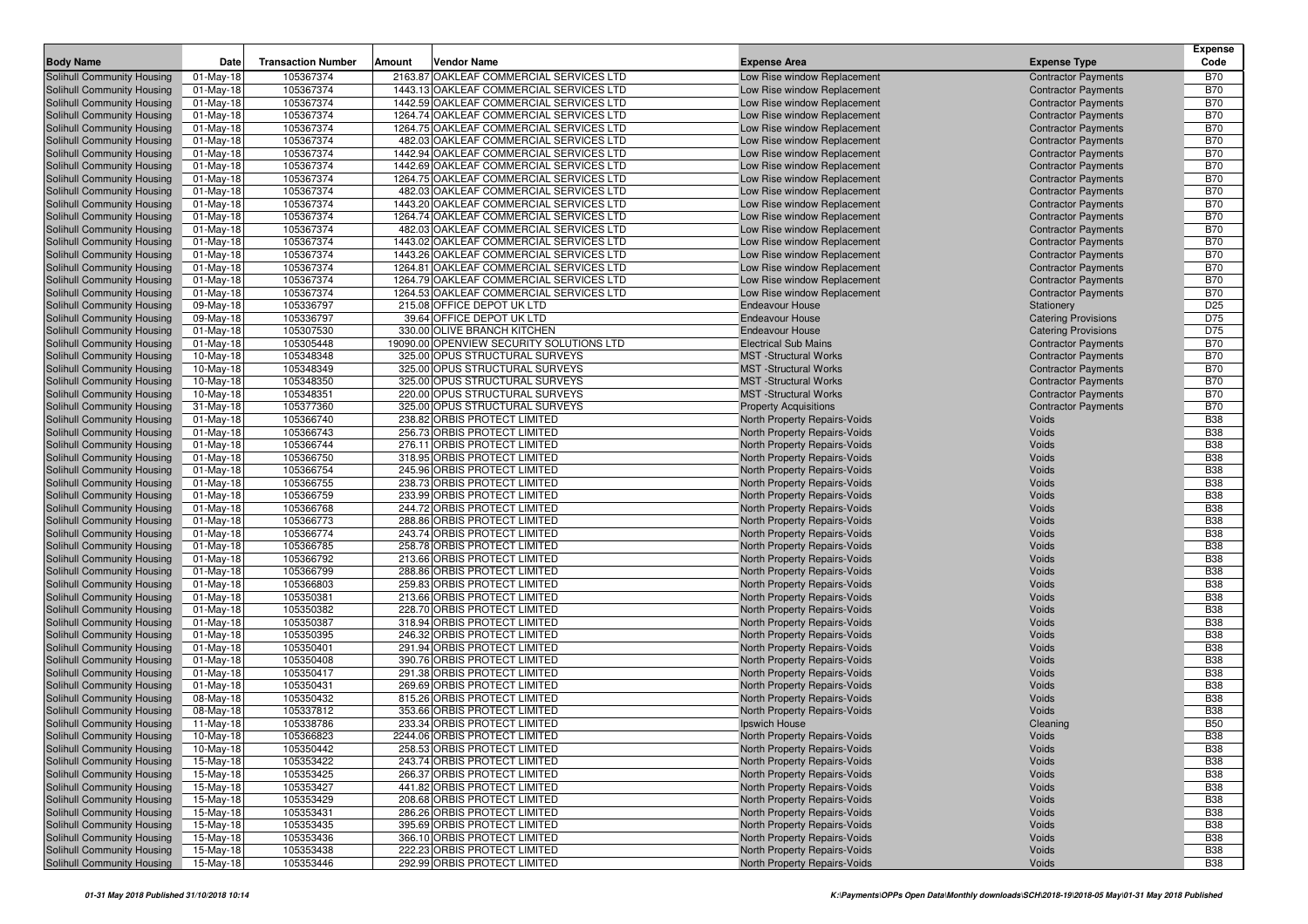| <b>Body Name</b>                                         | Date                   | <b>Transaction Number</b> | Vendor Name<br>Amount                                                                          | <b>Expense Area</b>                                                          | <b>Expense Type</b>                                            | <b>Expense</b><br>Code   |
|----------------------------------------------------------|------------------------|---------------------------|------------------------------------------------------------------------------------------------|------------------------------------------------------------------------------|----------------------------------------------------------------|--------------------------|
| Solihull Community Housing                               | 15-May-18              | 105353447                 | 268.66 ORBIS PROTECT LIMITED                                                                   | North Property Repairs-Voids                                                 | Voids                                                          | <b>B38</b>               |
| Solihull Community Housing                               | 15-May-18              | 105353448                 | 258.26 ORBIS PROTECT LIMITED                                                                   | North Property Repairs-Voids                                                 | Voids                                                          | <b>B38</b>               |
| Solihull Community Housing                               | 15-May-18              | 105353449                 | 296.97 ORBIS PROTECT LIMITED                                                                   | North Property Repairs-Voids                                                 | Voids                                                          | <b>B38</b>               |
| Solihull Community Housing                               | 17-May-18              | 105366825                 | 349.02 ORBIS PROTECT LIMITED                                                                   | North Property Repairs-Voids                                                 | Voids                                                          | <b>B38</b>               |
| Solihull Community Housing                               | 17-May-18              | 105366826                 | 514.46 ORBIS PROTECT LIMITED                                                                   | Pitched Re-roofing                                                           | <b>Contractor Payments</b>                                     | <b>B70</b>               |
| Solihull Community Housing                               | 17-May-18              | 105366829                 | 257.38 ORBIS PROTECT LIMITED                                                                   | North Property Repairs-Voids                                                 | Voids                                                          | <b>B38</b>               |
| Solihull Community Housing                               | 01-May-18              | 105308849                 | 6833.93 ORBIS PROTECT LIMITED                                                                  | <b>Call Centre</b>                                                           | Other Fees & Charges                                           | D <sub>59</sub>          |
| <b>Solihull Community Housing</b>                        | $01$ -May-18           | 105308849                 | -3467.42 ORBIS PROTECT LIMITED                                                                 | <b>Call Centre</b>                                                           | Other Fees & Charges                                           | D <sub>59</sub>          |
| Solihull Community Housing                               | 02-May-18              | 105357025                 | 7054.60 PACE PETROLEUM LTD                                                                     | Stores-Stores and delivery                                                   | <b>Stocks</b>                                                  | R <sub>10</sub>          |
| Solihull Community Housing                               | 10-May-18              | 105338036                 | 850.00 PARTRIDGE HOMES                                                                         | <b>Syrian Family Properties</b>                                              | Rents                                                          | <b>B22</b>               |
| Solihull Community Housing                               | 11-May-18              | 105338353                 | 2045.00 POLICY IN PRACTICE LTD                                                                 | <b>Welfare Reform Work</b>                                                   | <b>Professional Fees</b>                                       | D <sub>50</sub>          |
| Solihull Community Housing                               | 08-May-18              | 105331592                 | 2853.90 QUALITY GAS AUDIT SERVICES LTD                                                         | <b>Mechanical &amp; Electrical</b>                                           | <b>Utility Related Works</b>                                   | <b>B34</b>               |
| Solihull Community Housing                               | 21-May-18              | 105351445                 | 250.00 RAPIDE COMMUNICATION LIMITED                                                            | North Property Repairs-Day to day                                            | Mobile Telephones                                              | D41                      |
| Solihull Community Housing                               | 21-May-18              | 105351450                 | 250.00 RAPIDE COMMUNICATION LIMITED                                                            | North Property Repairs-Day to day                                            | Mobile Telephones                                              | D41                      |
| Solihull Community Housing                               | 03-May-18              | 105326525                 | 3136.14 REDACTED PERSONAL INFORMATION                                                          | <b>Private Sector Leasing</b>                                                | Rents                                                          | <b>B22</b>               |
| Solihull Community Housing                               | 17-May-18              | 105347309<br>105326530    | 650.00 REDACTED PERSONAL INFORMATION<br>3441.42 REDACTED PERSONAL INFORMATION                  | <b>Private Sector Leasing</b>                                                | Rents<br>Rents                                                 | <b>B22</b><br><b>B22</b> |
| Solihull Community Housing<br>Solihull Community Housing | 03-May-18<br>31-May-18 | 105375613                 | 10000.00 REDACTED PERSONAL INFORMATION                                                         | <b>Private Sector Leasing</b><br>Private Sector - Disabled Facilities Grants | <b>Contractor Payments</b>                                     | <b>B70</b>               |
| Solihull Community Housing                               | 16-May-18              | 105344480                 | 7506.00 REDACTED PERSONAL INFORMATION                                                          | Private Sector - Disabled Facilities Grants                                  | <b>Contractor Payments</b>                                     | <b>B70</b>               |
| Solihull Community Housing                               | 21-May-18              | 105352501                 | 2550.00 REDACTED PERSONAL INFORMATION                                                          | <b>Syrian Family Properties</b>                                              | Rents                                                          | <b>B22</b>               |
| Solihull Community Housing                               | 16-May-18              | 105344486                 | 1906.04 REDACTED PERSONAL INFORMATION                                                          | Movement Incentive Scheme                                                    | <b>Other Building Costs</b>                                    | <b>B39</b>               |
| Solihull Community Housing                               | 03-May-18              | 105326528                 | 3136.14 REDACTED PERSONAL INFORMATION                                                          | <b>Private Sector Leasing</b>                                                | Rents                                                          | <b>B22</b>               |
| Solihull Community Housing                               | 08-May-18              | 105331591                 | 389.82 REED                                                                                    | Call Centre                                                                  | <b>Agency Staff</b>                                            | A60                      |
| Solihull Community Housing                               | 14-May-18              | 105340364                 | 448.66 REED                                                                                    | <b>Call Centre</b>                                                           | <b>Agency Staff</b>                                            | A60                      |
| Solihull Community Housing                               | 04-May-18              | 105328843                 | 1425.00 RESOURCING GROUP                                                                       | <b>MST Management</b>                                                        | <b>Agency Staff</b>                                            | A60                      |
| Solihull Community Housing                               | 17-May-18              | 105346505                 | 1140.00 RESOURCING GROUP                                                                       | <b>MST Management</b>                                                        | <b>Agency Staff</b>                                            | A60                      |
| Solihull Community Housing                               | 23-May-18              | 105358517                 | 1425.00 RESOURCING GROUP                                                                       | <b>MST Management</b>                                                        | <b>Agency Staff</b>                                            | A60                      |
| Solihull Community Housing                               | $31-May-18$            | 105374357                 | 1140.00 RESOURCING GROUP                                                                       | <b>MST Management</b>                                                        | <b>Agency Staff</b>                                            | A60                      |
| Solihull Community Housing                               | 09-May-18              | 105336769                 | 2415.00 RG+P                                                                                   | New Build - Coleshill Heath School Extra Care                                | <b>Contractor Payments</b>                                     | <b>B70</b>               |
| Solihull Community Housing                               | 09-May-18              | 105336791                 | 1142.99 ROYAL MAIL                                                                             | <b>Endeavour House</b>                                                       | Postages                                                       | D <sub>21</sub>          |
| Solihull Community Housing                               | $01$ -May-18           | 105307540                 | 3985.65 ROYAL MAIL                                                                             | <b>Endeavour House</b>                                                       | Postages                                                       | D <sub>21</sub>          |
| Solihull Community Housing                               | 01-May-18              | 105307533                 | 1541.32 ROYAL MAIL                                                                             | <b>Endeavour House</b>                                                       | Postages                                                       | D <sub>21</sub>          |
| Solihull Community Housing                               | 09-May-18              | 105336795<br>105307458    | 1154.79 ROYAL MAIL<br>648.00 SELLICK PARTNERSHIP LTD                                           | <b>Endeavour House</b>                                                       | Postages                                                       | D <sub>21</sub><br>A60   |
| Solihull Community Housing<br>Solihull Community Housing | 01-May-18<br>14-May-18 | 105339539                 | 519.12 SELLICK PARTNERSHIP LTD                                                                 | Money Advice Team<br>Money Advice Team                                       | <b>Agency Staff</b><br><b>Agency Staff</b>                     | A60                      |
| Solihull Community Housing                               | 31-May-18              | 105377340                 | 761.25 SERVICE CARE SOLUTIONS                                                                  | Housing Management Admin                                                     | <b>Agency Staff</b>                                            | A60                      |
| Solihull Community Housing                               | 04-May-18              | 105328827                 | 630.00 SERVICE CARE SOLUTIONS                                                                  | Housing Management Admin                                                     | <b>Agency Staff</b>                                            | A60                      |
| Solihull Community Housing                               | $31-May-18$            | 105377346                 | 635.25 SERVICE CARE SOLUTIONS                                                                  | Housing Management Admin                                                     | <b>Agency Staff</b>                                            | A60                      |
| Solihull Community Housing                               | 31-May-18              | 105377347                 | 777.00 SERVICE CARE SOLUTIONS                                                                  | Housing Management Admin                                                     | <b>Agency Staff</b>                                            | A60                      |
| Solihull Community Housing                               | 31-May-18              | 105377339                 | 630.00 SERVICE CARE SOLUTIONS                                                                  | Housing Management Admin                                                     | <b>Agency Staff</b>                                            | A60                      |
| Solihull Community Housing                               | 10-May-18              | 105337905                 | 311.05 SEVERN TRENT WATER LTD                                                                  | Linacre House                                                                | Water                                                          | <b>B12</b>               |
| Solihull Community Housing                               | 04-May-18              | 105328826                 | 4525.80 SOLIHULL MBC                                                                           | Home Improvement Agency                                                      | <b>Head Office: Charges</b>                                    | H <sub>10</sub>          |
| Solihull Community Housing                               | 30-May-18              | 105369004                 | 24764.75 SOLIHULL MBC                                                                          | 137-139 Warwick Rd (Social Rent)                                             | Expenses: Bank Charges                                         | D <sub>57</sub>          |
| Solihull Community Housing                               | 30-May-18              | 105369004                 | 31385.08 SOLIHULL MBC                                                                          | <b>Balance Sheet</b>                                                         | Creditor: Solihull MBC                                         | S09                      |
| Solihull Community Housing                               | 16-May-18              | 105344484                 | 3865.73 SOLIHULL MBC                                                                           | Payroll - Payable to SMBC                                                    | <b>Creditor: Solihull MBC</b>                                  | <b>S09</b>               |
| Solihull Community Housing                               | 09-May-18              | 105336749                 | 900.00 SOLIHULL MBC                                                                            | Movement Incentive Scheme                                                    | <b>Other Building Costs</b>                                    | <b>B39</b>               |
| Solihull Community Housing                               | 21-May-18              | 105352509                 | 660.00 SOLIHULL METROPOLITAN BOROUGH COUNCIL<br>64087.65 SOLIHULL METROPOLITAN BOROUGH COUNCIL | <b>Balance Sheet</b>                                                         | <b>Creditor: Solihull MBC</b>                                  | S09                      |
| Solihull Community Housing                               | 21-May-18              | 105352509                 | 222010.15 SOLIHULL METROPOLITAN BOROUGH COUNCIL                                                | <b>Balance Sheet</b><br><b>Balance Sheet</b>                                 | <b>Creditor: Solihull MBC</b><br><b>Creditor: Solihull MBC</b> | S09<br>S09               |
| Solihull Community Housing<br>Solihull Community Housing | 21-May-18<br>21-May-18 | 105352509<br>105352509    | 137319.26 SOLIHULL METROPOLITAN BOROUGH COUNCIL                                                | <b>Balance Sheet</b>                                                         | <b>Creditor: Solihull MBC</b>                                  | S09                      |
| Solihull Community Housing                               | 03-May-18              | 105326536                 | 750.00 SOLIHULL UNITED REFORMED CHURCH                                                         | <b>Syrian Family Properties</b>                                              | Rents                                                          | <b>B22</b>               |
| Solihull Community Housing                               | 08-May-18              | 105338026                 | 2517.48 SUPRA UK LTD                                                                           | Stores-Stores and delivery                                                   | <b>Stocks</b>                                                  | R <sub>10</sub>          |
| Solihull Community Housing                               | 15-May-18              | 105342416                 | 800.00 THE COMMUNITY LAW PARTNERSHIP                                                           | Income Collection Team                                                       | <b>Court Fees</b>                                              | D <sub>54</sub>          |
| Solihull Community Housing                               | 09-May-18              | 105336771                 | 5017.56 TOTAL GAS & POWER LTD                                                                  | Low Rise (inc. Safe & Sound)                                                 | Electricity                                                    | <b>B11</b>               |
| Solihull Community Housing                               | 09-May-18              | 105336771                 | -2440.58 TOTAL GAS & POWER LTD                                                                 | Low Rise (inc. Safe & Sound)                                                 | Electricity                                                    | <b>B11</b>               |
| Solihull Community Housing                               | 03-May-18              | 105326668                 | 1562.56 TOTAL GAS & POWER LTD                                                                  | <b>Endeavour House</b>                                                       | Electricity                                                    | <b>B11</b>               |
| Solihull Community Housing                               | 03-May-18              | 105326668                 | 56.15 TOTAL GAS & POWER LTD                                                                    | 137-139 Warwick Rd (Social Rent)                                             | Electricity                                                    | <b>B11</b>               |
| Solihull Community Housing                               | 03-May-18              | 105326668                 | 877.22 TOTAL GAS & POWER LTD                                                                   | <b>CCTV</b>                                                                  | Electricity                                                    | <b>B11</b>               |
| Solihull Community Housing                               | 03-May-18              | 105326668                 | 444.44 TOTAL GAS & POWER LTD                                                                   | <b>Biomass System</b>                                                        | Electricity                                                    | <b>B11</b>               |
| Solihull Community Housing                               | 03-May-18              | 105326668                 | 662.99 TOTAL GAS & POWER LTD                                                                   | Ipswich House                                                                | Electricity                                                    | <b>B11</b>               |
| Solihull Community Housing                               | 03-May-18              | 105326668                 | 16754.82 TOTAL GAS & POWER LTD                                                                 | Low Rise (inc. Safe & Sound)                                                 | Electricity                                                    | <b>B11</b>               |
| Solihull Community Housing                               | 03-May-18              | 105326668                 | 47246.76 TOTAL GAS & POWER LTD                                                                 | Low Rise (inc. Safe & Sound)                                                 | Electricity                                                    | <b>B11</b>               |
| Solihull Community Housing                               | 03-May-18              | 105326668                 | -1400.54 TOTAL GAS & POWER LTD                                                                 | Lakeside                                                                     | Electricity                                                    | <b>B11</b>               |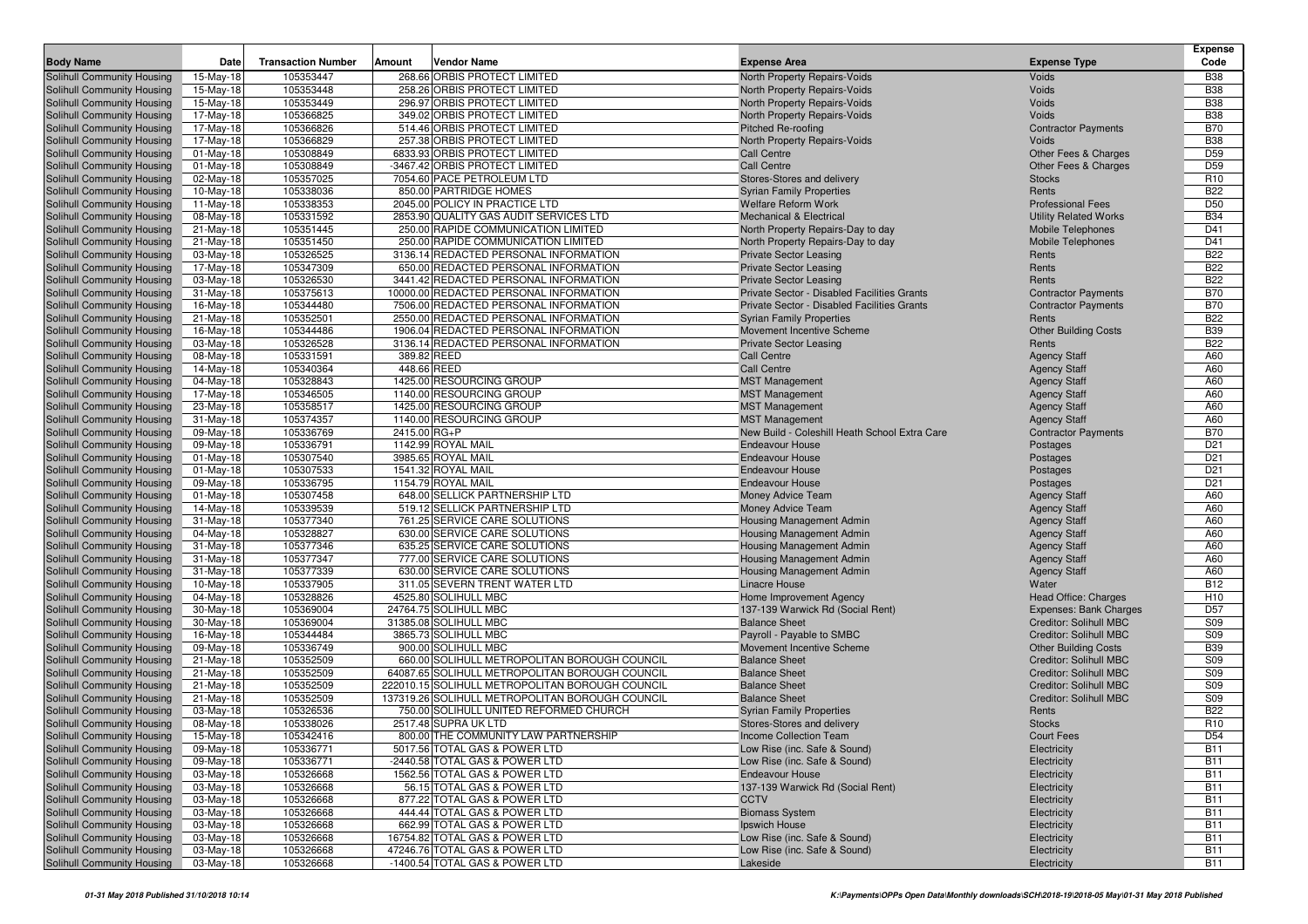|                                                          |                        |                           |        |                                                                          |                                                              |                                                          | <b>Expense</b>           |
|----------------------------------------------------------|------------------------|---------------------------|--------|--------------------------------------------------------------------------|--------------------------------------------------------------|----------------------------------------------------------|--------------------------|
| <b>Body Name</b>                                         | Date                   | <b>Transaction Number</b> | Amount | Vendor Name                                                              | <b>Expense Area</b>                                          | <b>Expense Type</b>                                      | Code                     |
| Solihull Community Housing                               | 03-May-18              | 105326668                 |        | 108.76 TOTAL GAS & POWER LTD                                             | <b>Auckland Hall</b>                                         | Electricity                                              | <b>B11</b>               |
| Solihull Community Housing                               | 03-May-18              | 105326668                 |        | 48.51 TOTAL GAS & POWER LTD                                              | <b>Crabtree Hall</b>                                         | Electricity                                              | <b>B11</b>               |
| Solihull Community Housing                               | 03-May-18              | 105326668                 |        | 51.26 TOTAL GAS & POWER LTD                                              | Whar Hall Farm Community Hall                                | Electricity                                              | <b>B11</b>               |
| Solihull Community Housing<br>Solihull Community Housing | 03-May-18<br>03-May-18 | 105326668<br>105326668    |        | 1081.56 TOTAL GAS & POWER LTD<br>1155.43 TOTAL GAS & POWER LTD           | Homelessness<br><b>Frontline Offices</b>                     | Electricity<br>Electricity                               | <b>B11</b><br><b>B11</b> |
| Solihull Community Housing                               | 03-May-18              | 105326668                 |        | 116.12 TOTAL GAS & POWER LTD                                             | <b>Cesspool Emptying</b>                                     | Electricity                                              | <b>B11</b>               |
| Solihull Community Housing                               | 03-May-18              | 105326668                 |        | 1340.57 TOTAL GAS & POWER LTD                                            | Business Support - MST Back Office Support                   | Electricity                                              | <b>B11</b>               |
| Solihull Community Housing                               | 03-May-18              | 105326668                 |        | -8377.27 TOTAL GAS & POWER LTD                                           | Low Rise (inc. Safe & Sound)                                 | Electricity                                              | <b>B11</b>               |
| Solihull Community Housing                               | 03-May-18              | 105326668                 |        | -20136.87 TOTAL GAS & POWER LTD                                          | Low Rise (inc. Safe & Sound)                                 | Electricity                                              | <b>B11</b>               |
| Solihull Community Housing                               | 17-May-18              | 105346558                 |        | 2807.84 TOTAL GAS & POWER LTD                                            | <b>Endeavour House</b>                                       | Electricity                                              | <b>B11</b>               |
| Solihull Community Housing                               | 17-May-18              | 105346558                 |        | 94.18 TOTAL GAS & POWER LTD                                              | 137-139 Warwick Rd (Social Rent)                             | Electricity                                              | <b>B11</b>               |
| Solihull Community Housing                               | 17-May-18              | 105346558                 |        | 1167.02 TOTAL GAS & POWER LTD                                            | <b>CCTV</b>                                                  | Electricity                                              | <b>B11</b>               |
| Solihull Community Housing                               | 17-May-18              | 105346558                 |        | 818.78 TOTAL GAS & POWER LTD                                             | <b>Biomass System</b>                                        | Electricity                                              | <b>B11</b>               |
| Solihull Community Housing                               | 17-May-18              | 105346558                 |        | 1365.46 TOTAL GAS & POWER LTD                                            | Ipswich House                                                | Electricity                                              | <b>B11</b>               |
| Solihull Community Housing                               | 17-May-18              | 105346558                 |        | 50978.64 TOTAL GAS & POWER LTD                                           | Low Rise (inc. Safe & Sound)                                 | Electricity                                              | <b>B11</b>               |
| Solihull Community Housing                               | 17-May-18              | 105346558                 |        | 503.16 TOTAL GAS & POWER LTD                                             | Lakeside                                                     | Electricity                                              | <b>B11</b>               |
| Solihull Community Housing                               | 17-May-18              | 105346558                 |        | 96.68 TOTAL GAS & POWER LTD                                              | <b>Auckland Hall</b>                                         | Electricity                                              | <b>B11</b><br><b>B11</b> |
| Solihull Community Housing<br>Solihull Community Housing | 17-May-18<br>17-May-18 | 105346558<br>105346558    |        | 46.81 TOTAL GAS & POWER LTD<br>42.84 TOTAL GAS & POWER LTD               | <b>Crabtree Hall</b><br>Whar Hall Farm Community Hall        | Electricity<br>Electricity                               | <b>B11</b>               |
| Solihull Community Housing                               | 17-May-18              | 105346558                 |        | 1678.40 TOTAL GAS & POWER LTD                                            | Homelessness                                                 | Electricity                                              | <b>B11</b>               |
| Solihull Community Housing                               | 17-May-18              | 105346558                 |        | 1723.16 TOTAL GAS & POWER LTD                                            | <b>Frontline Offices</b>                                     | Electricity                                              | <b>B11</b>               |
| Solihull Community Housing                               | 17-May-18              | 105346558                 |        | 210.12 TOTAL GAS & POWER LTD                                             | Cesspool Emptying                                            | Electricity                                              | <b>B11</b>               |
| Solihull Community Housing                               | 17-May-18              | 105346558                 |        | 2305.36 TOTAL GAS & POWER LTD                                            | Business Support - MST Back Office Support                   | Electricity                                              | <b>B11</b>               |
| Solihull Community Housing                               | 17-May-18              | 105346558                 |        | -1403.92 TOTAL GAS & POWER LTD                                           | <b>Endeavour House</b>                                       | Electricity                                              | <b>B11</b>               |
| Solihull Community Housing                               | 17-May-18              | 105346558                 |        | -47.09 TOTAL GAS & POWER LTD                                             | 137-139 Warwick Rd (Social Rent)                             | Electricity                                              | <b>B11</b>               |
| Solihull Community Housing                               | 17-May-18              | 105346558                 |        | -583.51 TOTAL GAS & POWER LTD                                            | <b>CCTV</b>                                                  | Electricity                                              | <b>B11</b>               |
| Solihull Community Housing                               | 17-May-18              | 105346558                 |        | -409.39 TOTAL GAS & POWER LTD                                            | <b>Biomass System</b>                                        | Electricity                                              | <b>B11</b>               |
| Solihull Community Housing                               | 17-May-18              | 105346558                 |        | -744.80 TOTAL GAS & POWER LTD                                            | Ipswich House                                                | Electricity                                              | <b>B11</b>               |
| Solihull Community Housing                               | 17-May-18              | 105346558                 |        | -25489.32 TOTAL GAS & POWER LTD                                          | Low Rise (inc. Safe & Sound)                                 | Electricity                                              | <b>B11</b>               |
| Solihull Community Housing                               | 17-May-18              | 105346558                 |        | -251.58 TOTAL GAS & POWER LTD                                            | Lakeside                                                     | Electricity                                              | <b>B11</b>               |
| Solihull Community Housing<br>Solihull Community Housing | 17-May-18<br>17-May-18 | 105346558<br>105346558    |        | -839.20 TOTAL GAS & POWER LTD<br>-861.58 TOTAL GAS & POWER LTD           | Homelessness<br><b>Frontline Offices</b>                     | Electricity<br>Electricity                               | <b>B11</b><br><b>B11</b> |
| Solihull Community Housing                               | 17-May-18              | 105346558                 |        | -105.06 TOTAL GAS & POWER LTD                                            | <b>Cesspool Emptying</b>                                     | Electricity                                              | <b>B11</b>               |
| Solihull Community Housing                               | 17-May-18              | 105346558                 |        | -1152.68 TOTAL GAS & POWER LTD                                           | Business Support - MST Back Office Support                   | Electricity                                              | <b>B11</b>               |
| Solihull Community Housing                               | 29-May-18              | 105366461                 |        | 283.82 TOTAL GAS & POWER LTD                                             | <b>Endeavour House</b>                                       | Gas                                                      | <b>B10</b>               |
| Solihull Community Housing                               | 29-May-18              | 105366461                 |        | 1918.33 TOTAL GAS & POWER LTD                                            | Safe and Sound General                                       | Gas                                                      | <b>B10</b>               |
| Solihull Community Housing                               | 29-May-18              | 105366461                 |        | 29.14 TOTAL GAS & POWER LTD                                              | <b>Crabtree Hall</b>                                         | Gas                                                      | <b>B10</b>               |
| Solihull Community Housing                               | 29-May-18              | 105366461                 |        | 41.80 TOTAL GAS & POWER LTD                                              | Whar Hall Farm Community Hall                                | Gas                                                      | <b>B10</b>               |
| Solihull Community Housing                               | 29-May-18              | 105366461                 |        | 97.71 TOTAL GAS & POWER LTD                                              | Homelessness                                                 | Gas                                                      | <b>B10</b>               |
| Solihull Community Housing                               | 29-May-18              | 105366461                 |        | 55.63 TOTAL GAS & POWER LTD                                              | <b>Frontline Offices</b>                                     | Gas                                                      | <b>B10</b>               |
| Solihull Community Housing                               | 29-May-18              | 105366461                 |        | 260.09 TOTAL GAS & POWER LTD                                             | Business Support - MST Back Office Support                   | Gas                                                      | <b>B10</b>               |
| Solihull Community Housing                               | 04-May-18              | 105326679                 |        | 416.29 TOTAL GAS & POWER LTD                                             | <b>Endeavour House</b>                                       | Gas                                                      | <b>B10</b>               |
| Solihull Community Housing                               | 04-May-18<br>04-May-18 | 105326679<br>105326679    |        | 58.92 TOTAL GAS & POWER LTD<br>2673.60 TOTAL GAS & POWER LTD             | <b>Endeavour House</b><br>Safe and Sound General             | Gas<br>Gas                                               | <b>B10</b><br><b>B10</b> |
| Solihull Community Housing<br>Solihull Community Housing | 04-May-18              | 105326679                 |        | 36.87 TOTAL GAS & POWER LTD                                              | <b>Crabtree Hall</b>                                         | Gas                                                      | <b>B10</b>               |
| Solihull Community Housing                               | 04-May-18              | 105326679                 |        | 14.30 TOTAL GAS & POWER LTD                                              | <b>Greenfield Centre</b>                                     | Gas                                                      | <b>B10</b>               |
| Solihull Community Housing                               | 04-May-18              | 105326679                 |        | 137.55 TOTAL GAS & POWER LTD                                             | Homelessness                                                 | Gas                                                      | <b>B10</b>               |
| Solihull Community Housing                               | 04-May-18              | 105326679                 |        | 103.25 TOTAL GAS & POWER LTD                                             | <b>Frontline Offices</b>                                     | Gas                                                      | <b>B10</b>               |
| Solihull Community Housing                               | 04-May-18              | 105326679                 |        | 413.87 TOTAL GAS & POWER LTD                                             | Business Support - MST Back Office Support                   | Gas                                                      | <b>B10</b>               |
| Solihull Community Housing                               | 17-May-18              | 105347318                 |        | 825.00 TOUCHWOOD LETTINGS                                                | <b>Syrian Family Properties</b>                              | Rents                                                    | <b>B22</b>               |
| Solihull Community Housing                               | 01-May-18              | 105305679                 |        | 3678.10 TRAVELODGE                                                       | Housing Aid & Homelessness                                   | <b>B&amp;B</b> Accommodation                             | <b>B23</b>               |
| Solihull Community Housing                               | 01-May-18              | 105305679                 |        | -1839.05 TRAVELODGE                                                      | Housing Aid & Homelessness                                   | <b>B&amp;B Accommodation</b>                             | <b>B23</b>               |
| Solihull Community Housing                               | 23-May-18              | 105358863                 |        | 1999.12 TRAVELODGE                                                       | Housing Aid & Homelessness                                   | <b>B&amp;B Accommodation</b>                             | <b>B23</b>               |
| Solihull Community Housing                               | 01-May-18              | 105308847                 |        | 3467.42 TYRER BUILDING CONTRACTORS                                       | North Property Repairs-Voids                                 | Voids                                                    | <b>B38</b>               |
| Solihull Community Housing<br>Solihull Community Housing | $01$ -May-18           | 105348357                 |        | 226.72 TYRER BUILDING CONTRACTORS                                        | <b>MST</b> -Structural Works                                 | <b>Contractor Payments</b>                               | <b>B70</b>               |
| Solihull Community Housing                               | 21-May-18<br>23-May-18 | 105366831<br>105366832    |        | 9612.24 TYRER BUILDING CONTRACTORS<br>2063.45 TYRER BUILDING CONTRACTORS | <b>MST</b> -Structural Works<br><b>MST</b> -Structural Works | <b>Contractor Payments</b><br><b>Contractor Payments</b> | <b>B70</b><br><b>B70</b> |
| Solihull Community Housing                               | 23-May-18              | 105366833                 |        | 21676.24 TYRER BUILDING CONTRACTORS                                      | <b>MST</b> -Structural Works                                 | <b>Contractor Payments</b>                               | <b>B70</b>               |
| Solihull Community Housing                               | 23-May-18              | 105366834                 |        | 2203.07 TYRER BUILDING CONTRACTORS                                       | <b>MST</b> -Structural Works                                 | <b>Contractor Payments</b>                               | <b>B70</b>               |
| Solihull Community Housing                               | 01-May-18              | 105333353                 |        | 2964.42 UNITED LIVING                                                    | <b>Public Sector - Major Adaptations</b>                     | <b>Contractor Payments</b>                               | <b>B70</b>               |
| Solihull Community Housing                               | 01-May-18              | 105333353                 |        | 2693.39 UNITED LIVING                                                    | Public Sector - Major Adaptations                            | <b>Contractor Payments</b>                               | <b>B70</b>               |
| Solihull Community Housing                               | 01-May-18              | 105333353                 |        | 2430.74 UNITED LIVING                                                    | Public Sector - Major Adaptations                            | <b>Contractor Payments</b>                               | <b>B70</b>               |
| Solihull Community Housing                               | $01$ -May-18           | 105333353                 |        | 2967.69 UNITED LIVING                                                    | Public Sector - Major Adaptations                            | <b>Contractor Payments</b>                               | <b>B70</b>               |